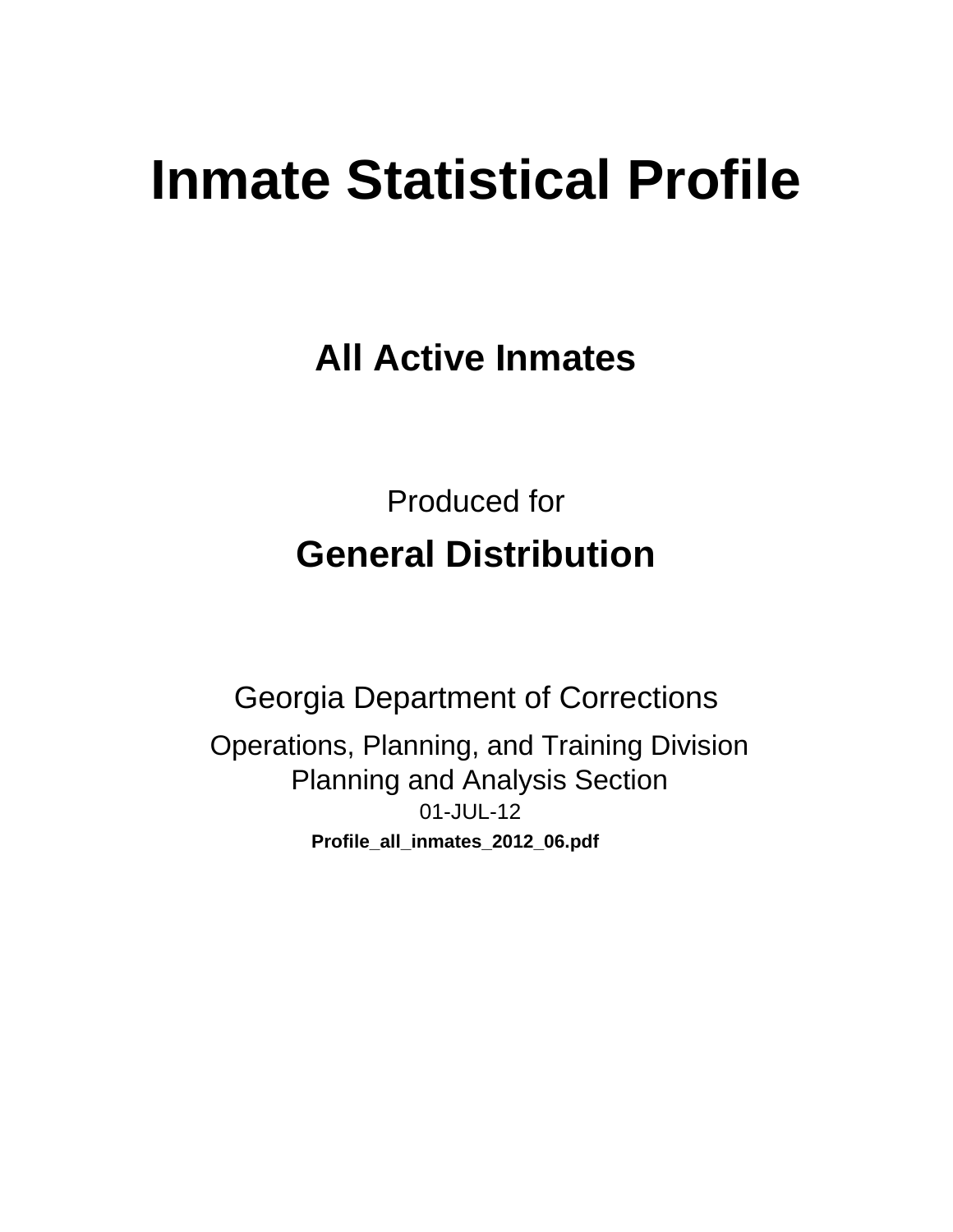# **Inmate Statistical Profile 01-JUL-12**

Contents

**All Active Inmates** 

Produced for General Distribution

# **Table of Contents**

| <b>Demographic information</b>                                       |
|----------------------------------------------------------------------|
| 5 Current age, broken out in ten year age groups                     |
| 6 Race group                                                         |
| 7 Marital status, self-reported at entry to prison                   |
| 8 Number of children, self-reported at entry to prison               |
| 9 Religious affiliation, self-reported at entry to prison            |
| 10 Home county - self-reported at entry to prison                    |
| 15 Socioeconomic class, self-reported at entry to prison             |
| 16 Environment to age 16, self-reported at entry to prison           |
| 17 Guardian status to age 16, self-reported at entry to prison       |
| 18 Employment status before prison, self-reported at entry to prison |
| 19 Age at admission                                                  |
| 21 Height, measured at entry to prison                               |
| 22 Weight, measured at entry to prison                               |
| 24 Military service                                                  |
| <b>Correctional information</b>                                      |
| 25 Type of admission to prison                                       |
| 26 Current / last security status                                    |
| 27 Current / last institution type                                   |
| 28 Institution type - transitional centers                           |
| 29 Institution type - county prisons                                 |
| 30 Institution type - state prisons                                  |
| 31 Institution type - private prisons                                |
| 32 Institution type - pre-release centers                            |
| 33 Institution type - inmate boot camp                               |
| 34 Number of disciplinary reports                                    |
| 35 Number of transfers                                               |
| 36 Number of escapes                                                 |
| 38 Probable future release type of still active inmates              |
| 39 Time served in current (or last) institution                      |
| Educational, psychological and physical information                  |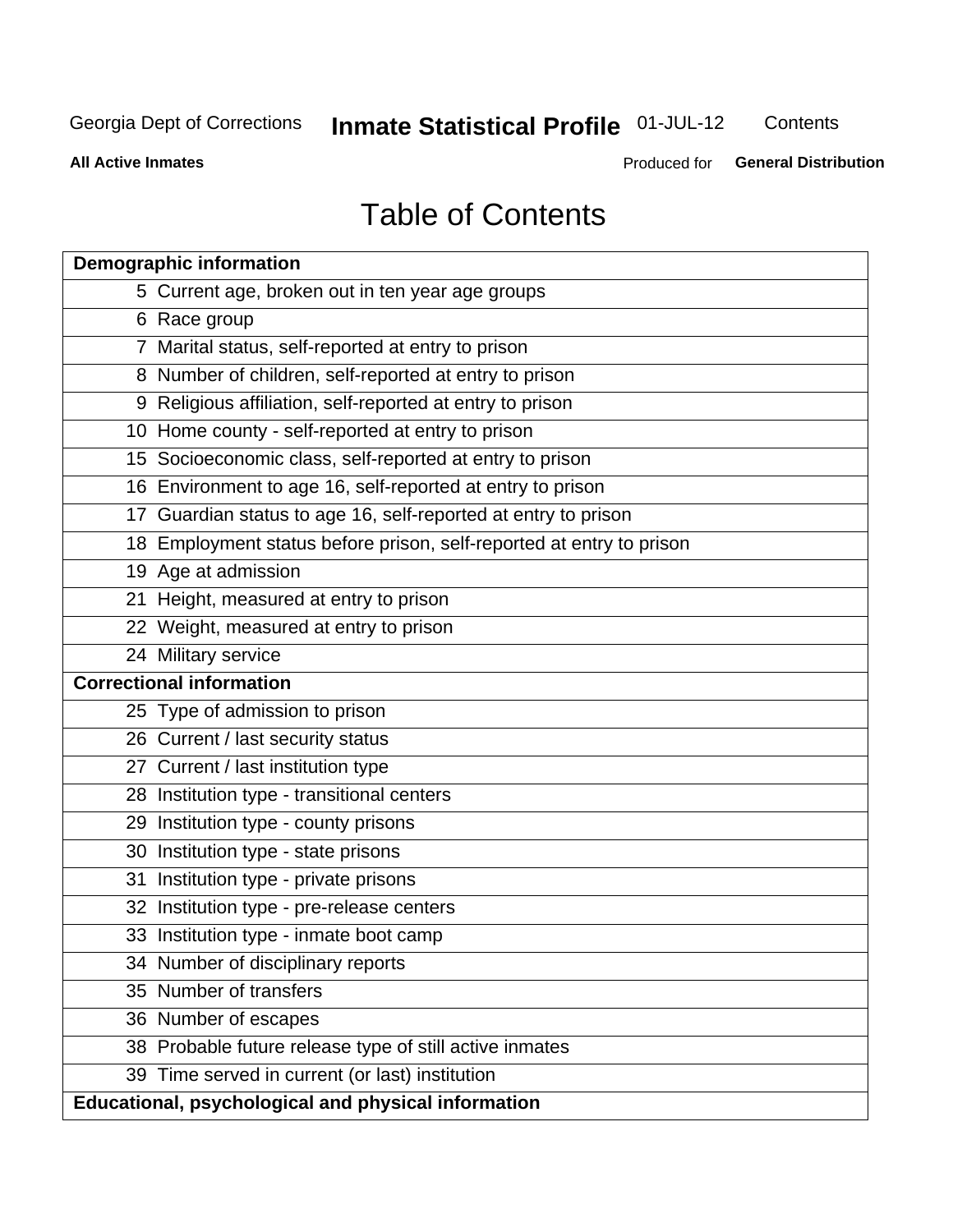# **Inmate Statistical Profile 01-JUL-12**

Contents

**All Active Inmates** 

Produced for **General Distribution** 

# **Table of Contents**

| Educational, psychological and physical information              |
|------------------------------------------------------------------|
| 37 Culture fair IQ scores                                        |
| 40 Highest grade level attained                                  |
| 41 Culture fair IQ scores                                        |
| 42 Wide Range Achievement Test (WRAT) reading score              |
| 43 Wide Range Achievement Test (WRAT) math score                 |
| 44 Wide Range Achievement Test (WRAT) spelling score             |
| 45 Scope of substance abuse - summary                            |
| 46 Scope of substance abuse - detail                             |
| 47 Current / last mental health treatment level                  |
| 48 PULHESDWIT medical scale - 'P' overall condition ('P'hysical) |
| 49 PULHESDWIT medical scale - 'U' upper body                     |
| 50 PULHESDWIT medical scale - 'L' lower body                     |
| 51 PULHESDWIT medical scale - 'H' hearing                        |
| 52 PULHESDWIT medical scale - 'E' vision                         |
| 53 PULHESDWIT medical scale -'S' psychiatric                     |
| 54 PULHESDWIT medical scale - 'D' dental                         |
| 55 PULHESDWIT medical scale - 'W' work ability                   |
| 56 PULHESDWIT medical scale - 'I' impairment                     |
| 57 PULHESDWIT medical scale - 'T' transportability               |
| 58 Criminality in family, self-reported                          |
| 59 Alcoholism in family, self-reported                           |
| 60 Drug abuse in family, self-reported                           |
| 61 Subjected to frequent beatings, self-reported                 |
| 62 Father absent during inmate's childhood                       |
| 63 Mother absent during inmate's childhood                       |
| 64 Inmate diagnosed as manipulative                              |
| 65 Inmate diagnosed as assaultive                                |
| <b>Crimes and criminal history information</b>                   |
| 66 Number of prior Georgia incarcerations                        |
| 67 Prison sentence in years                                      |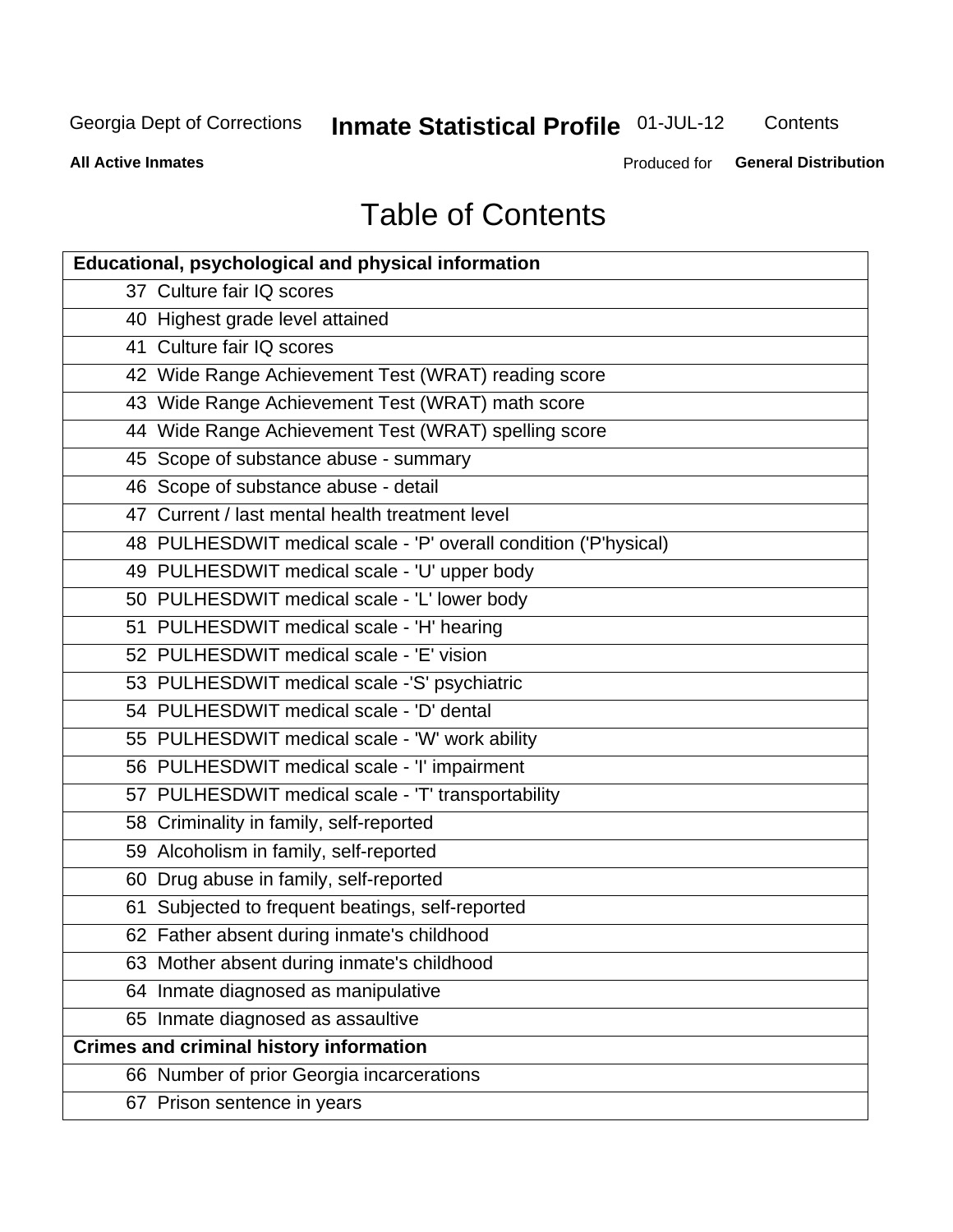# **Inmate Statistical Profile 01-JUL-12**

Contents

**All Active Inmates** 

Produced for General Distribution

# **Table of Contents**

| <b>Crimes and criminal history information</b>                 |
|----------------------------------------------------------------|
| 68 Primary offense, broken out into felonies vs misdemeanors   |
| 69 Primary offense, broken out into six broad crime categories |
| 70 Primary offense, detailed offense code                      |
| 79 County of conviction of primary offense                     |
| 84 Circuit of conviction of primary offense                    |
| 86 Years served (jail + prison) in this incarceration          |
| <b>Medical information</b>                                     |
| 87 Results of most recent HIV test                             |
| 88 Results of most recent tuberculosis test                    |
| 89 Results of most recent syphilis test                        |
| 90 Results of most recent Hepatitis-C test                     |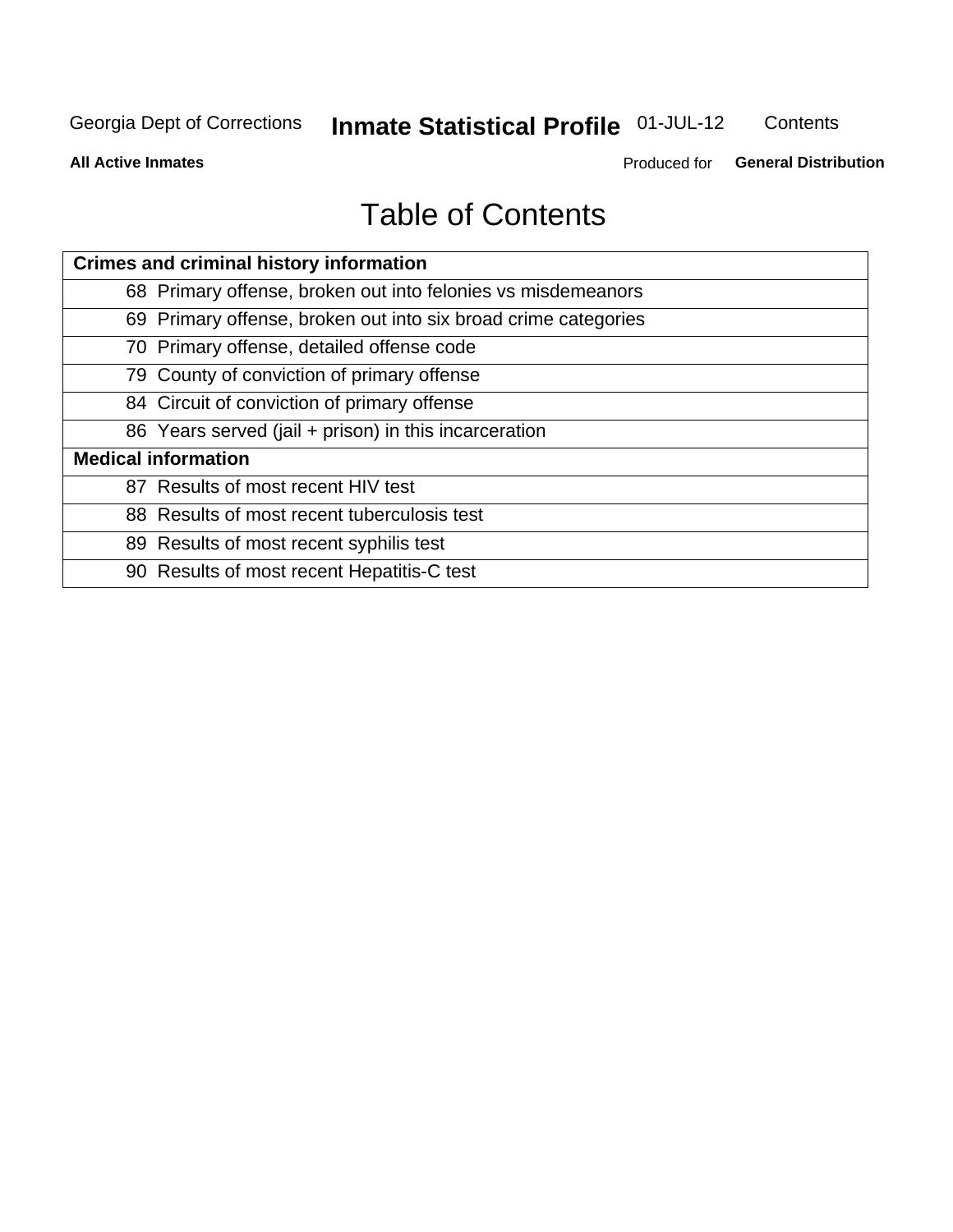### **All Active Inmates**

### Produced for General Distribution

### Current age, broken out in ten-year age groups

COL % - percent each COUNT is of its particular column

|                          |              | <b>Male</b> |        |              | <b>Female</b> |       | <b>Total</b> |               |
|--------------------------|--------------|-------------|--------|--------------|---------------|-------|--------------|---------------|
| <b>Current Age</b>       | <b>Count</b> | Col %       | Row %  | <b>Count</b> | Col %         | Row % | <b>Total</b> | Col %         |
| <b>Teens (1-19)</b>      | 1,029        | 1.92%       | 97.26% | 29           | 0.75%         | 2.74% | 1,058        | 1.84%         |
| <b>Twenties (20-29)</b>  | 16,579       | 30.91%      | 93.81% | 1,094        | 28.11%        | 6.19% | 17,673       | 30.72%        |
| <b>Thirties (30-39)</b>  | 15,495       | 28.89%      | 92.41% | 1,272        | 32.68%        | 7.59% | 16.767       | 29.14%        |
| <b>Forties (40-49)</b>   | 11,569       | 21.57%      | 91.93% | 1,015        | 26.08%        | 8.07% |              | 12,584 21.87% |
| <b>Fifties (50-59)</b>   | 6,474        | 12.07%      | 94.39% | 385          | 9.89%         | 5.61% | 6,859        | 11.92%        |
| <b>Sixties (60-69)</b>   | 1,626        | 3.03%       | 95.42% | 78           | 2.00%         | 4.58% | 1,704        | 2.96%         |
| Seventy + (70 and above) | 871          | 1.62%       | 97.87% | 19           | 0.49%         | 2.13% | 890          | 1.55%         |
| <b>Total Reported</b>    | 53,643       | 100%        | 93.24% | 3,892        | 100%          | 6.76% | 57,535       | 100%          |

| orted<br><b>NOT REPO</b> |        |       | $\sim$<br>◡ |
|--------------------------|--------|-------|-------------|
| Total                    | 53 677 | 3,893 | 57.570      |

| <b>Mean</b><br>(average)       | 37.17    | 36.85 | 37.15   |
|--------------------------------|----------|-------|---------|
| Median (middle)                | つん<br>vu | 36    | 35      |
| <b>Mode</b><br>(most frequent) | ^^<br>◡▴ |       | …<br>⊾ت |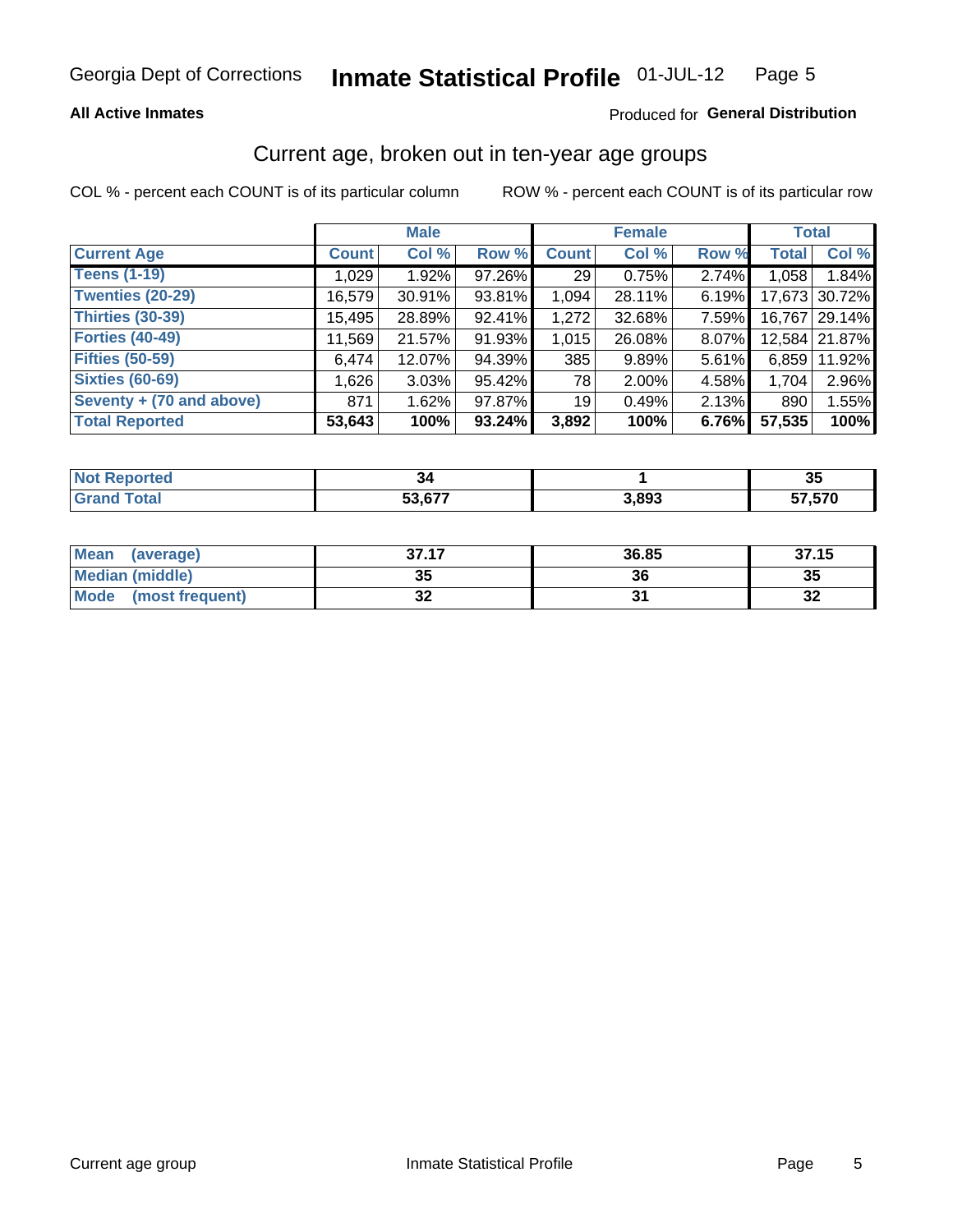#### Inmate Statistical Profile 01-JUL-12 Page 6

### **All Active Inmates**

### **Produced for General Distribution**

### Race group

COL % - percent each COUNT is of its particular column

|                   |                        |              | <b>Male</b> |             |       | <b>Female</b> |           |              | <b>Total</b> |
|-------------------|------------------------|--------------|-------------|-------------|-------|---------------|-----------|--------------|--------------|
|                   | <b>Race Group</b>      | <b>Count</b> | Col %       | Row % Count |       | Col %         | Row %     | <b>Total</b> | Col %        |
|                   | <b>White</b>           | 17,264       | 32.16%      | 89.36%      | 2,056 | 52.81%        | $10.64\%$ | 19,320       | 33.56%       |
| 2                 | <b>Black</b>           | 33,789       | 62.95%      | 95.11%      | 1,738 | 44.64%        | 4.89%     | 35,527       | 61.71%       |
| 5                 | <b>Other</b>           | 47           | .09%        | 83.93%      | 9     | .23%          | 16.07%    | 56           | .10%         |
| 6                 | <b>Asian</b>           | 150          | .28%        | 96.77%      | 5     | .13%          | 3.23%     | 155          | .27%         |
| 9                 | <b>Unknown</b>         | 3            | $.01\%$     | 100.00%     |       |               |           | 3            | .01%         |
| 10                | <b>Hispanic</b>        | 2,396        | 4.46%       | 96.81%      | 79    | 2.03%         | 3.19%     | 2,475        | 4.30%        |
| $12 \overline{ }$ | <b>Native American</b> | 28           | .05%        | 84.85%      | 5     | .13%          | 15.15%    | 33           | .06%         |
| 13                | <b>Native Hawaiian</b> |              |             |             |       | .03%          | 100.00%   |              | .01%         |
|                   | <b>Total Reported</b>  | 53,677       | 100%        | 93.24%      | 3,893 | 100%          | 6.76%     | 57,570       | 100%         |

| <b>Not Reported</b>     |        |       |        |
|-------------------------|--------|-------|--------|
| ' Total<br><b>Grand</b> | 53,677 | 3,893 | 57,570 |

| Mode (most frequent) | Black | White | Black |
|----------------------|-------|-------|-------|
|                      |       |       |       |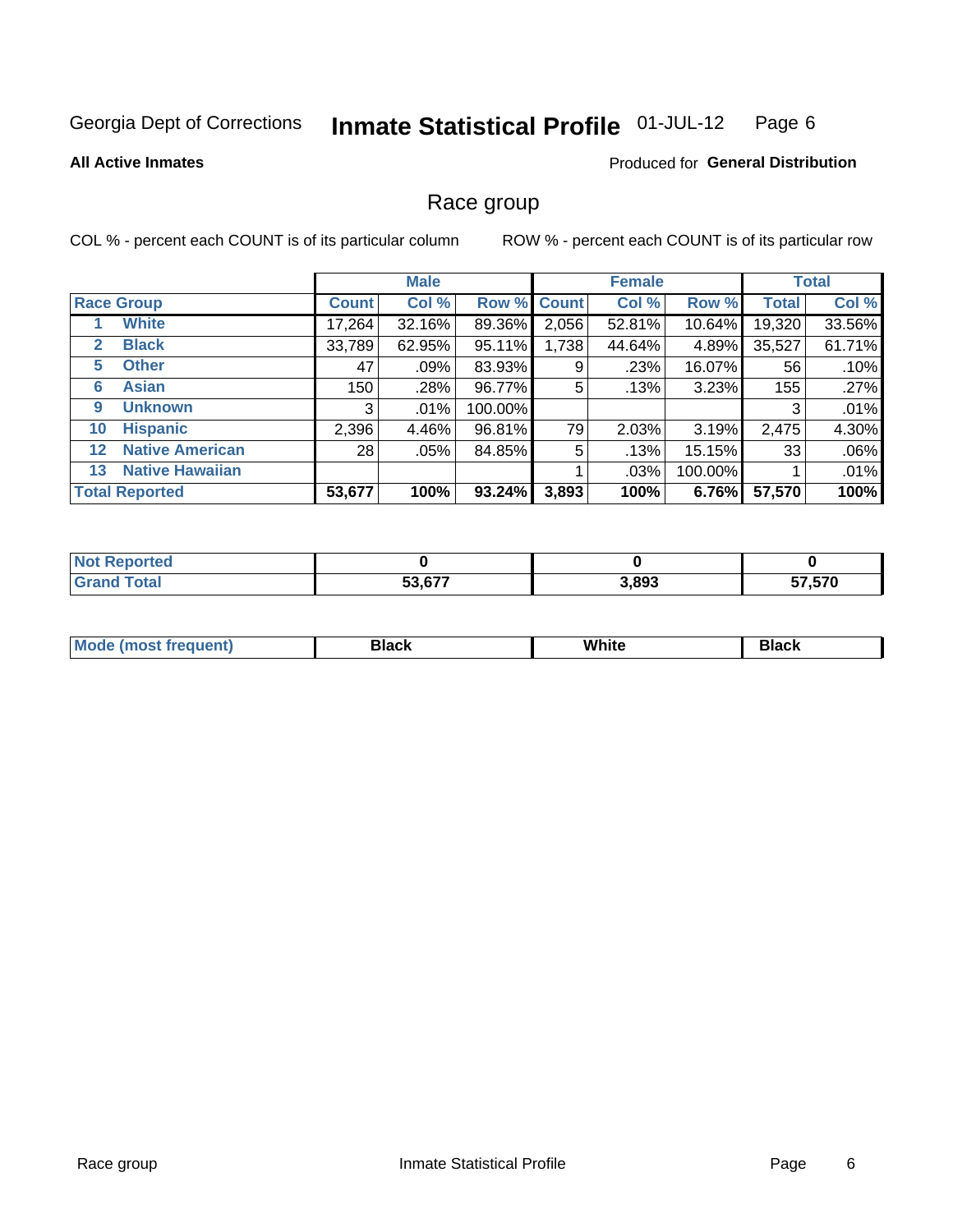#### Inmate Statistical Profile 01-JUL-12 Page 7

**All Active Inmates** 

### Produced for General Distribution

### Marital status, self-reported at entry to prison

COL % - percent each COUNT is of its particular column

|                            |              | <b>Male</b> |        |                 | <b>Female</b> |        |              | <b>Total</b> |
|----------------------------|--------------|-------------|--------|-----------------|---------------|--------|--------------|--------------|
| <b>Marital Status</b>      | <b>Count</b> | Col %       | Row %  | <b>Count</b>    | Col %         | Row %  | <b>Total</b> | Col %        |
| <b>Unknown</b><br>$\bf{0}$ | 656          | 1.22%       | 91.75% | 59 <sub>1</sub> | 1.52%         | 8.25%  | 715          | 1.24%        |
| <b>Divorced</b><br>D       | 5,136        | 9.57%       | 88.63% | 659             | 16.93%        | 11.37% | 5,795        | 10.07%       |
| <b>Married</b><br>М        | 7,356        | 13.70%      | 91.95% | 644             | 16.54%        | 8.05%  | 8,000        | 13.90%       |
| <b>Separated</b><br>S.     | 1,904        | 3.55%       | 85.15% | 332             | 8.53%         | 14.85% | 2,236        | 3.88%        |
| <b>Unmarried</b><br>U      | 38,136       | 71.05%      | 94.90% | 2,051           | 52.68%        | 5.10%  | 40,187       | 69.81%       |
| <b>Widow</b><br>W          | 489          | .91%        | 76.77% | 148             | 3.80%         | 23.23% | 637          | 1.11%        |
| <b>Total Reported</b>      | 53,677       | 100%        | 93.24% | 3,893           | 100%          | 6.76%  | 57,570       | 100%         |

| ----<br>A CHO<br>NO  |        |       |             |
|----------------------|--------|-------|-------------|
| $\sim$ $\sim$ $\sim$ | -^ ^-- | 3,893 | 7.570<br>-- |

| <b>Mode (most frequent)</b><br>Unmarried<br>Unmarried<br>Jnmarried |
|--------------------------------------------------------------------|
|--------------------------------------------------------------------|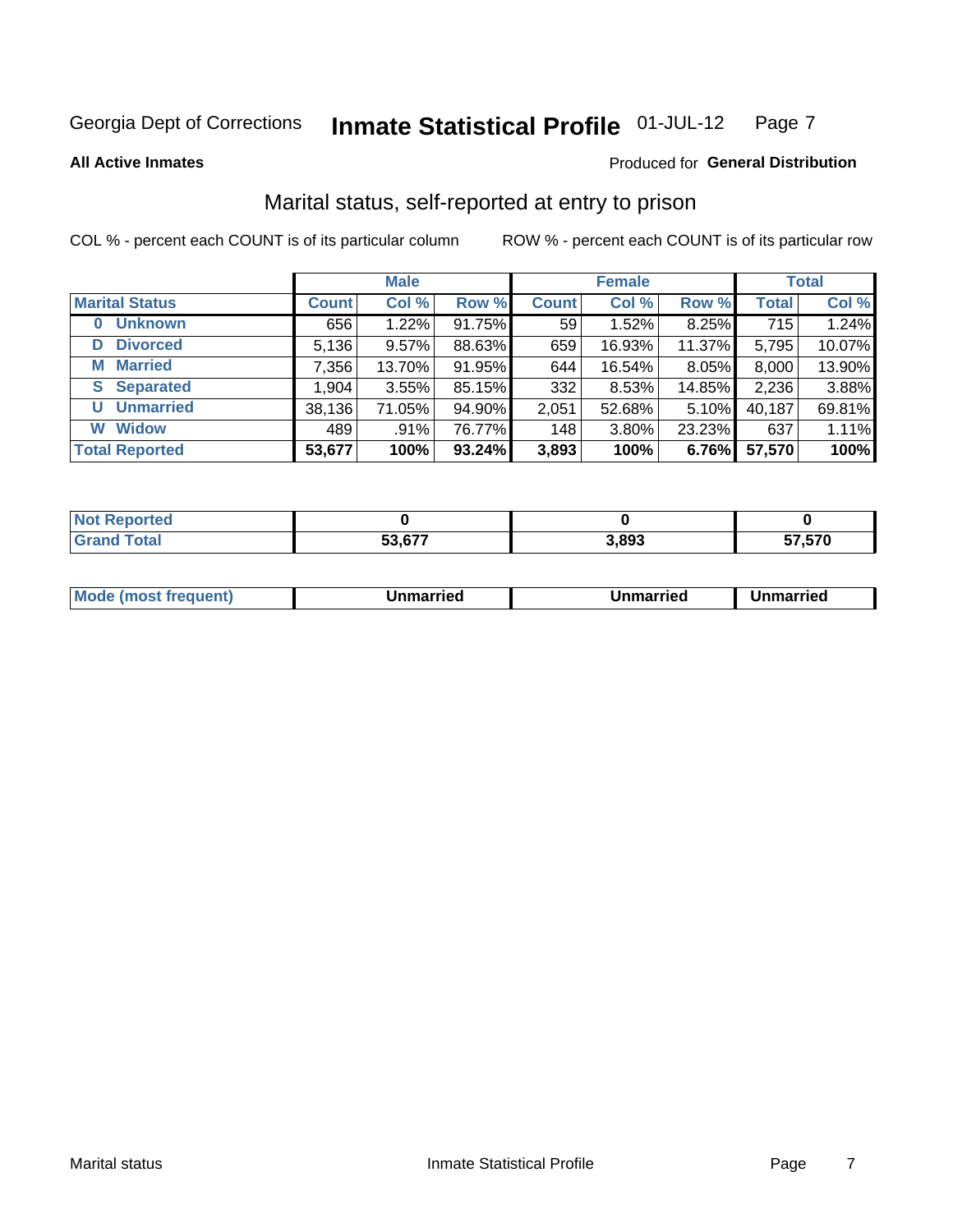#### Inmate Statistical Profile 01-JUL-12 Page 8

**All Active Inmates** 

### **Produced for General Distribution**

### Number of children, self reported at entry to prison

COL % - percent each COUNT is of its particular column

|                           |              | <b>Male</b> |        |              | <b>Female</b> |        | <b>Total</b> |               |
|---------------------------|--------------|-------------|--------|--------------|---------------|--------|--------------|---------------|
| <b>Number of Children</b> | <b>Count</b> | Col %       | Row %  | <b>Count</b> | Col %         | Row %  | <b>Total</b> | Col %         |
| $\bf{0}$                  | 21,774       | 41.23%      | 94.83% | 1,186        | 30.52%        | 5.17%  | 22,960       | 40.50%        |
|                           | 11,933       | 22.60%      | 94.24% | 730          | 18.79%        | 5.76%  |              | 12,663 22.34% |
| $\overline{2}$            | 8,747        | 16.56%      | 91.11% | 854          | 21.98%        | 8.89%  | 9,601        | 16.93%        |
| 3                         | 5,140        | 9.73%       | 89.02% | 634          | 16.31%        | 10.98% | 5,774        | 10.18%        |
| 4                         | 2,595        | 4.91%       | 90.58% | 270          | 6.95%         | 9.42%  | 2,865        | 5.05%         |
| 5                         | 1,266        | 2.40%       | 92.41% | 104          | 2.68%         | 7.59%  | 1,370        | 2.42%         |
| 6                         | 670          | 1.27%       | 92.41% | 55           | 1.42%         | 7.59%  | 725          | 1.28%         |
|                           | 291          | 0.55%       | 92.09% | 25           | 0.64%         | 7.91%  | 316          | 0.56%         |
| 8                         | 154          | 0.29%       | 90.06% | 17           | 0.44%         | 9.94%  | 171          | 0.30%         |
| $\boldsymbol{9}$          | 98           | 0.19%       | 97.03% | 3            | 0.08%         | 2.97%  | 101          | 0.18%         |
| 10                        | 61           | 0.12%       | 92.42% | 5            | 0.13%         | 7.58%  | 66           | 0.12%         |
| Over 10                   | 80           | 0.15%       | 96.39% | 3            | 0.08%         | 3.61%  | 83           | 0.15%         |
| <b>Total Reported</b>     | 52,809       | 100%        | 93.15% | 3,886        | 100%          | 6.85%  | 56,695       | 100.0%        |

| 868      |       | $\sim$<br>0 I J |
|----------|-------|-----------------|
| $AA - T$ | 3.893 | 57,570          |

| Mean (average)          | .35 | フク | 1.38 |
|-------------------------|-----|----|------|
| <b>Median (middle)</b>  |     |    |      |
| Mode<br>(most frequent) |     |    |      |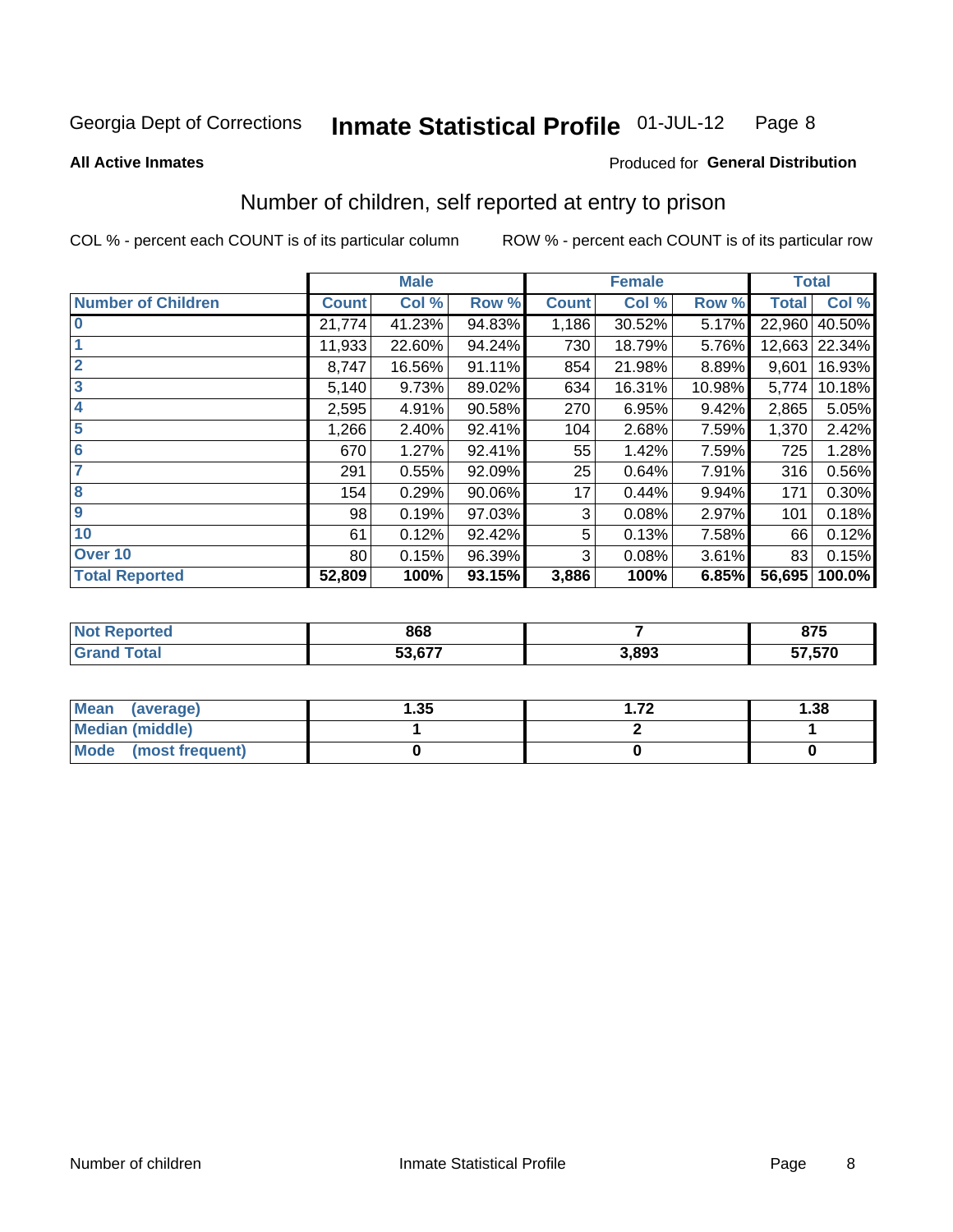#### **Inmate Statistical Profile 01-JUL-12** Page 9

#### **All Active Inmates**

### Produced for General Distribution

### Religious affiliation, self-reported at entry to prison

COL % - percent each COUNT is of its particular column

|                       |                              |              | <b>Male</b> |         |              | <b>Female</b>             |        |              | <b>Total</b> |  |
|-----------------------|------------------------------|--------------|-------------|---------|--------------|---------------------------|--------|--------------|--------------|--|
|                       | <b>Religious Affiliation</b> | <b>Count</b> | Col %       | Row %   | <b>Count</b> | $\overline{\text{Col}}$ % | Row %  | <b>Total</b> | Col %        |  |
| 1                     | <b>Islam</b>                 | 1,090        | 4.06%       | 97.85%  | 24           | .86%                      | 2.15%  | 1,114        | 3.76%        |  |
| $\overline{2}$        | <b>Catholic</b>              | 1,372        | 5.11%       | 89.03%  | 169          | 6.06%                     | 10.97% | 1,541        | 5.20%        |  |
| 3                     | <b>Baptist</b>               | 13,267       | 49.41%      | 88.18%  | 1,778        | 63.80%                    | 11.82% | 15,045       | 50.76%       |  |
| 4                     | <b>Methodist</b>             | 561          | 2.09%       | 87.52%  | 80           | 2.87%                     | 12.48% | 641          | 2.16%        |  |
| 5                     | <b>EpiscopIn</b>             | 46           | .17%        | 88.46%  | 6            | .22%                      | 11.54% | 52           | .18%         |  |
| $6\overline{6}$       | <b>Presbytrn</b>             | 77           | .29%        | 88.51%  | 10           | .36%                      | 11.49% | 87           | .29%         |  |
| 7                     | <b>Chc Of God</b>            | 440          | 1.64%       | 74.20%  | 153          | 5.49%                     | 25.80% | 593          | 2.00%        |  |
| 8                     | <b>Holiness</b>              | 906          | 3.37%       | 83.35%  | 181          | 6.49%                     | 16.65% | 1,087        | 3.67%        |  |
| $\boldsymbol{9}$      | <b>Jewish</b>                | 39           | .15%        | 97.50%  | 1            | .04%                      | 2.50%  | 40           | .13%         |  |
| 10                    | <b>Anglican</b>              | 9            | .03%        | 81.82%  | 2            | .07%                      | 18.18% | 11           | .04%         |  |
| 11                    | <b>Grk Orthdx</b>            | 5            | .02%        | 83.33%  | 1            | .04%                      | 16.67% | 6            | .02%         |  |
| 12                    | <b>Hindu</b>                 | 11           | .04%        | 100.00% |              |                           |        | 11           | .04%         |  |
| 13                    | <b>Buddhist</b>              | 42           | .16%        | 84.00%  | 8            | .29%                      | 16.00% | 50           | .17%         |  |
| 14                    | <b>Taoist</b>                | 7            | .03%        | 100.00% |              |                           |        | 7            | .02%         |  |
| 15                    | <b>Shintoist</b>             | 3            | .01%        | 100.00% |              |                           |        | 3            | .01%         |  |
| 16                    | <b>Seven D Ad</b>            | 88           | .33%        | 87.13%  | 13           | .47%                      | 12.87% | 101          | .34%         |  |
| 17                    | <b>Jehovah Wt</b>            | 317          | 1.18%       | 91.35%  | 30           | 1.08%                     | 8.65%  | 347          | 1.17%        |  |
| 18                    | <b>Latr Day S</b>            | 33           | .12%        | 86.84%  | 5            | .18%                      | 13.16% | 38           | .13%         |  |
| 20                    | <b>Other Prot</b>            | 4,417        | 16.45%      | 94.04%  | 280          | 10.05%                    | 5.96%  | 4,697        | 15.85%       |  |
| 96                    | <b>None</b>                  | 4,120        | 15.34%      | 98.90%  | 46           | 1.65%                     | 1.10%  | 4,166        | 14.06%       |  |
| <b>Total Reported</b> |                              | 26,850       | 100%        | 90.6%   | 2,787        | 100%                      | 9.4%   | 29,637       | 100%         |  |

| 26,827                    | ,106  | 27,933 |
|---------------------------|-------|--------|
| $F^{\alpha}$ $F^{\alpha}$ | 3,893 | 57,570 |

| Mode (most frequent) | <b>3aptist</b> | 3aptist | <b>Baptist</b> |
|----------------------|----------------|---------|----------------|
|                      |                |         |                |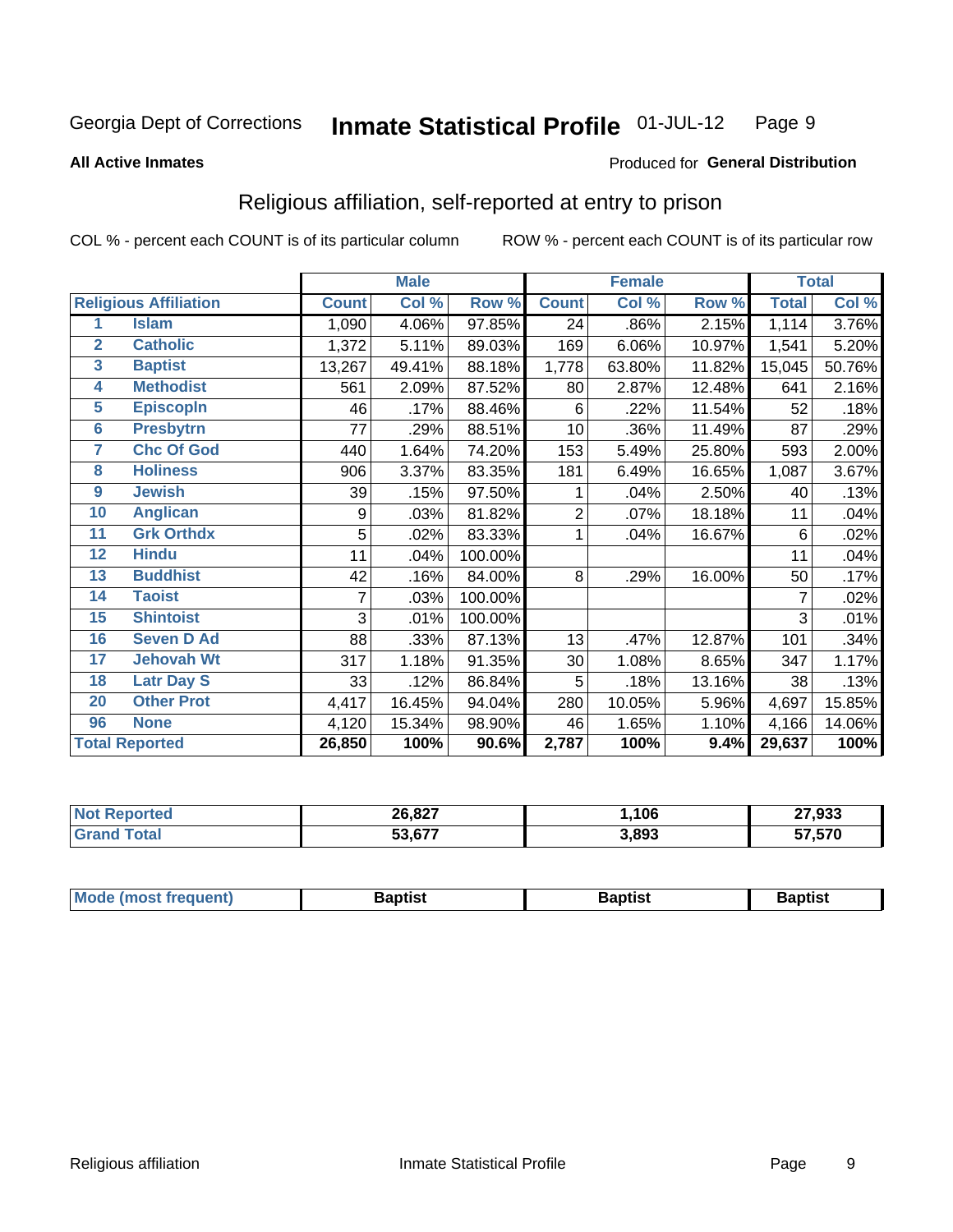#### Inmate Statistical Profile 01-JUL-12 Page 10

### **All Active Inmates**

### Produced for General Distribution

### Home county, self-reported at entry to prison

COL % - percent each COUNT is of its particular column

|     |                             |              | <b>Male</b> |         |                         | <b>Female</b> |        | <b>Total</b> |       |
|-----|-----------------------------|--------------|-------------|---------|-------------------------|---------------|--------|--------------|-------|
|     | <b>Home County</b>          | <b>Count</b> | Col %       | Row %   | <b>Count</b>            | Col %         | Row %  | <b>Total</b> | Col % |
| 000 | <b>Unknown</b>              | 5,351        | 9.97%       | 95.83%  | 233                     | 5.99%         | 4.17%  | 5,584        | 9.70% |
| 001 | <b>Appling County</b>       | 124          | .23%        | 96.12%  | 5                       | .13%          | 3.88%  | 129          | .22%  |
| 002 | <b>Atkinson County</b>      | 48           | .09%        | 94.12%  | 3                       | .08%          | 5.88%  | 51           | .09%  |
| 003 | <b>Bacon County</b>         | 71           | .13%        | 97.26%  | $\overline{2}$          | .05%          | 2.74%  | 73           | .13%  |
| 004 | <b>Baker County</b>         | 16           | .03%        | 100.00% |                         |               |        | 16           | .03%  |
| 005 | <b>Baldwin County</b>       | 294          | .55%        | 93.93%  | 19                      | .49%          | 6.07%  | 313          | .54%  |
| 006 | <b>Banks County</b>         | 56           | .10%        | 96.55%  | $\overline{c}$          | .05%          | 3.45%  | 58           | .10%  |
| 007 | <b>Barrow County</b>        | 272          | .51%        | 91.89%  | 24                      | .62%          | 8.11%  | 296          | .51%  |
| 008 | <b>Bartow County</b>        | 593          | 1.10%       | 89.04%  | 73                      | 1.88%         | 10.96% | 666          | 1.16% |
| 009 | <b>Ben Hill County</b>      | 193          | .36%        | 93.24%  | 14                      | .36%          | 6.76%  | 207          | .36%  |
| 010 | <b>Berrien County</b>       | 95           | .18%        | 93.14%  | $\overline{7}$          | .18%          | 6.86%  | 102          | .18%  |
| 011 | <b>Bibb County</b>          | 1,230        | 2.29%       | 95.20%  | 62                      | 1.59%         | 4.80%  | 1,292        | 2.24% |
| 012 | <b>Bleckley County</b>      | 73           | .14%        | 92.41%  | $\,6$                   | .15%          | 7.59%  | 79           | .14%  |
| 013 | <b>Brantley County</b>      | 62           | .12%        | 86.11%  | 10                      | .26%          | 13.89% | 72           | .13%  |
| 014 | <b>Brooks County</b>        | 129          | .24%        | 96.99%  | $\overline{\mathbf{4}}$ | .10%          | 3.01%  | 133          | .23%  |
| 015 | <b>Bryan County</b>         | 134          | .25%        | 94.37%  | 8                       | .21%          | 5.63%  | 142          | .25%  |
| 016 | <b>Bulloch County</b>       | 345          | .64%        | 91.76%  | 31                      | .80%          | 8.24%  | 376          | .65%  |
| 017 | <b>Burke County</b>         | 211          | .39%        | 98.14%  | 4                       | .10%          | 1.86%  | 215          | .37%  |
| 018 | <b>Butts County</b>         | 155          | .29%        | 91.18%  | 15                      | .39%          | 8.82%  | 170          | .30%  |
| 019 | <b>Calhoun County</b>       | 62           | .12%        | 93.94%  | $\overline{\mathbf{4}}$ | .10%          | 6.06%  | 66           | .11%  |
| 020 | <b>Camden County</b>        | 113          | .21%        | 92.62%  | $\boldsymbol{9}$        | .23%          | 7.38%  | 122          | .21%  |
| 021 | <b>Candler County</b>       | 115          | .21%        | 93.50%  | 8                       | .21%          | 6.50%  | 123          | .21%  |
| 022 | <b>Carroll County</b>       | 610          | 1.14%       | 89.44%  | 72                      | 1.85%         | 10.56% | 682          | 1.18% |
| 023 | <b>Catoosa County</b>       | 226          | .42%        | 87.94%  | 31                      | .80%          | 12.06% | 257          | .45%  |
| 024 | <b>Charlton County</b>      | 49           | .09%        | 94.23%  | 3                       | .08%          | 5.77%  | 52           | .09%  |
| 025 | <b>Chatham County</b>       | 2,268        | 4.23%       | 96.14%  | 91                      | 2.34%         | 3.86%  | 2,359        | 4.10% |
| 026 | <b>Chattahoochee County</b> | 27           | .05%        | 93.10%  | $\overline{c}$          | .05%          | 6.90%  | 29           | .05%  |
| 027 | <b>Chattooga County</b>     | 260          | .48%        | 89.04%  | 32                      | .82%          | 10.96% | 292          | .51%  |
| 028 | <b>Cherokee County</b>      | 417          | .78%        | 90.85%  | 42                      | 1.08%         | 9.15%  | 459          | .80%  |
| 029 | <b>Clarke County</b>        | 490          | .91%        | 93.69%  | 33                      | .85%          | 6.31%  | 523          | .91%  |
| 030 | <b>Clay County</b>          | 47           | .09%        | 97.92%  | 1                       | .03%          | 2.08%  | 48           | .08%  |
| 031 | <b>Clayton County</b>       | 1,539        | 2.87%       | 92.32%  | 128                     | 3.29%         | 7.68%  | 1,667        | 2.90% |
| 032 | <b>Clinch County</b>        | 67           | .12%        | 95.71%  | 3                       | .08%          | 4.29%  | 70           | .12%  |
| 033 | <b>Cobb County</b>          | 2,136        | 3.98%       | 90.70%  | 219                     | 5.63%         | 9.30%  | 2,355        | 4.09% |
| 034 | <b>Coffee County</b>        | 253          | .47%        | 93.36%  | 18                      | .46%          | 6.64%  | 271          | .47%  |
| 035 | <b>Colquitt County</b>      | 255          | .48%        | 94.44%  | 15                      | .39%          | 5.56%  | 270          | .47%  |
| 036 | <b>Columbia County</b>      | 247          | .46%        | 88.85%  | 31                      | .80%          | 11.15% | 278          | .48%  |
| 037 | <b>Cook County</b>          | 123          | .23%        | 93.89%  | $\bf 8$                 | .21%          | 6.11%  | 131          | .23%  |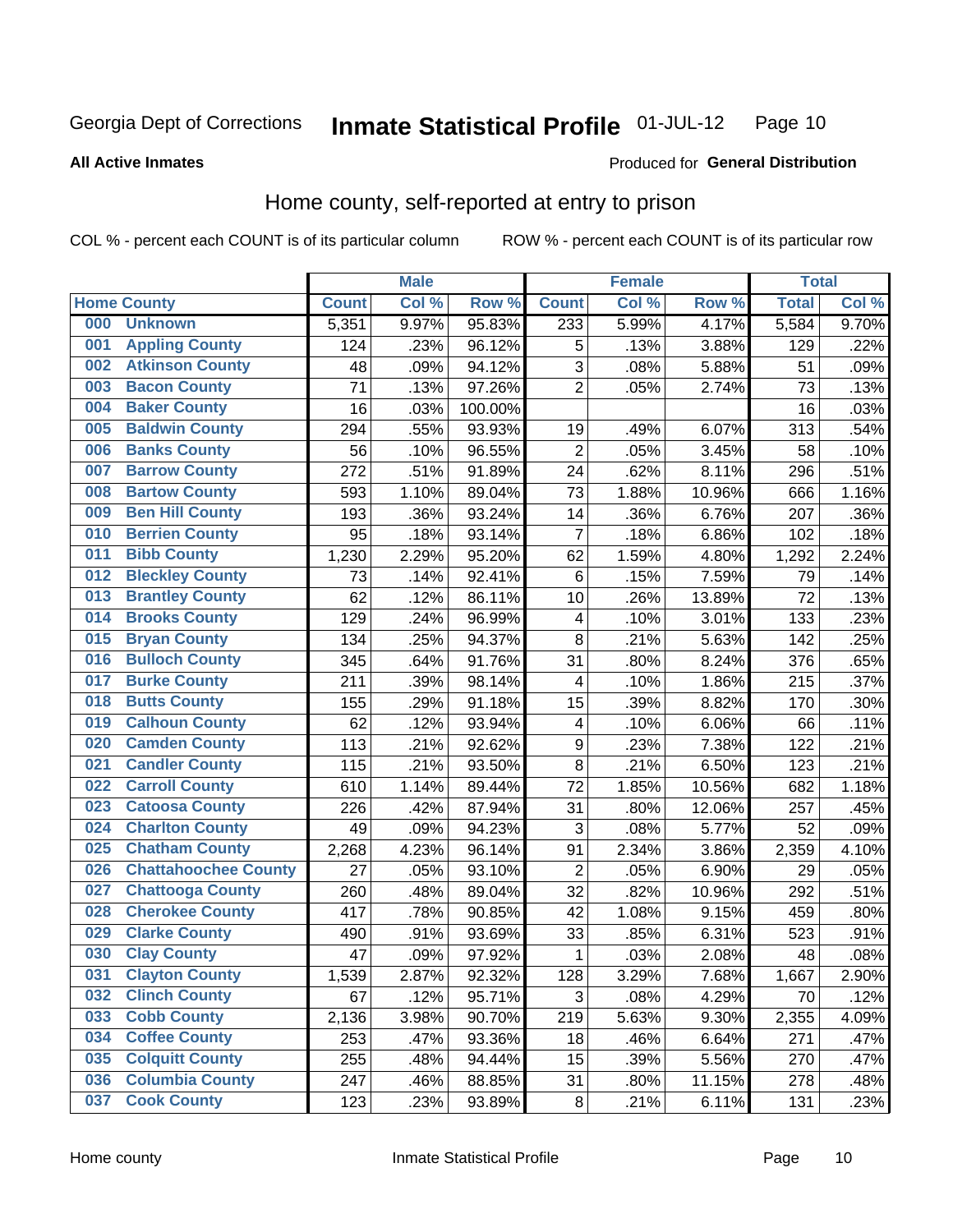#### Inmate Statistical Profile 01-JUL-12 Page 11

**All Active Inmates** 

### Produced for General Distribution

### Home county, self-reported at entry to prison

COL % - percent each COUNT is of its particular column

|     |                         |              | <b>Male</b> |                  |                  | <b>Female</b> |                  | <b>Total</b>   |        |
|-----|-------------------------|--------------|-------------|------------------|------------------|---------------|------------------|----------------|--------|
|     | <b>Home County</b>      | <b>Count</b> | Col %       | Row <sup>%</sup> | <b>Count</b>     | Col %         | Row <sup>%</sup> | <b>Total</b>   | Col %  |
| 038 | <b>Coweta County</b>    | 441          | .82%        | 92.07%           | 38               | .98%          | 7.93%            | 479            | .83%   |
| 039 | <b>Crawford County</b>  | 34           | .06%        | 87.18%           | 5                | .13%          | 12.82%           | 39             | .07%   |
| 040 | <b>Crisp County</b>     | 221          | .41%        | 94.85%           | 12               | .31%          | 5.15%            | 233            | .40%   |
| 041 | <b>Dade County</b>      | 81           | .15%        | 91.01%           | 8                | .21%          | 8.99%            | 89             | .15%   |
| 042 | <b>Dawson County</b>    | 81           | .15%        | 89.01%           | 10               | .26%          | 10.99%           | 91             | .16%   |
| 043 | <b>Decatur County</b>   | 287          | .53%        | 91.69%           | 26               | .67%          | 8.31%            | 313            | .54%   |
| 044 | <b>Dekalb County</b>    | 3,156        | 5.88%       | 93.65%           | 214              | 5.50%         | 6.35%            | 3,370          | 5.85%  |
| 045 | <b>Dodge County</b>     | 160          | .30%        | 89.89%           | 18               | .46%          | 10.11%           | 178            | .31%   |
| 046 | <b>Dooly County</b>     | 79           | .15%        | 90.80%           | 8                | .21%          | 9.20%            | 87             | .15%   |
| 047 | <b>Dougherty County</b> | 961          | 1.79%       | 95.15%           | 49               | 1.26%         | 4.85%            | 1,010          | 1.75%  |
| 048 | <b>Douglas County</b>   | 649          | 1.21%       | 89.89%           | 73               | 1.88%         | 10.11%           | 722            | 1.25%  |
| 049 | <b>Early County</b>     | 87           | .16%        | 95.60%           | 4                | .10%          | 4.40%            | 91             | .16%   |
| 050 | <b>Echols County</b>    | 10           | .02%        | 100.00%          |                  |               |                  | 10             | .02%   |
| 051 | <b>Effingham County</b> | 192          | .36%        | 94.12%           | 12               | .31%          | 5.88%            | 204            | .35%   |
| 052 | <b>Elbert County</b>    | 164          | .31%        | 92.66%           | 13               | .33%          | 7.34%            | 177            | .31%   |
| 053 | <b>Emanuel County</b>   | 172          | .32%        | 91.98%           | 15               | .39%          | 8.02%            | 187            | .32%   |
| 054 | <b>Evans County</b>     | 89           | .17%        | 95.70%           | 4                | .10%          | 4.30%            | 93             | .16%   |
| 055 | <b>Fannin County</b>    | 104          | .19%        | 88.89%           | 13               | .33%          | 11.11%           | 117            | .20%   |
| 056 | <b>Fayette County</b>   | 178          | .33%        | 87.68%           | 25               | .64%          | 12.32%           | 203            | .35%   |
| 057 | <b>Floyd County</b>     | 704          | 1.31%       | 90.03%           | 78               | 2.00%         | 9.97%            | 782            | 1.36%  |
| 058 | <b>Forsyth County</b>   | 197          | .37%        | 87.17%           | 29               | .74%          | 12.83%           | 226            | .39%   |
| 059 | <b>Franklin County</b>  | 143          | .27%        | 92.26%           | 12               | .31%          | 7.74%            | 155            | .27%   |
| 060 | <b>Fulton County</b>    | 5,668        | 10.56%      | 95.13%           | 290              | 7.45%         | 4.87%            | 5,958          | 10.35% |
| 061 | <b>Gilmer County</b>    | 112          | .21%        | 90.32%           | 12               | .31%          | 9.68%            | 124            | .22%   |
| 062 | <b>Glascock County</b>  | 6            | .01%        | 85.71%           | 1                | .03%          | 14.29%           | $\overline{7}$ | .01%   |
| 063 | <b>Glynn County</b>     | 366          | .68%        | 94.82%           | 20               | .51%          | 5.18%            | 386            | .67%   |
| 064 | <b>Gordon County</b>    | 268          | .50%        | 88.74%           | 34               | .87%          | 11.26%           | 302            | .52%   |
| 065 | <b>Grady County</b>     | 184          | .34%        | 94.36%           | 11               | .28%          | 5.64%            | 195            | .34%   |
| 066 | <b>Greene County</b>    | 112          | .21%        | 92.56%           | 9                | .23%          | 7.44%            | 121            | .21%   |
| 067 | <b>Gwinnett County</b>  | 1,773        | 3.30%       | 91.34%           | 168              | 4.32%         | 8.66%            | 1,941          | 3.37%  |
| 068 | <b>Habersham County</b> | 110          | .20%        | 89.43%           | 13               | .33%          | 10.57%           | 123            | .21%   |
| 069 | <b>Hall County</b>      | 662          | 1.23%       | 92.20%           | 56               | 1.44%         | 7.80%            | 718            | 1.25%  |
| 070 | <b>Hancock County</b>   | 66           | .12%        | 92.96%           | 5                | .13%          | 7.04%            | 71             | .12%   |
| 071 | <b>Haralson County</b>  | 134          | .25%        | 93.71%           | $\boldsymbol{9}$ | .23%          | 6.29%            | 143            | .25%   |
| 072 | <b>Harris County</b>    | 106          | .20%        | 92.17%           | $\boldsymbol{9}$ | .23%          | 7.83%            | 115            | .20%   |
| 073 | <b>Hart County</b>      | 118          | .22%        | 93.65%           | 8                | .21%          | 6.35%            | 126            | .22%   |
| 074 | <b>Heard County</b>     | 53           | .10%        | 86.89%           | 8                | .21%          | 13.11%           | 61             | .11%   |
| 075 | <b>Henry County</b>     | 581          | 1.08%       | 92.96%           | 44               | 1.13%         | 7.04%            | 625            | 1.09%  |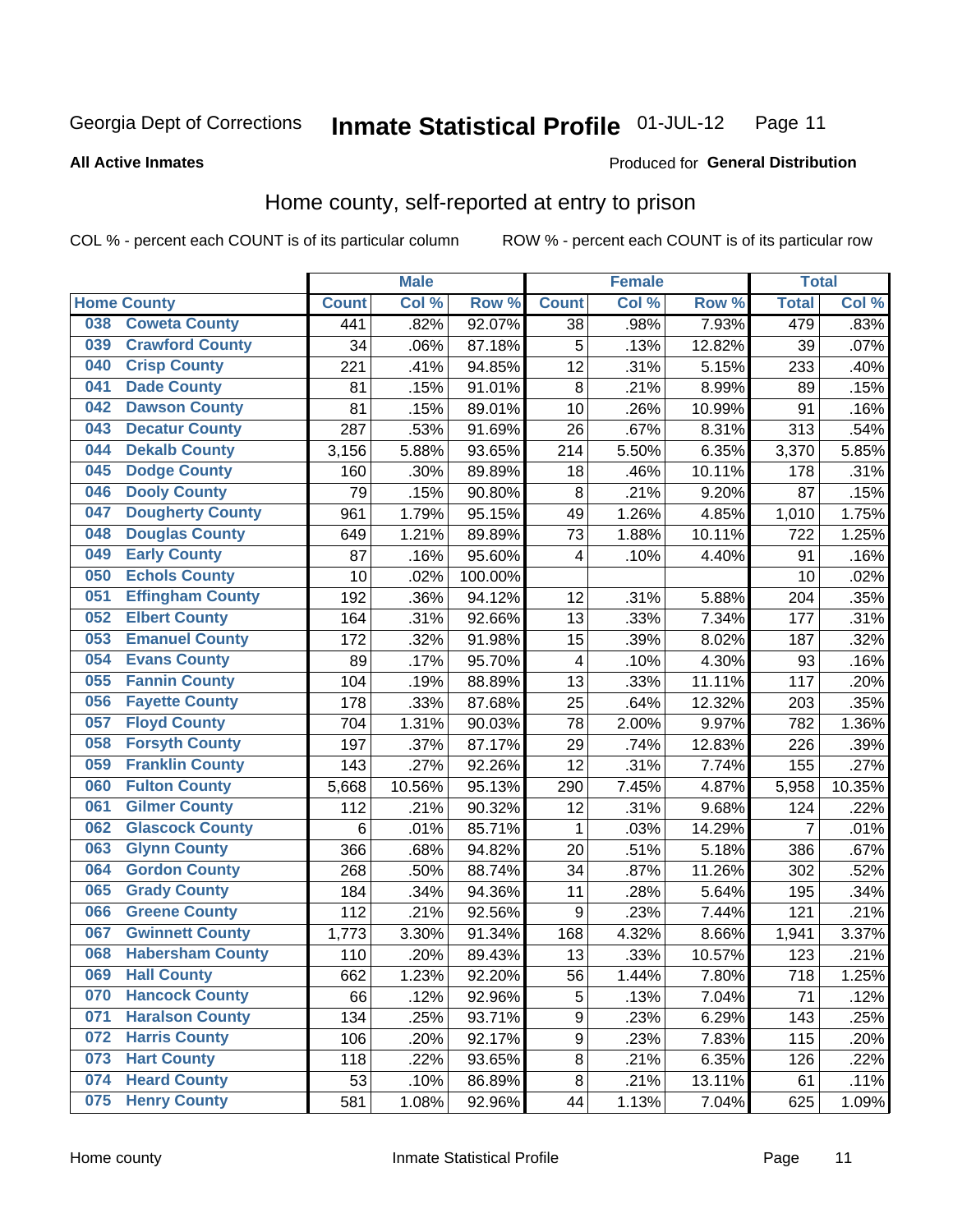#### Inmate Statistical Profile 01-JUL-12 Page 12

**All Active Inmates** 

### Produced for General Distribution

### Home county, self-reported at entry to prison

COL % - percent each COUNT is of its particular column

|                  |                          |              | <b>Male</b> |         |                         | <b>Female</b> |                  | <b>Total</b> |       |
|------------------|--------------------------|--------------|-------------|---------|-------------------------|---------------|------------------|--------------|-------|
|                  | <b>Home County</b>       | <b>Count</b> | Col %       | Row %   | <b>Count</b>            | Col %         | Row <sup>%</sup> | <b>Total</b> | Col % |
| 076              | <b>Houston County</b>    | 558          | 1.04%       | 91.48%  | 52                      | 1.34%         | 8.52%            | 610          | 1.06% |
| 077              | <b>Irwin County</b>      | 80           | .15%        | 94.12%  | 5                       | .13%          | 5.88%            | 85           | .15%  |
| 078              | <b>Jackson County</b>    | 219          | .41%        | 88.66%  | 28                      | .72%          | 11.34%           | 247          | .43%  |
| 079              | <b>Jasper County</b>     | 87           | .16%        | 93.55%  | 6                       | .15%          | 6.45%            | 93           | .16%  |
| 080              | <b>Jeff Davis County</b> | 71           | .13%        | 93.42%  | 5                       | .13%          | 6.58%            | 76           | .13%  |
| 081              | <b>Jefferson County</b>  | 188          | .35%        | 94.95%  | 10                      | .26%          | 5.05%            | 198          | .34%  |
| 082              | <b>Jenkins County</b>    | 64           | .12%        | 94.12%  | $\overline{\mathbf{4}}$ | .10%          | 5.88%            | 68           | .12%  |
| 083              | <b>Johnson County</b>    | 44           | .08%        | 88.00%  | 6                       | .15%          | 12.00%           | 50           | .09%  |
| 084              | <b>Jones County</b>      | 138          | .26%        | 93.24%  | 10                      | .26%          | 6.76%            | 148          | .26%  |
| 085              | <b>Lamar County</b>      | 76           | .14%        | 92.68%  | 6                       | .15%          | 7.32%            | 82           | .14%  |
| 086              | <b>Lanier County</b>     | 50           | .09%        | 100.00% |                         |               |                  | 50           | .09%  |
| 087              | <b>Laurens County</b>    | 320          | .60%        | 94.40%  | 19                      | .49%          | 5.60%            | 339          | .59%  |
| 088              | <b>Lee County</b>        | 93           | .17%        | 92.08%  | 8                       | .21%          | 7.92%            | 101          | .18%  |
| 089              | <b>Liberty County</b>    | 268          | .50%        | 94.04%  | 17                      | .44%          | 5.96%            | 285          | .50%  |
| 090              | <b>Lincoln County</b>    | 24           | .04%        | 85.71%  | 4                       | .10%          | 14.29%           | 28           | .05%  |
| 091              | <b>Long County</b>       | 51           | .10%        | 94.44%  | 3                       | .08%          | 5.56%            | 54           | .09%  |
| 092              | <b>Lowndes County</b>    | 524          | .98%        | 93.91%  | 34                      | .87%          | 6.09%            | 558          | .97%  |
| 093              | <b>Lumpkin County</b>    | 87           | .16%        | 88.78%  | 11                      | .28%          | 11.22%           | 98           | .17%  |
| 094              | <b>Macon County</b>      | 87           | .16%        | 96.67%  | 3                       | .08%          | 3.33%            | 90           | .16%  |
| 095              | <b>Madison County</b>    | 146          | .27%        | 91.82%  | 13                      | .33%          | 8.18%            | 159          | .28%  |
| 096              | <b>Marion County</b>     | 47           | .09%        | 90.38%  | 5                       | .13%          | 9.62%            | 52           | .09%  |
| 097              | <b>Mcduffie County</b>   | 185          | .34%        | 92.96%  | 14                      | .36%          | 7.04%            | 199          | .35%  |
| 098              | <b>Mcintosh County</b>   | 67           | .12%        | 94.37%  | 4                       | .10%          | 5.63%            | 71           | .12%  |
| 099              | <b>Meriwether County</b> | 192          | .36%        | 94.58%  | 11                      | .28%          | 5.42%            | 203          | .35%  |
| 100              | <b>Miller County</b>     | 33           | .06%        | 97.06%  | 1                       | .03%          | 2.94%            | 34           | .06%  |
| 101              | <b>Mitchell County</b>   | 238          | .44%        | 94.07%  | 15                      | .39%          | 5.93%            | 253          | .44%  |
| 102              | <b>Monroe County</b>     | 147          | .27%        | 94.23%  | $\boldsymbol{9}$        | .23%          | 5.77%            | 156          | .27%  |
| 103              | <b>Montgomery County</b> | 71           | .13%        | 95.95%  | 3                       | .08%          | 4.05%            | 74           | .13%  |
| 104              | <b>Morgan County</b>     | 121          | .23%        | 90.98%  | 12                      | .31%          | 9.02%            | 133          | .23%  |
| 105              | <b>Murray County</b>     | 199          | .37%        | 89.64%  | 23                      | .59%          | 10.36%           | 222          | .39%  |
| 106              | <b>Muscogee County</b>   | 1,363        | 2.54%       | 94.98%  | 72                      | 1.85%         | 5.02%            | 1,435        | 2.49% |
| 107              | <b>Newton County</b>     | 614          | 1.14%       | 92.47%  | 50                      | 1.28%         | 7.53%            | 664          | 1.15% |
| 108              | <b>Oconee County</b>     | 55           | .10%        | 93.22%  | 4                       | .10%          | 6.78%            | 59           | .10%  |
| 109              | <b>Oglethorpe County</b> | 65           | .12%        | 89.04%  | 8                       | .21%          | 10.96%           | 73           | .13%  |
| 110              | <b>Paulding County</b>   | 345          | .64%        | 90.55%  | 36                      | .92%          | 9.45%            | 381          | .66%  |
| 111              | <b>Peach County</b>      | 112          | .21%        | 95.73%  | 5                       | .13%          | 4.27%            | 117          | .20%  |
| $\overline{112}$ | <b>Pickens County</b>    | 118          | .22%        | 88.06%  | 16                      | .41%          | 11.94%           | 134          | .23%  |
| 113              | <b>Pierce County</b>     | 79           | .15%        | 90.80%  | $\bf 8$                 | .21%          | 9.20%            | 87           | .15%  |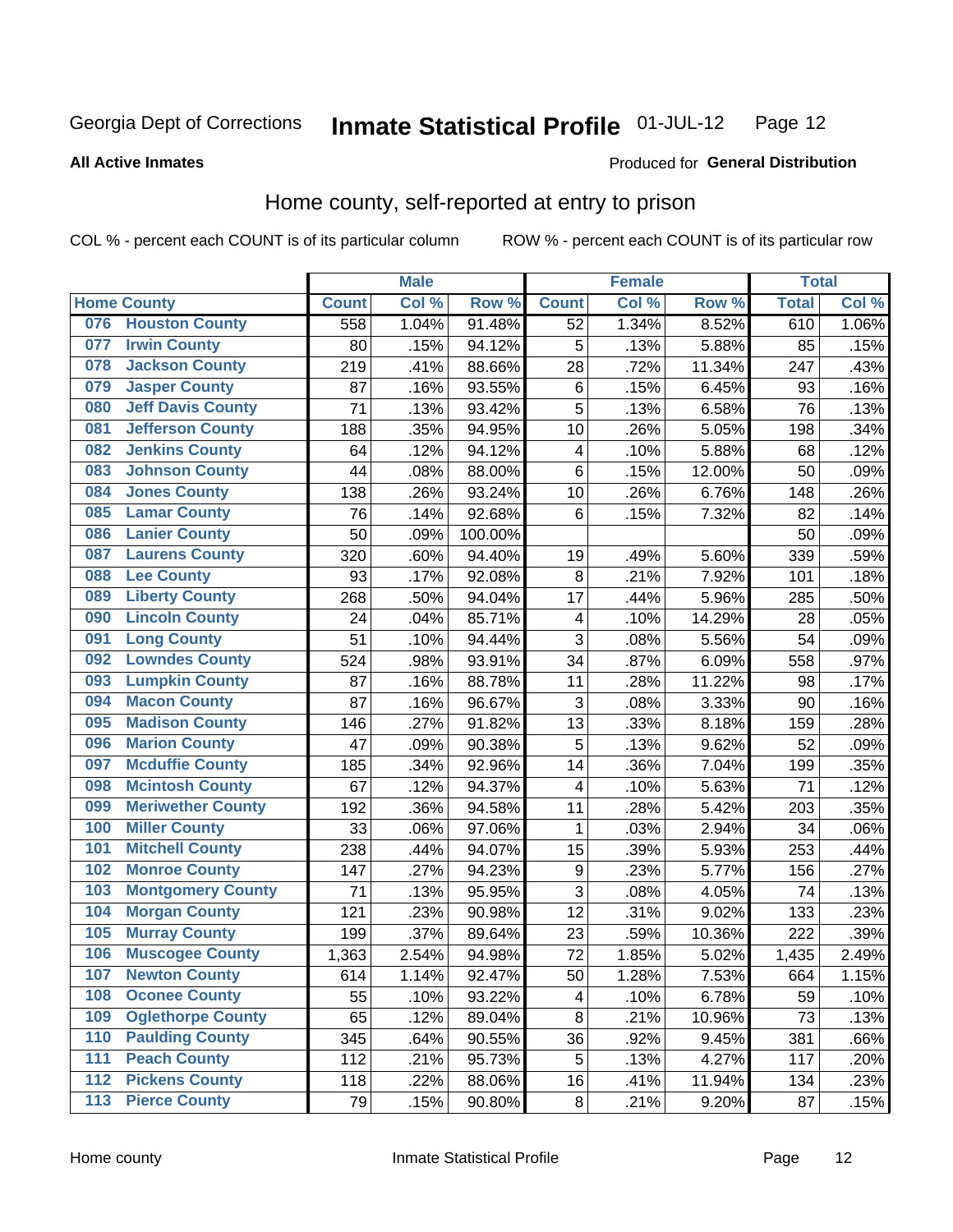#### Inmate Statistical Profile 01-JUL-12 Page 13

**All Active Inmates** 

### Produced for General Distribution

### Home county, self-reported at entry to prison

COL % - percent each COUNT is of its particular column

|                  |                          |              | <b>Male</b> |         |                  | <b>Female</b> |        | <b>Total</b> |       |
|------------------|--------------------------|--------------|-------------|---------|------------------|---------------|--------|--------------|-------|
|                  | <b>Home County</b>       | <b>Count</b> | Col %       | Row %   | <b>Count</b>     | Col %         | Row %  | <b>Total</b> | Col % |
| 114              | <b>Pike County</b>       | 61           | .11%        | 89.71%  | 7                | .18%          | 10.29% | 68           | .12%  |
| $\overline{115}$ | <b>Polk County</b>       | 253          | .47%        | 90.36%  | 27               | .69%          | 9.64%  | 280          | .49%  |
| 116              | <b>Pulaski County</b>    | 79           | .15%        | 90.80%  | 8                | .21%          | 9.20%  | 87           | .15%  |
| 117              | <b>Putnam County</b>     | 161          | .30%        | 90.96%  | 16               | .41%          | 9.04%  | 177          | .31%  |
| 118              | <b>Quitman County</b>    | 20           | .04%        | 100.00% |                  |               |        | 20           | .03%  |
| 119              | <b>Rabun County</b>      | 47           | .09%        | 83.93%  | $\boldsymbol{9}$ | .23%          | 16.07% | 56           | .10%  |
| 120              | <b>Randolph County</b>   | 80           | .15%        | 95.24%  | 4                | .10%          | 4.76%  | 84           | .15%  |
| 121              | <b>Richmond County</b>   | 1,782        | 3.32%       | 94.79%  | 98               | 2.52%         | 5.21%  | 1,880        | 3.27% |
| 122              | <b>Rockdale County</b>   | 360          | .67%        | 91.14%  | 35               | .90%          | 8.86%  | 395          | .69%  |
| 123              | <b>Schley County</b>     | 22           | .04%        | 95.65%  | 1                | .03%          | 4.35%  | 23           | .04%  |
| 124              | <b>Screven County</b>    | 146          | .27%        | 92.99%  | 11               | .28%          | 7.01%  | 157          | .27%  |
| 125              | <b>Seminole County</b>   | 66           | .12%        | 89.19%  | 8                | .21%          | 10.81% | 74           | .13%  |
| 126              | <b>Spalding County</b>   | 536          | 1.00%       | 92.89%  | 41               | 1.05%         | 7.11%  | 577          | 1.00% |
| 127              | <b>Stephens County</b>   | 148          | .28%        | 91.36%  | 14               | .36%          | 8.64%  | 162          | .28%  |
| 128              | <b>Stewart County</b>    | 37           | .07%        | 94.87%  | $\overline{2}$   | .05%          | 5.13%  | 39           | .07%  |
| 129              | <b>Sumter County</b>     | 247          | .46%        | 95.74%  | 11               | .28%          | 4.26%  | 258          | .45%  |
| 130              | <b>Talbot County</b>     | 64           | .12%        | 96.97%  | $\overline{2}$   | .05%          | 3.03%  | 66           | .11%  |
| 131              | <b>Taliaferro County</b> | 11           | .02%        | 100.00% |                  |               |        | 11           | .02%  |
| 132              | <b>Tattnall County</b>   | 181          | .34%        | 94.76%  | 10               | .26%          | 5.24%  | 191          | .33%  |
| 133              | <b>Taylor County</b>     | 82           | .15%        | 94.25%  | 5                | .13%          | 5.75%  | 87           | .15%  |
| 134              | <b>Telfair County</b>    | 118          | .22%        | 92.19%  | 10               | .26%          | 7.81%  | 128          | .22%  |
| 135              | <b>Terrell County</b>    | 71           | .13%        | 92.21%  | $\,6$            | .15%          | 7.79%  | 77           | .13%  |
| 136              | <b>Thomas County</b>     | 242          | .45%        | 94.90%  | 13               | .33%          | 5.10%  | 255          | .44%  |
| 137              | <b>Tift County</b>       | 259          | .48%        | 96.64%  | 9                | .23%          | 3.36%  | 268          | .47%  |
| 138              | <b>Toombs County</b>     | 321          | .60%        | 89.66%  | 37               | .95%          | 10.34% | 358          | .62%  |
| 139              | <b>Towns County</b>      | 36           | .07%        | 87.80%  | 5                | .13%          | 12.20% | 41           | .07%  |
| 140              | <b>Treutlen County</b>   | 64           | .12%        | 88.89%  | 8                | .21%          | 11.11% | 72           | .13%  |
| 141              | <b>Troup County</b>      | 561          | 1.05%       | 93.19%  | 41               | 1.05%         | 6.81%  | 602          | 1.05% |
| 142              | <b>Turner County</b>     | 71           | .13%        | 93.42%  | 5                | .13%          | 6.58%  | 76           | .13%  |
| 143              | <b>Twiggs County</b>     | 60           | .11%        | 90.91%  | $\,6$            | .15%          | 9.09%  | 66           | .11%  |
| 144              | <b>Union County</b>      | 63           | .12%        | 86.30%  | 10               | .26%          | 13.70% | 73           | .13%  |
| 145              | <b>Upson County</b>      | 175          | .33%        | 92.59%  | 14               | .36%          | 7.41%  | 189          | .33%  |
| 146              | <b>Walker County</b>     | 370          | .69%        | 91.81%  | 33               | .85%          | 8.19%  | 403          | .70%  |
| 147              | <b>Walton County</b>     | 417          | .78%        | 92.87%  | 32               | .82%          | 7.13%  | 449          | .78%  |
| 148              | <b>Ware County</b>       | 277          | .52%        | 94.86%  | 15               | .39%          | 5.14%  | 292          | .51%  |
| 149              | <b>Warren County</b>     | 39           | .07%        | 92.86%  | 3                | .08%          | 7.14%  | 42           | .07%  |
| 150              | <b>Washington County</b> | 199          | .37%        | 91.71%  | 18               | .46%          | 8.29%  | 217          | .38%  |
| 151              | <b>Wayne County</b>      | 146          | .27%        | 92.41%  | 12               | .31%          | 7.59%  | 158          | .27%  |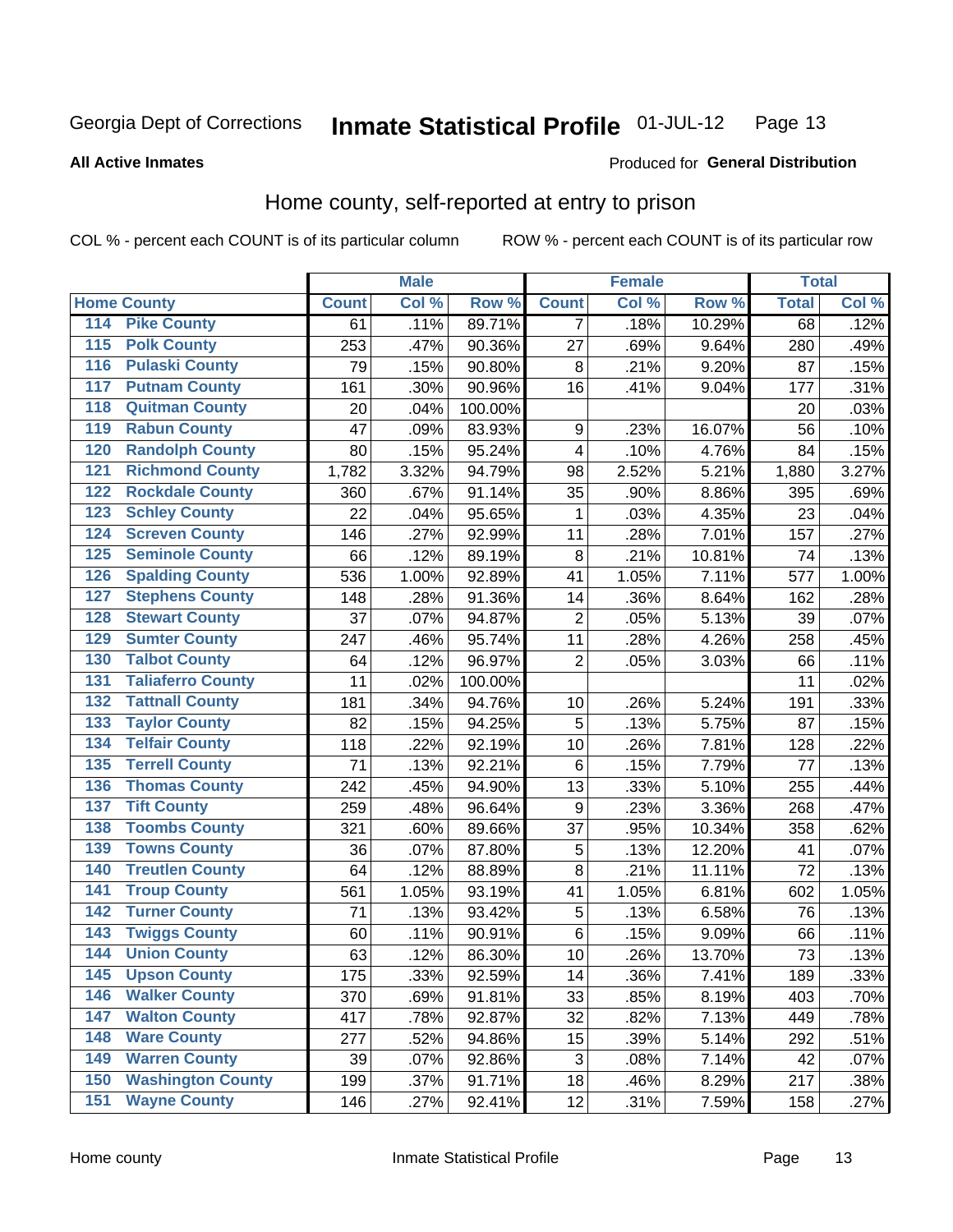#### Inmate Statistical Profile 01-JUL-12 Page 14

#### **All Active Inmates**

### Produced for General Distribution

### Home county, self-reported at entry to prison

COL % - percent each COUNT is of its particular column

|     |                             |              | <b>Male</b> |         |                | <b>Female</b> |        | <b>Total</b> |       |
|-----|-----------------------------|--------------|-------------|---------|----------------|---------------|--------|--------------|-------|
|     | <b>Home County</b>          | <b>Count</b> | Col %       | Row %   | <b>Count</b>   | Col %         | Row %  | <b>Total</b> | Col % |
| 152 | <b>Webster County</b>       | 10           | .02%        | 100.00% |                |               |        | 10           | .02%  |
| 153 | <b>Wheeler County</b>       | 26           | .05%        | 83.87%  | 5              | .13%          | 16.13% | 31           | .05%  |
| 154 | <b>White County</b>         | 92           | $.17\%$     | 93.88%  | 6              | .15%          | 6.12%  | 98           | .17%  |
| 155 | <b>Whitfield County</b>     | 565          | 1.05%       | 89.83%  | 64             | 1.64%         | 10.17% | 629          | 1.09% |
| 156 | <b>Wilcox County</b>        | 67           | .12%        | 89.33%  | 8              | .21%          | 10.67% | 75           | .13%  |
| 157 | <b>Wilkes County</b>        | 58           | .11%        | 89.23%  | 7              | .18%          | 10.77% | 65           | .11%  |
| 158 | <b>Wilkinson County</b>     | 63           | .12%        | 96.92%  | $\overline{2}$ | .05%          | 3.08%  | 65           | .11%  |
| 159 | <b>Worth County</b>         | 107          | .20%        | 90.68%  | 11             | .28%          | 9.32%  | 118          | .20%  |
| 999 | <b>Other Custody/Out Of</b> | 326          | .61%        | 91.83%  | 29             | .74%          | 8.17%  | 355          | .62%  |
|     | <b>State</b>                |              |             |         |                |               |        |              |       |
|     | <b>Total Rported</b>        | 53,677       | 100%        | 93.24%  | 3,893          | 100%          | 6.76%  | 57,570       | 100%  |

| Reported<br>NOT |               |       |        |
|-----------------|---------------|-------|--------|
| <b>c</b> otal   | <b>EQ 677</b> | 3,893 | 57,570 |

|  |  |  | Mode (most frequent) | Fulton County | <b>Fulton County</b> | <b>Fulton County</b> |
|--|--|--|----------------------|---------------|----------------------|----------------------|
|--|--|--|----------------------|---------------|----------------------|----------------------|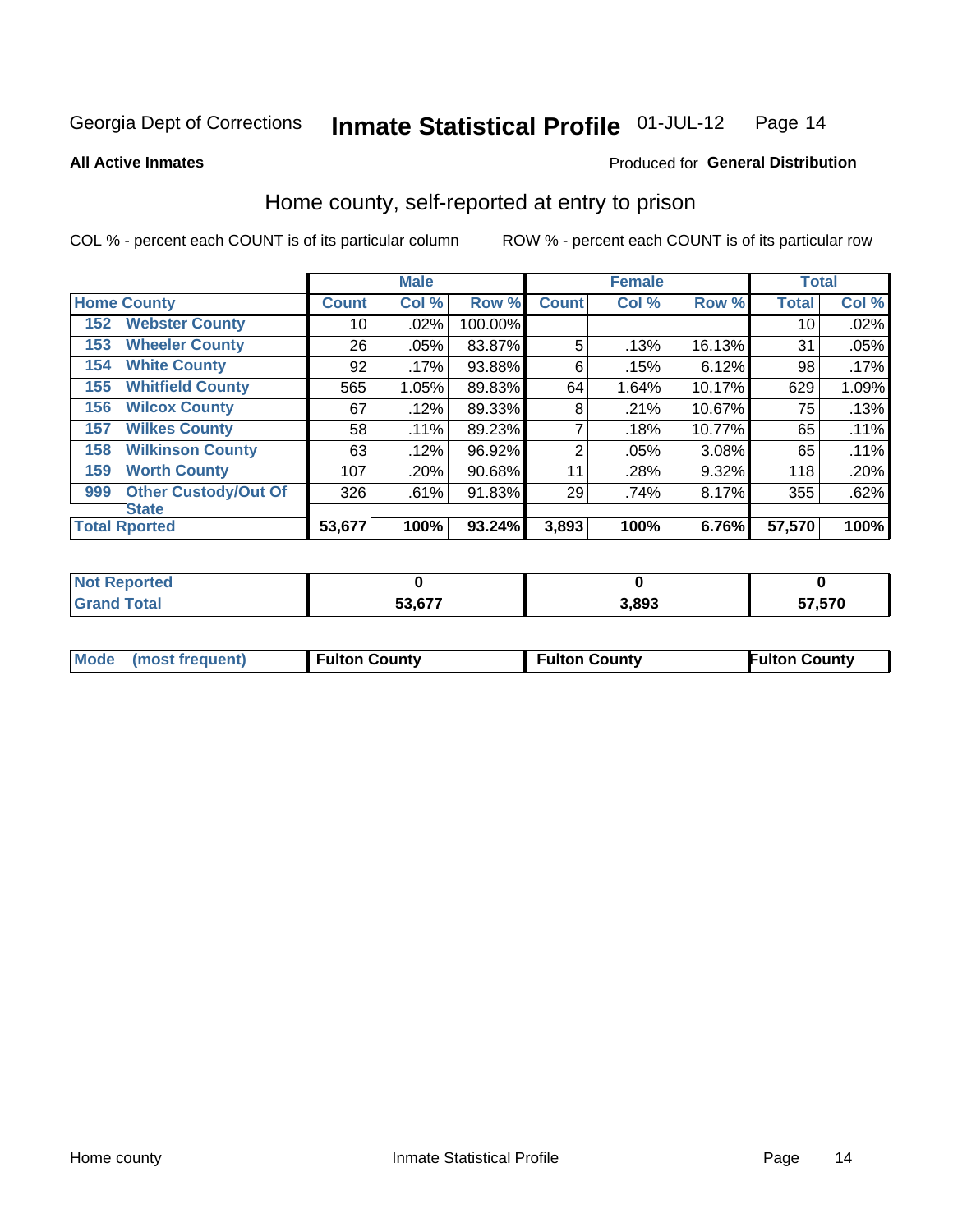#### Inmate Statistical Profile 01-JUL-12 Page 15

**All Active Inmates** 

### **Produced for General Distribution**

### Socioeconomic class, self-reported at entry to prison

COL % - percent each COUNT is of its particular column

|                       |        | <b>Male</b> |           |              | <b>Female</b> |          |        | <b>Total</b> |
|-----------------------|--------|-------------|-----------|--------------|---------------|----------|--------|--------------|
| Socioeconomic Class   | Count  | Col %       | Row %     | <b>Count</b> | Col %         | Row %    | Total  | Col %        |
| <b>Welfare</b>        | 2,216  | 9.87%       | 95.60%    | 102          | 10.27%        | $4.40\%$ | 2,318  | $9.89\%$     |
| <b>Occ Employ</b>     | 905    | 4.03%       | $99.02\%$ | 9            | .91%          | .98%     | 914    | 3.90%        |
| <b>Minimum Std</b>    | 9,190  | 40.94%      | 96.73%    | 311          | 31.32%        | 3.27%    | 9,501  | 40.54%       |
| <b>Middle</b><br>4    | 10,134 | 45.15%      | 94.67%    | 571          | 57.50%        | $5.33\%$ | 10,705 | 45.67%       |
| <b>Total Reported</b> | 22,445 | 100%        | 95.76%    | 993          | 100%          | 4.24%    | 23,438 | 100%         |

| <b>Not Repo</b><br><b>Enorted</b> | 31,232 | 2.900 | 34,132 |
|-----------------------------------|--------|-------|--------|
| $\tau$ otal                       | 53,677 | 3,893 | 57,570 |

| ____<br>____ |
|--------------|
|--------------|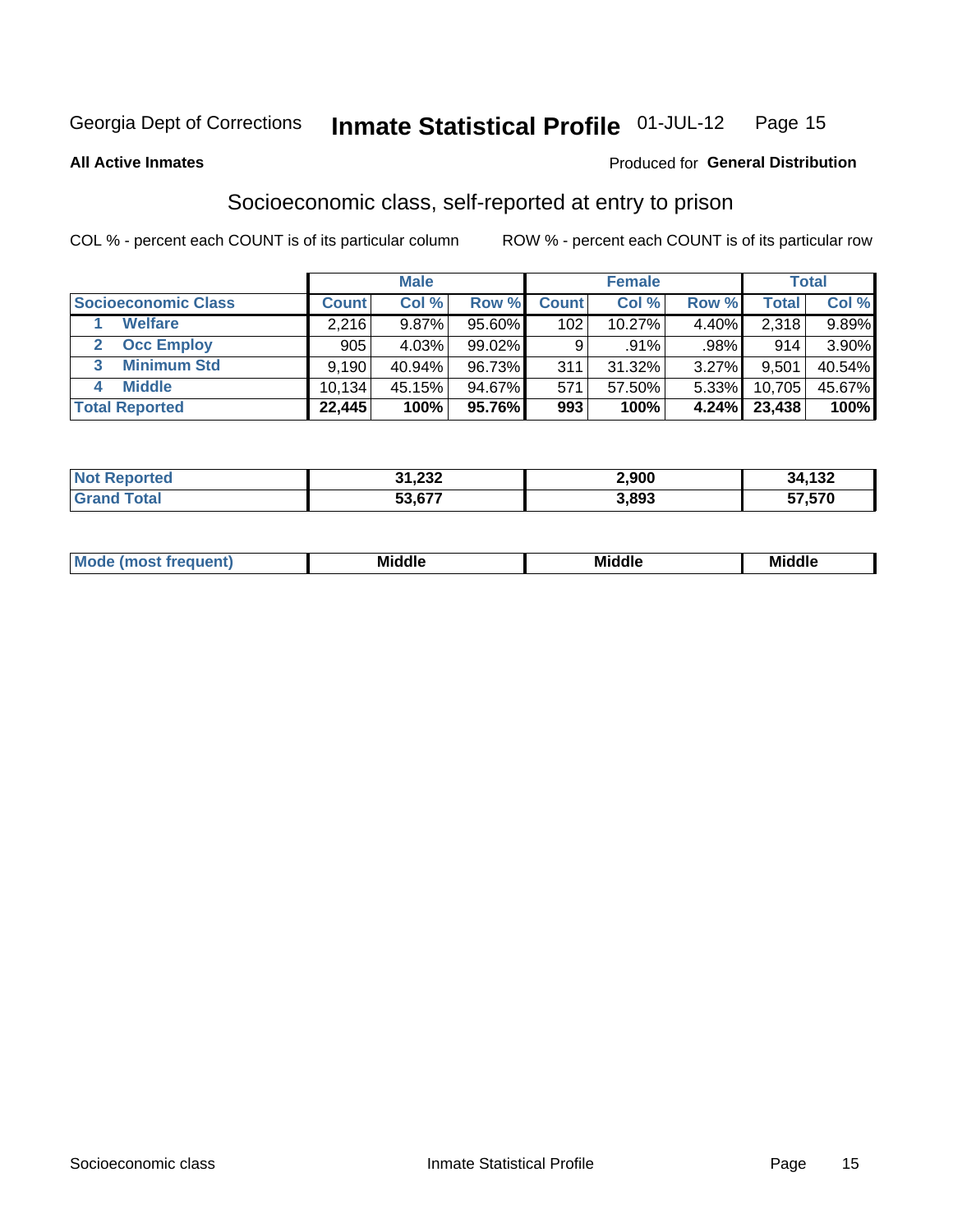#### Inmate Statistical Profile 01-JUL-12 Page 16

**All Active Inmates** 

### **Produced for General Distribution**

### Environment to age 16, self-reported at entry to prison

COL % - percent each COUNT is of its particular column

|                                    |              | <b>Male</b> |        |              | <b>Female</b> |       |              | <b>Total</b> |
|------------------------------------|--------------|-------------|--------|--------------|---------------|-------|--------------|--------------|
| <b>Environment to age 16</b>       | <b>Count</b> | Col %       | Row %  | <b>Count</b> | Col %         | Row % | <b>Total</b> | Col %        |
| <b>Rural/Farm</b>                  | 838          | 3.70%       | 96.66% | 29           | 2.92%         | 3.34% | 867          | $3.67\%$     |
| <b>Rural/Nfarm</b><br>$\mathbf{2}$ | 1.211        | 5.35%       | 91.47% | 113          | 11.37%        | 8.53% | 1,324        | 5.60%        |
| <b>S.M.S.A</b><br>3                | 8,093        | 35.74%      | 97.66% | 194          | 19.52%        | 2.34% | 8,287        | 35.05%       |
| <b>Urban</b>                       | 5,034        | 22.23%      | 93.26% | 364          | 36.62%        | 6.74% | 5,398        | 22.83%       |
| <b>Small Town</b><br>5.            | 7,471        | 32.99%      | 96.21% | 294          | 29.58%        | 3.79% | 7,765        | 32.85%       |
| <b>Total Reported</b>              | 22,647       | 100%        | 95.8%  | 994          | 100%          | 4.2%  | 23,641       | 100%         |

| <b>Not Reported</b> | 31,030<br>-94 | 2,899 | 33,929 |
|---------------------|---------------|-------|--------|
| <b>Grand Total</b>  | 53,677        | 3,893 | 57,570 |

| Mo | M<br>______ | Irhan<br>rva<br>______ | M<br>______ |
|----|-------------|------------------------|-------------|
|    |             |                        |             |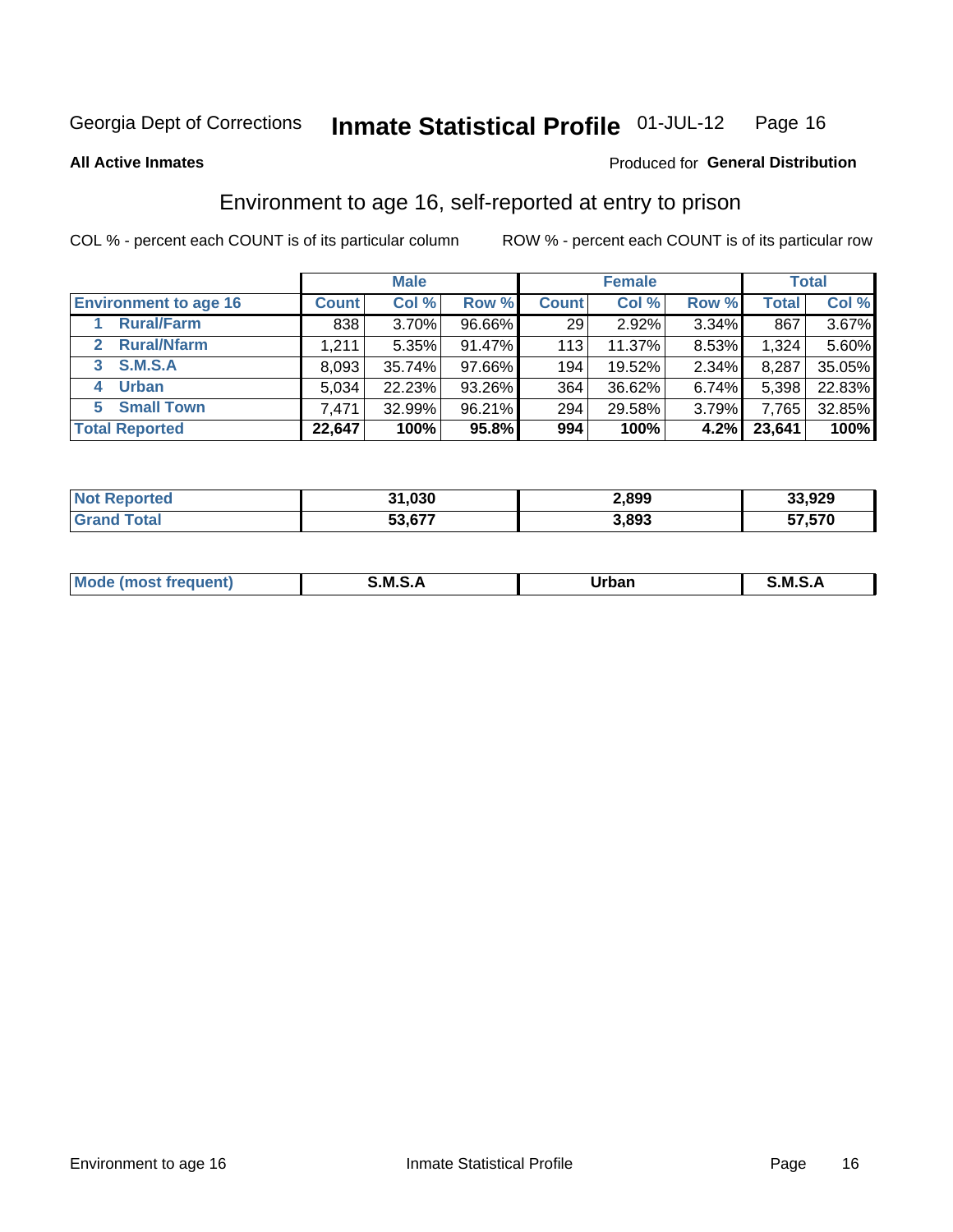#### Inmate Statistical Profile 01-JUL-12 Page 17

#### **All Active Inmates**

### **Produced for General Distribution**

### Guardian status to age 16, self-reported at entry to prison

COL % - percent each COUNT is of its particular column

|                                  |              | <b>Male</b> |         |              | <b>Female</b> |       |        | <b>Total</b> |
|----------------------------------|--------------|-------------|---------|--------------|---------------|-------|--------|--------------|
| <b>Guardian Status To Age 16</b> | <b>Count</b> | Col %       | Row %   | <b>Count</b> | Col %         | Row % | Total  | Col %        |
| 1 Orphanage                      | 16           | .09%        | 100.00% |              |               |       | 16     | .08%         |
| 2 Father Only                    | 578          | 3.09%       | 97.80%  | 13           | 2.76%         | 2.20% | 591    | 3.08%        |
| <b>3 Both Parents</b>            | 7,291        | 38.96%      | 97.24%  | 207          | 43.95%        | 2.76% | 7,498  | 39.08%       |
| <b>4 Mother Only</b>             | 8,215        | 43.90%      | 98.03%  | 165          | 35.03%        | 1.97% | 8,380  | 43.68%       |
| <b>6 Oth Female</b>              | 484          | 2.59%       | 97.58%  | 12           | 2.55%         | 2.42% | 496    | 2.59%        |
| <b>7 Oth Male</b>                | 79           | .42%        | 97.53%  | 2            | .42%          | 2.47% | 81     | .42%         |
| 8 Step-Parents                   | 181          | .97%        | 99.45%  |              | .21%          | .55%  | 182    | .95%         |
| 9 Foster Home                    | 304          | 1.62%       | 97.44%  | 8            | 1.70%         | 2.56% | 312    | 1.63%        |
| <b>10 Grand Parents</b>          | 1,565        | 8.36%       | 96.13%  | 63           | 13.38%        | 3.87% | 1,628  | 8.49%        |
| <b>Total Reported</b>            | 18,713       | 100%        | 97.54%  | 471          | 100%          | 2.46% | 19,184 | 100%         |

| rted<br>NO | 34.964 | <b>A 22</b><br>J,4ZZ | 38,386 |
|------------|--------|----------------------|--------|
|            | 53 677 | 3,893                | 57,570 |

| Mode | วทIv<br>Mot | <b>Both Parents</b><br>Parents | lM.<br>Only<br>. |
|------|-------------|--------------------------------|------------------|
|      |             |                                |                  |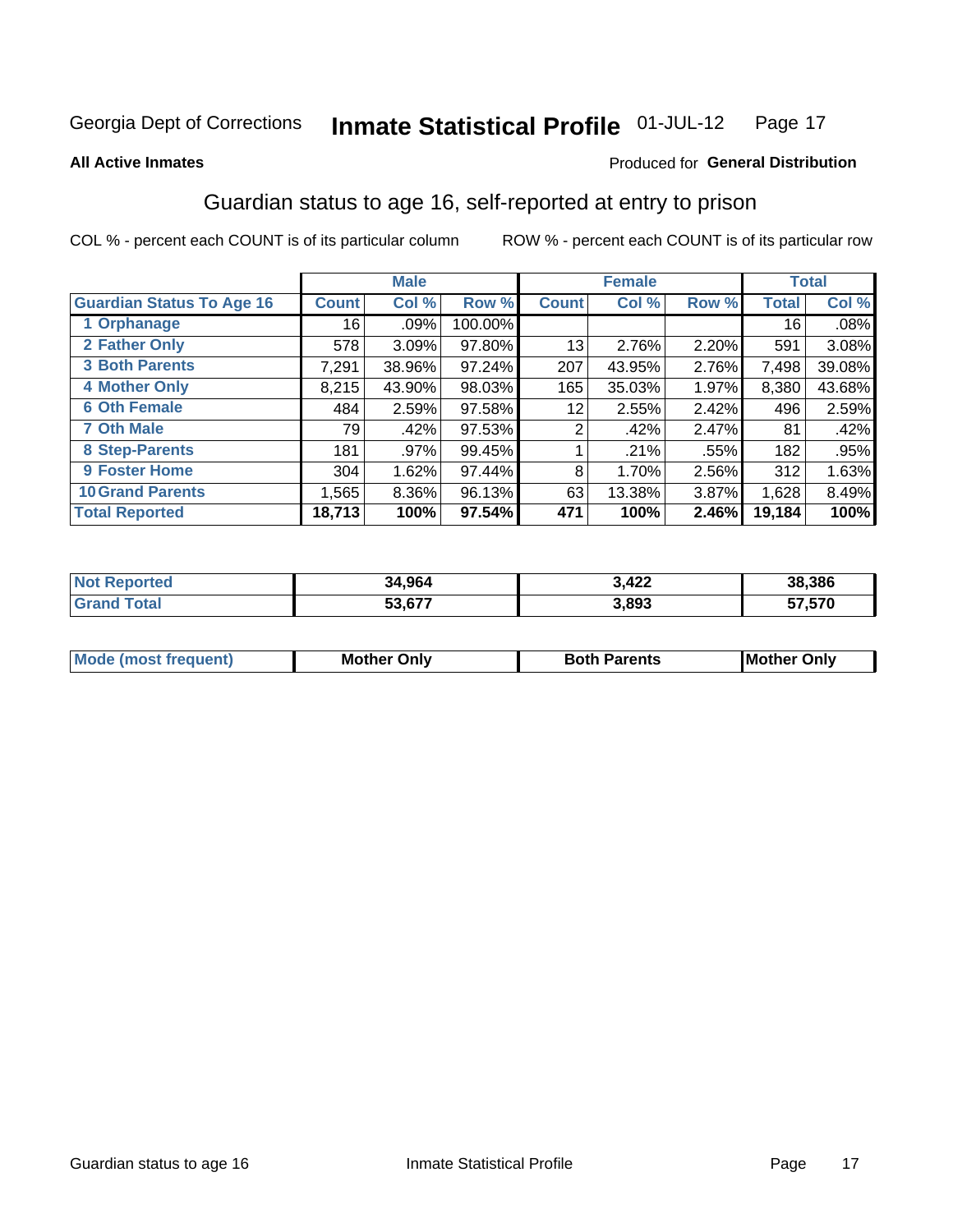#### Inmate Statistical Profile 01-JUL-12 Page 18

### **All Active Inmates**

### Produced for General Distribution

### Employment status before prison, self-reported at entry to prison

COL % - percent each COUNT is of its particular column

|                                  |              | <b>Male</b> |        |              | <b>Female</b> |        |        | <b>Total</b> |
|----------------------------------|--------------|-------------|--------|--------------|---------------|--------|--------|--------------|
| <b>Employment Status</b>         | <b>Count</b> | Col %       | Row %  | <b>Count</b> | Col %         | Row %  | Total  | Col %        |
| <b>Full Time</b>                 | 21,437       | 48.97%      | 96.10% | 871          | 29.42%        | 3.90%  | 22,308 | 47.73%       |
| <b>Part Time</b><br>$\mathbf{2}$ | 4,311        | 9.85%       | 95.44% | 206          | 6.96%         | 4.56%  | 4,517  | 9.67%        |
| Unempl $<$ 6m<br>3               | 3,549        | 8.11%       | 96.86% | 115          | 3.88%         | 3.14%  | 3,664  | 7.84%        |
| Unempl > 6m<br>4                 | 7,130        | 16.29%      | 85.51% | 1,208        | 40.80%        | 14.49% | 8,338  | 17.84%       |
| <b>Never Workd</b><br>5          | 4,477        | 10.23%      | 95.97% | 188          | 6.35%         | 4.03%  | 4,665  | 9.98%        |
| <b>Student</b><br>6              | 945          | 2.16%       | 91.93% | 83           | 2.80%         | 8.07%  | 1,028  | 2.20%        |
| <b>Incapable</b>                 | 1,925        | 4.40%       | 86.91% | 290          | 9.79%         | 13.09% | 2,215  | 4.74%        |
| <b>Total Reported</b>            | 43,774       | 100%        | 93.66% | 2,961        | 100%          | 6.34%  | 46,735 | 100%         |

| тес<br>NO | 9,903  | 932   | 10,835        |
|-----------|--------|-------|---------------|
| $\sim$ 10 | 53.677 | 3,893 | 570<br>--<br> |

| <b>Moo.</b><br><b>THOST</b> | the contract of the contract of the contract of the contract of the contract of the contract of the contract of | 6m | ıme |
|-----------------------------|-----------------------------------------------------------------------------------------------------------------|----|-----|
|                             |                                                                                                                 |    |     |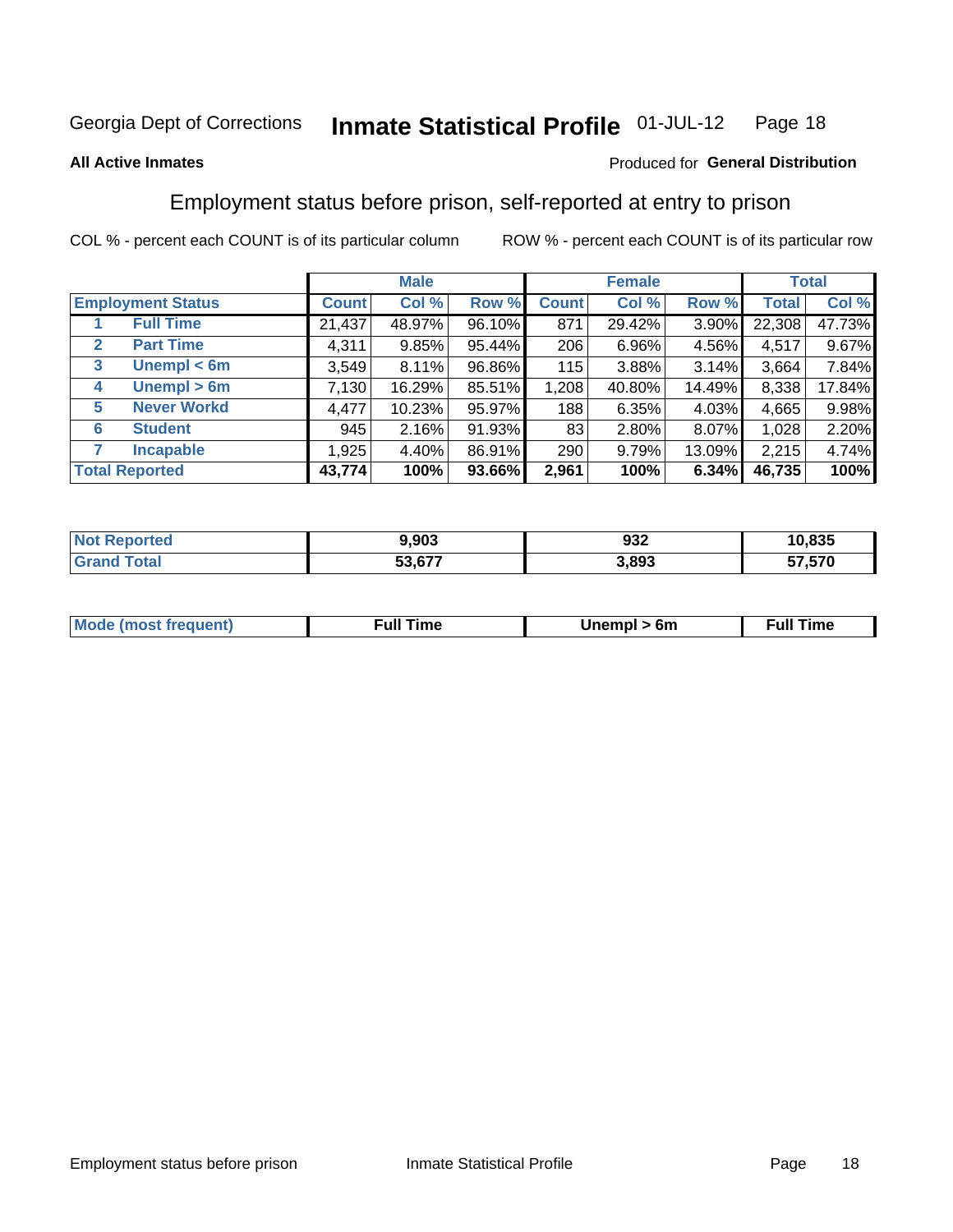### **All Active Inmates**

Produced for General Distribution

### Age at admission

COL % - percent each COUNT is of its particular column

|                         |              | <b>Male</b> |         |              | <b>Female</b> |        |              | <b>Total</b> |
|-------------------------|--------------|-------------|---------|--------------|---------------|--------|--------------|--------------|
| <b>Age At Admission</b> | <b>Count</b> | Col %       | Row %   | <b>Count</b> | Col %         | Row %  | <b>Total</b> | Col %        |
| 13                      | $\mathbf 1$  | 0.01%       | 100.00% |              |               |        | 1            | 0.01%        |
| 14                      | 20           | 0.04%       | 95.24%  | 1            | 0.03%         | 4.76%  | 21           | 0.04%        |
| 15                      | 65           | 0.12%       | 98.48%  | 1            | 0.03%         | 1.52%  | 66           | 0.11%        |
| 16                      | 200          | 0.37%       | 96.15%  | 8            | 0.21%         | 3.85%  | 208          | 0.36%        |
| $\overline{17}$         | 764          | 1.42%       | 96.95%  | 24           | 0.62%         | 3.05%  | 788          | 1.37%        |
| 18                      | 1,593        | 2.97%       | 97.43%  | 42           | 1.08%         | 2.57%  | 1,635        | 2.84%        |
| 19                      | 2,258        | 4.21%       | 97.08%  | 68           | 1.75%         | 2.92%  | 2,326        | 4.04%        |
| 20                      | 2,451        | 4.57%       | 95.26%  | 122          | 3.13%         | 4.74%  | 2,573        | 4.47%        |
| $\overline{21}$         | 2,437        | 4.54%       | 95.16%  | 124          | 3.19%         | 4.84%  | 2,561        | 4.45%        |
| $\overline{22}$         | 2,423        | 4.51%       | 94.28%  | 147          | 3.78%         | 5.72%  | 2,570        | 4.46%        |
| 23                      | 2,185        | 4.07%       | 94.02%  | 139          | 3.57%         | 5.98%  | 2,324        | 4.04%        |
| 24                      | 2,132        | 3.97%       | 93.55%  | 147          | 3.78%         | 6.45%  | 2,279        | 3.96%        |
| $\overline{25}$         | 2,045        | 3.81%       | 94.20%  | 126          | 3.24%         | 5.80%  | 2,171        | 3.77%        |
| 26                      | 1,976        | 3.68%       | 94.10%  | 124          | 3.19%         | 5.90%  | 2,100        | 3.65%        |
| $\overline{27}$         | 1,933        | 3.60%       | 93.56%  | 133          | 3.42%         | 6.44%  | 2,066        | 3.59%        |
| 28                      | 1,857        | 3.46%       | 92.76%  | 145          | 3.73%         | 7.24%  | 2,002        | 3.48%        |
| 29                      | 1,789        | 3.33%       | 93.13%  | 132          | 3.39%         | 6.87%  | 1,921        | 3.34%        |
| 30                      | 1,764        | 3.29%       | 93.19%  | 129          | 3.31%         | 6.81%  | 1,893        | 3.29%        |
| 31                      | 1,703        | 3.17%       | 91.91%  | 150          | 3.85%         | 8.09%  | 1,853        | 3.22%        |
| 32                      | 1,585        | 2.95%       | 92.69%  | 125          | 3.21%         | 7.31%  | 1,710        | 2.97%        |
| 33                      | 1,455        | 2.71%       | 92.32%  | 121          | 3.11%         | 7.68%  | 1,576        | 2.74%        |
| 34                      | 1,404        | 2.62%       | 91.53%  | 130          | 3.34%         | 8.47%  | 1,534        | 2.66%        |
| 35                      | 1,318        | 2.46%       | 92.30%  | 110          | 2.83%         | 7.70%  | 1,428        | 2.48%        |
| 36                      | 1,292        | 2.41%       | 91.63%  | 118          | 3.03%         | 8.37%  | 1,410        | 2.45%        |
| 37                      | 1,198        | 2.23%       | 92.94%  | 91           | 2.34%         | 7.06%  | 1,289        | 2.24%        |
| 38                      | 1,186        | 2.21%       | 92.66%  | 94           | 2.42%         | 7.34%  | 1,280        | 2.22%        |
| 39                      | 1,169        | 2.18%       | 90.83%  | 118          | 3.03%         | 9.17%  | 1,287        | 2.24%        |
| 40                      | 1,127        | 2.10%       | 90.59%  | 117          | 3.01%         | 9.41%  | 1,244        | 2.16%        |
| 41                      | 1,128        | 2.10%       | 91.19%  | 109          | 2.80%         | 8.81%  | 1,237        | 2.15%        |
| 42                      | 1,050        | 1.96%       | 91.86%  | 93           | 2.39%         | 8.14%  | 1,143        | 1.99%        |
| 43                      | 971          | 1.81%       | 91.52%  | 90           | 2.31%         | 8.48%  | 1,061        | 1.84%        |
| 44                      | 973          | 1.81%       | 90.76%  | 99           | 2.54%         | 9.24%  | 1,072        | 1.86%        |
| 45                      | 906          | 1.69%       | 90.51%  | 95           | 2.44%         | 9.49%  | 1,001        | 1.74%        |
| 46                      | 866          | 1.61%       | 91.54%  | 80           | 2.06%         | 8.46%  | 946          | 1.64%        |
| 47                      | 780          | 1.45%       | 90.28%  | 84           | 2.16%         | 9.72%  | 864          | 1.50%        |
| 48                      | 743          | 1.38%       | 89.84%  | 84           | 2.16%         | 10.16% | 827          | 1.44%        |
| 49                      | 668          | 1.24%       | 92.78%  | 52           | 1.34%         | 7.22%  | 720          | 1.25%        |
| 50                      | 649          | 1.21%       | 92.85%  | 50           | 1.28%         | 7.15%  | 699          | 1.21%        |
| 51                      | 529          | 0.99%       | 91.68%  | 48           | 1.23%         | 8.32%  | 577          | 1.00%        |
| 52                      | 483          | 0.90%       | 92.35%  | 40           | 1.03%         | 7.65%  | 523          | 0.91%        |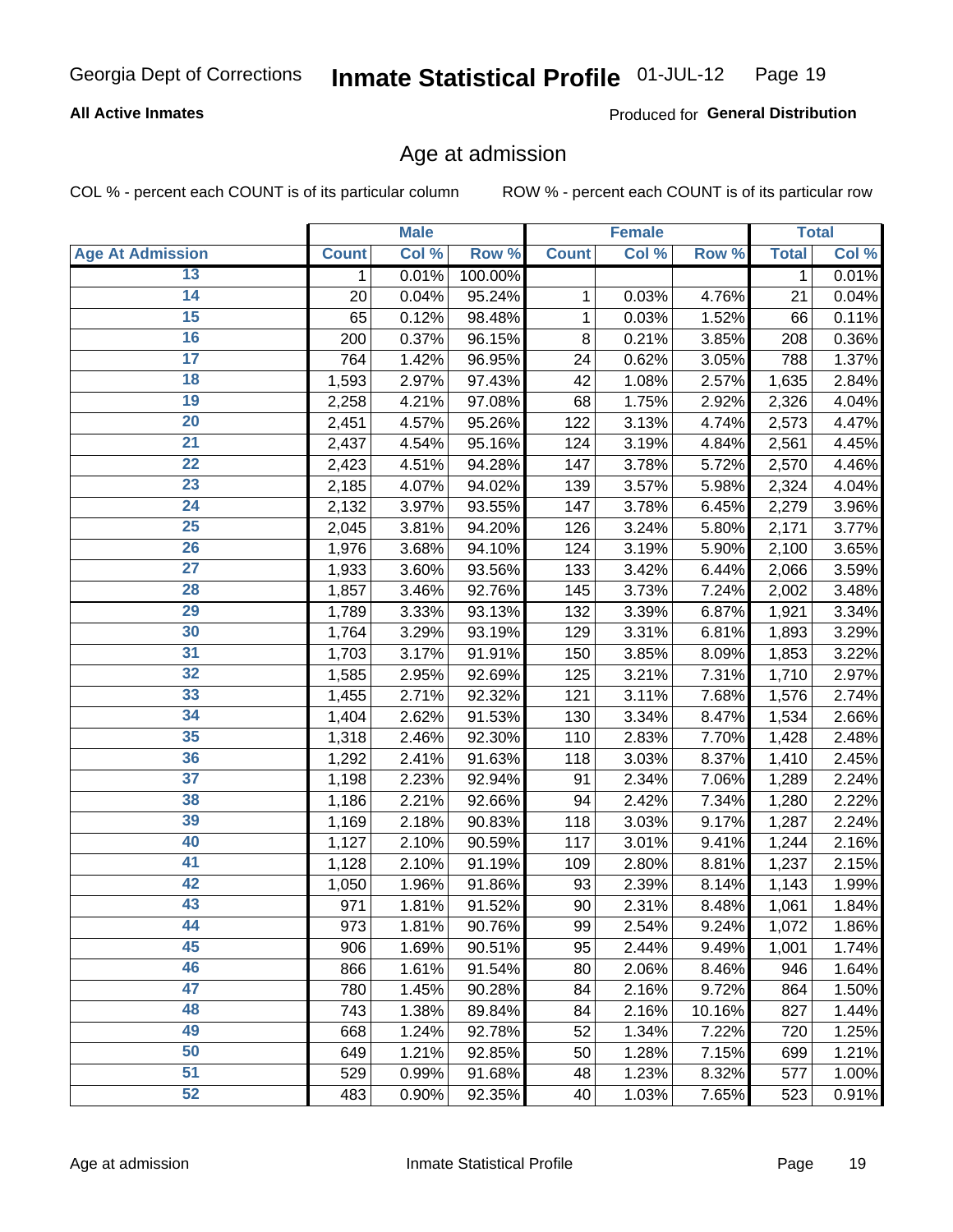### **All Active Inmates**

Produced for General Distribution

### Age at admission

COL % - percent each COUNT is of its particular column

|                         | <b>Male</b>    |       | <b>Female</b> |                |       | <b>Total</b> |                |       |
|-------------------------|----------------|-------|---------------|----------------|-------|--------------|----------------|-------|
| <b>Age At Admission</b> | <b>Count</b>   | Col % | Row %         | <b>Count</b>   | Col % | Row %        | <b>Total</b>   | Col % |
| 53                      | 443            | 0.83% | 92.10%        | 38             | 0.98% | 7.90%        | 481            | 0.84% |
| 54                      | 351            | 0.65% | 94.35%        | 21             | 0.54% | 5.65%        | 372            | 0.65% |
| 55                      | 289            | 0.54% | 92.93%        | 22             | 0.57% | 7.07%        | 311            | 0.54% |
| 56                      | 261            | 0.49% | 93.21%        | 19             | 0.49% | 6.79%        | 280            | 0.49% |
| 57                      | 216            | 0.40% | 95.15%        | 11             | 0.28% | 4.85%        | 227            | 0.39% |
| 58                      | 177            | 0.33% | 92.19%        | 15             | 0.39% | 7.81%        | 192            | 0.33% |
| 59                      | 161            | 0.30% | 93.06%        | 12             | 0.31% | 6.94%        | 173            | 0.30% |
| 60                      | 114            | 0.21% | 91.94%        | 10             | 0.26% | 8.06%        | 124            | 0.22% |
| 61                      | 117            | 0.22% | 92.13%        | 10             | 0.26% | 7.87%        | 127            | 0.22% |
| 62                      | 79             | 0.15% | 95.18%        | 4              | 0.10% | 4.82%        | 83             | 0.14% |
| 63                      | 72             | 0.13% | 98.63%        | 1              | 0.03% | 1.37%        | 73             | 0.13% |
| 64                      | 62             | 0.12% | 95.38%        | 3              | 0.08% | 4.62%        | 65             | 0.11% |
| 65                      | 41             | 0.08% | 95.35%        | $\overline{c}$ | 0.05% | 4.65%        | 43             | 0.07% |
| 66                      | 30             | 0.06% | 90.91%        | 3              | 0.08% | 9.09%        | 33             | 0.06% |
| 67                      | 37             | 0.07% | 94.87%        | $\overline{2}$ | 0.05% | 5.13%        | 39             | 0.07% |
| 68                      | 30             | 0.06% | 93.75%        | $\overline{2}$ | 0.05% | 6.25%        | 32             | 0.06% |
| 69                      | 36             | 0.07% | 100.00%       |                |       |              | 36             | 0.06% |
| 70                      | 17             | 0.03% | 85.00%        | 3              | 0.08% | 15.00%       | 20             | 0.03% |
| $\overline{71}$         | 11             | 0.02% | 100.00%       |                |       |              | 11             | 0.02% |
| $\overline{72}$         | 13             | 0.02% | 86.67%        | $\overline{2}$ | 0.05% | 13.33%       | 15             | 0.03% |
| $\overline{73}$         | 10             | 0.02% | 100.00%       |                |       |              | 10             | 0.02% |
| 74                      | 8              | 0.01% | 100.00%       |                |       |              | 8              | 0.01% |
| $\overline{75}$         | $\overline{5}$ | 0.01% | 100.00%       |                |       |              | 5              | 0.01% |
| 76                      | 8              | 0.01% | 100.00%       |                |       |              | 8              | 0.01% |
| $\overline{77}$         | $\overline{5}$ | 0.01% | 83.33%        | 1              | 0.03% | 16.67%       | 6              | 0.01% |
| 78                      | $\overline{3}$ | 0.01% | 100.00%       |                |       |              | 3              | 0.01% |
| 79                      | $\mathbf{1}$   | 0.01% | 50.00%        | $\mathbf{1}$   | 0.03% | 50.00%       | $\overline{2}$ | 0.01% |
| 82                      | $\overline{2}$ | 0.01% | 100.00%       |                |       |              | $\overline{2}$ | 0.01% |
| 84                      | $\mathbf{1}$   | 0.01% | 100.00%       |                |       |              | $\mathbf{1}$   | 0.01% |
| <b>Total Reported</b>   | 53,676         | 100%  | 93.24%        | 3,892          | 100%  | 6.76%        | 57,568         | 100%  |

| norted<br><b>Not</b> |        |       |                    |
|----------------------|--------|-------|--------------------|
| int                  | 53 677 | 3,893 | ヒフ ヒフハ<br>7. J / U |

| Mean (average)         | 32.10 | 34.24   | 32.24 |
|------------------------|-------|---------|-------|
| <b>Median (middle)</b> | 30    | ົ<br>აა | 30    |
| Mode (most frequent)   | 20    |         | 20    |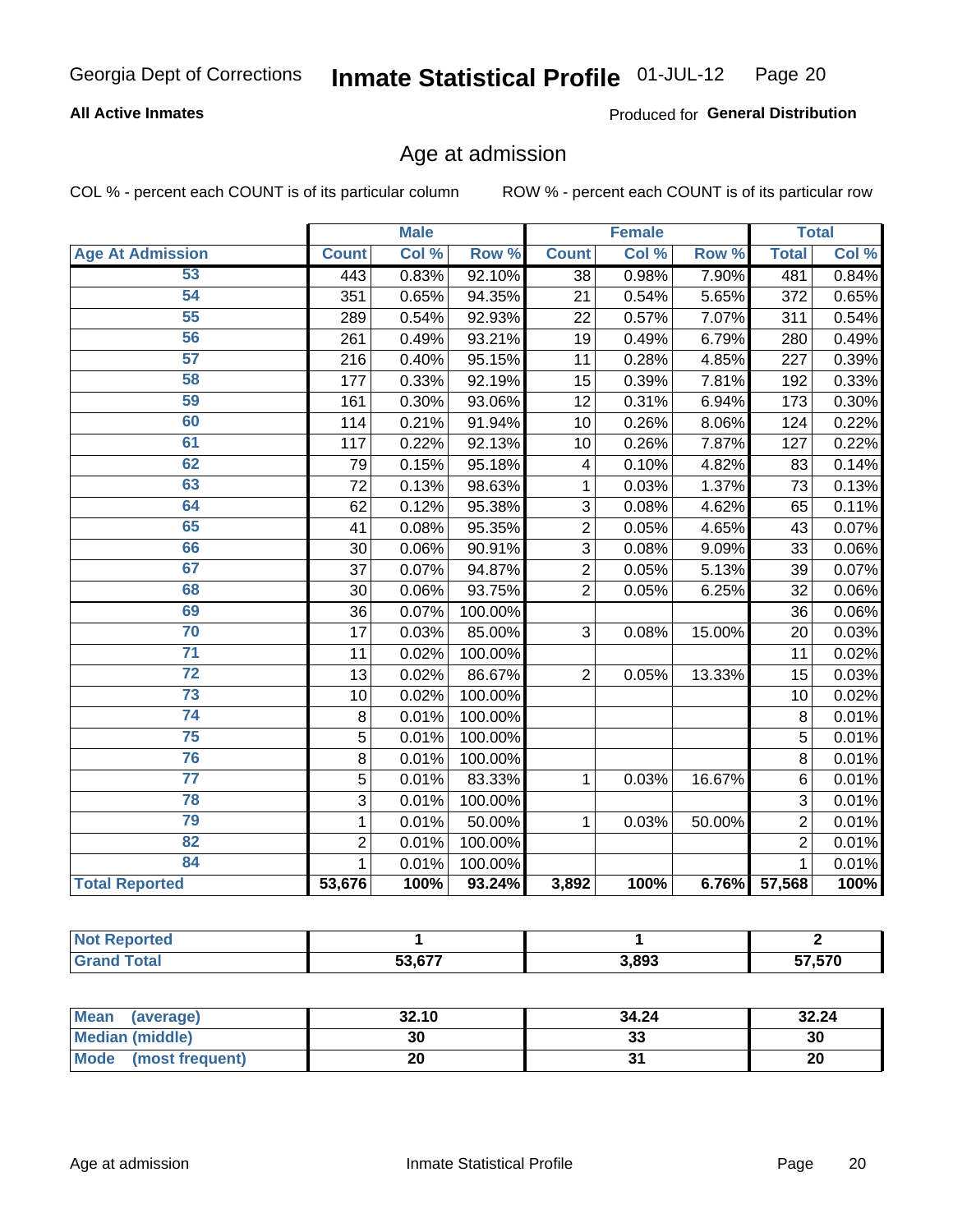### **All Active Inmates**

### Produced for General Distribution

### Height, measured at entry to prison

COL % - percent each COUNT is of its particular column

|                       | <b>Male</b>    |        |         | <b>Female</b>    |        |        | <b>Total</b>   |        |
|-----------------------|----------------|--------|---------|------------------|--------|--------|----------------|--------|
| <b>Height</b>         | <b>Count</b>   | Col %  | Row %   | <b>Count</b>     | Col %  | Row %  | <b>Total</b>   | Col %  |
| 4'10"                 | 4              | 0.03%  | 22.22%  | 14               | 6.42%  | 77.78% | 18             | 0.14%  |
| 4'11''                | 14             | 0.11%  | 17.72%  | 65               | 29.82% | 82.28% | 79             | 0.62%  |
| 5'02"                 | $\overline{2}$ | 0.02%  | 66.67%  | 1                | 0.46%  | 33.33% | 3              | 0.02%  |
| 5'03''                | $\overline{c}$ | 0.02%  | 100.00% |                  |        |        | $\overline{2}$ | 0.02%  |
| 5'05''                | 9              | 0.07%  | 100.00% |                  |        |        | 9              | 0.07%  |
| 5'06''                | 12             | 0.10%  | 92.31%  | 1                | 0.46%  | 7.69%  | 13             | 0.10%  |
| 5'07''                | 17             | 0.14%  | 100.00% |                  |        |        | 17             | 0.13%  |
| 5'08''                | 17             | 0.14%  | 100.00% |                  |        |        | 17             | 0.13%  |
| 5'09''                | 16             | 0.13%  | 100.00% |                  |        |        | 16             | 0.13%  |
| 5'10''                | 6,095          | 48.86% | 98.67%  | 82               | 37.61% | 1.33%  | 6,177          | 48.66% |
| 5'11''                | 6,229          | 49.93% | 99.12%  | 55               | 25.23% | 0.88%  | 6,284          | 49.51% |
| 6'00''                | 15             | 0.12%  | 100.00% |                  |        |        | 15             | 0.12%  |
| 6'01''                | 10             | 0.08%  | 100.00% |                  |        |        | 10             | 0.08%  |
| 6'02''                | $\overline{7}$ | 0.06%  | 100.00% |                  |        |        | 7              | 0.06%  |
| 6'03''                | 2              | 0.02%  | 100.00% |                  |        |        | $\overline{2}$ | 0.02%  |
| 6'04''                | 3              | 0.02%  | 100.00% |                  |        |        | 3              | 0.02%  |
| 6'05''                | $\overline{c}$ | 0.02%  | 100.00% |                  |        |        | $\overline{2}$ | 0.02%  |
| 6'10''                | $\,6$          | 0.05%  | 100.00% |                  |        |        | 6              | 0.05%  |
| 6'11''                | 12             | 0.10%  | 100.00% |                  |        |        | 12             | 0.09%  |
| Seven feet +          | 1              | 0.01%  | 100.00% |                  |        |        | 1              | 0.01%  |
| <b>Total Reported</b> | 12,475         | 100%   | 98.28%  | $\overline{218}$ | 100%   | 1.72%  | 12,693         | 100%   |

| <b>Not</b><br><b>Reported</b> | 41,202   | <b>2 C7E</b><br>ა.ხ7: | 44,877 |
|-------------------------------|----------|-----------------------|--------|
| iotal                         | $3,67^7$ | 3,893                 | 57.570 |

| <b>Mean</b><br>(average)       | 5'10" | 5'06" | 5'10" |
|--------------------------------|-------|-------|-------|
| <b>Median (middle)</b>         | 544"  | 5'10" | 5'10" |
| <b>Mode</b><br>(most frequent) | 544 " | 5'10" | 544"  |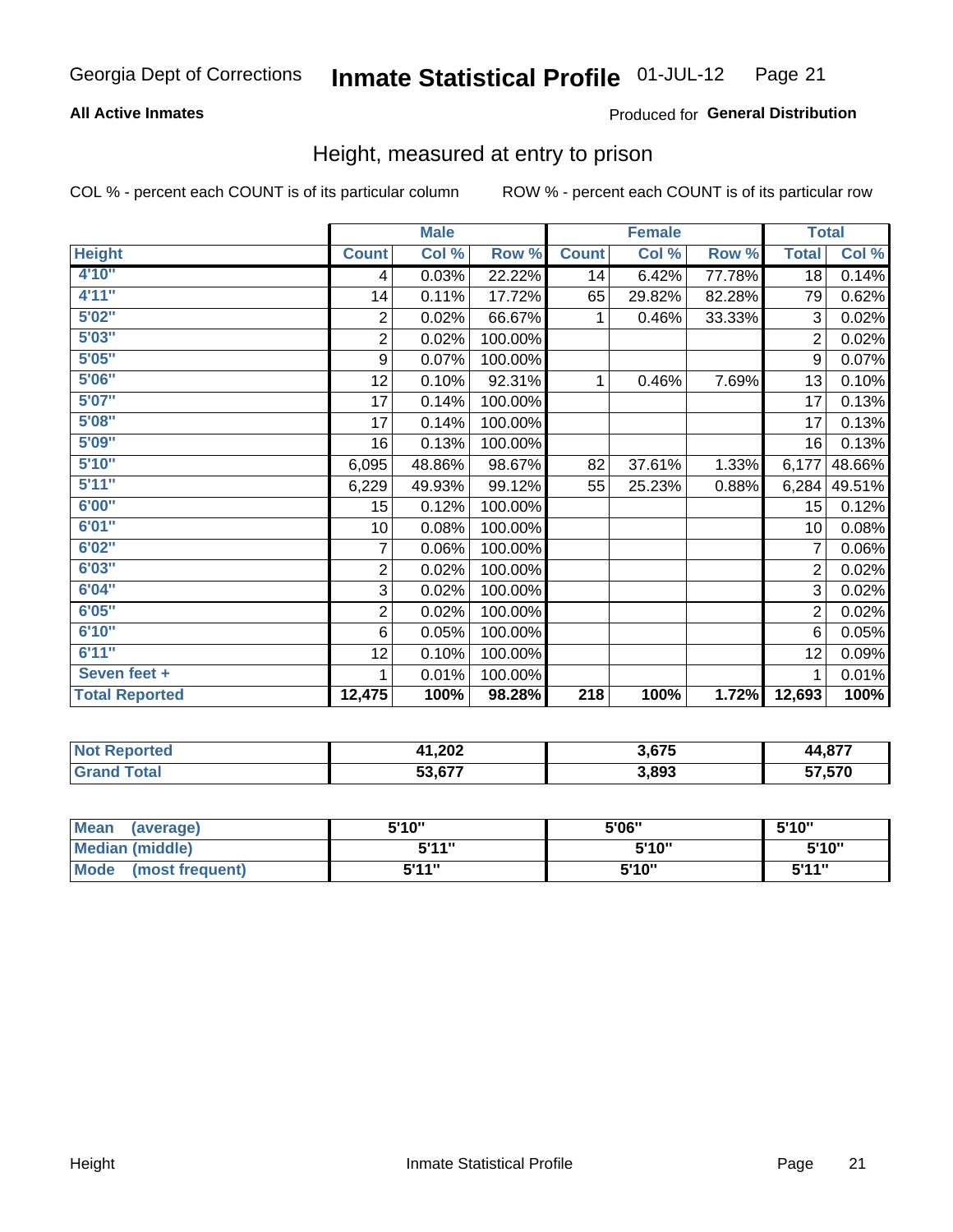### **All Active Inmates**

### Produced for General Distribution

### Weight, measured at entry to prison

COL % - percent each COUNT is of its particular column

|                        |                         | <b>Male</b> |                  |                | <b>Female</b> |        | <b>Total</b>    |        |
|------------------------|-------------------------|-------------|------------------|----------------|---------------|--------|-----------------|--------|
| Weight                 | <b>Count</b>            | Col %       | Row <sup>%</sup> | <b>Count</b>   | Col %         | Row %  | <b>Total</b>    | Col %  |
| <b>Under 80 pounds</b> | $\overline{24}$         | 0.05%       | 100.00%          |                |               |        | $\overline{24}$ | 0.04%  |
| 80 - 89 pounds         | $\overline{\mathbf{4}}$ | 0.01%       | 66.67%           | 2              | 0.05%         | 33.33% | $6\phantom{1}6$ | 0.01%  |
| 90 - 99 pounds         | 4                       | 0.01%       | 33.33%           | 8              | 0.21%         | 66.67% | 12              | 0.02%  |
| 100 - 109 pounds       | 22                      | 0.04%       | 43.14%           | 29             | 0.75%         | 56.86% | 51              | 0.09%  |
| 110 - 119 pounds       | 87                      | 0.17%       | 41.04%           | 125            | 3.24%         | 58.96% | 212             | 0.37%  |
| 120 - 129 pounds       | 439                     | 0.83%       | 65.13%           | 235            | 6.10%         | 34.87% | 674             | 1.19%  |
| 130 - 139 pounds       | 1,397                   | 2.65%       | 78.04%           | 393            | 10.19%        | 21.96% | 1,790           | 3.17%  |
| 140 - 149 pounds       | 3,224                   | 6.12%       | 87.97%           | 441            | 11.44%        | 12.03% | 3,665           | 6.48%  |
| 150 - 159 pounds       | 5,064                   | 9.61%       | 92.59%           | 405            | 10.51%        | 7.41%  | 5,469           | 9.67%  |
| 160 - 169 pounds       | 7,104                   | 13.48%      | 93.82%           | 468            | 12.14%        | 6.18%  | 7,572           | 13.39% |
| 170 - 179 pounds       | 6,673                   | 12.66%      | 95.14%           | 341            | 8.85%         | 4.86%  | 7,014           | 12.40% |
| 180 - 189 pounds       | 7,121                   | 13.51%      | 95.40%           | 343            | 8.90%         | 4.60%  | 7,464           | 13.20% |
| 190 - 199 pounds       | 4,923                   | 9.34%       | 95.87%           | 212            | 5.50%         | 4.13%  | 5,135           | 9.08%  |
| 200 - 209 pounds       | 4,371                   | 8.29%       | 95.46%           | 208            | 5.40%         | 4.54%  | 4,579           | 8.10%  |
| 210 - 219 pounds       | 3,287                   | 6.24%       | 95.97%           | 138            | 3.58%         | 4.03%  | 3,425           | 6.06%  |
| 220 - 229 pounds       | 2,636                   | 5.00%       | 95.72%           | 118            | 3.06%         | 4.28%  | 2,754           | 4.87%  |
| 230 - 239 pounds       | 1,810                   | 3.43%       | 94.62%           | 103            | 2.67%         | 5.38%  | 1,913           | 3.38%  |
| 240 - 249 pounds       | 1,442                   | 2.74%       | 95.12%           | 74             | 1.92%         | 4.88%  | 1,516           | 2.68%  |
| 250 - 259 pounds       | 944                     | 1.79%       | 93.37%           | 67             | 1.74%         | 6.63%  | 1,011           | 1.79%  |
| 260 - 269 pounds       | 668                     | 1.27%       | 94.35%           | 40             | 1.04%         | 5.65%  | 708             | 1.25%  |
| 270 - 279 pounds       | 441                     | 0.84%       | 95.66%           | 20             | 0.52%         | 4.34%  | 461             | 0.82%  |
| 280 - 289 pounds       | 303                     | 0.58%       | 90.72%           | 31             | 0.80%         | 9.28%  | 334             | 0.59%  |
| 290 - 299 pounds       | 178                     | 0.34%       | 92.23%           | 15             | 0.39%         | 7.77%  | 193             | 0.34%  |
| 300 - 309 pounds       | 174                     | 0.33%       | 91.10%           | 17             | 0.44%         | 8.90%  | 191             | 0.34%  |
| 310 - 319 pounds       | 93                      | 0.18%       | 95.88%           | 4              | 0.10%         | 4.12%  | 97              | 0.17%  |
| 320 - 329 pounds       | 94                      | 0.18%       | 96.91%           | 3              | 0.08%         | 3.09%  | 97              | 0.17%  |
| 330 - 339 pounds       | 36                      | 0.07%       | 92.31%           | 3              | 0.08%         | 7.69%  | 39              | 0.07%  |
| 340 - 349 pounds       | 30                      | 0.06%       | 90.91%           | 3              | 0.08%         | 9.09%  | 33              | 0.06%  |
| 350 - 359 pounds       | 41                      | 0.08%       | 95.35%           | $\overline{2}$ | 0.05%         | 4.65%  | 43              | 0.08%  |
| 360 - 369 pounds       | 14                      | 0.03%       | 82.35%           | 3              | 0.08%         | 17.65% | 17              | 0.03%  |
| 370 - 379 pounds       | 13                      | 0.02%       | 92.86%           | 1              | 0.03%         | 7.14%  | 14              | 0.02%  |
| 380 - 389 pounds       | $\,6$                   | 0.01%       | 100.00%          |                |               |        | $6\phantom{1}6$ | 0.01%  |
| 390 - 399 pounds       | 5                       | 0.01%       | 100.00%          |                |               |        | 5               | 0.01%  |
| 400 pounds and over    | 23                      | 0.04%       | 88.46%           | 3              | 0.08%         | 11.54% | 26              | 0.05%  |
| <b>Total Reported</b>  | 52,695                  | 100%        | 93.18%           | 3,855          | 100%          | 6.82%  | 56,550          | 100%   |

| <b>Not</b><br>ported<br>rei | 982                         | $\sim$<br>აბ | ,020   |
|-----------------------------|-----------------------------|--------------|--------|
| 'otal                       | $F^{\bullet}$ $F^{\bullet}$ | 3,893        | 57,570 |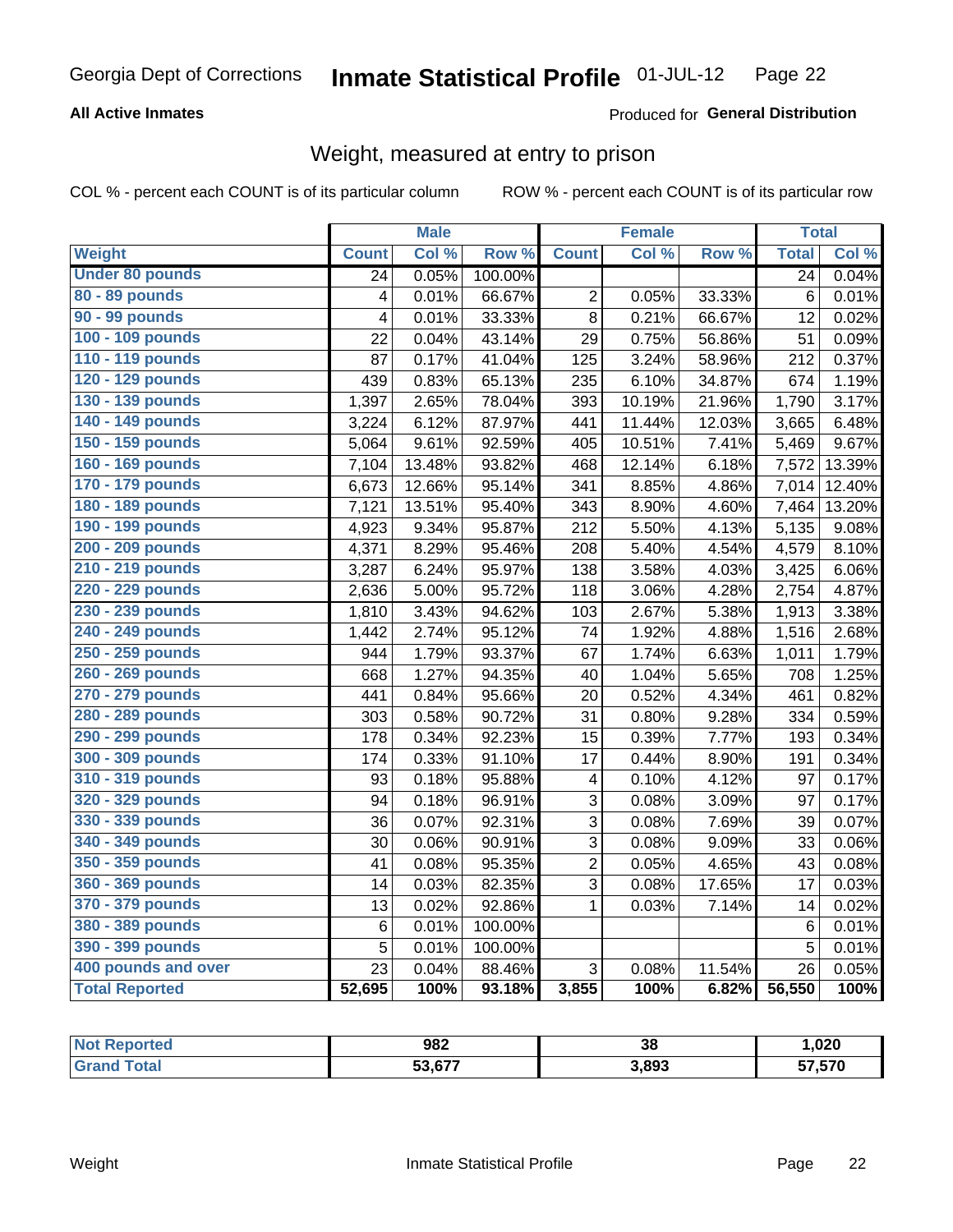### **All Active Inmates**

### Produced for General Distribution

### Weight, measured at entry to prison

COL % - percent each COUNT is of its particular column

|                          | <b>Male</b> | <b>Female</b> | Total |
|--------------------------|-------------|---------------|-------|
| <b>Mean</b><br>(average) | 186         | 171           | 185   |
| <b>Median (middle)</b>   | 180         | 165           | 180   |
| Mode<br>(most frequent)  | 180         | 150           | 180   |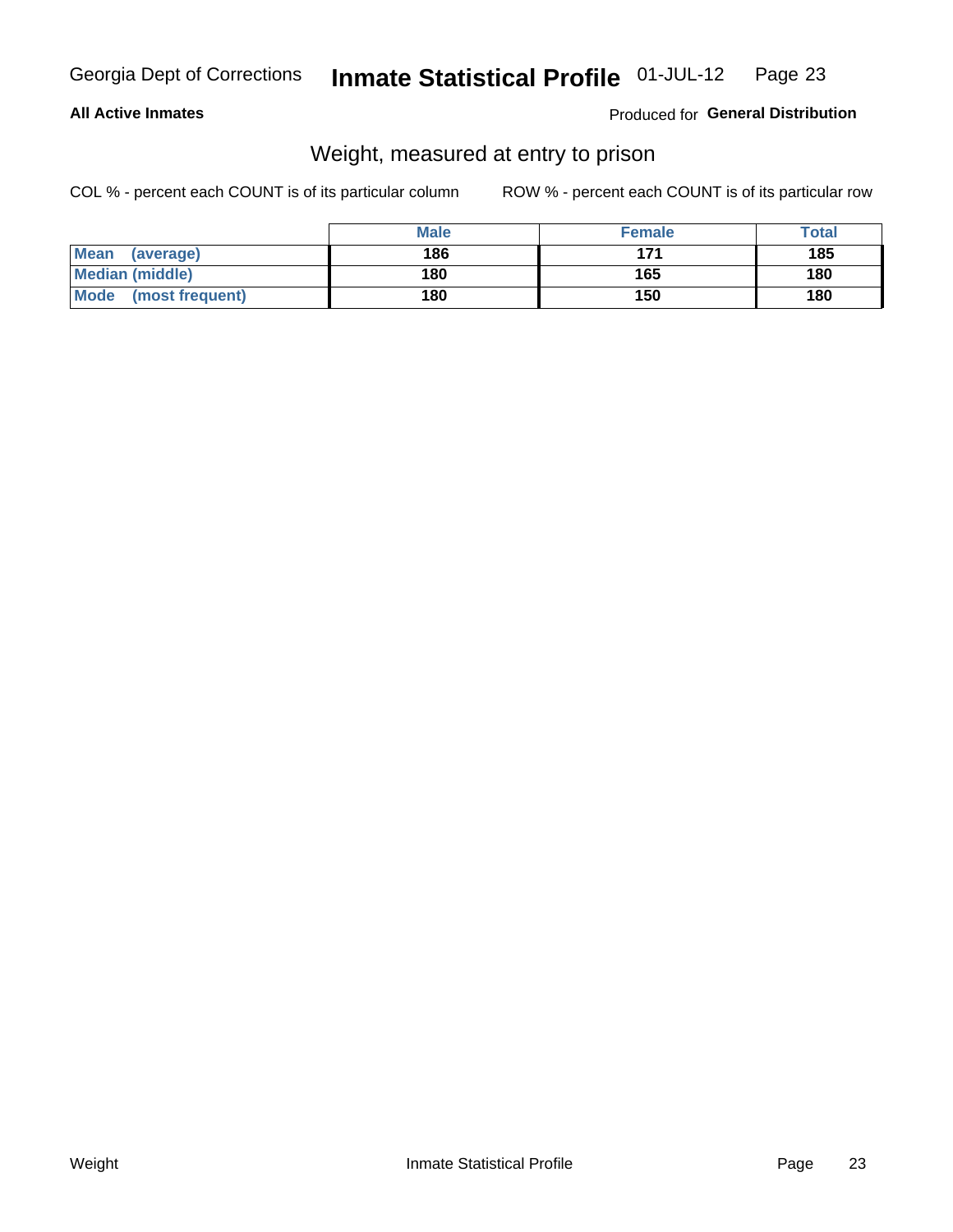#### Inmate Statistical Profile 01-JUL-12 Page 24

**All Active Inmates** 

**Produced for General Distribution** 

### Military service

COL % - percent each COUNT is of its particular column

|                          | <b>Male</b>  |          |             | <b>Female</b> |        |       | <b>Total</b> |        |
|--------------------------|--------------|----------|-------------|---------------|--------|-------|--------------|--------|
| <b>Military service</b>  | <b>Count</b> | Col %    | Row % Count |               | Col %  | Row % | <b>Total</b> | Col %  |
| <b>Air Force</b>         | .659         | $7.08\%$ | 97.99%      | 34            | 2.44%  | 2.01% | 1,693        | 6.82%  |
| 2<br><b>Army</b>         | 272          | 1.16%    | 97.84%      | 6             | .43%   | 2.16% | 278          | 1.12%  |
| <b>Navy</b><br>3         | 557          | 2.38%    | 98.93%      | 6             | .43%   | 1.07% | 563          | 2.27%  |
| <b>Marines</b><br>4      | 33           | .14%     | 100.00%     |               |        |       | 33           | .13%   |
| <b>Coast Guard</b><br>5. | 370          | 1.58%    | 99.46%      | 2             | .14%   | .54%  | 372          | 1.50%  |
| <b>None</b><br>96        | 20,530       | 87.66%   | 93.84%      | 1,347         | 96.56% | 6.16% | 21,877       | 88.16% |
| <b>Total Reported</b>    | 23,421       | 100%     | 94.38%      | 1,395         | 100%   | 5.62% | 24,816       | 100%   |

| <b>Not</b><br>Reported | 30,256       | 2,498 | 32,754 |
|------------------------|--------------|-------|--------|
| ™ota.                  | $\sim$<br>にっ | 3,893 | 57,570 |

| Mode (most frequent) | Force | <b>Force</b> | orce |
|----------------------|-------|--------------|------|
|                      |       |              |      |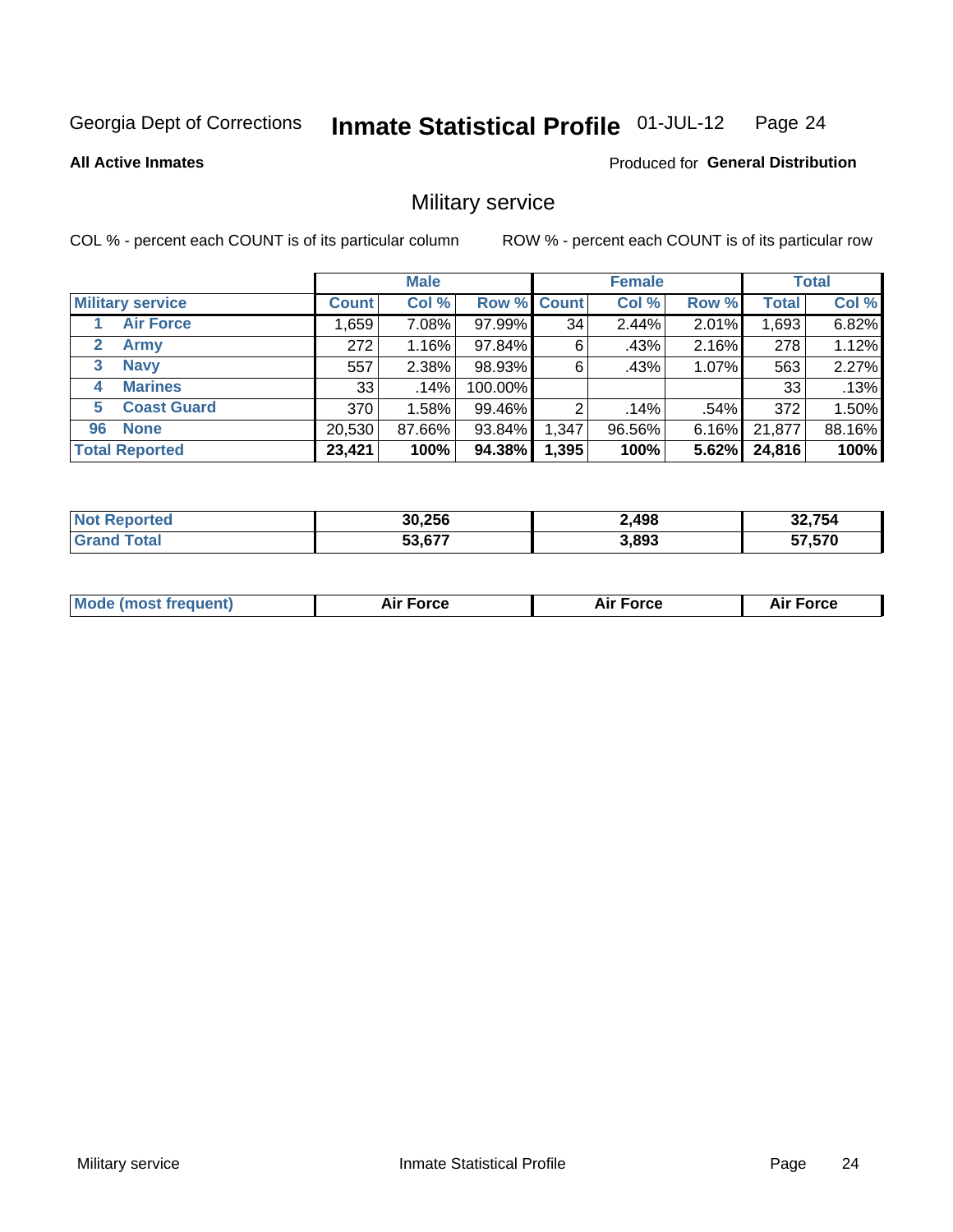#### **Inmate Statistical Profile 01-JUL-12** Page 25

#### **All Active Inmates**

### Produced for General Distribution

### Type of admission to prison

COL % - percent each COUNT is of its particular column

|                |                             |                | <b>Male</b> |                    |       | <b>Female</b> |        | <b>Total</b> |        |
|----------------|-----------------------------|----------------|-------------|--------------------|-------|---------------|--------|--------------|--------|
|                | <b>Type of Admission</b>    | <b>Count</b>   | Col %       | <b>Row % Count</b> |       | Col %         | Row %  | <b>Total</b> | Col %  |
| 1              | <b>Committed From Court</b> | 43,948         | 81.96%      | 93.54% 3,036       |       | 78.05%        | 6.46%  | 46,984       | 81.69% |
| $\overline{2}$ | <b>Return Appeal/Bond</b>   | 3              | .01%        | 100.00%            |       |               |        | 3            | .01%   |
| 3              | <b>Parole Rev/New Sent</b>  | 3,173          | 5.92%       | 95.72%             | 142   | 3.65%         | 4.28%  | 3,315        | 5.76%  |
| 4              | <b>Par Rev/No New Sent</b>  | 1,386          | 2.58%       | 95.65%             | 63    | 1.62%         | 4.35%  | 1,449        | 2.52%  |
| 5              | <b>Prob Viol/Total Rev</b>  |                | .01%        | 100.00%            |       |               |        |              | .01%   |
| 6              | <b>Prob Viol/Partial</b>    | 2,120          | 3.95%       | 88.15%             | 285   | 7.33%         | 11.85% | 2,405        | 4.18%  |
| 7              | <b>Admit Fm Other Cust</b>  | 8              | .01%        | 100.00%            |       |               |        | 8            | .01%   |
| 9              | <b>Prob Rev/Remainder</b>   | 2,908          | 5.42%       | 88.88%             | 364   | 9.36%         | 11.12% | 3,272        | 5.69%  |
| 10             | <b>New Sent/Par Rev Pnd</b> | 9              | .02%        | 100.00%            |       |               |        | 9            | .02%   |
| 11             | <b>Life W/O Parole</b>      | 15             | .03%        | 100.00%            |       |               |        | 15           | .03%   |
| 30             | <b>Par Rev/Rsn Unknown</b>  | 43             | .08%        | 100.00%            |       |               |        | 43           | .07%   |
| 32             | <b>Pb Parole Rescinded</b>  | 2              | .01%        | 100.00%            |       |               |        | 2            | .01%   |
| 33             | <b>Prob Revoc/Spec Cond</b> | $\overline{2}$ | .01%        | 100.00%            |       |               |        | 2            | .01%   |
| 40             | <b>Par Rev/Revoc Center</b> | 4              | .01%        | 100.00%            |       |               |        | 4            | .01%   |
| 50             | <b>Dcys At Risk</b>         |                | .01%        | 100.00%            |       |               |        |              | .01%   |
| 99             | <b>Unknown</b>              |                | .01%        | 100.00%            |       |               |        |              | .01%   |
|                | <b>Total Reported</b>       | 53,624         | 100%        | 93.24%             | 3,890 | 100%          | 6.76%  | 57,514       | 100%   |

| Reported<br>. NOT | JJ     |      | 56     |
|-------------------|--------|------|--------|
| <b>otal</b>       | 52 677 | .893 | 57,570 |

| <b>Mode (most frequent)</b><br>Court Cmmt<br>Court Cmmt<br>Court Cmmt |  |  |
|-----------------------------------------------------------------------|--|--|
|                                                                       |  |  |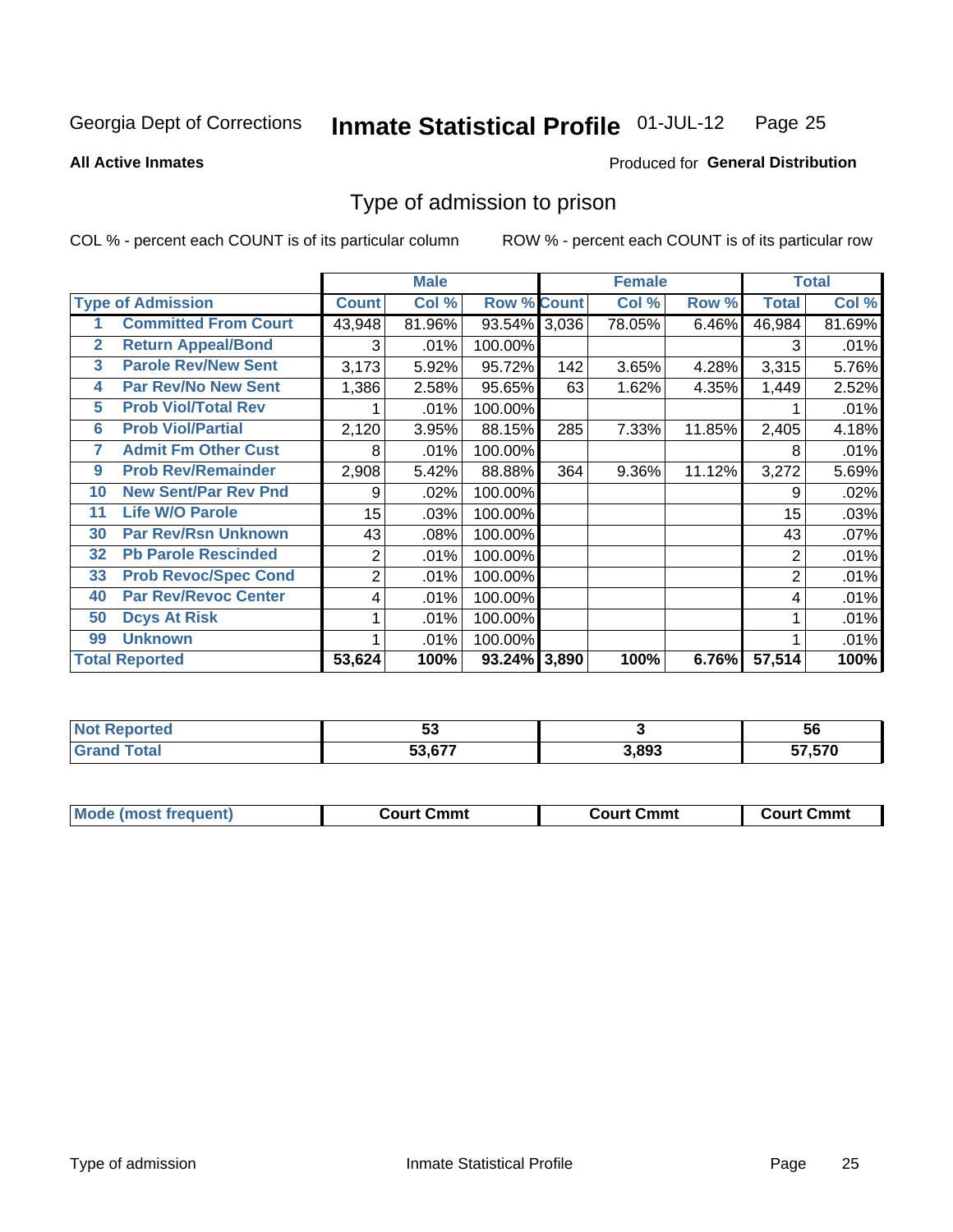#### **Inmate Statistical Profile 01-JUL-12** Page 26

**All Active Inmates** 

### **Produced for General Distribution**

### Current / last security status

COL % - percent each COUNT is of its particular column

|                        |              | <b>Male</b> |             |       | <b>Female</b> |        |              | <b>Total</b> |
|------------------------|--------------|-------------|-------------|-------|---------------|--------|--------------|--------------|
| <b>Security Status</b> | <b>Count</b> | Col %       | Row % Count |       | Col %         | Row %  | <b>Total</b> | Col %        |
| 1 Wrk Releas           | 2            | $.01\%$     | 66.67%      |       | $.03\%$       | 33.33% | 3            | .01%         |
| 2 Trusty               | 5            | .01%        | 100.00%     |       | $.00\%$       |        | 5            | .01%         |
| 3 Minimum              | 11,740       | 22.96%      | 87.40%      | 1,692 | 49.44%        | 12.60% | 13,432       | 24.62%       |
| 4 Medium               | 30,582       | 59.80%      | 95.29%      | 1,510 | 44.13%        | 4.71%  | 32,092       | 58.82%       |
| 5 Close                | 8,722        | 17.05%      | 97.55%      | 219   | 6.40%         | 2.45%  | 8,941        | 16.39%       |
| <b>6 Maximum</b>       | 90           | .18%        | 100.00%     |       | $.00\%$       |        | 90           | .16%         |
| <b>Total Reported</b>  | 51,141       | 100%        | 93.73%      | 3,422 | 100%          | 6.27%  | 54,563       | 100%         |

| <b>Still being diagnosed</b> |        |       |        |
|------------------------------|--------|-------|--------|
| <b>Not Reported</b>          | 2,536  | 471   | 3,007  |
| <b>Grand Total</b>           | 53,677 | 3,893 | 57,570 |

| M | NЛ<br><br>dilim<br>_____ | ---<br>-- | . .<br>Medium<br>Me |
|---|--------------------------|-----------|---------------------|
|   |                          |           |                     |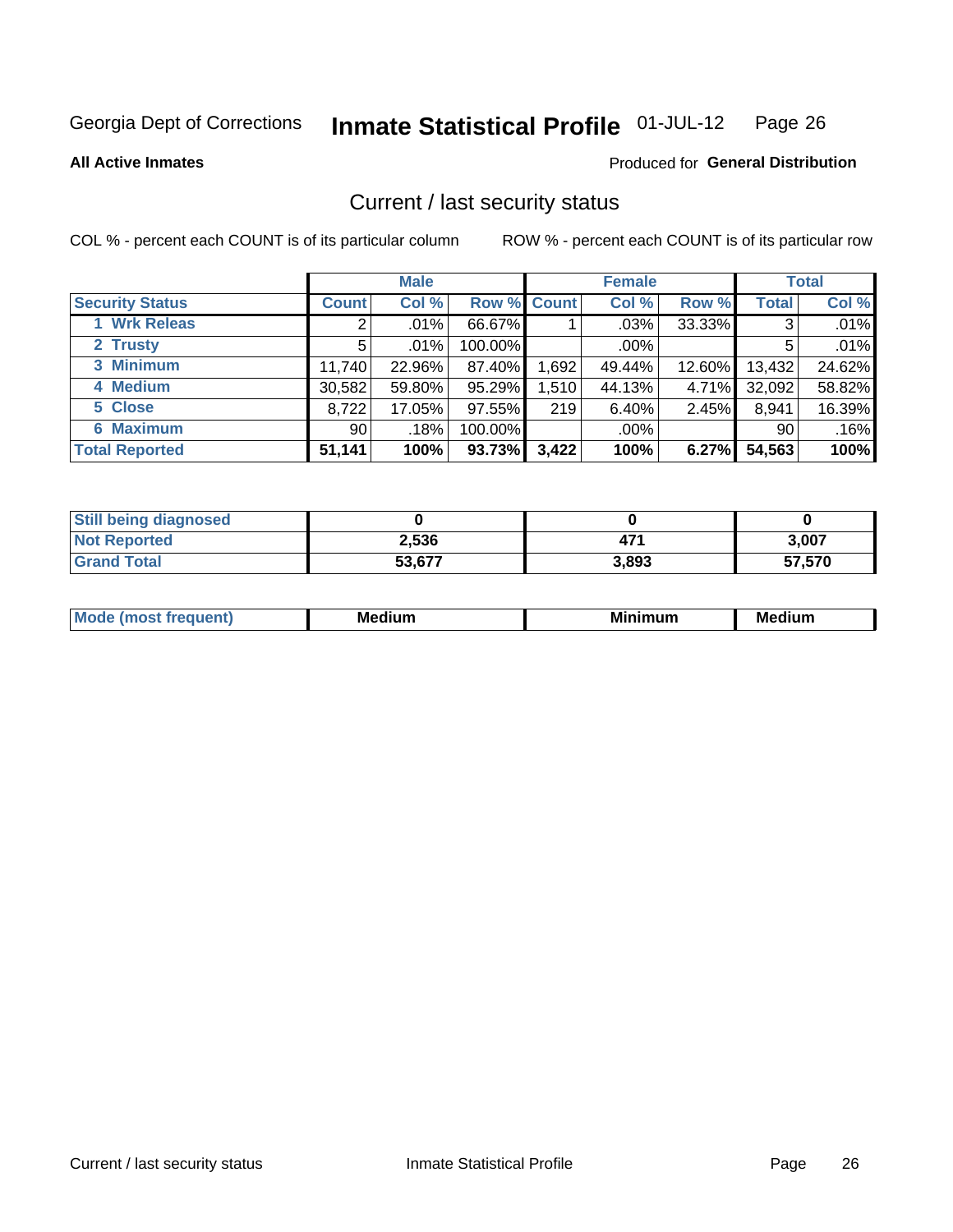#### Inmate Statistical Profile 01-JUL-12 Page 27

**All Active Inmates** 

### Produced for General Distribution

### Current / last type of institution

COL % - percent each COUNT is of its particular column

|                                   |                 | <b>Male</b> |             |       | <b>Female</b> |        |              | <b>Total</b> |
|-----------------------------------|-----------------|-------------|-------------|-------|---------------|--------|--------------|--------------|
| <b>Type of Institution</b>        | <b>Count</b>    | Col %       | Row % Count |       | Col %         | Row %  | <b>Total</b> | Col %        |
| <b>County Ci</b>                  | 4,894           | 9.51%       | 100.00%     |       |               |        | 4,894        | 8.89%        |
| <b>Probation Detention Center</b> | 5               | .01%        | 100.00%     |       |               |        | 5            | .01%         |
| <b>State Prison</b>               | 36,290          | 70.51%      | 91.73%      | 3,270 | 90.68%        | 8.27%  | 39,560       | 71.83%       |
| <b>Transitional Center</b>        | 1,993           | 3.87%       | 89.57%      | 232   | 6.43%         | 10.43% | 2,225        | 4.04%        |
| <b>Private Prison</b>             | 7,980           | 15.50%      | 100.00%     |       |               |        | 7,980        | 14.49%       |
| <b>Parole Revocation Center</b>   | 30 <sup>1</sup> | .06%        | 100.00%     |       |               |        | 30           | .05%         |
| <b>Pre Release Center</b>         | 278             | .54%        | 72.77%      | 104   | 2.88%         | 27.23% | 382          | .69%         |
| <b>Total Reported</b>             | 51,470          | 100%        | 93.45%      | 3,606 | 100%          | 6.55%  | 55,076       | 100%         |

| τeα | דחר ר<br>Z,ZUI | 287   | .494   |
|-----|----------------|-------|--------|
|     | 53 677         | 3,893 | 57,570 |

| <b>Mode (most frequent)</b> | <b>State Prison</b> | <b>State Prison</b> | <b>State Prison</b> |
|-----------------------------|---------------------|---------------------|---------------------|
|                             |                     |                     |                     |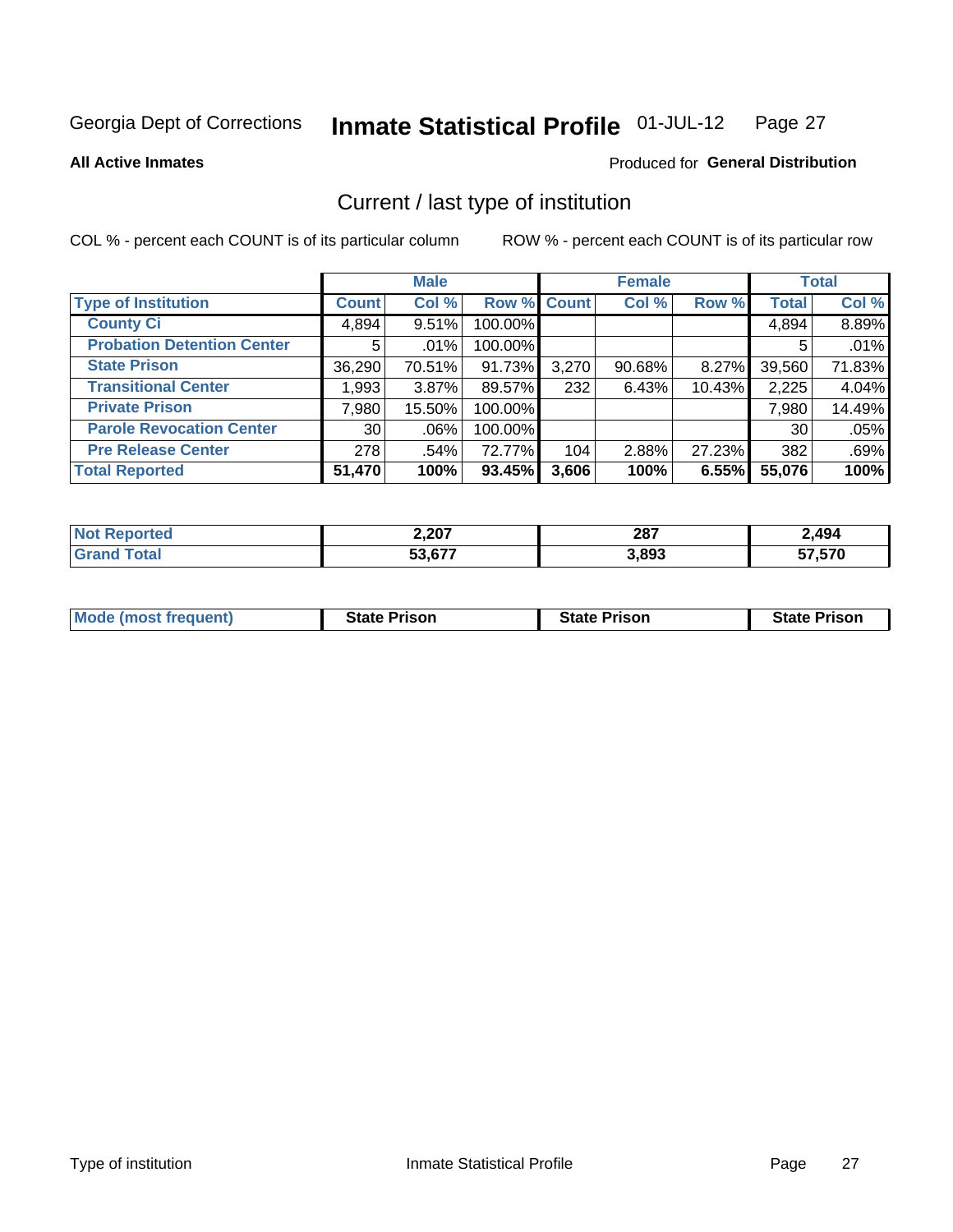#### Inmate Statistical Profile 01-JUL-12 Page 28

**All Active Inmates** 

### Produced for General Distribution

### Institution type - transitional centers

COL % - percent each COUNT is of its particular column

|                                          |              | <b>Male</b> |         |              | <b>Female</b> |         |              | <b>Total</b> |
|------------------------------------------|--------------|-------------|---------|--------------|---------------|---------|--------------|--------------|
| <b>Institution Type - Trans. Centers</b> | <b>Count</b> | Col %       | Row %   | <b>Count</b> | Col %         | Row %   | <b>Total</b> | Col %        |
| <b>Albany Transitional Ct</b>            | 148          | 6.48%       | 100.00% |              |               |         | 148          | 5.64%        |
| <b>Arrendale State Prison</b>            |              |             |         | 108          | 31.76%        | 100.00% | 108          | 4.11%        |
| <b>Atl. Transitional Ctr (M)</b>         | 251          | 10.98%      | 100.00% |              |               |         | 251          | 9.56%        |
| <b>Augusta Tc</b>                        | 200          | 8.75%       | 100.00% |              |               |         | 200          | 7.62%        |
| <b>Clayton Tc</b>                        | 354          | 15.49%      | 100.00% |              |               |         | 354          | 13.49%       |
| <b>Coastal Tc</b>                        | 255          | 11.16%      | 100.00% |              |               |         | 255          | 9.71%        |
| <b>Columbus Tc</b>                       | 179          | 7.83%       | 100.00% |              |               |         | 179          | 6.82%        |
| <b>Lagrange Tc</b>                       | 153          | 6.70%       | 100.00% |              |               |         | 153          | 5.83%        |
| <b>Macon Transitional Ctr (M)</b>        | 149          | 6.52%       | 100.00% |              |               |         | 149          | 5.68%        |
| <b>Metro Transitional Ctr</b>            |              |             |         | 232          | 68.24%        | 100.00% | 232          | 8.84%        |
| <b>Phillips State Prison</b>             | 292          | 12.78%      | 100.00% |              |               |         | 292          | 11.12%       |
| <b>Smith T.C</b>                         | 204          | 8.93%       | 100.00% |              |               |         | 204          | 7.77%        |
| <b>Valdosta Tc</b>                       | 100          | 4.38%       | 100.00% |              |               |         | 100          | 3.81%        |
| <b>Total Reported</b>                    | 2,285        | 100%        | 87.05%  | 340          | 100%          | 12.95%  | 2,625        | 100%         |

| <b>rteo</b><br>NI. |       |     |       |
|--------------------|-------|-----|-------|
|                    | 2,285 | 340 | 2,625 |

| Mode (most frequent) | <b>Phillips State Prison</b> | Arrendale State Prison | <b>Phillips State</b><br>Prison |
|----------------------|------------------------------|------------------------|---------------------------------|
|                      |                              |                        |                                 |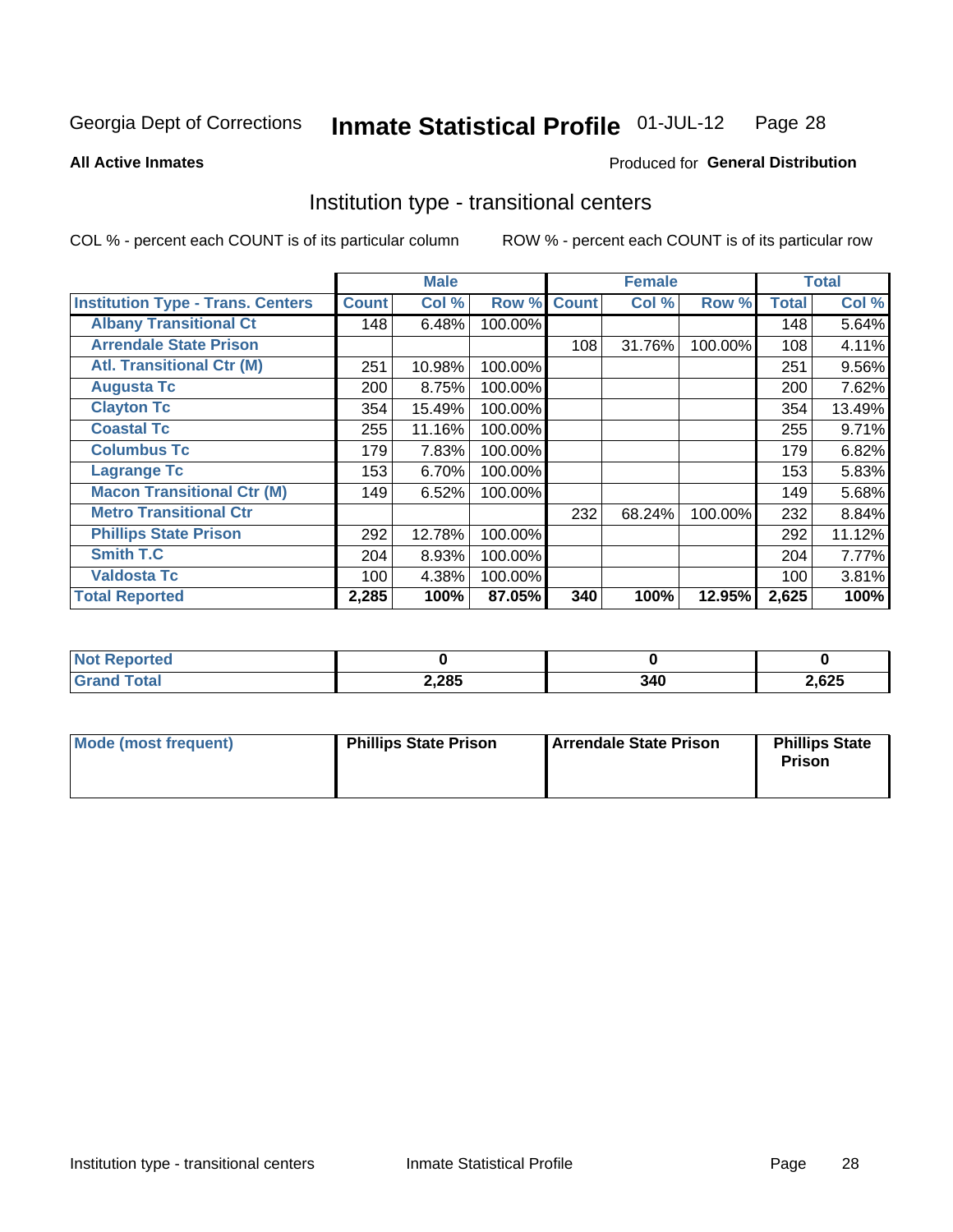#### Inmate Statistical Profile 01-JUL-12 Page 29

### **All Active Inmates**

### **Produced for General Distribution**

### Institution type - county prisons

COL % - percent each COUNT is of its particular column

|                                          |              | <b>Male</b> |         |              | <b>Female</b> |               |              | <b>Total</b> |
|------------------------------------------|--------------|-------------|---------|--------------|---------------|---------------|--------------|--------------|
| <b>Institution Type - County Prisons</b> | <b>Count</b> | Col %       | Row %   | <b>Count</b> | Col %         | Row %         | <b>Total</b> | Col %        |
| <b>Bulloch County Ci</b>                 | 140          | 2.86%       | 100.00% |              |               |               | 140          | 2.86%        |
| <b>Carroll County Ci</b>                 | 235          | 4.80%       | 100.00% |              |               |               | 235          | 4.80%        |
| <b>Clarke County Ci</b>                  | 110          | 2.25%       | 100.00% |              |               |               | 110          | 2.25%        |
| <b>Clayton County Ci</b>                 | 237          | 4.84%       | 100.00% |              |               |               | 237          | 4.84%        |
| <b>Colquitt County Ci</b>                | 174          | 3.56%       | 100.00% |              |               |               | 174          | 3.56%        |
| <b>Coweta County Ci</b>                  | 202          | 4.13%       | 100.00% |              |               |               | 202          | 4.13%        |
| <b>Decatur County Ci</b>                 | 226          | 4.62%       | 100.00% |              |               |               | 226          | 4.62%        |
| <b>Effingham County Ci</b>               | 219          | 4.47%       | 100.00% |              |               |               | 219          | 4.47%        |
| <b>Floyd County Ci</b>                   | 342          | 6.99%       | 100.00% |              |               |               | 342          | 6.99%        |
| <b>Gwinnett County Ci</b>                | 128          | 2.62%       | 100.00% |              |               |               | 128          | 2.62%        |
| <b>Hall County Ci</b>                    | 161          | 3.29%       | 100.00% |              |               |               | 161          | 3.29%        |
| <b>Harris County Ci</b>                  | 118          | 2.41%       | 100.00% |              |               |               | 118          | 2.41%        |
| <b>Jackson County Ci</b>                 | 148          | 3.02%       | 100.00% |              |               |               | 148          | 3.02%        |
| <b>Jefferson County Ci</b>               | 187          | 3.82%       | 100.00% |              |               |               | 187          | 3.82%        |
| <b>Mitchell County Ci</b>                | 86           | 1.76%       | 100.00% |              |               |               | 86           | 1.76%        |
| <b>Muscogee County Ci</b>                | 529          | 10.81%      | 100.00% |              |               |               | 529          | 10.81%       |
| <b>Richmond County Ci</b>                | 213          | 4.35%       | 100.00% |              |               |               | 213          | 4.35%        |
| <b>Screven County Ci</b>                 | 145          | 2.96%       | 100.00% |              |               |               | 145          | 2.96%        |
| <b>Spalding County Ci</b>                | 380          | 7.76%       | 100.00% |              |               |               | 380          | 7.76%        |
| <b>Sumter County Ci</b>                  | 342          | 6.99%       | 100.00% |              |               |               | 342          | 6.99%        |
| <b>Terrell County Ci</b>                 | 129          | 2.64%       | 100.00% |              |               |               | 129          | 2.64%        |
| <b>Thomas County Ci</b>                  | 177          | 3.62%       | 100.00% |              |               |               | 177          | 3.62%        |
| <b>Troup County Ci</b>                   | 266          | 5.44%       | 100.00% |              |               |               | 266          | 5.44%        |
| <b>Total Reported</b>                    | 4,894        | 100%        | 100%    |              |               | $\frac{9}{6}$ | 4,894        | 100%         |

| <b>Not</b><br><b>Reported</b> |       |       |
|-------------------------------|-------|-------|
| <b>Total</b><br><b>Grand</b>  | 1,894 | 4,894 |

| Mode (most frequent) | Muscogee County Ci | <b>Null</b> | Muscogee County |
|----------------------|--------------------|-------------|-----------------|
|                      |                    |             |                 |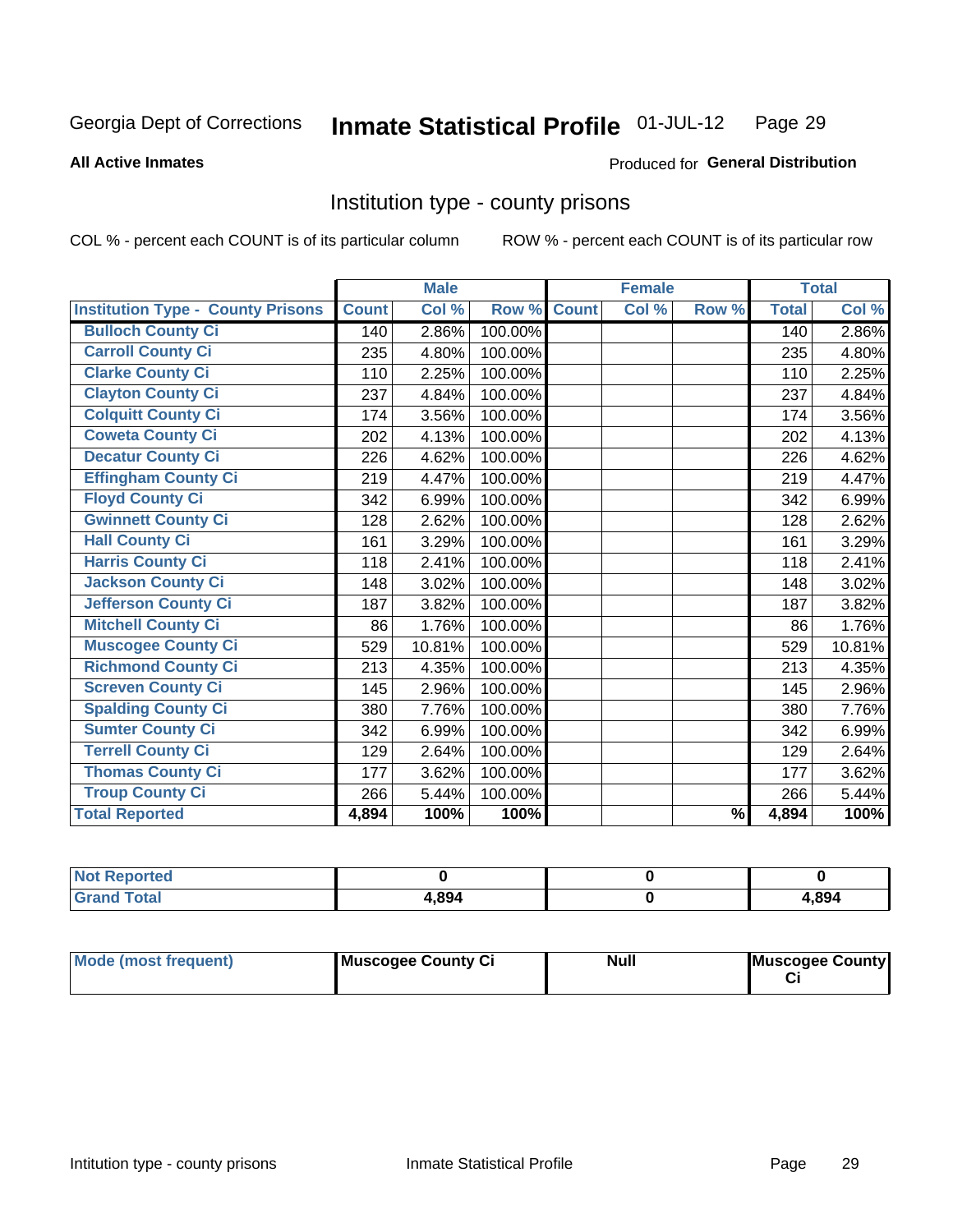#### Inmate Statistical Profile 01-JUL-12 Page 30

#### **All Active Inmates**

### Produced for General Distribution

### Institution type - state prisons

COL % - percent each COUNT is of its particular column

ROW % - percent each COUNT is of its particular row

| Col %<br>Row %<br>Col %<br>Col %<br><b>Institution Type - State Prisons</b><br><b>Count</b><br><b>Count</b><br>Row %<br><b>Total</b><br><b>Arrendale State Prison</b><br>45.72%<br>3.78%<br>1,495<br>100.00%<br>1,495<br><b>Augusta State Med. Prison</b><br>99.54%<br>3.60%<br>6<br>.18%<br>.46%<br>1,313<br>3.32%<br>1,307 |
|------------------------------------------------------------------------------------------------------------------------------------------------------------------------------------------------------------------------------------------------------------------------------------------------------------------------------|
|                                                                                                                                                                                                                                                                                                                              |
|                                                                                                                                                                                                                                                                                                                              |
|                                                                                                                                                                                                                                                                                                                              |
| <b>Autry State Prison</b><br>1,722<br>4.75%<br>100.00%<br>4.35%<br>1,722                                                                                                                                                                                                                                                     |
| <b>Baldwin State Prison</b><br>2.33%<br>923<br>2.54%<br>100.00%<br>923                                                                                                                                                                                                                                                       |
| <b>Burrus Corr Trn Cntr</b><br>687<br>1.89%<br>100.00%<br>687<br>1.74%                                                                                                                                                                                                                                                       |
| <b>Calhoun State Prison</b><br>1,662<br>4.58%<br>100.00%<br>1,662<br>4.20%                                                                                                                                                                                                                                                   |
| <b>Central State Prison</b><br>1,118<br>3.08%<br>100.00%<br>1,118<br>2.83%                                                                                                                                                                                                                                                   |
| <b>Coastal State Prison</b><br>1,428<br>1,428<br>3.61%<br>3.93%<br>100.00%                                                                                                                                                                                                                                                   |
| <b>Dodge State Prison</b><br>1,220<br>3.36%<br>100.00%<br>1,220<br>3.08%                                                                                                                                                                                                                                                     |
| <b>Dooly State Prison</b><br>1,693<br>100.00%<br>1,693<br>4.28%<br>4.67%                                                                                                                                                                                                                                                     |
| <b>Emanuel - Swainsboro</b><br>568<br>100.00%<br>1.44%<br>568<br>17.37%                                                                                                                                                                                                                                                      |
| <b>Ga Diag Class Prison</b><br>100.00%<br>2,296<br>5.80%<br>6.33%<br>2,296                                                                                                                                                                                                                                                   |
| <b>Ga State Prison</b><br>1,445<br>100.00%<br>3.65%<br>3.98%<br>1,445                                                                                                                                                                                                                                                        |
| <b>Hancock State Prison</b><br>1,270<br>100.00%<br>1,270<br>3.21%<br>3.50%                                                                                                                                                                                                                                                   |
| <b>Hays State Prison</b><br>1,674<br>4.61%<br>100.00%<br>1,674<br>4.23%                                                                                                                                                                                                                                                      |
| <b>Helms Facility</b><br>$\overline{17}$<br>.05%<br>47.22%<br>19<br>.58%<br>52.78%<br>36<br>.09%                                                                                                                                                                                                                             |
| <b>Johnson State Prison</b><br>1,591<br>4.38%<br>100.00%<br>1,591<br>4.02%                                                                                                                                                                                                                                                   |
| <b>Lee State Prison</b><br>743<br>2.05%<br>100.00%<br>743<br>1.88%                                                                                                                                                                                                                                                           |
| .63%<br>227<br>100.00%<br>227<br>.57%<br>Long                                                                                                                                                                                                                                                                                |
| <b>Macon State Prison</b><br>1,769<br>4.87%<br>100.00%<br>1,769<br>4.47%                                                                                                                                                                                                                                                     |
| <b>Montgomery State Prison</b><br>1.14%<br>415<br>415<br>100.00%<br>1.05%                                                                                                                                                                                                                                                    |
| <b>Phillips State Prison</b><br>3.17%<br>100.00%<br>1,149<br>2.90%<br>1,149                                                                                                                                                                                                                                                  |
| <b>Pulaski State Prison</b><br>100.00%<br>1,182<br>2.99%<br>1,182<br>36.15%                                                                                                                                                                                                                                                  |
| <b>Rogers State Prison</b><br>4.13%<br>100.00%<br>1,500<br>3.79%<br>1,500                                                                                                                                                                                                                                                    |
| <b>Rutledge State Prison</b><br>1.72%<br>100.00%<br>1.58%<br>626<br>626                                                                                                                                                                                                                                                      |
| <b>Smith State Prison</b><br>$\overline{1,614}$<br>4.45%<br>100.00%<br>1,614<br>4.08%                                                                                                                                                                                                                                        |
| <b>Telfair State Prison</b><br>3.93%<br>100.00%<br>3.61%<br>1,428<br>1,428                                                                                                                                                                                                                                                   |
| <b>Valdosta Sp</b><br>100.00%<br>3.56%<br>3.89%<br>1,410<br>1,410                                                                                                                                                                                                                                                            |
| <b>Walker State Prison</b><br>382<br>1.05%<br>100.00%<br>382<br>.97%                                                                                                                                                                                                                                                         |
| <b>Ware State Prison</b><br>4.30%<br>3.94%<br>1,560<br>100.00%<br>1,560                                                                                                                                                                                                                                                      |
| <b>Washington State Prison</b><br>4.25%<br>100.00%<br>3.90%<br>1,543<br>1,543                                                                                                                                                                                                                                                |
| <b>Wilcox State Prison</b><br>5.16%<br>1,871<br>100.00%<br>1,871<br>4.73%                                                                                                                                                                                                                                                    |
| <b>Total Reported</b><br>100%<br>100%<br>8.27%<br>39,560<br>100%<br>36,290<br>91.73%<br>3,270                                                                                                                                                                                                                                |
| <b>Not Reported</b><br>$\overline{\mathbf{0}}$<br>$\overline{\mathbf{0}}$<br>$\overline{\mathbf{0}}$                                                                                                                                                                                                                         |
| <b>Grand Total</b><br>3,270<br>36,290<br>39,560                                                                                                                                                                                                                                                                              |

**Mode (most frequent)** 

**Ga Diag Class Prison** 

**Arrendale State Prison** 

**Ga Diag Class** Prison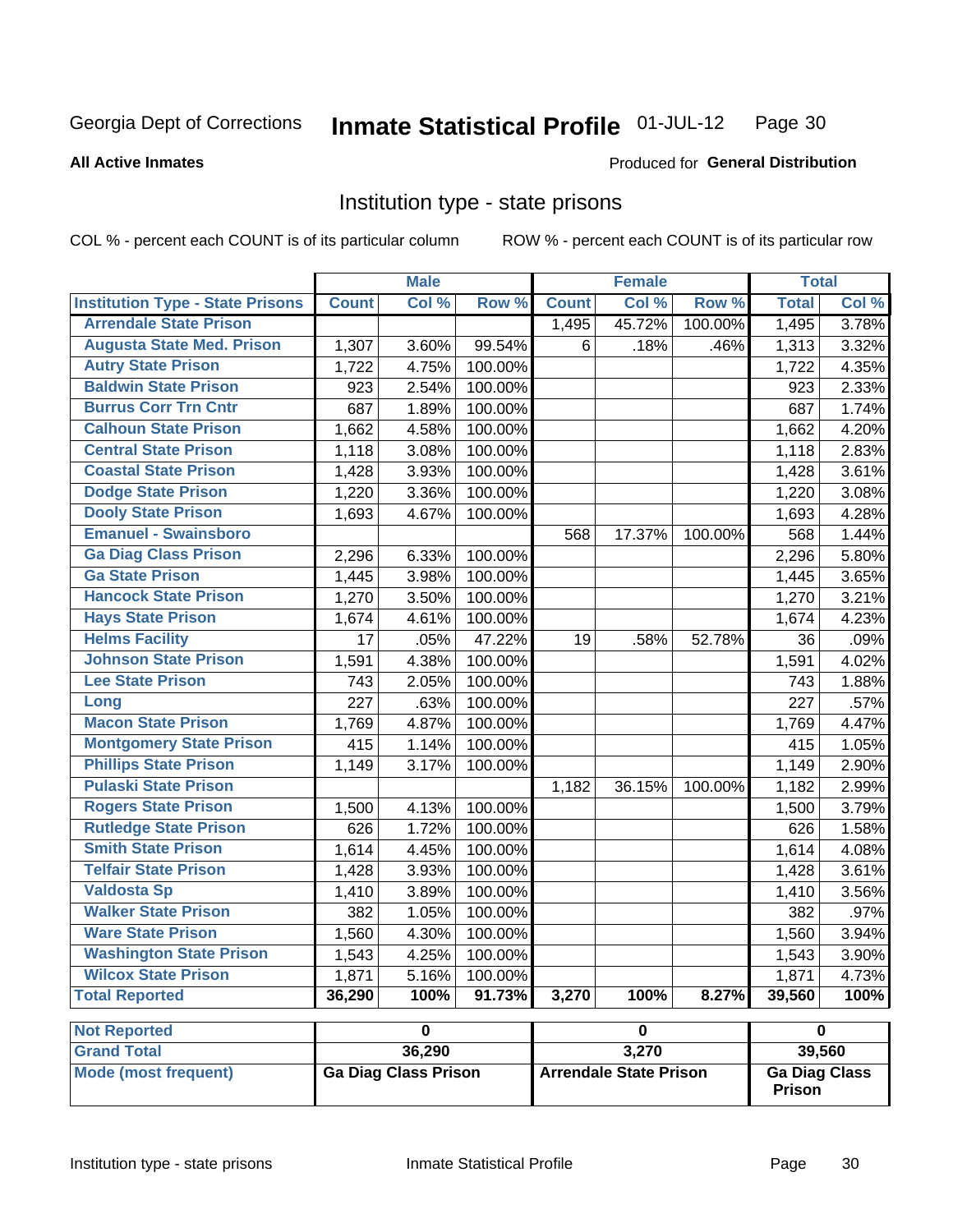#### **Inmate Statistical Profile 01-JUL-12** Page 31

**All Active Inmates** 

### Produced for General Distribution

### Institution type - private prisons

COL % - percent each COUNT is of its particular column

|                                           |              | <b>Male</b> |                    | <b>Female</b> |       |       | <b>Total</b> |
|-------------------------------------------|--------------|-------------|--------------------|---------------|-------|-------|--------------|
| <b>Institution Type - Private Prisons</b> | <b>Count</b> | Col %       | <b>Row % Count</b> | Col %         | Row % | Total | Col %        |
| <b>Coffee Corr Facility</b>               | 2.648        | $33.18\%$   | 100.00%            |               |       | 2,648 | 33.18%       |
| <b>Jenkins Corr Facility</b>              | 1.124        | 14.09%      | 100.00%            |               |       | 1,124 | 14.09%       |
| <b>Riverbend Corr Facility</b>            | .506         | 18.87%      | 100.00%            |               |       | 1,506 | 18.87%       |
| <b>Wheeler Corr Facility</b>              | 2,702        | 33.86%      | 100.00%            |               |       | 2,702 | 33.86%       |
| <b>Total Reported</b>                     | 7,980        | 100%        | $100\%$            |               | %     | 7,980 | 100%         |

| Reported |       |       |
|----------|-------|-------|
| `otal    | 7,980 | 7,980 |

| Mode (most frequent) | Wheeler Corr Facility | Null | <b>Wheeler Corr</b><br>Facility |
|----------------------|-----------------------|------|---------------------------------|
|----------------------|-----------------------|------|---------------------------------|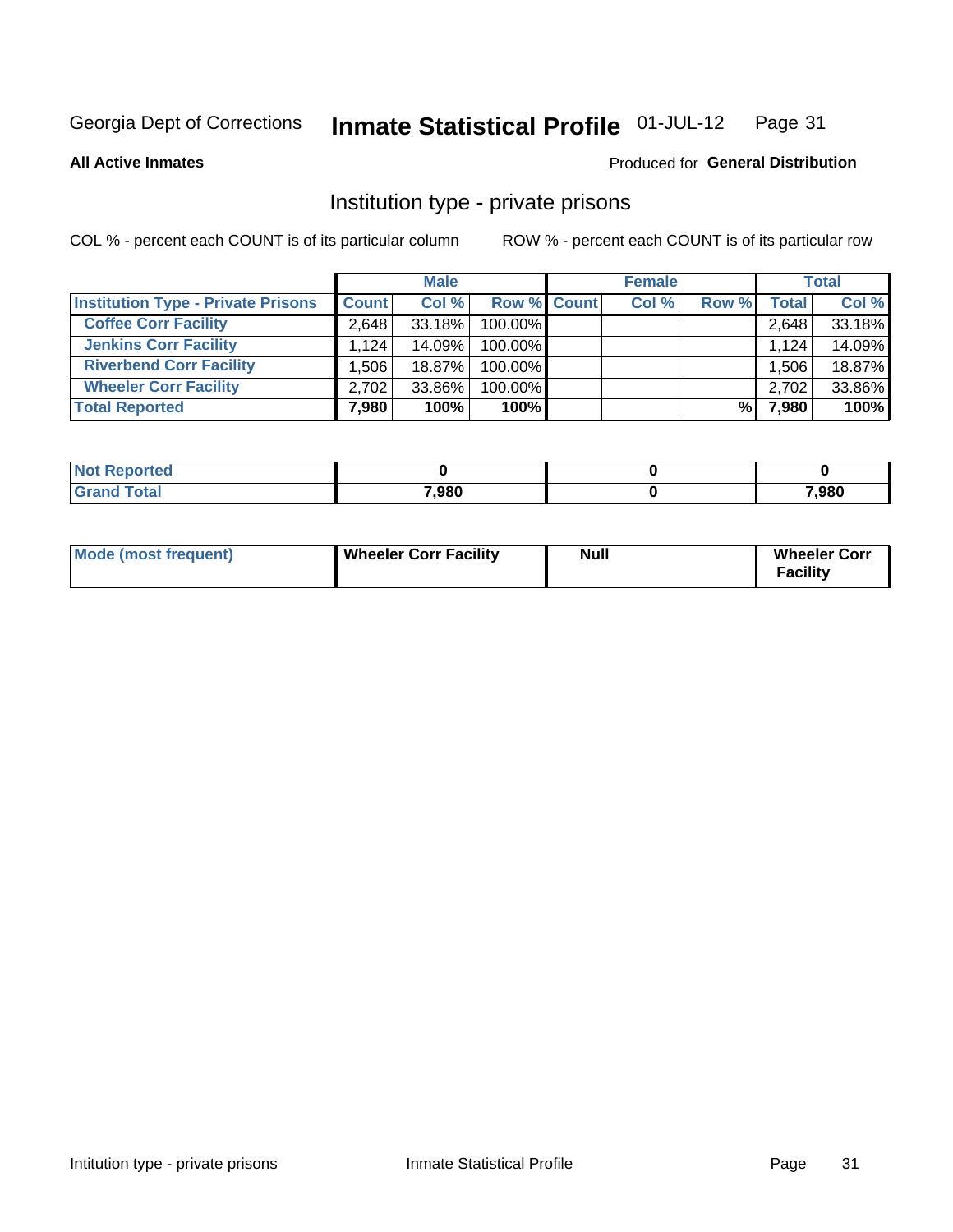#### Inmate Statistical Profile 01-JUL-12 Page 32

**All Active Inmates** 

Produced for General Distribution

## Institution type - pre-release centers

COL % - percent each COUNT is of its particular column

|                                                   |     | <b>Male</b> |         |              | <b>Female</b> |         |       | <b>Total</b> |
|---------------------------------------------------|-----|-------------|---------|--------------|---------------|---------|-------|--------------|
| <b>Institution Type - Prison Annexe   Count  </b> |     | Col %       | Row %   | <b>Count</b> | Col %         | Row %   | Total | Col %        |
| <b>Appling Prc</b>                                | 58  | 20.86%      | 100.00% |              |               |         | 58    | 15.18%       |
| <b>Turner Prc</b>                                 | 220 | 79.14%      | 100.00% |              |               |         | 220   | 57.59%       |
| <b>West Central</b>                               |     |             |         | 104          | 100.00%       | 100.00% | 104   | 27.23%       |
| <b>Total Reported</b>                             | 278 | 100%        | 72.77%I | 104          | 100%          | 27.23%  | 382   | 100%         |

| $\sim$<br>-- | $- - -$ | າດາ<br>JUZ |
|--------------|---------|------------|

| Mode (most frequent) | Turner Prc | <b>West Central</b> | Turner Prc |
|----------------------|------------|---------------------|------------|
|----------------------|------------|---------------------|------------|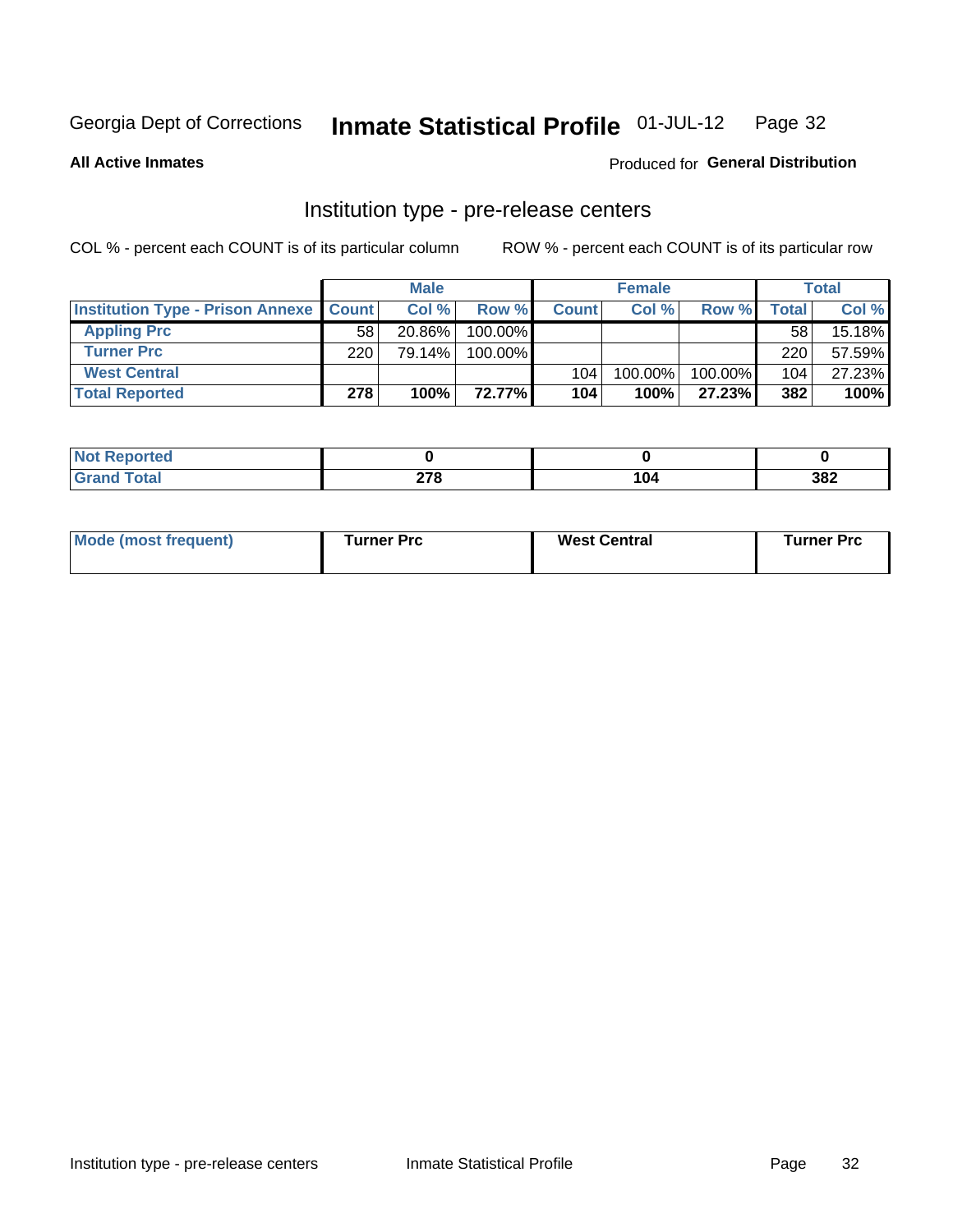#### Inmate Statistical Profile 01-JUL-12 Page 33

**All Active Inmates** 

### Produced for General Distribution

### Institution type - inmate boot camp

COL % - percent each COUNT is of its particular column

|                                      |              | <b>Male</b> |       |        | <b>Female</b> |             | Total |
|--------------------------------------|--------------|-------------|-------|--------|---------------|-------------|-------|
| <b>Institution Type - Boot Camps</b> | <b>Count</b> | Col %       | Row % | Countl | Col %         | Row % Total | Col % |
| <b>Total Rported</b>                 |              |             |       |        |               |             |       |

| <b>Not Reported</b>            |  |  |
|--------------------------------|--|--|
| <b>Total</b><br>C <sub>r</sub> |  |  |

| <b>I Mode (most frequent)</b> | <b>Null</b> | <b>Null</b> | <b>Null</b> |
|-------------------------------|-------------|-------------|-------------|
|                               |             |             |             |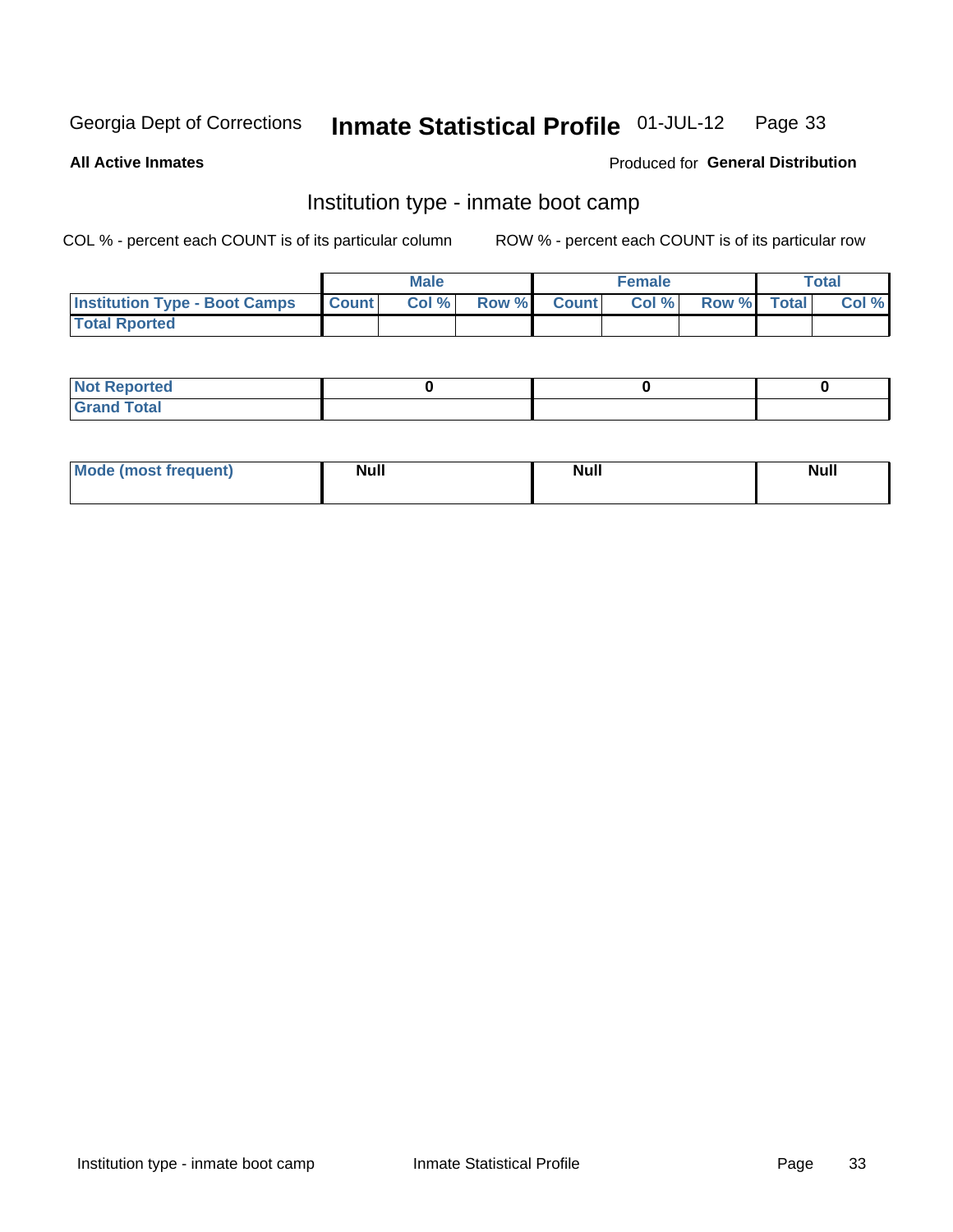#### Inmate Statistical Profile 01-JUL-12 Page 34

**All Active Inmates** 

### Produced for General Distribution

### Number of disciplinary reports

COL % - percent each COUNT is of its particular column

|                                       |              | <b>Male</b> |             |       | <b>Female</b> |       |        | <b>Total</b> |
|---------------------------------------|--------------|-------------|-------------|-------|---------------|-------|--------|--------------|
| <b>Number of Disciplinary Reports</b> | <b>Count</b> | Col %       | Row % Count |       | Col %         | Row % | Total  | Col %        |
|                                       | 24,816       | 46.23%      | $91.10\%$   | 2,423 | 62.24%        | 8.90% | 27,239 | 47.31%       |
|                                       | 6,298        | 11.73%      | 93.35%      | 449   | 11.53%        | 6.65% | 6,747  | 11.72%       |
| $\mathbf{2}$                          | 4,055        | 7.55%       | 94.39%      | 241   | 6.19%         | 5.61% | 4,296  | 7.46%        |
| 3                                     | 2,552        | 4.75%       | 94.94%      | 136   | 3.49%         | 5.06% | 2,688  | 4.67%        |
|                                       | ,980         | 3.69%       | 94.92%      | 106   | 2.72%         | 5.08% | 2,086  | 3.62%        |
| 5                                     | 1,626        | 3.03%       | 96.10%      | 66    | 1.70%         | 3.90% | 1,692  | 2.94%        |
| <b>More Than 5</b>                    | 12,350       | 23.01%      | 96.32%      | 472   | 12.12%        | 3.68% | 12,822 | 22.27%       |
| <b>Total Reported</b>                 | 53,677       | 100%        | 93.24%      | 3,893 | 100%          | 6.76% | 57,570 | 100%         |

| prted<br>NOT |      |       |               |
|--------------|------|-------|---------------|
| `otal        | E2E7 | 3,893 | 570.<br>่ ว เ |

| Mean (average)       | 5.25 | 2.67 | 5.08 |
|----------------------|------|------|------|
| Median (middle)      |      |      |      |
| Mode (most frequent) |      |      |      |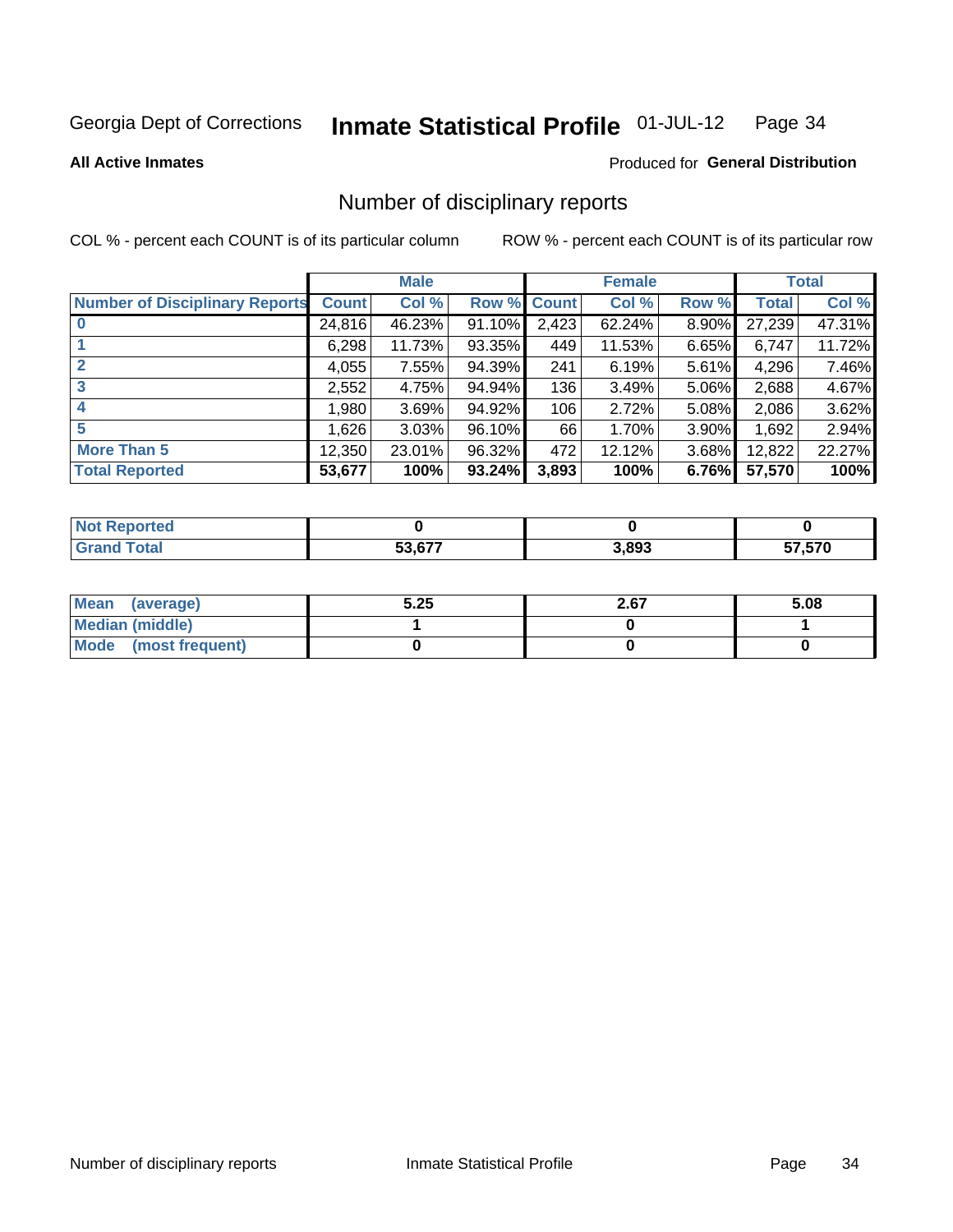#### **Inmate Statistical Profile 01-JUL-12** Page 35

**All Active Inmates** 

### **Produced for General Distribution**

### Number of transfers

COL % - percent each COUNT is of its particular column

|                            |              | <b>Male</b> |        |             | <b>Female</b> |        |        | <b>Total</b> |
|----------------------------|--------------|-------------|--------|-------------|---------------|--------|--------|--------------|
| <b>Number of Transfers</b> | <b>Count</b> | Col %       |        | Row % Count | Col %         | Row %  | Total  | Col %        |
| $\bf{0}$                   | 4,307        | 8.02%       | 82.72% | 900         | 23.12%        | 17.28% | 5,207  | 9.04%        |
|                            | 612          | 1.14%       | 90.67% | 63          | 1.62%         | 9.33%  | 675    | 1.17%        |
| $\mathbf{2}$               | 15,189       | 28.30%      | 92.38% | 1,253       | 32.19%        | 7.62%  | 16,442 | 28.56%       |
| 3                          | 3,266        | 6.08%       | 89.85% | 369         | 9.48%         | 10.15% | 3,635  | 6.31%        |
|                            | 6.514        | 12.14%      | 93.38% | 462         | 11.87%        | 6.62%  | 6,976  | 12.12%       |
| 5                          | 3,641        | 6.78%       | 94.55% | 210         | 5.39%         | 5.45%  | 3,851  | 6.69%        |
| <b>More Than 5</b>         | 20,148       | 37.54%      | 96.94% | 636         | 16.34%        | 3.06%  | 20,784 | 36.10%       |
| <b>Total Reported</b>      | 53,677       | 100%        | 93.24% | 3,893       | 100.0%        | 6.76%  | 57,570 | 100%         |

| prted<br>NOT |      |       |               |
|--------------|------|-------|---------------|
| `otal        | E2E7 | 3,893 | 570.<br>่ ว เ |

| Mean (average)         | 5.90 | 3.08 | 5.7. |
|------------------------|------|------|------|
| <b>Median (middle)</b> |      |      |      |
| Mode (most frequent)   |      |      |      |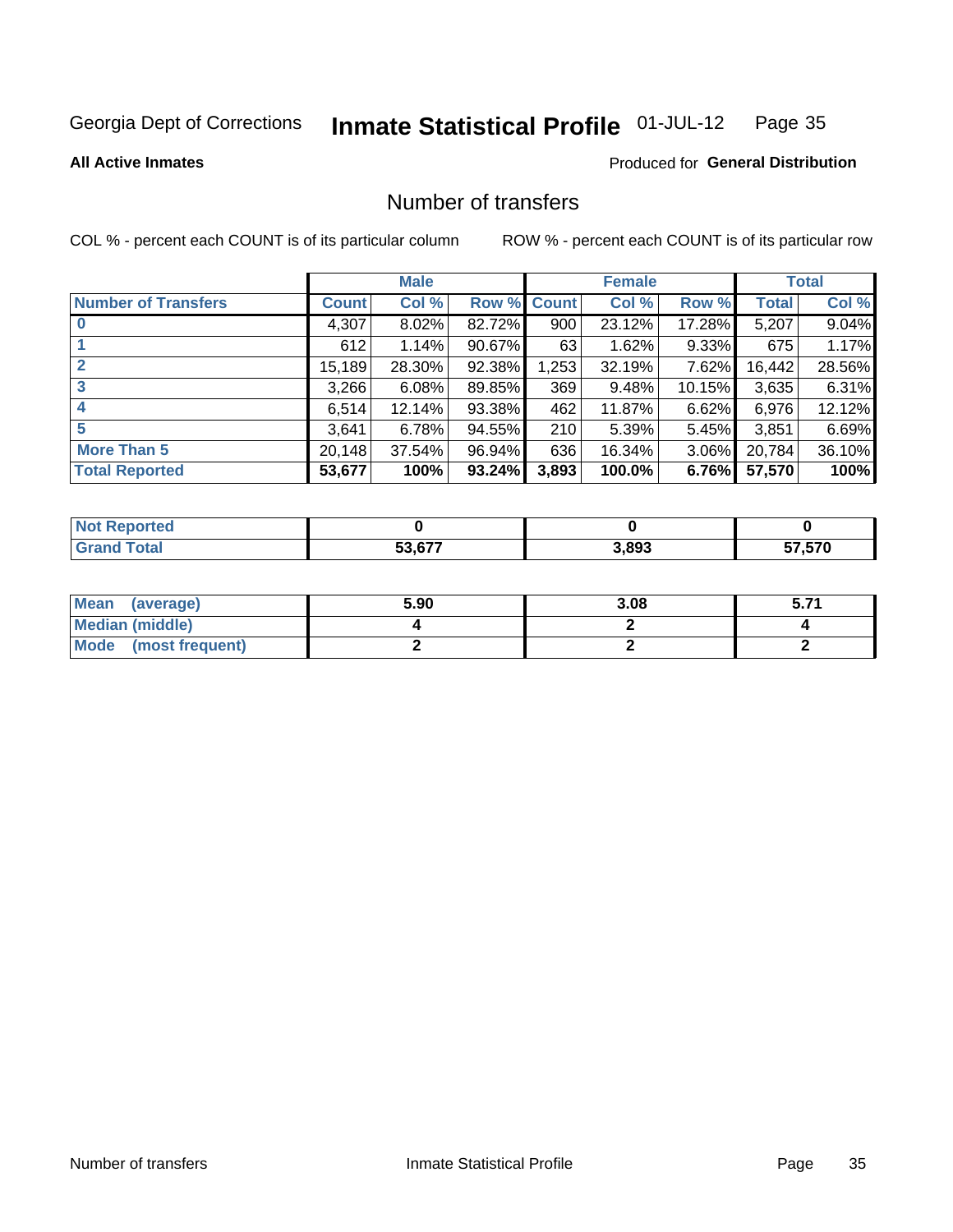#### **Inmate Statistical Profile 01-JUL-12** Page 36

**All Active Inmates** 

### **Produced for General Distribution**

### Number of escapes

COL % - percent each COUNT is of its particular column

|                          |              | <b>Male</b> |             |       | <b>Female</b> |          |        | <b>Total</b> |
|--------------------------|--------------|-------------|-------------|-------|---------------|----------|--------|--------------|
| <b>Number of Escapes</b> | <b>Count</b> | Col %       | Row % Count |       | Col %         | Row %    | Total  | Col %        |
|                          | 52,721       | 98.22%      | 93.15%      | 3,876 | 99.56%        | 6.85%    | 56,597 | 98.31%       |
|                          | 860          | 1.60%       | 98.29%      | 15    | 0.39%         | 1.71%    | 875    | 1.52%        |
|                          | 86           | 0.16%       | 97.73%      | 2     | 0.05%         | 2.27%    | 88     | 0.15%        |
|                          | 8            | 0.01%       | 100.00%     |       |               |          | 8      | 0.01%        |
|                          | າ            | 0.01%       | 100.00%     |       |               |          |        | 0.01%        |
| <b>Total Reported</b>    | 53,677       | 100%        | 93.24%      | 3,893 | 100%          | $6.76\%$ | 57,570 | 100%         |

| orten        |        |       |        |
|--------------|--------|-------|--------|
| <b>Total</b> | 53.677 | 3,893 | 57,570 |

| Mean (average)         | .vz | .02 |
|------------------------|-----|-----|
| <b>Median (middle)</b> |     |     |
| Mode (most frequent)   |     |     |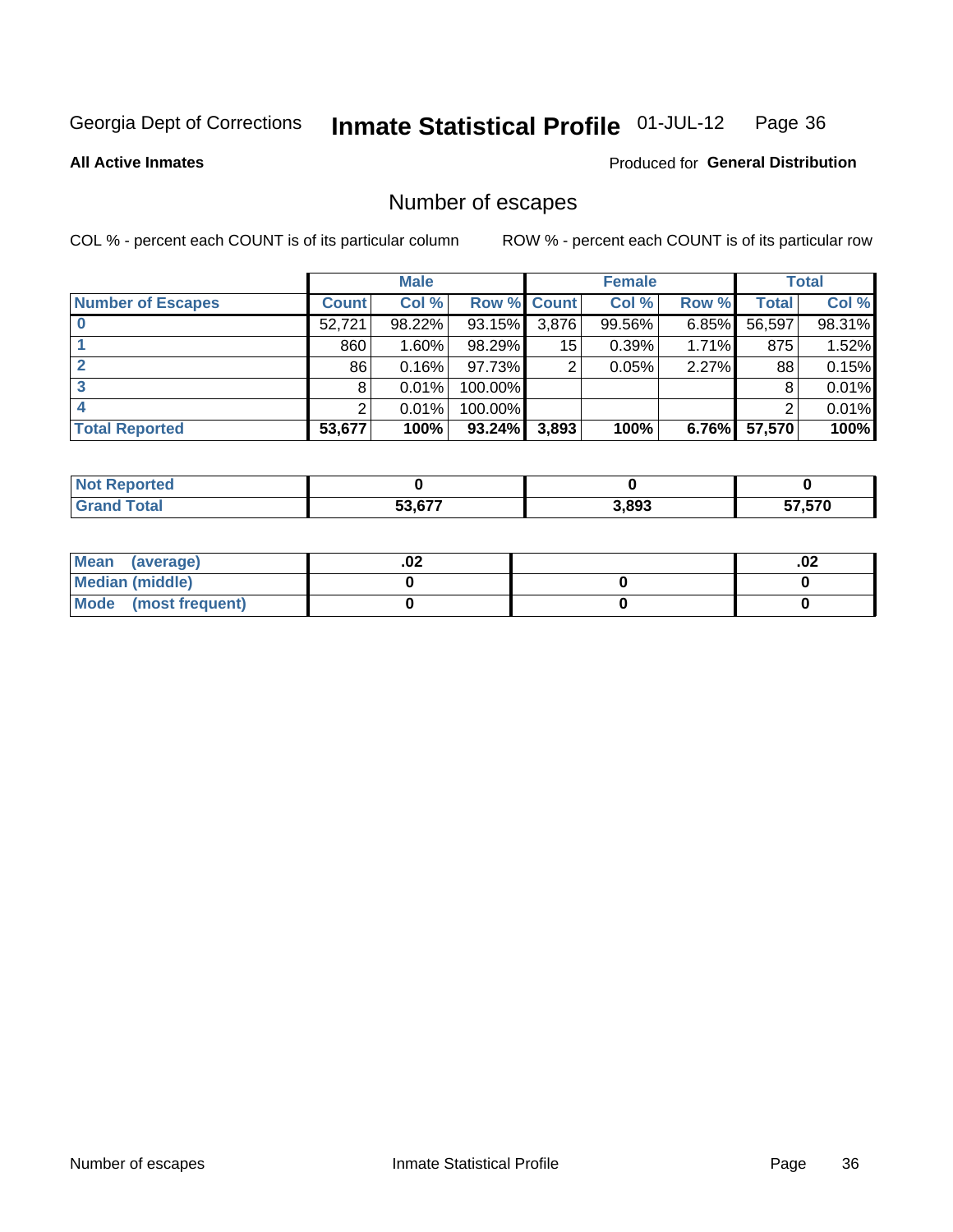#### Inmate Statistical Profile 01-JUL-12 Page 37

**All Active Inmates** 

### Produced for General Distribution

# Split sentences - Probation to follow

COL % - percent each COUNT is of its particular column

|                            |              | <b>Male</b> |                    |       | <b>Female</b> |       |              | <b>Total</b> |
|----------------------------|--------------|-------------|--------------------|-------|---------------|-------|--------------|--------------|
| <b>Probation to follow</b> | <b>Count</b> | Col%        | <b>Row % Count</b> |       | Col %         | Row % | Total        | Col %        |
| <b>Yes</b>                 | 30.045       | 55.97%      | 92.63% 2.392       |       | $61.44\%$     |       | 7.37% 32,437 | 56.34%       |
| <b>No</b>                  | 23,632       | 44.03%      | 94.03% I           | 1,501 | 38.56%        |       | 5.97% 25,133 | 43.66%       |
| <b>Total Reported</b>      | 53,677       | 100%        | $93.24\%$ 3,893    |       | 100%          |       | 6.76% 57,570 | 100%         |

| _______ | <u>_____</u><br>. . | 3.893<br>- - - | $- - - - -$<br>7.57U<br>- 11 |
|---------|---------------------|----------------|------------------------------|
|         |                     |                |                              |

| M <sub>o</sub><br>requent)<br>'es<br>res<br>$\sim$<br>$ -$ |
|------------------------------------------------------------|
|------------------------------------------------------------|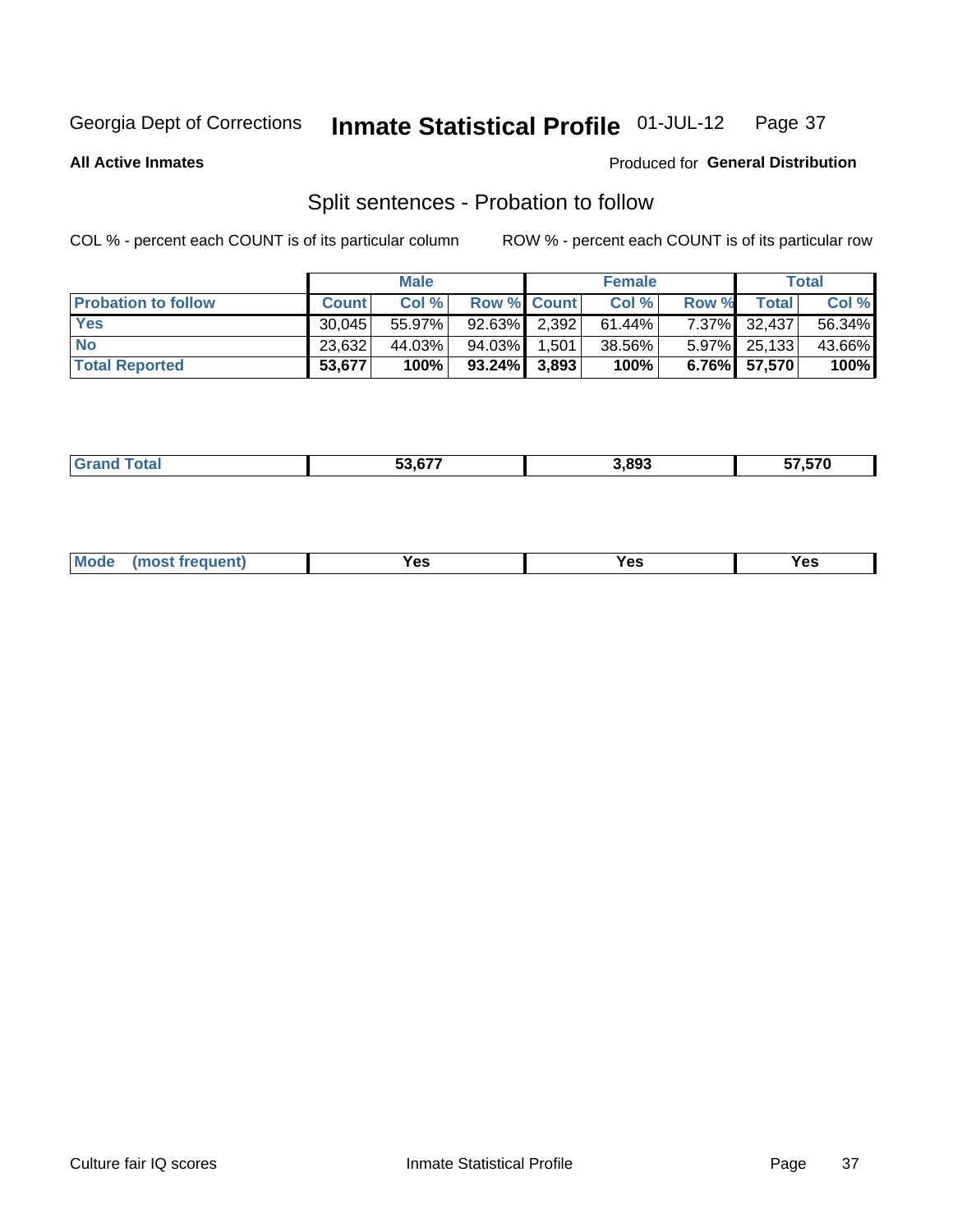#### Inmate Statistical Profile 01-JUL-12 Page 38

**All Active Inmates** 

### Produced for General Distribution

# Probable future release type of still active inmates

COL % - percent each COUNT is of its particular column

|                                         |              | <b>Male</b> |                    |     | <b>Female</b> |          | <b>Total</b> |        |
|-----------------------------------------|--------------|-------------|--------------------|-----|---------------|----------|--------------|--------|
| <b>Probable Future Release Type</b>     | <b>Count</b> | Col %       | <b>Row % Count</b> |     | Col %         | Row %    | <b>Total</b> | Col %  |
| <b>Paroled with probation to follow</b> | 6,372        | 12.06%      | 92.46%             | 520 | 13.63%        | 7.54%    | 6,892        | 12.17% |
| Paroled w/o probation to follow         | 3,698        | $7.00\%$    | 93.36%             | 263 | $6.90\%$      | $6.64\%$ | 3,961        | 6.99%  |
| <b>Maxout with probation to follow</b>  | 22,694       | 42.95%      | 92.62% 1.809       |     | 47.43%        | 7.38%    | 24,503       | 43.26% |
| <b>Maxout w/o probation to follow</b>   | 12,429       | 23.53%      | 93.34%             | 887 | 23.26%        | 6.66%    | 13,316       | 23.51% |
| Life, LWOP or death sentence            | 7,640        | 14.46%      | 95.80%             | 335 | 8.78%         | $4.20\%$ | 7,975        | 14.08% |
| <b>Total Reported</b>                   | 52,833       | 100%        | $93.27\%$ 3,814    |     | 100%          | 6.73%    | 56,647       | 100%   |

| aseo        |                  |      |        |
|-------------|------------------|------|--------|
| <b>otal</b> | EQ 000<br>ა∠,ბაა | 0.04 | 56,647 |

| Mode (most frequent) | Maxout with PROB follow   Maxout with PROB follow   Maxout with PROB |        |
|----------------------|----------------------------------------------------------------------|--------|
|                      |                                                                      | follow |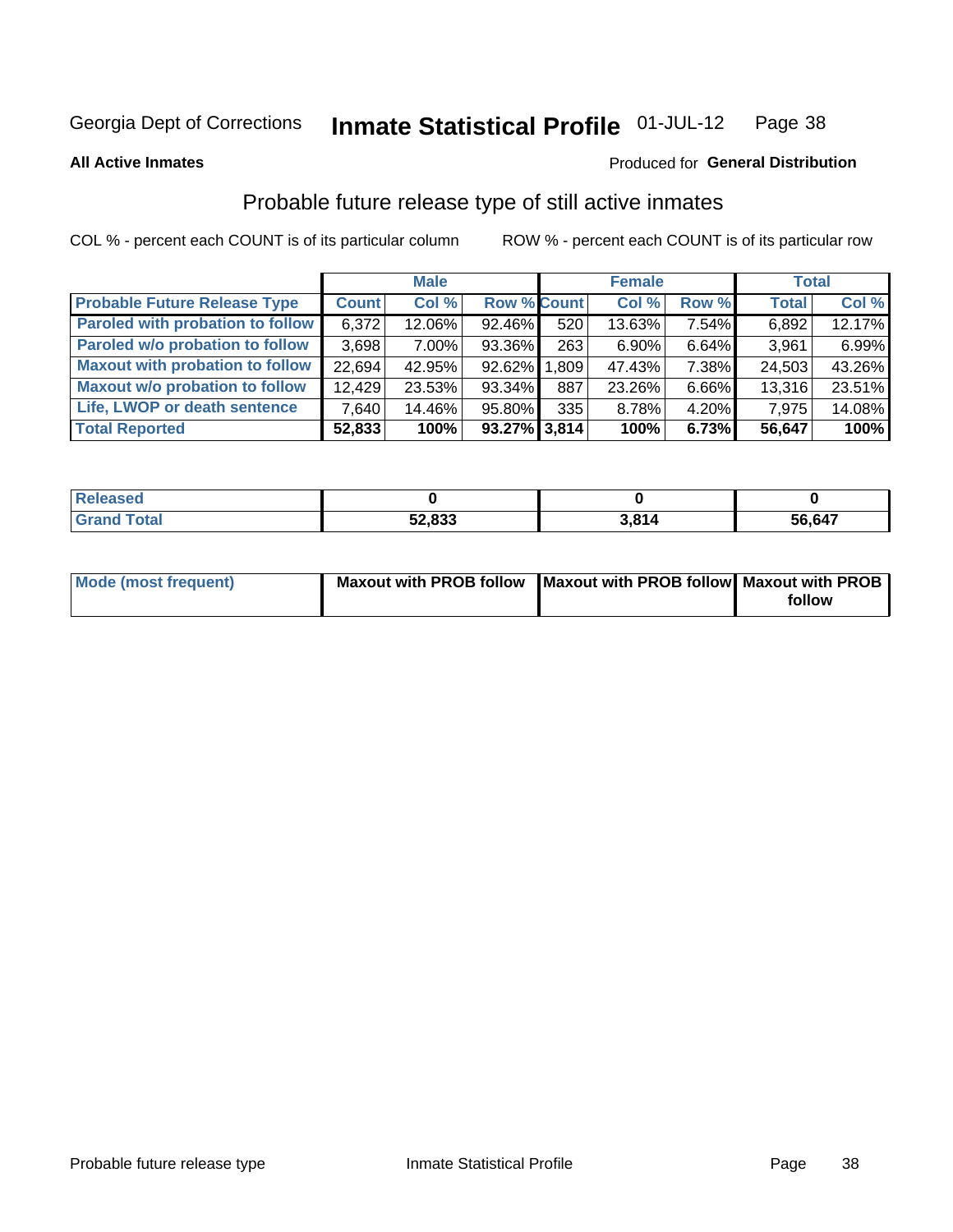## **All Active Inmates**

## Produced for General Distribution

## Time served in current (or last) institution

COL % - percent each COUNT is of its particular column

|                              |              | <b>Male</b> |        |              | <b>Female</b> |        |              | <b>Total</b> |
|------------------------------|--------------|-------------|--------|--------------|---------------|--------|--------------|--------------|
| <b>Time In Institution</b>   | <b>Count</b> | Col %       | Row %  | <b>Count</b> | Col %         | Row %  | <b>Total</b> | Col %        |
| 0 to 3 months                | 15,215       | 28.35%      | 92.40% | 1,251        | 32.13%        | 7.60%  | 16,466       | 28.60%       |
| <b>3.01 to 6 months</b>      | 9,090        | 16.93%      | 94.49% | 530          | 13.61%        | 5.51%  | 9,620        | 16.71%       |
| 6.01 to 9 months             | 5,724        | 10.66%      | 93.84% | 376          | 9.66%         | 6.16%  | 6,100        | 10.60%       |
| 9.01 to 12 months            | 4,795        | 8.93%       | 94.89% | 258          | 6.63%         | 5.11%  | 5,053        | 8.78%        |
| 12.01 to 18 months           | 5,886        | 10.97%      | 88.38% | 774          | 19.88%        | 11.62% | 6,660        | 11.57%       |
| <b>18.01 to 24 months</b>    | 3,604        | 6.71%       | 94.57% | 207          | 5.32%         | 5.43%  | 3,811        | 6.62%        |
| 2.01 to 3 years              | 3,669        | 6.84%       | 94.83% | 200          | 5.14%         | 5.17%  | 3,869        | 6.72%        |
| $3.01$ to 4 years            | 2,148        | 4.00%       | 95.42% | 103          | 2.65%         | 4.58%  | 2,251        | 3.91%        |
| 4.01 to 5 years              | 927          | 1.73%       | 96.16% | 37           | 0.95%         | 3.84%  | 964          | 1.67%        |
| $\overline{5.01}$ to 6 years | 542          | 1.01%       | 93.93% | 35           | 0.90%         | 6.07%  | 577          | 1.00%        |
| 6.01 to 7 years              | 409          | 0.76%       | 93.17% | 30           | 0.77%         | 6.83%  | 439          | 0.76%        |
| 7.01 to 8 years              | 258          | 0.48%       | 85.43% | 44           | 1.13%         | 14.57% | 302          | 0.52%        |
| 8.01 to 9 years              | 196          | 0.37%       | 97.03% | 6            | 0.15%         | 2.97%  | 202          | 0.35%        |
| 9.01 to 10 years             | 141          | 0.26%       | 95.92% | 6            | 0.15%         | 4.08%  | 147          | 0.26%        |
| Over 10 years                | 1,073        | 2.00%       | 96.75% | 36           | 0.92%         | 3.25%  | 1,109        | 1.93%        |
| <b>Total Reported</b>        | 53,677       | 100%        | 93.24% | 3,893        | 100%          | 6.76%  | 57,570       | 100%         |

| orted<br>NO1     |        |       |                         |
|------------------|--------|-------|-------------------------|
| ota <sub>i</sub> | 50.CJZ | 3,893 | 57 57N<br>ט וכ. י<br>J1 |

| <b>Mean</b><br>(average) | 23 months | 14 months | 23 months |  |  |
|--------------------------|-----------|-----------|-----------|--|--|
| Median (middle)          | ' months  | 7 months  | 7 months  |  |  |
| Mode (most frequent)     | 0 months  | months    | l months  |  |  |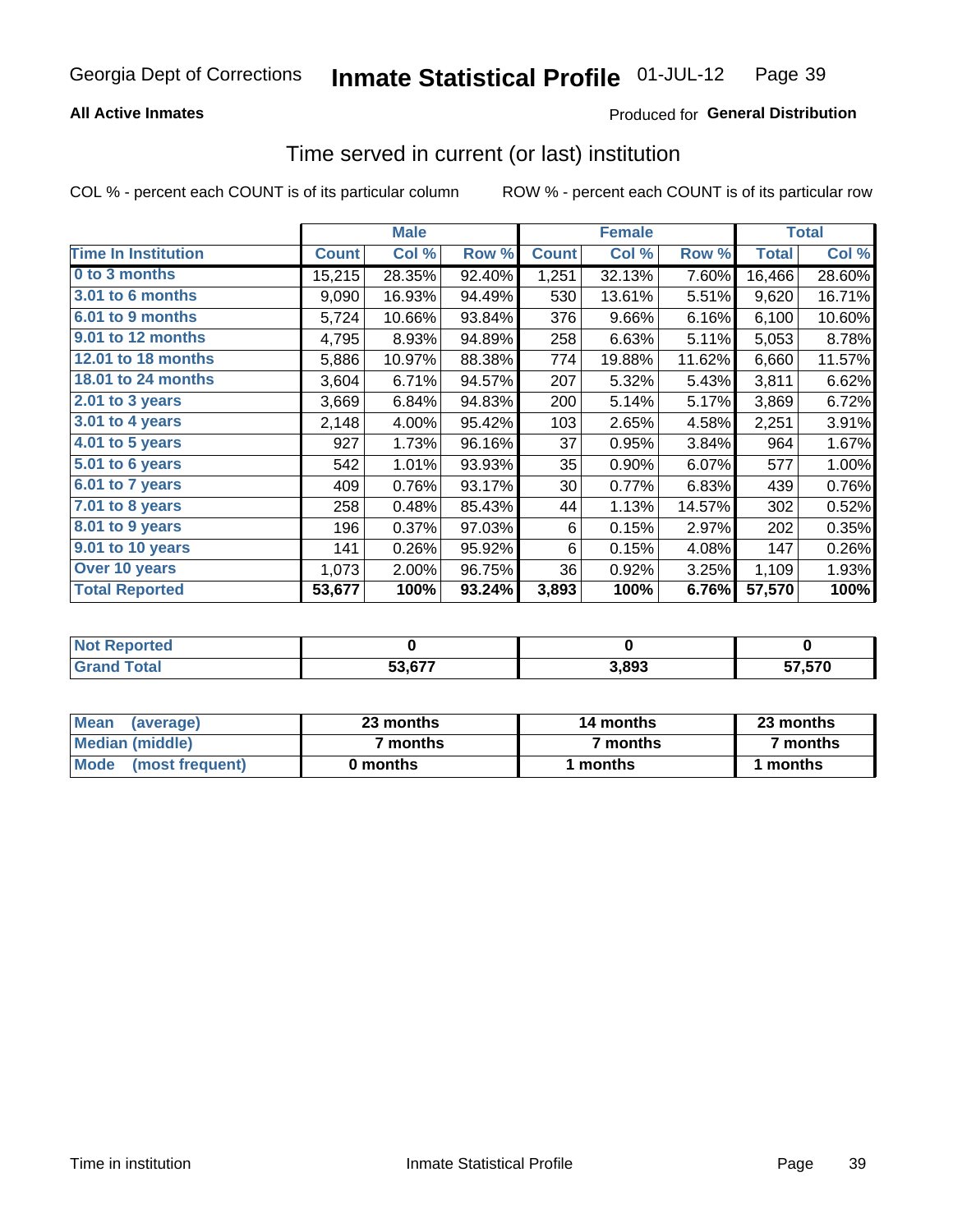### **All Active Inmates**

### Produced for General Distribution

## Highest grade level attained

COL % - percent each COUNT is of its particular column

|                              |              | <b>Male</b> |         |                | <b>Female</b> |        |              | <b>Total</b> |
|------------------------------|--------------|-------------|---------|----------------|---------------|--------|--------------|--------------|
| <b>Grade Level</b>           | <b>Count</b> | Col %       | Row %   | <b>Count</b>   | Col %         | Row %  | <b>Total</b> | Col %        |
| No school at all             | 24           | 0.05%       | 100.00% |                |               |        | 24           | 0.04%        |
| <b>Grade 1</b>               | 41           | 0.08%       | 95.35%  | $\overline{2}$ | 0.05%         | 4.65%  | 43           | 0.08%        |
| <b>Grade 2</b>               | 89           | 0.17%       | 93.68%  | 6              | 0.16%         | 6.32%  | 95           | 0.17%        |
| Grade 3                      | 127          | 0.25%       | 95.49%  | $\,6$          | 0.16%         | 4.51%  | 133          | 0.24%        |
| Grade 4                      | 145          | 0.28%       | 96.67%  | 5              | 0.13%         | 3.33%  | 150          | 0.27%        |
| Grade 5                      | 195          | 0.38%       | 93.75%  | 13             | 0.35%         | 6.25%  | 208          | 0.38%        |
| Grade 6                      | 712          | 1.40%       | 95.96%  | 30             | 0.80%         | 4.04%  | 742          | 1.36%        |
| <b>Grade 7</b>               | 979          | 1.92%       | 94.04%  | 62             | 1.66%         | 5.96%  | 1,041        | 1.91%        |
| Grade 8                      | 3,448        | 6.78%       | 93.06%  | 257            | 6.86%         | 6.94%  | 3,705        | 6.78%        |
| Grade 9                      | 6,293        | 12.37%      | 94.67%  | 354            | 9.45%         | 5.33%  | 6,647        | 12.17%       |
| Grade 10                     | 8,530        | 16.76%      | 95.05%  | 444            | 11.86%        | 4.95%  | 8,974        | 16.43%       |
| Grade 11                     | 8,447        | 16.60%      | 95.13%  | 432            | 11.54%        | 4.87%  | 8,879        | 16.25%       |
| <b>Grade 12 or GED</b>       | 16,432       | 32.29%      | 93.02%  | 1,233          | 32.92%        | 6.98%  | 17,665       | 32.34%       |
| Some tech school             | 330          | 0.65%       | 73.99%  | 116            | 3.10%         | 26.01% | 446          | 0.82%        |
| <b>Completed tech school</b> | 329          | 0.65%       | 78.33%  | 91             | 2.43%         | 21.67% | 420          | 0.77%        |
| College, 1 year              | 1,415        | 2.78%       | 86.54%  | 220            | 5.87%         | 13.46% | 1,635        | 2.99%        |
| College, 2 year              | 1,974        | 3.88%       | 87.04%  | 294            | 7.85%         | 12.96% | 2,268        | 4.15%        |
| College, 3 year              | 524          | 1.03%       | 89.57%  | 61             | 1.63%         | 10.43% | 585          | 1.07%        |
| <b>Bachelor's degree</b>     | 678          | 1.33%       | 87.82%  | 94             | 2.51%         | 12.18% | 772          | 1.41%        |
| <b>Master's degree</b>       | 128          | 0.25%       | 86.49%  | 20             | 0.53%         | 13.51% | 148          | 0.27%        |
| Ph.D. degree                 | 19           | 0.04%       | 95.00%  | 1              | 0.03%         | 5.00%  | 20           | 0.04%        |
| Law degree                   | 17           | 0.03%       | 89.47%  | 2              | 0.05%         | 10.53% | 19           | 0.03%        |
| <b>Medical degree</b>        | 9            | 0.02%       | 81.82%  | $\overline{2}$ | 0.05%         | 18.18% | 11           | 0.02%        |
| <b>Total Reported</b>        | 50,885       | 100%        | 93.14%  | 3,745          | 100%          | 6.86%  | 54,630       | 100%         |

| . | 2.702<br>◡           | 19<br>טדי             | 2,940                    |
|---|----------------------|-----------------------|--------------------------|
|   | $\sim$ $\sim$ $\sim$ | <b>2.803</b><br>ა.იუა | 7 E7A<br>7. J / U<br>--- |

| Mean<br>(average)              | 10.80           | 11.37           | 10.84                    |
|--------------------------------|-----------------|-----------------|--------------------------|
| Median (middle)                | Grade 11        | Grade 12 or GED | Grade 11                 |
| <b>Mode</b><br>(most frequent) | Grade 12 or GED | Grade 12 or GED | <b>I</b> Grade 12 or GED |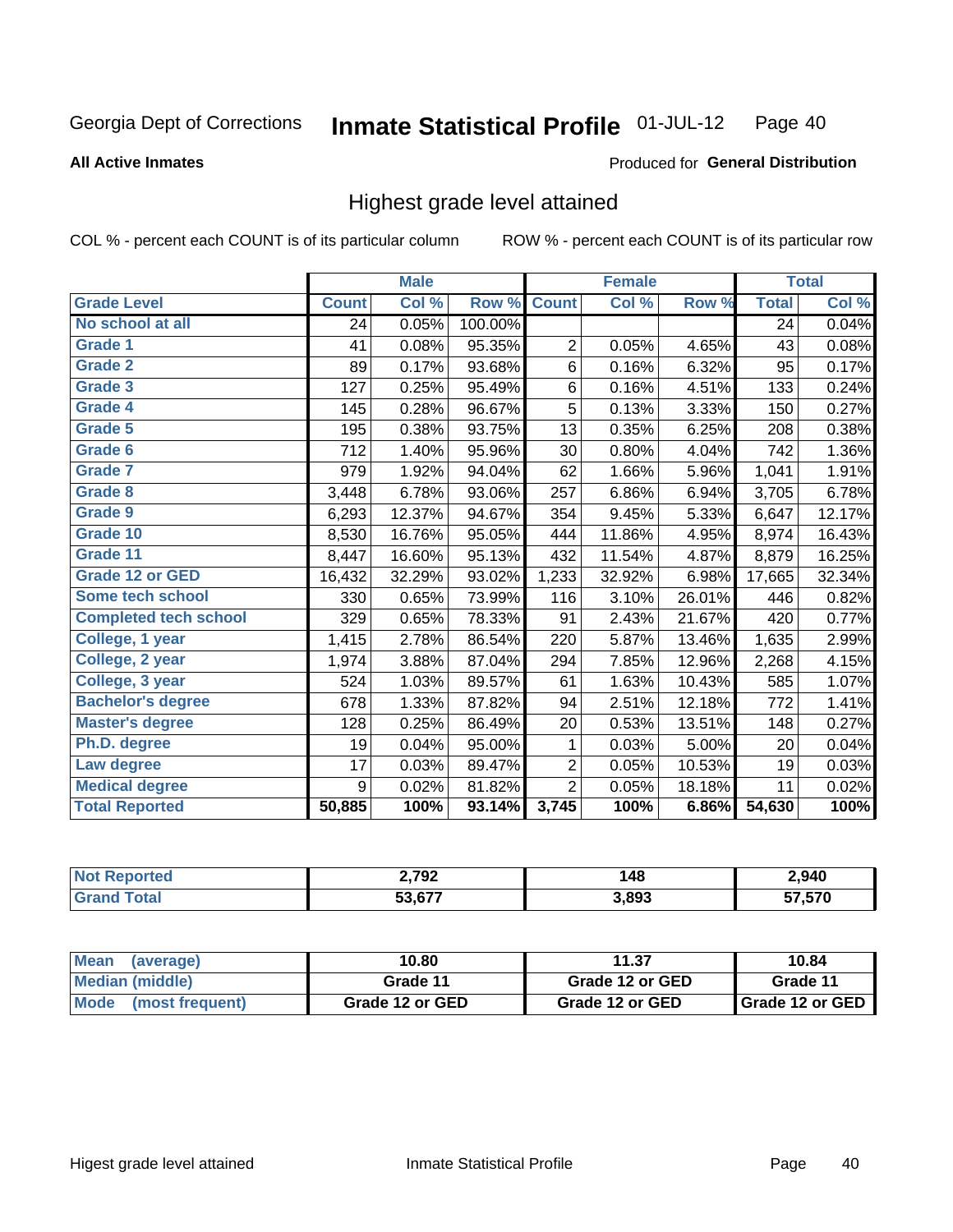#### Inmate Statistical Profile 01-JUL-12 Page 41

### **All Active Inmates**

### Produced for General Distribution

## Culture fair IQ scores

COL % - percent each COUNT is of its particular column

|                       |              | <b>Male</b> |        |                 | <b>Female</b> |          |              | <b>Total</b> |
|-----------------------|--------------|-------------|--------|-----------------|---------------|----------|--------------|--------------|
| <b>IQ Scores</b>      | <b>Count</b> | Col %       | Row %  | <b>Count</b>    | Col %         | Row %    | <b>Total</b> | Col %        |
| $60 - 69$             | 941          | 3.18%       | 96.91% | 30 <sup>°</sup> | 2.15%         | $3.09\%$ | 971          | 3.14%        |
| $70 - 79$             | 2,355        | 7.96%       | 95.42% | 113             | 8.11%         | 4.58%    | 2,468        | 7.97%        |
| $80 - 89$             | 4,506        | 15.24%      | 92.87% | 346             | 24.84%        | 7.13%    | 4,852        | 15.67%       |
| $90 - 99$             | 7,703        | 26.05%      | 94.31% | 465             | 33.38%        | 5.69%    | 8,168        | 26.38%       |
| $100 - 109$           | 7,870        | 26.62%      | 97.58% | 195             | 14.00%        | 2.42%    | 8,065        | 26.05%       |
| $110 - 119$           | 5,084        | 17.19%      | 98.05% | 101             | 7.25%         | 1.95%    | 5,185        | 16.75%       |
| $120 - 129$           | 1,052        | $3.56\%$    | 93.02% | 79              | 5.67%         | 6.98%    | 1,131        | 3.65%        |
| $130 - 139$           | 47           | 0.16%       | 49.47% | 48              | 3.45%         | 50.53%   | 95           | 0.31%        |
| 140 & Up              | 11           | 0.04%       | 40.74% | 16              | 1.15%         | 59.26%   | 27           | 0.09%        |
| <b>Total Reported</b> | 29,569       | 100%        | 95.50% | 1,393           | 100%          | 4.50%    | 30,962       | 100.0%       |

| <b>Not Reported</b>         | 23,597 | 2,384 | 25,981 |
|-----------------------------|--------|-------|--------|
| <b>Not Valid (under 60)</b> | 511    | 116   | 627    |
| <b>Grand Total</b>          | 53,677 | 3,893 | 57,570 |

| Mean<br>(average)       | 98  | כח | 98 |
|-------------------------|-----|----|----|
| <b>Median (middle)</b>  | 99  | 94 | 99 |
| Mode<br>(most frequent) | 103 |    | 99 |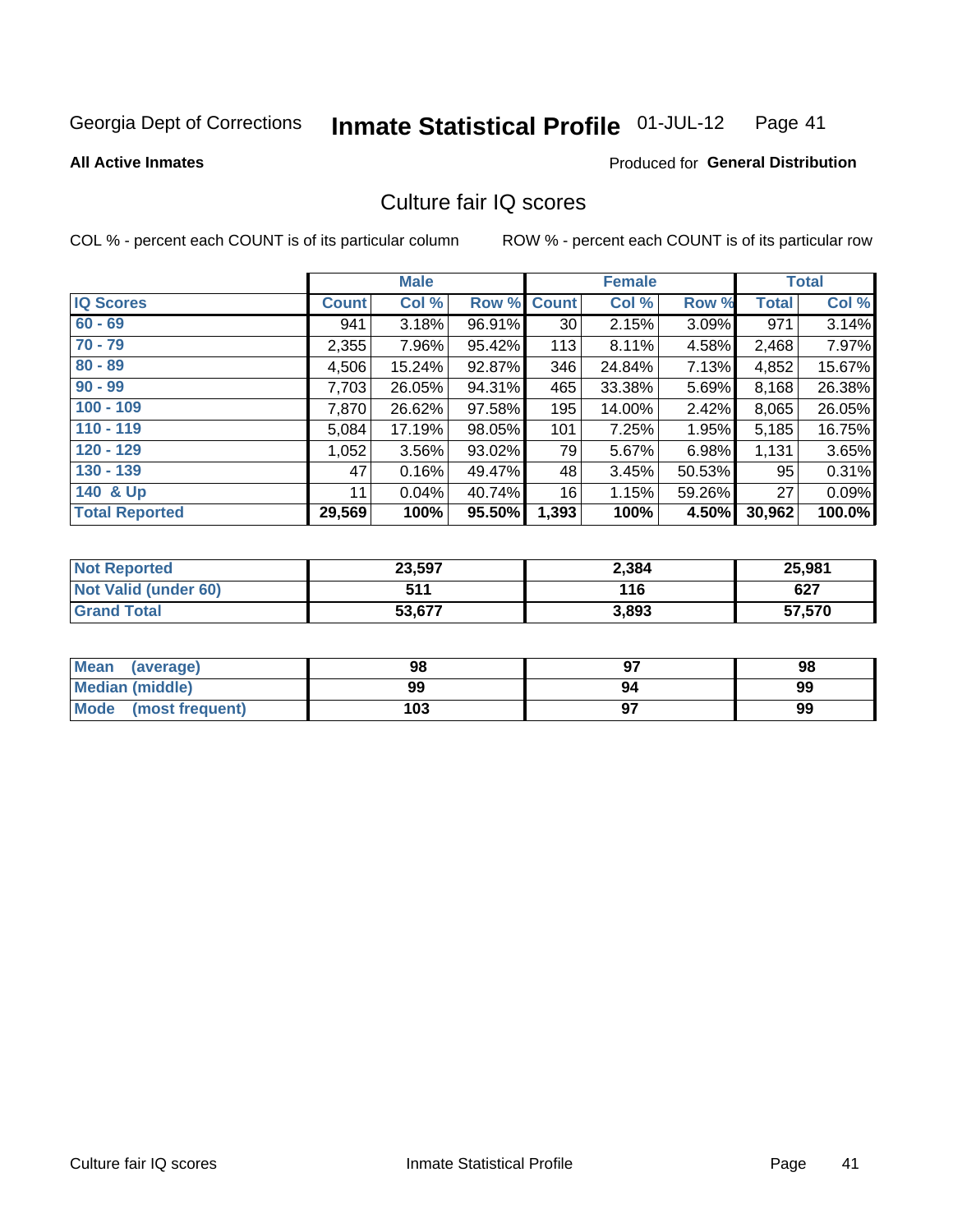#### Inmate Statistical Profile 01-JUL-12 Page 42

**All Active Inmates** 

### Produced for General Distribution

# Wide Range Achievement Test (WRAT) reading score

COL % - percent each COUNT is of its particular column

|                           |              | <b>Male</b> |        |              | <b>Female</b> |        |              | <b>Total</b> |
|---------------------------|--------------|-------------|--------|--------------|---------------|--------|--------------|--------------|
| <b>WRAT Reading Score</b> | <b>Count</b> | Col %       | Row %  | <b>Count</b> | Col %         | Row %  | <b>Total</b> | Col %        |
| $0.1$ to $0.9$            | 638          | 2.13%       | 98.31% | 11           | 0.73%         | 1.69%  | 649          | 2.06%        |
| 1.0 to 1.9                | 749          | 2.50%       | 97.91% | 16           | 1.06%         | 2.09%  | 765          | 2.43%        |
| 2.0 to 2.9                | 1,337        | 4.46%       | 97.66% | 32           | 2.12%         | 2.34%  | 1,369        | 4.34%        |
| 3.0 to 3.9                | 2,476        | 8.25%       | 97.14% | 73           | 4.83%         | 2.86%  | 2,549        | 8.09%        |
| 4.0 to 4.9                | 2,880        | 9.60%       | 96.10% | 117          | 7.75%         | 3.90%  | 2,997        | 9.51%        |
| 5.0 to 5.9                | 2,506        | 8.35%       | 96.57% | 89           | 5.89%         | 3.43%  | 2,595        | 8.23%        |
| 6.0 to 6.9                | 2,589        | 8.63%       | 95.89% | 111          | 7.35%         | 4.11%  | 2,700        | 8.57%        |
| 7.0 to 7.9                | 1,212        | 4.04%       | 95.51% | 57           | 3.77%         | 4.49%  | 1,269        | 4.03%        |
| 8.0 to 8.9                | 2,429        | 8.10%       | 95.86% | 105          | 6.95%         | 4.14%  | 2,534        | 8.04%        |
| 9.0 to 9.9                | 1,897        | 6.32%       | 96.34% | 72           | 4.77%         | 3.66%  | 1,969        | 6.25%        |
| 10.0 to 10.9              | 1,665        | 5.55%       | 94.60% | 95           | 6.29%         | 5.40%  | 1,760        | 5.58%        |
| 11.0 to 11.9              | 2,089        | 6.96%       | 94.35% | 125          | 8.28%         | 5.65%  | 2,214        | 7.03%        |
| 12.0 to 12.9              | 6,206        | 20.68%      | 93.25% | 449          | 29.74%        | 6.75%  | 6,655        | 21.12%       |
| 13                        | 1,332        | 4.44%       | 89.40% | 158          | 10.46%        | 10.60% | 1,490        | 4.73%        |
| <b>Total Reported</b>     | 30,005       | 100%        | 95.21% | 1,510        | 100%          | 4.79%  | 31,515       | 100.0%       |

| тес.<br>NG | 00.070                    | 2,383 | 26.055 |
|------------|---------------------------|-------|--------|
|            | $F^{\alpha}$ $F^{\alpha}$ | 3,893 | 57,570 |

| Mean<br>(average)       | 8.05       | 9.46 | 8.12 |
|-------------------------|------------|------|------|
| <b>Median (middle)</b>  | ר ס<br>0.4 | 10.8 | O.A  |
| Mode<br>(most frequent) | 12.8       | 12.9 | 12.9 |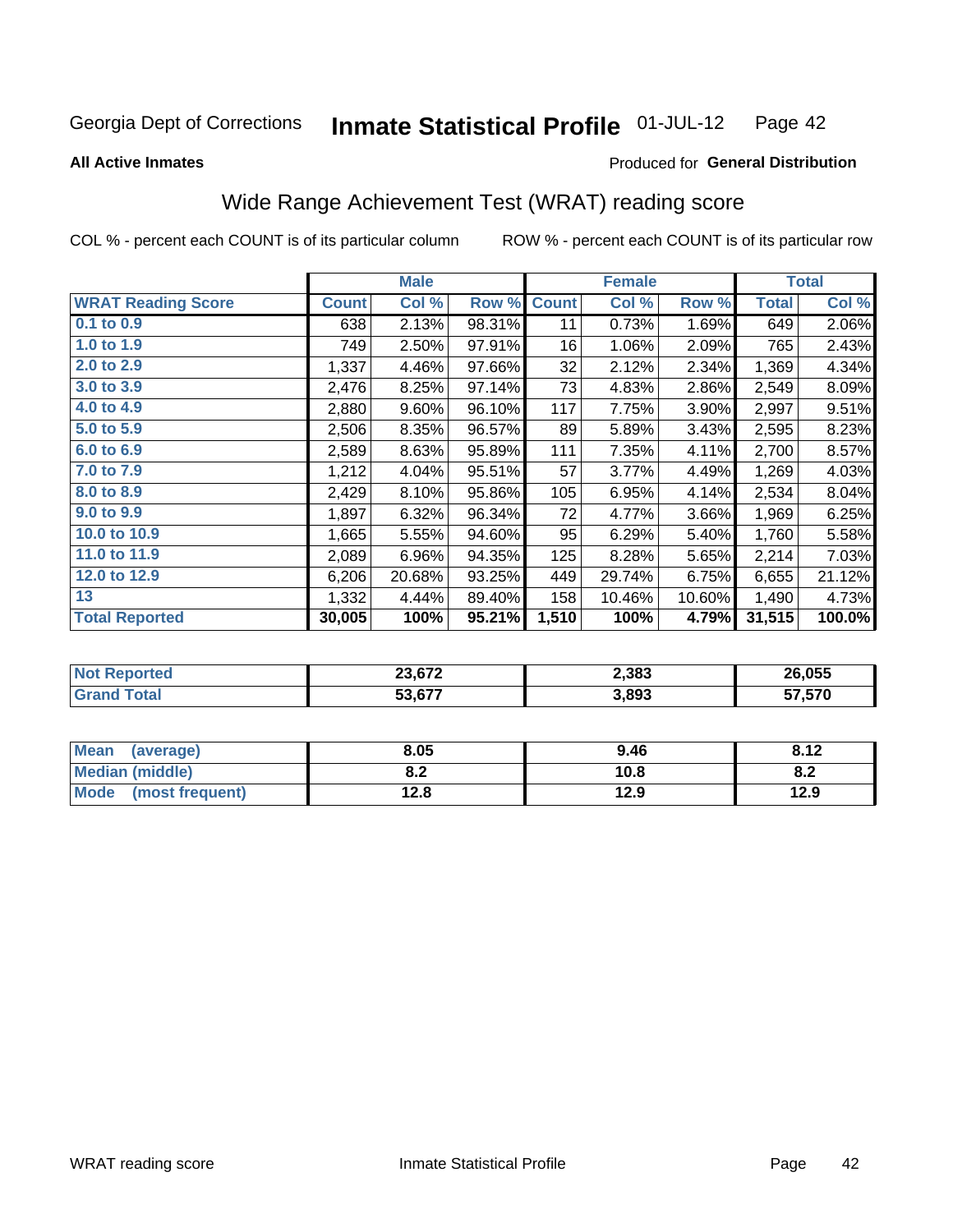#### Inmate Statistical Profile 01-JUL-12 Page 43

### **All Active Inmates**

# Produced for General Distribution

# Wide Range Achievement Test (WRAT) math score

COL % - percent each COUNT is of its particular column

|                              |              | <b>Male</b> |        |              | <b>Female</b> |          |              | <b>Total</b> |
|------------------------------|--------------|-------------|--------|--------------|---------------|----------|--------------|--------------|
| <b>WRAT Mathematic Score</b> | <b>Count</b> | Col %       | Row %  | <b>Count</b> | Col %         | Row %    | <b>Total</b> | Col %        |
| 0.1 to 0.9                   | 94           | 0.31%       | 98.95% | 1            | 0.07%         | 1.05%    | 95           | 0.30%        |
| 1.0 to 1.9                   | 215          | 0.72%       | 97.73% | 5            | 0.33%         | 2.27%    | 220          | 0.70%        |
| 2.0 to 2.9                   | 719          | 2.40%       | 96.12% | 29           | 1.92%         | 3.88%    | 748          | 2.37%        |
| 3.0 to 3.9                   | 1,806        | 6.02%       | 97.10% | 54           | 3.58%         | $2.90\%$ | 1,860        | 5.90%        |
| 4.0 to 4.9                   | 3,543        | 11.81%      | 96.62% | 124          | 8.21%         | 3.38%    | 3,667        | 11.63%       |
| 5.0 to 5.9                   | 4,420        | 14.73%      | 96.28% | 171          | 11.32%        | 3.72%    | 4,591        | 14.57%       |
| 6.0 to 6.9                   | 6,659        | 22.19%      | 95.76% | 295          | 19.54%        | 4.24%    | 6,954        | 22.06%       |
| 7.0 to 7.9                   | 3,393        | 11.31%      | 96.01% | 141          | 9.34%         | 3.99%    | 3,534        | 11.21%       |
| 8.0 to 8.9                   | 2,596        | 8.65%       | 93.65% | 176          | 11.66%        | 6.35%    | 2,772        | 8.79%        |
| 9.0 to 9.9                   | 2,030        | 6.76%       | 94.37% | 121          | 8.01%         | 5.63%    | 2,151        | 6.82%        |
| 10.0 to 10.9                 | 945          | 3.15%       | 96.63% | 33           | 2.19%         | 3.37%    | 978          | 3.10%        |
| 11.0 to 11.9                 | 1,058        | 3.53%       | 91.29% | 101          | 6.69%         | 8.71%    | 1,159        | 3.68%        |
| 12.0 to 12.9                 | 2,367        | 7.89%       | 91.11% | 231          | 15.30%        | 8.89%    | 2,598        | 8.24%        |
| 13                           | 163          | 0.54%       | 85.34% | 28           | 1.85%         | 14.66%   | 191          | 0.61%        |
| <b>Total Reported</b>        | 30,008       | 100%        | 95.21% | 1,510        | 100.0%        | 4.79%    | 31,518       | 100%         |

| orted | 23,669 | 2,383 | 26,052 |
|-------|--------|-------|--------|
|       | 53 677 | 3,893 | 57,570 |

| <b>Mean</b><br>(average)       | 7.10 | 8.06 | 7.15 |
|--------------------------------|------|------|------|
| <b>Median (middle)</b>         | כ.ס  |      | o.o  |
| <b>Mode</b><br>(most frequent) | 6.9  | 12.9 | 6.9  |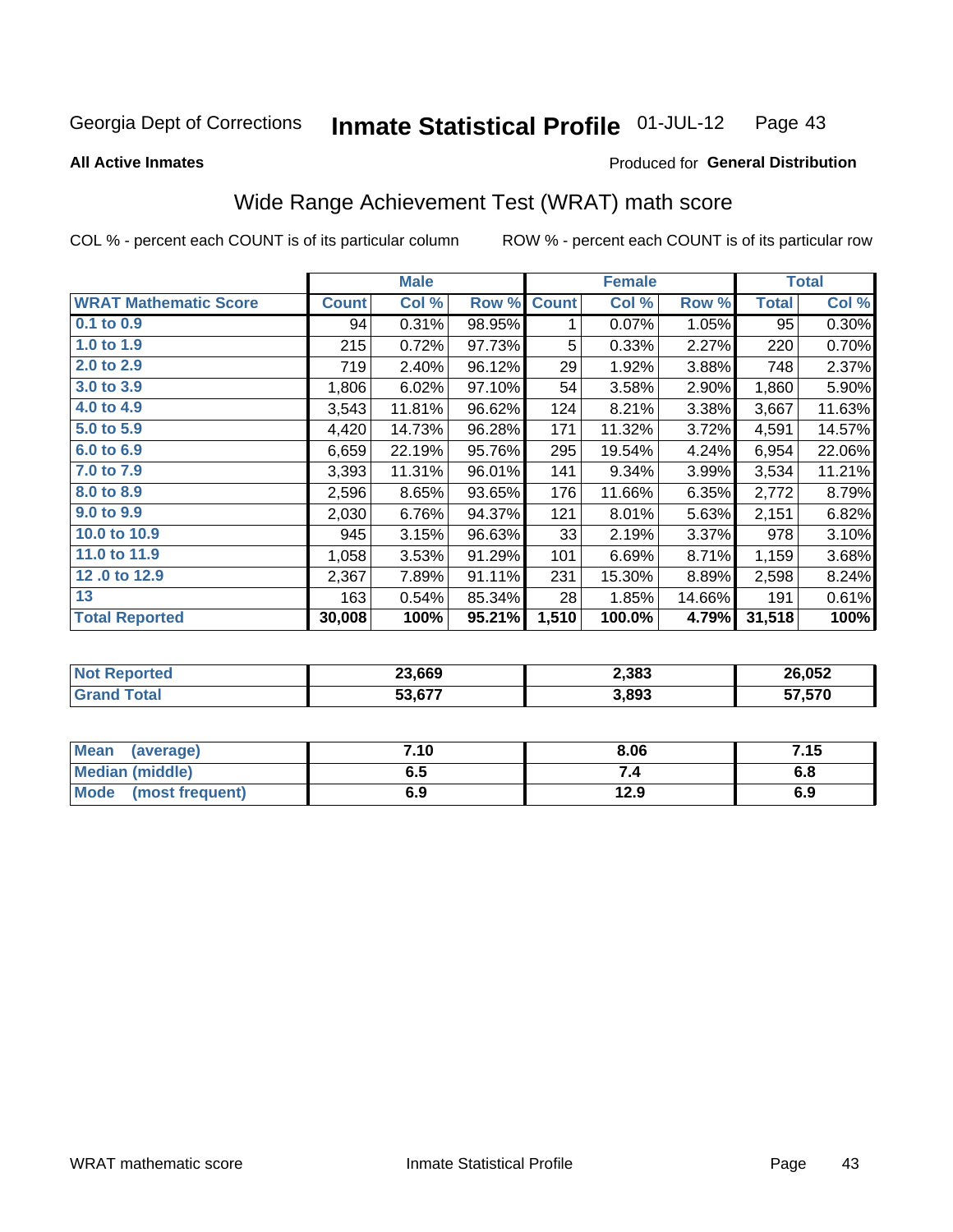#### **Inmate Statistical Profile 01-JUL-12** Page 44

### **All Active Inmates**

## Produced for General Distribution

## Wide Range Achievement Test (WRAT) spelling score

COL % - percent each COUNT is of its particular column

|                            |              | <b>Male</b> |        |              | <b>Female</b> |        |              | <b>Total</b> |
|----------------------------|--------------|-------------|--------|--------------|---------------|--------|--------------|--------------|
| <b>WRAT Spelling Score</b> | <b>Count</b> | Col %       | Row %  | <b>Count</b> | Col %         | Row %  | <b>Total</b> | Col %        |
| $0.1$ to $0.9$             | 680          | 2.27%       | 98.55% | 10           | 0.66%         | 1.45%  | 690          | 2.19%        |
| 1.0 to 1.9                 | 1,143        | 3.81%       | 98.79% | 14           | 0.93%         | 1.21%  | 1,157        | 3.67%        |
| 2.0 to 2.9                 | 1,920        | 6.40%       | 98.26% | 34           | 2.25%         | 1.74%  | 1,954        | 6.20%        |
| 3.0 to 3.9                 | 2,477        | 8.26%       | 98.06% | 49           | 3.25%         | 1.94%  | 2,526        | 8.02%        |
| 4.0 to 4.9                 | 2,522        | 8.40%       | 97.34% | 69           | 4.57%         | 2.66%  | 2,591        | 8.22%        |
| 5.0 to 5.9                 | 3,536        | 11.78%      | 96.69% | 121          | 8.02%         | 3.31%  | 3,657        | 11.60%       |
| 6.0 to 6.9                 | 3,170        | 10.56%      | 96.09% | 129          | 8.55%         | 3.91%  | 3,299        | 10.47%       |
| 7.0 to 7.9                 | 2,529        | 8.43%       | 94.83% | 138          | 9.15%         | 5.17%  | 2,667        | 8.46%        |
| 8.0 to 8.9                 | 2,361        | 7.87%       | 94.78% | 130          | 8.61%         | 5.22%  | 2,491        | 7.90%        |
| 9.0 to 9.9                 | 1,809        | 6.03%       | 95.46% | 86           | 5.70%         | 4.54%  | 1,895        | 6.01%        |
| 10.0 to 10.9               | 1,683        | 5.61%       | 95.46% | 80           | 5.30%         | 4.54%  | 1,763        | 5.59%        |
| 11.0 to 11.9               | 1,619        | 5.40%       | 93.21% | 118          | 7.82%         | 6.79%  | 1,737        | 5.51%        |
| 12.0 to 12.9               | 3,948        | 13.16%      | 90.14% | 432          | 28.63%        | 9.86%  | 4,380        | 13.90%       |
| 13                         | 609          | 2.03%       | 86.02% | 99           | 6.56%         | 13.98% | 708          | 2.25%        |
| <b>Total Reported</b>      | 30,006       | 100%        | 95.21% | 1,509        | 100%          | 4.79%  | 31,515       | 100%         |
|                            |              |             |        |              |               |        |              |              |

| <b>Reported</b><br><b>NO</b> t | 23,671 | 2,384 | 26,055 |
|--------------------------------|--------|-------|--------|
| <b>c</b> otal                  | 53,677 | 3,893 | 57,570 |

| <b>Mean</b><br>(average)       | 7.23 | 9.29 | 7.33 |
|--------------------------------|------|------|------|
| <b>Median (middle)</b>         | v.,  | 9.6  | ν.,  |
| <b>Mode</b><br>(most frequent) | l2.9 | 12.9 | 12.9 |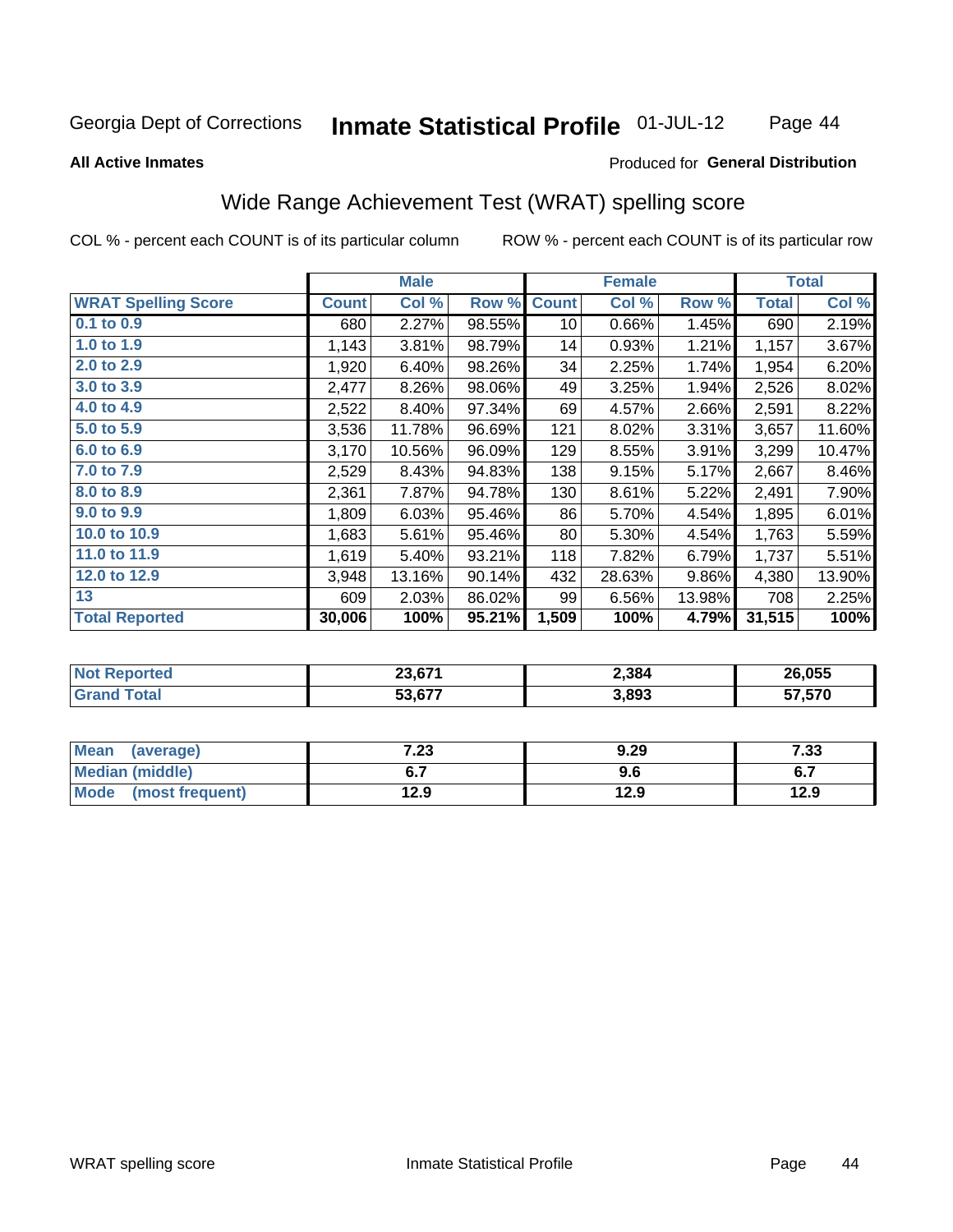## **All Active Inmates**

## Produced for General Distribution

# Scope of substance abuse - summary

COL % - percent each COUNT is of its particular column

|                        |              | <b>Male</b> |           |              | <b>Female</b> |          |              | <b>Total</b> |
|------------------------|--------------|-------------|-----------|--------------|---------------|----------|--------------|--------------|
| <b>Substance Abuse</b> | <b>Count</b> | Col %       | Row %     | <b>Count</b> | Col %         | Row %    | <b>Total</b> | Col %        |
| <b>None</b>            | 38,670       | 72.04%      | 92.17%    | 3,284        | 84.36%        | 7.83%    | 41,954       | 72.87%       |
| <b>Drugs only</b>      | 8.118        | $15.12\%$   | 94.49%    | 473          | 12.15%        | $5.51\%$ | 8,591        | 14.92%       |
| <b>Alcohol only</b>    | .716         | $3.20\%$    | 98.17%    | 32           | 0.82%         | 1.83%    | 1,748        | 3.04%        |
| Drugs and alcohol      | 5,173        | $9.64\%$    | 98.03%    | 104          | 2.67%         | $1.97\%$ | 5,277        | 9.17%        |
| <b>Total Reported</b>  | 53,677       | 100%        | $93.24\%$ | 3,893        | 100%          | $6.76\%$ | 57,570       | 100%         |

| <b>Not Reported</b> |        |       |        |
|---------------------|--------|-------|--------|
| <b>Grand Total</b>  | 53.677 | 3,893 | 57,570 |

| Mode<br><b>None</b><br><b>None</b><br>None<br>nos<br>auenti<br>___<br>$  -$ |
|-----------------------------------------------------------------------------|
|-----------------------------------------------------------------------------|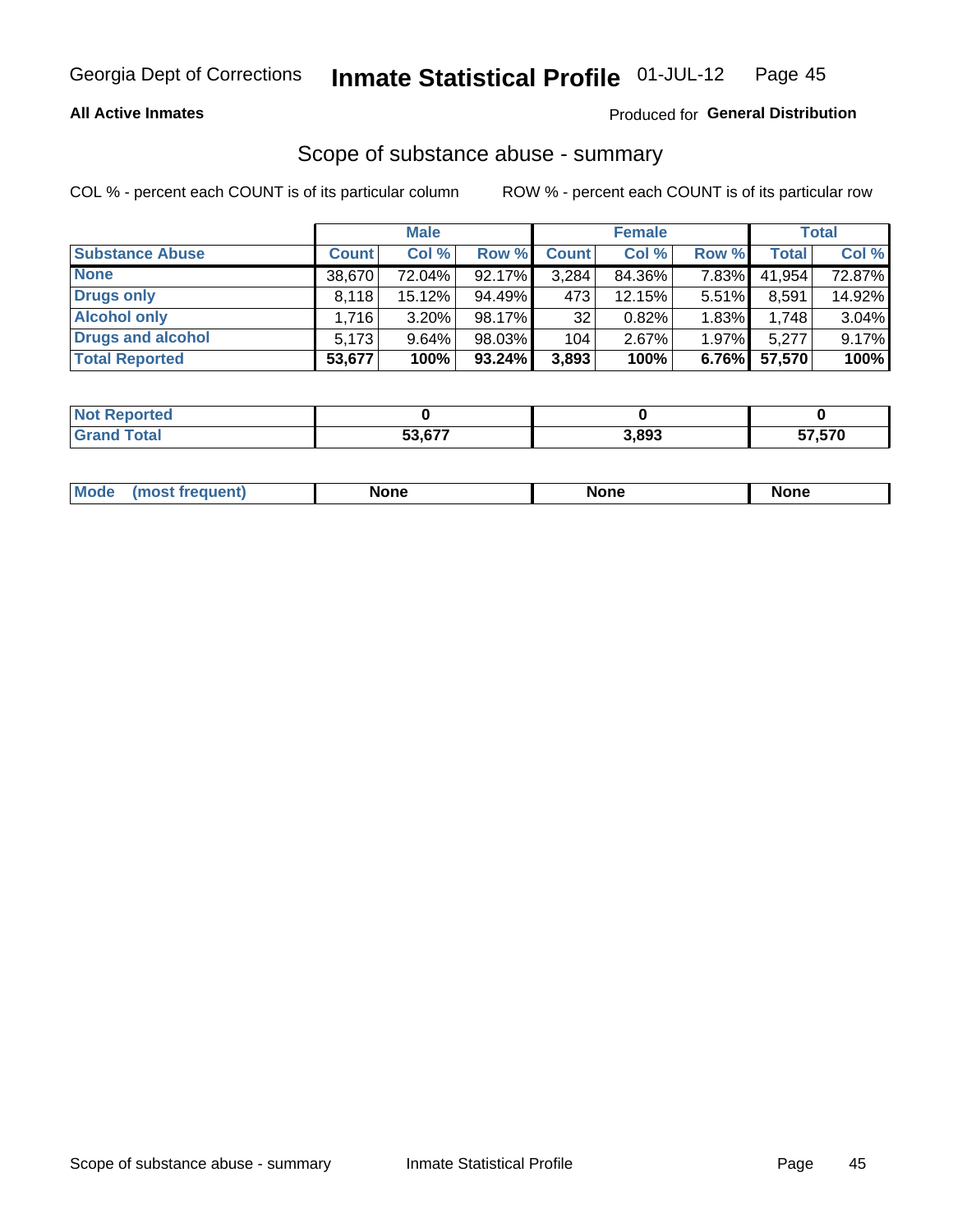## **All Active Inmates**

## Produced for General Distribution

## Scope of substance abuse - detail

COL % - percent each COUNT is of its particular column

|                                      |              | <b>Male</b> |         |              | <b>Female</b> |          |              | <b>Total</b> |
|--------------------------------------|--------------|-------------|---------|--------------|---------------|----------|--------------|--------------|
| <b>Substance Abuse</b>               | <b>Count</b> | Col %       | Row %   | <b>Count</b> | Col %         | Row %    | <b>Total</b> | Col %        |
| No drug or alcohol problems          | 38,670       | 72.04%      | 92.17%  | 3,284        | 84.36%        | 7.83%    | 41,954       | 72.87%       |
| <b>Drug addiction but no alcohol</b> | 149          | 0.28%       | 91.41%  | 14           | $0.36\%$      | 8.59%    | 163          | 0.28%        |
| <b>Drug addiction and alcohol</b>    | 69           | 0.13%       | 98.57%  |              | 0.03%         | 1.43%    | 70           | 0.12%        |
| abuse                                |              |             |         |              |               |          |              |              |
| <b>Drug addiction and alcoholism</b> | 53           | 0.10%       | 100.00% |              |               |          | 53           | 0.09%        |
| No drug problem but alcohol          | 1,425        | 2.65%       | 99.10%  | 13           | 0.33%         | $0.90\%$ | 1,438        | 2.50%        |
| <b>labuse</b>                        |              |             |         |              |               |          |              |              |
| No drug problem but alcoholism       | 291          | 0.54%       | 93.87%  | 19           | 0.49%         | 6.13%    | 310          | 0.54%        |
| Drug experiment but no alcohol       | 4,060        | 7.56%       | 96.97%  | 127          | 3.26%         | 3.03%    | 4,187        | 7.27%        |
| <b>Drug experiment &amp; alcohol</b> | 823          | 1.53%       | 98.56%  | 12           | $0.31\%$      | 1.44%    | 835          | 1.45%        |
| <b>labuse</b>                        |              |             |         |              |               |          |              |              |
| Drug experiment & alcoholism         | 266          | 0.50%       | 96.03%  | 11           | 0.28%         | 3.97%    | 277          | 0.48%        |
| Drug abuse but no alcohol            | 3,909        | 7.28%       | 92.17%  | 332          | 8.53%         | 7.83%    | 4,241        | 7.37%        |
| Drug abuse and alcohol abuse         | 3,330        | 6.20%       | 98.75%  | 42           | 1.08%         | 1.25%    | 3,372        | 5.86%        |
| Drug abuse and alcoholism            | 632          | 1.18%       | 94.33%  | 38           | 0.98%         | 5.67%    | 670          | 1.16%        |
| <b>Total Reported</b>                | 53,677       | 100%        | 93.24%  | 3,893        | 100%          | 6.76%    | 57,570       | 100%         |

| <b>orteo</b><br>w |               |       |                 |
|-------------------|---------------|-------|-----------------|
| <b>otal</b>       | 53.677<br>--- | 3,893 | 57 570<br><br>ັ |

| Mode (most frequent) | No drug or alcohol problems No drug or alcohol problems No drug or alcohol |          |
|----------------------|----------------------------------------------------------------------------|----------|
|                      |                                                                            | problems |
|                      |                                                                            |          |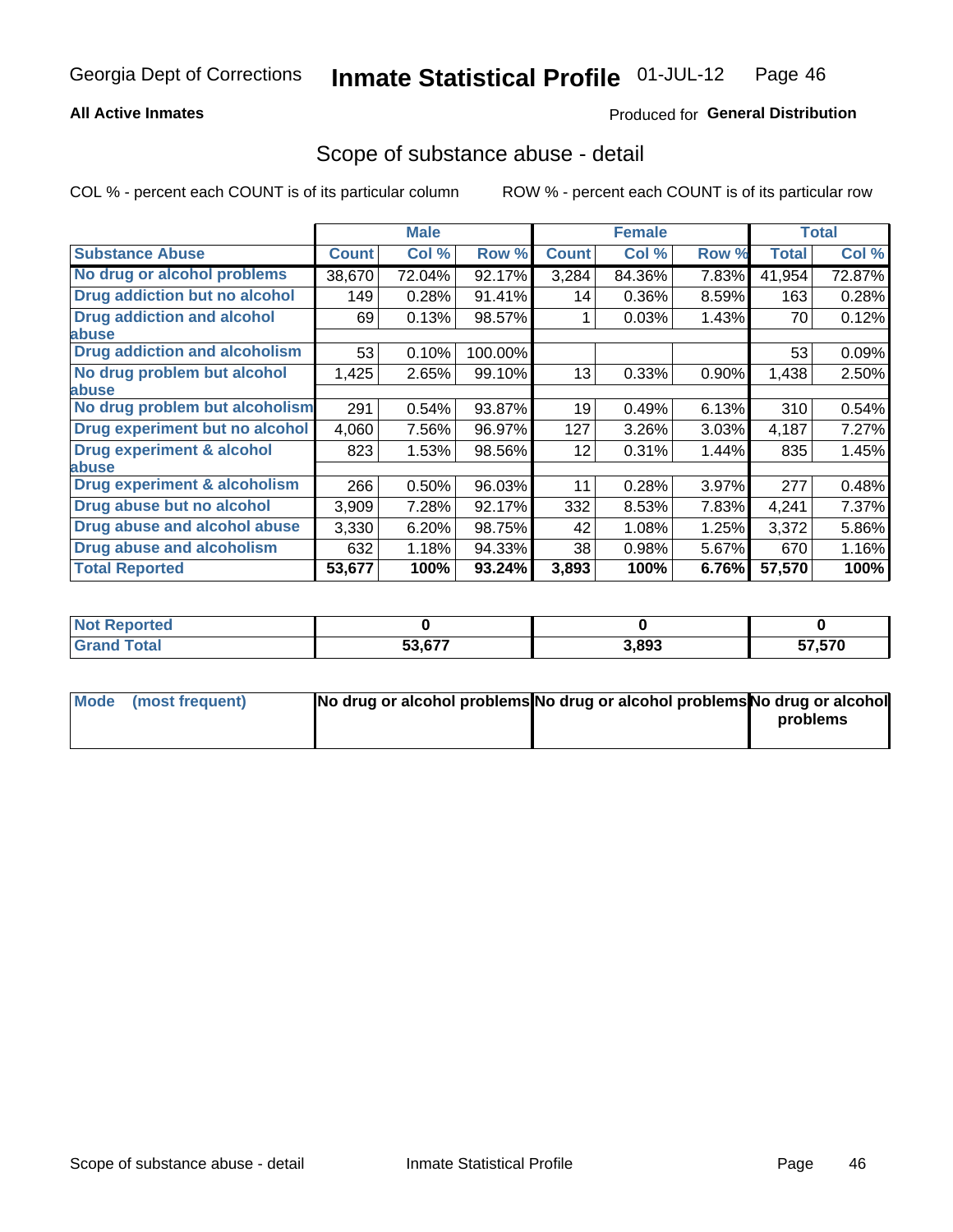#### Inmate Statistical Profile 01-JUL-12 Page 47

**All Active Inmates** 

## **Produced for General Distribution**

# Current / last mental health treatment level

COL % - percent each COUNT is of its particular column

|                                    |              | <b>Male</b> |           |              | <b>Female</b> |        |        | <b>Total</b> |
|------------------------------------|--------------|-------------|-----------|--------------|---------------|--------|--------|--------------|
| <b>Mental Health Treatment Lev</b> | <b>Count</b> | Col %       | Row %     | <b>Count</b> | Col %         | Row %  | Total  | Col %        |
| 1 No problem at current time       | 7,564        | 49.88%      | $90.98\%$ | 750          | 29.62%        | 9.02%  | 8,314  | 46.98%       |
| 2 Receiving outpatient             | 5,475        | 36.11%      | 75.96%    | 1,733        | 68.44%        | 24.04% | 7,208  | 40.73%       |
| <b>Treatment</b>                   |              |             |           |              |               |        |        |              |
| 3 Inpatient, moderate              | 1,746        | 11.51%      | 98.09%    | 34           | 1.34%         | 1.91%  | 1,780  | 10.06%       |
| <b>Treatment</b>                   |              |             |           |              |               |        |        |              |
| 4 Inpatient, intensive             | 359          | 2.37%       | 95.99%    | 15           | 0.59%         | 4.01%  | 374    | 2.11%        |
| <b>Treatment</b>                   |              |             |           |              |               |        |        |              |
| 5 Undergoing crisis                | 14           | 0.09%       | 100.00%   |              |               |        | 14     | 0.08%        |
| <b>stabilization</b>               |              |             |           |              |               |        |        |              |
| <b>6 Hospital for criminally</b>   | 6            | 0.04%       | 100.00%   |              |               |        | 6      | 0.03%        |
| Tnsane                             |              |             |           |              |               |        |        |              |
| <b>Total Evaluated</b>             | 15,164       | 100%        | 85.69%    | 2,532        | 100%          | 14.31% | 17,696 | 100%         |

| Never had MH evaluation | 38,513 | 361,ا | 39.874 |
|-------------------------|--------|-------|--------|
| $\tau$ otal             | 53,677 | 3.893 | 57,570 |

| Median (middle) | <b>Receiving outpatient</b><br>treatment | <b>Receiving outpatient</b><br>treatment | <b>Receiving</b><br>outpatient<br>treatment |
|-----------------|------------------------------------------|------------------------------------------|---------------------------------------------|
| <b>Mode</b>     | No problem at current time               | <b>Receiving outpatient</b>              | No problem at                               |
| (most frequent) |                                          | treatment                                | current time                                |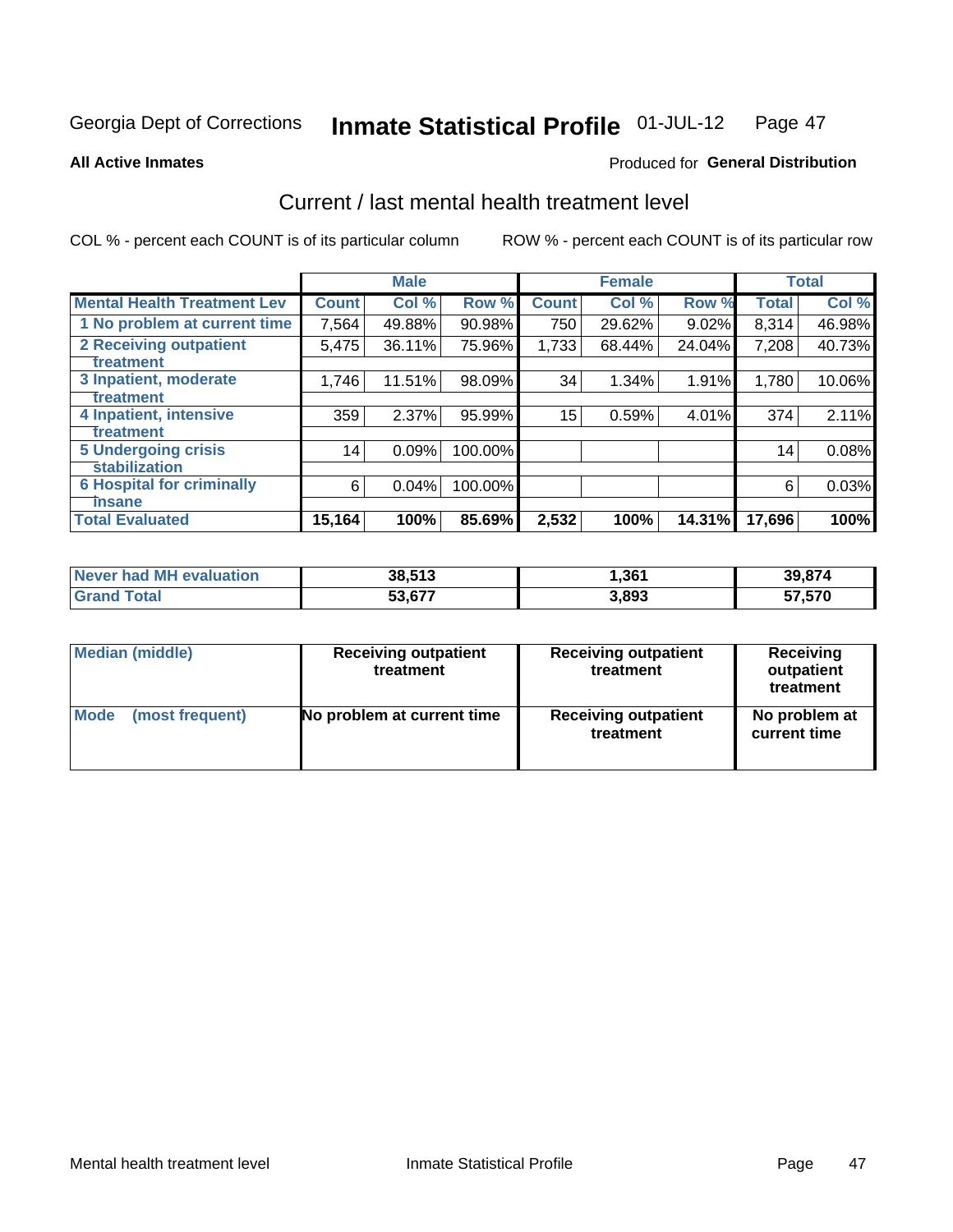## **All Active Inmates**

## Produced for General Distribution

# PULHESDWIT medical scale - 'P' overall condition ('P'hysical)

COL % - percent each COUNT is of its particular column

|                                  |                | <b>Male</b> |        |              | <b>Female</b> |         |                 | <b>Total</b> |
|----------------------------------|----------------|-------------|--------|--------------|---------------|---------|-----------------|--------------|
| <b>P' Overall Condition</b>      | <b>Count</b>   | Col %       | Row %  | <b>Count</b> | Col %         | Row %   | <b>Total</b>    | Col %        |
| 1 No medical illness             | 36,167         | 74.69%      | 94.73% | 2,012        | 57.77%        | 5.27%   | 38,179          | 73.56%       |
| 2 Well-controlled chronic        | 11,050         | 22.82%      | 89.03% | 1,362        | 39.10%        | 10.97%  | 12,412          | 23.91%       |
| <b>lillness</b>                  |                |             |        |              |               |         |                 |              |
| 3 Poorly-controlled chronic      | 1,107          | 2.29%       | 95.76% | 49           | 1.41%         | 4.24%   | 1,156           | 2.23%        |
| <b>illness</b>                   |                |             |        |              |               |         |                 |              |
| 4 Significant problems requiring | 89             | 0.18%       | 89.00% | 11           | 0.32%         | 11.00%  | 100             | 0.19%        |
| special housing                  |                |             |        |              |               |         |                 |              |
| 5 Terminal illness, < 6 months   | $\overline{7}$ | 0.01%       | 87.50% |              | 0.03%         | 12.50%  | 8               | 0.02%        |
| to live                          |                |             |        |              |               |         |                 |              |
| Inmate is pregnant<br>6          |                |             |        | 48           | 1.38%         | 100.00% | 48 <sup>°</sup> | 0.09%        |
| <b>Total Reported</b>            | 48,420         | 100%        | 93.29% | 3,483        | 100%          | 6.71%   | 51,903          | 100%         |

| τeα | 5,257  | . .<br>7 I V | 5,667  |
|-----|--------|--------------|--------|
|     | -^ ^-- | .893         | rs rsa |

| Mode | (most frequent) | 1 No medical illness | 1 No medical illness | 1 No medical<br>illness |
|------|-----------------|----------------------|----------------------|-------------------------|
|------|-----------------|----------------------|----------------------|-------------------------|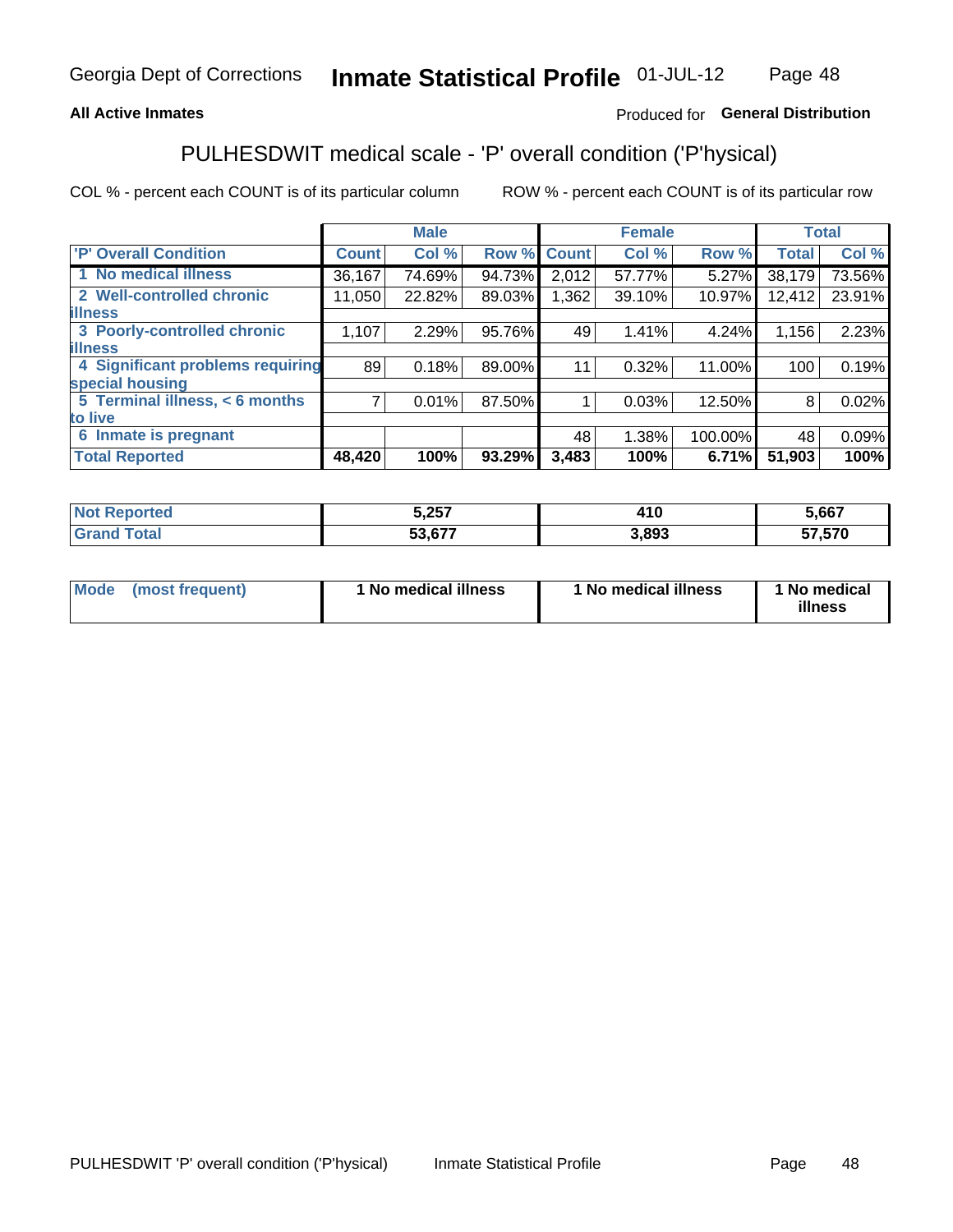### **All Active Inmates**

## Produced for General Distribution

# PULHESDWIT medical scale - 'U' upper body

COL % - percent each COUNT is of its particular column

|                              |              | <b>Male</b> |         |              | <b>Female</b> |        |              | <b>Total</b> |
|------------------------------|--------------|-------------|---------|--------------|---------------|--------|--------------|--------------|
| <b>U' Upper Body</b>         | <b>Count</b> | Col %       | Row %   | <b>Count</b> | Col %         | Row %  | <b>Total</b> | Col %        |
| 1 Upper bones, joints,       | 46,128       | 95.40%      | 93.32%  | 3,302        | 94.86%        | 6.68%  | 49,430       | 95.37%       |
| muscles all OK               |              |             |         |              |               |        |              |              |
| 2 One or both arms minimally | 1,869        | 3.87%       | 92.11%  | 160          | 4.60%         | 7.89%  | 2,029        | 3.91%        |
| limited                      |              |             |         |              |               |        |              |              |
| 3 One or both arms           | 304          | 0.63%       | 95.60%  | 14           | 0.40%         | 4.40%  | 318          | 0.61%        |
| <b>moderately limited</b>    |              |             |         |              |               |        |              |              |
| 4 One arm disabled,          | 44           | 0.09%       | 89.80%  | 5            | 0.14%         | 10.20% | 49           | 0.09%        |
| paralyzed, or amputated      |              |             |         |              |               |        |              |              |
| 5 Both arms disabled,        | 6            | 0.01%       | 100.00% |              |               |        | 6            | 0.01%        |
| paralyzed, or amputated      |              |             |         |              |               |        |              |              |
| <b>Total Reported</b>        | 48,351       | 100%        | 93.28%  | 3,481        | 100%          | 6.72%  | 51,832       | 100%         |

| <b>Not Reported</b>   | 5,326  | 440<br>7 I A | 5,738  |
|-----------------------|--------|--------------|--------|
| <b>Total</b><br>Grand | 53,677 | 3,893        | 57,570 |

|  | Mode (most frequent) | 1 Upper bones, joints,<br>muscles all OK | 1 Upper bones, joints,<br>muscles all OK | 1 Upper bones,<br>ljoints, muscles all<br>ΟK |
|--|----------------------|------------------------------------------|------------------------------------------|----------------------------------------------|
|--|----------------------|------------------------------------------|------------------------------------------|----------------------------------------------|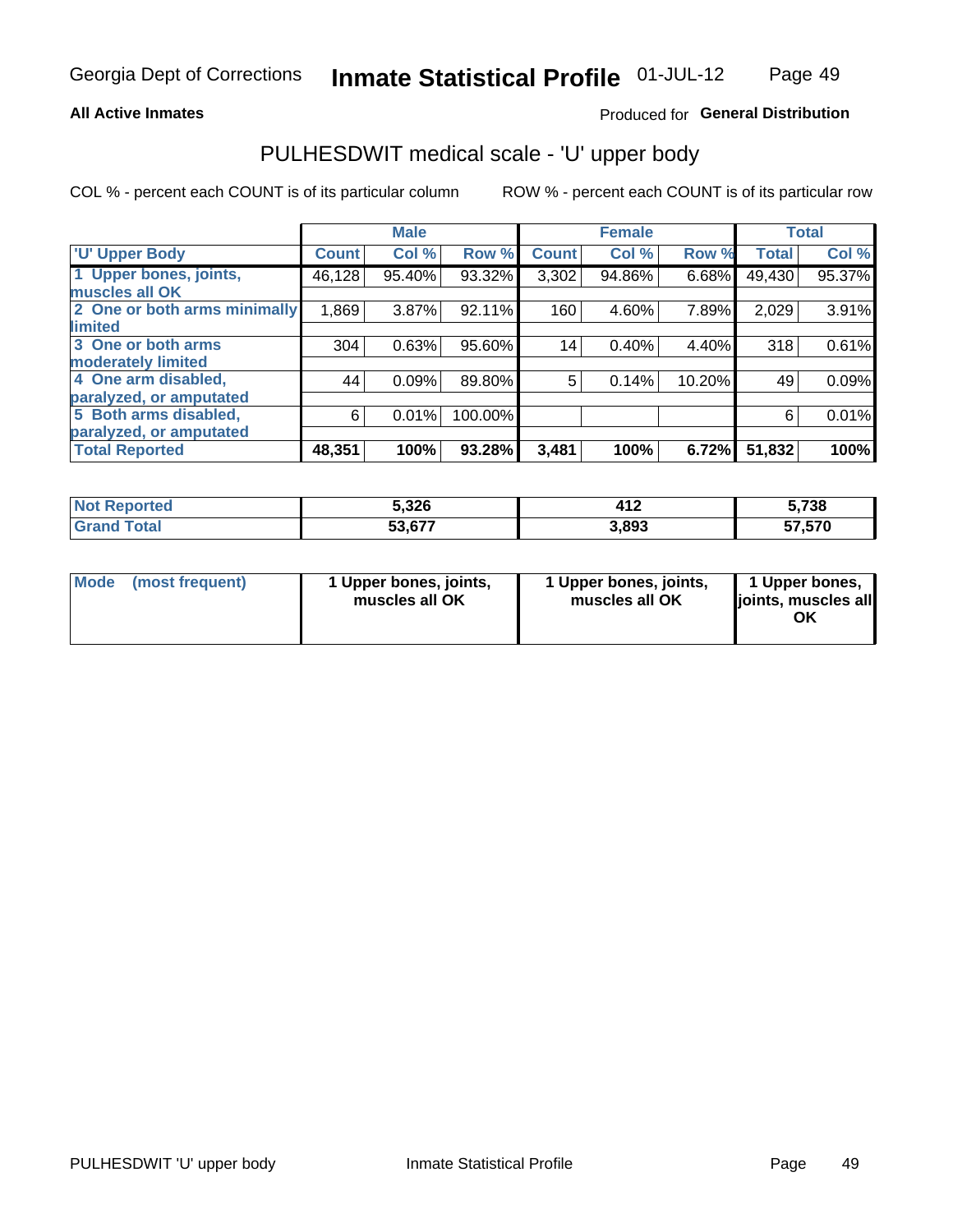## **All Active Inmates**

## Produced for General Distribution

## PULHESDWIT medical scale - 'L' lower body

COL % - percent each COUNT is of its particular column

|                                |              | <b>Male</b> |        |              | <b>Female</b> |        |              | <b>Total</b> |
|--------------------------------|--------------|-------------|--------|--------------|---------------|--------|--------------|--------------|
| 'L' Lower Body                 | <b>Count</b> | Col %       | Row %  | <b>Count</b> | Col %         | Row %  | <b>Total</b> | Col %        |
| 1 Lower bones, joints,         | 42,837       | 88.60%      | 93.72% | 2,872        | 82.51%        | 6.28%  | 45,709       | 88.19%       |
| muscles all OK                 |              |             |        |              |               |        |              |              |
| 2 One or both legs minimally   | 4,695        | 9.71%       | 89.02% | 579          | 16.63%        | 10.98% | 5,274        | 10.18%       |
| limited                        |              |             |        |              |               |        |              |              |
| 3 One or both legs             | 697          | 1.44%       | 97.08% | 21           | 0.60%         | 2.92%  | 718          | 1.39%        |
| moderately limited             |              |             |        |              |               |        |              |              |
| 4 One leg disabled, paralyzed, | 113          | 0.23%       | 93.39% | 8            | 0.23%         | 6.61%  | 121          | 0.23%        |
| or amputated                   |              |             |        |              |               |        |              |              |
| 5 Both legs disabled,          | 9            | 0.02%       | 90.00% |              | 0.03%         | 10.00% | 10           | 0.02%        |
| paralyzed, or amputated        |              |             |        |              |               |        |              |              |
| <b>Total Reported</b>          | 48,351       | 100%        | 93.28% | 3,481        | 100%          | 6.72%  | 51,832       | 100.0%       |

| <b>Not Reported</b>   | 5,326  | 440<br>7 I A | 5,738  |
|-----------------------|--------|--------------|--------|
| <b>Total</b><br>Grand | 53,677 | 3,893        | 57,570 |

|  | Mode (most frequent) | 1 Lower bones, joints,<br>muscles all OK | 1 Lower bones, joints,<br>muscles all OK | 1 Lower bones,<br>joints, muscles all<br>ΟK |
|--|----------------------|------------------------------------------|------------------------------------------|---------------------------------------------|
|--|----------------------|------------------------------------------|------------------------------------------|---------------------------------------------|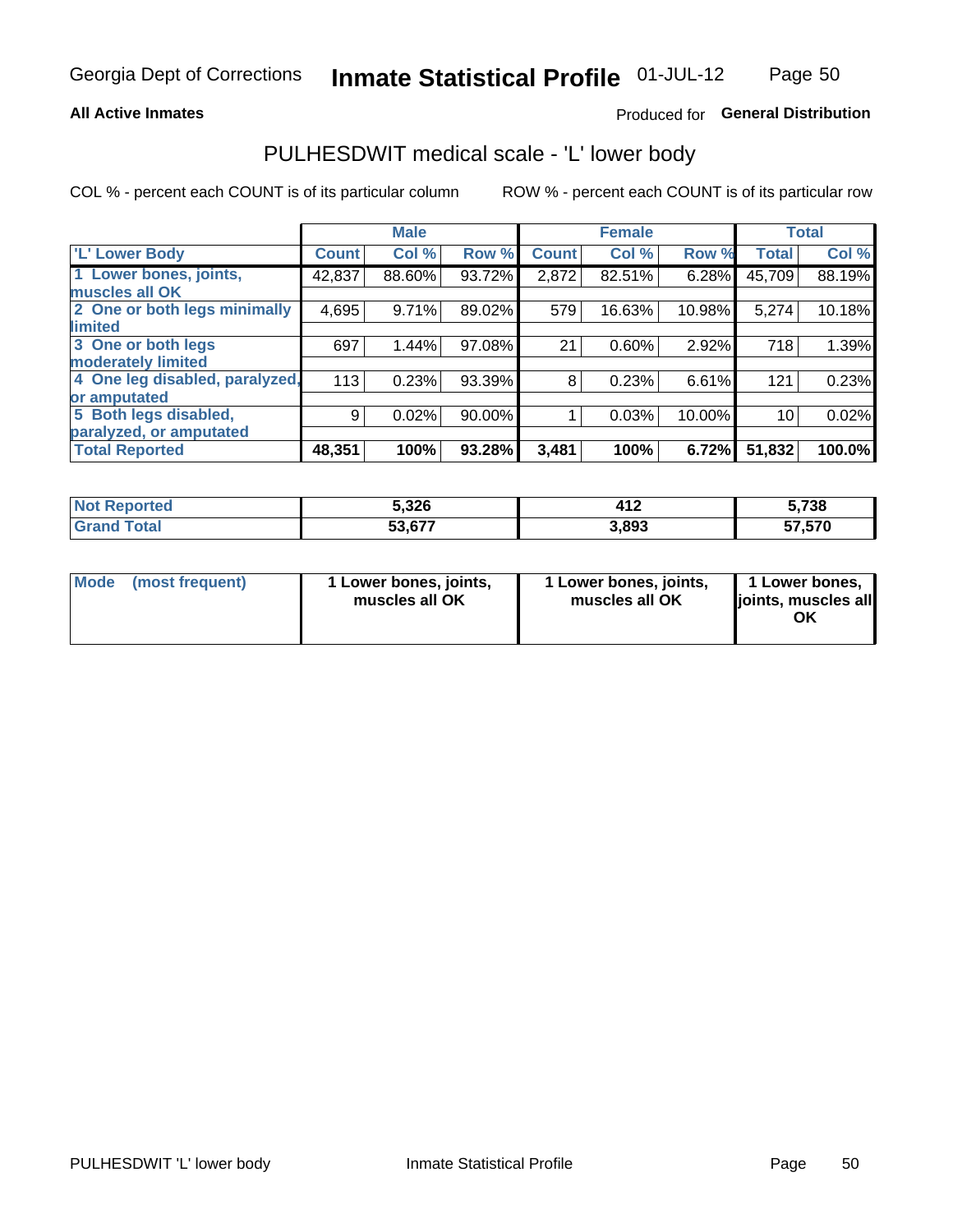### **All Active Inmates**

## Produced for General Distribution

# PULHESDWIT medical scale - 'H' hearing

COL % - percent each COUNT is of its particular column

|                                |                 | <b>Male</b> |             |       | <b>Female</b> |       | <b>Total</b> |        |
|--------------------------------|-----------------|-------------|-------------|-------|---------------|-------|--------------|--------|
| <b>'H' Hearing</b>             | <b>Count</b>    | Col %       | Row % Count |       | Col %         | Row % | <b>Total</b> | Col %  |
| 1 Normal hearing both ears     | 47,725          | 98.73%      | 93.28%      | 3,439 | 98.88%        | 6.72% | 51,164       | 98.74% |
| 2 Some loss in one ear with    | 490             | 1.01%       | 93.69%      | 33    | 0.95%         | 6.31% | 523          | 1.01%  |
| other OK, or mild loss in both |                 |             |             |       |               |       |              |        |
| 3 Total loss in one ear with   | 94              | 0.19%       | 95.92%      | 4     | 0.12%         | 4.08% | 98           | 0.19%  |
| mild loss in other             |                 |             |             |       |               |       |              |        |
| 4 Severe loss in both ears     | 20 <sub>1</sub> | 0.04%       | 95.24%      |       | 0.03%         | 4.76% | 21           | 0.04%  |
| 5 Total loss in both ears,     | 11              | 0.02%       | 91.67%      |       | 0.03%         | 8.33% | 12           | 0.02%  |
| requiring special housing      |                 |             |             |       |               |       |              |        |
| <b>Total Reported</b>          | 48,340          | 100%        | 93.29%      | 3,478 | 100%          | 6.71% | 51,818       | 100%   |

| $E$ 227     | . .            | Κ 759 |
|-------------|----------------|-------|
| .           | .              | JŁ    |
| $E_2$ $E_7$ | s 803<br>ວ.໐ອວ |       |

| Mode (most frequent) | 1 Normal hearing both ears 11 Normal hearing both ears 1 Normal hearing | both ears |
|----------------------|-------------------------------------------------------------------------|-----------|
|                      |                                                                         |           |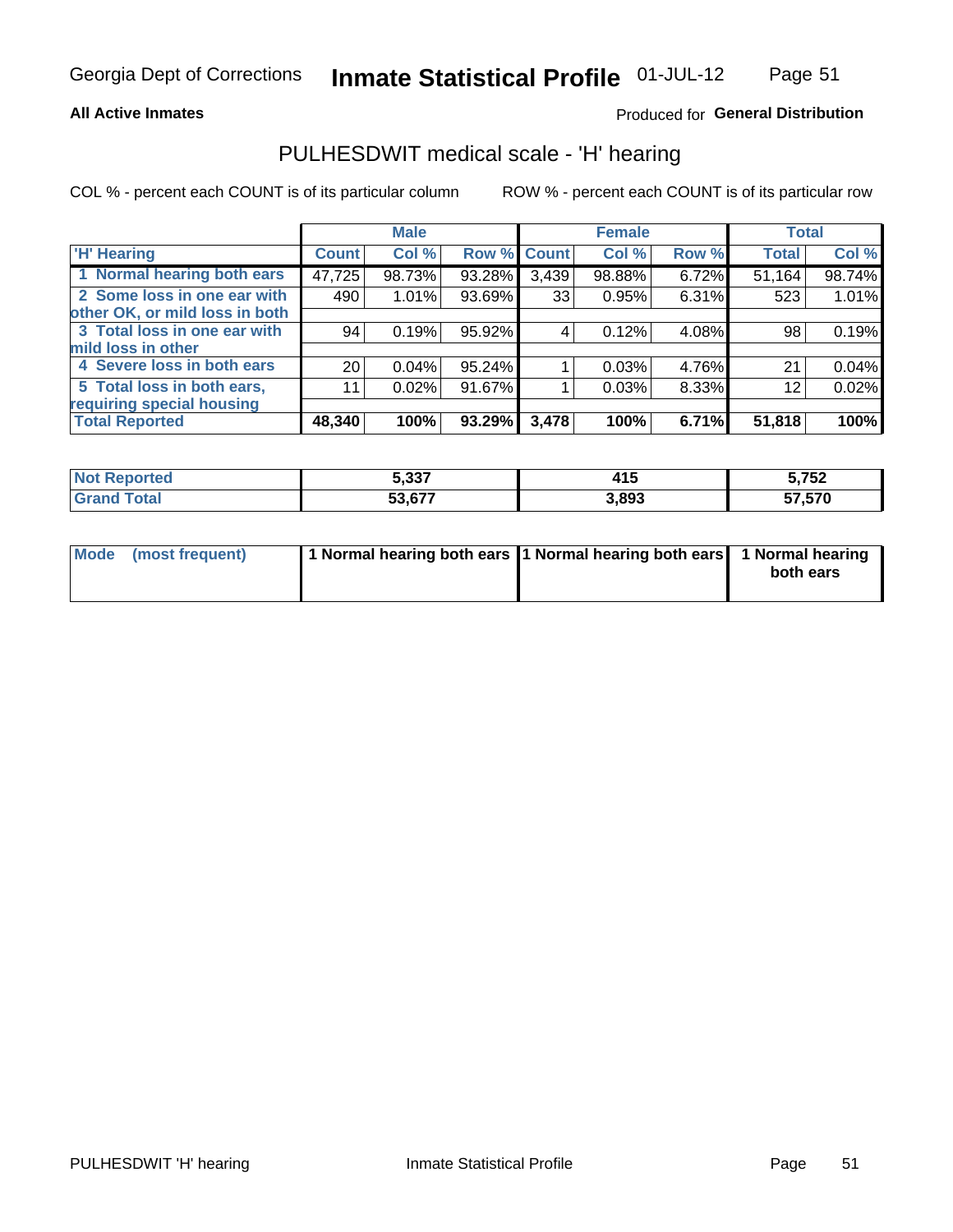### **All Active Inmates**

## Produced for General Distribution

## PULHESDWIT medical scale - 'E' vision

COL % - percent each COUNT is of its particular column

|                                 |              | <b>Male</b> |        |                   | <b>Female</b> |          |              | <b>Total</b> |
|---------------------------------|--------------|-------------|--------|-------------------|---------------|----------|--------------|--------------|
| <b>E' Vision</b>                | <b>Count</b> | Col %       | Row %  | <b>Count</b>      | Col %         | Row %    | <b>Total</b> | Col %        |
| 1 Correctable to 20/40 in both  | 38,412       | 80.96%      | 95.50% | .808 <sub>1</sub> | 52.07%        | 4.50%    | 40,220       | 78.99%       |
| eyes                            |              |             |        |                   |               |          |              |              |
| 2 Correctable to 20/70 in one   | 8,002        | 16.87%      | 83.67% | 1,562             | 44.99%        | 16.33%   | 9,564        | 18.78%       |
| eye, may be blind in other      |              |             |        |                   |               |          |              |              |
| 3 Correctable to 20/200 in one  | 891          | 1.88%       | 90.37% | 95                | 2.74%         | 9.63%    | 986          | 1.94%        |
| eye, may be blind in other      |              |             |        |                   |               |          |              |              |
| 4 One eye not correctable to    | 129          | 0.27%       | 95.56% | 6                 | 0.17%         | $4.44\%$ | 135          | 0.27%        |
| 20/200, other may be blind      |              |             |        |                   |               |          |              |              |
| 5 Blind in both eyes, requiring | 12           | 0.03%       | 92.31% |                   | 0.03%         | 7.69%    | 13           | 0.03%        |
| special housing                 |              |             |        |                   |               |          |              |              |
| <b>Total Reported</b>           | 47,446       | 100%        | 93.18% | 3,472             | 100%          | 6.82%    | 50,918       | 100.0%       |

| <b>Not Reported</b> | 2 721<br>0.ZJ. | $\overline{a}$<br>44 | 6,652  |
|---------------------|----------------|----------------------|--------|
| Гоtal               | 53,677         | 3,893                | 57,570 |

| Mode (most frequent) | 1 Correctable to 20/40 in both<br>eves | 1 Correctable to 20/40 in   1 Correctable to  <br>both eves | 20/40 in both eyes |
|----------------------|----------------------------------------|-------------------------------------------------------------|--------------------|
|                      |                                        |                                                             |                    |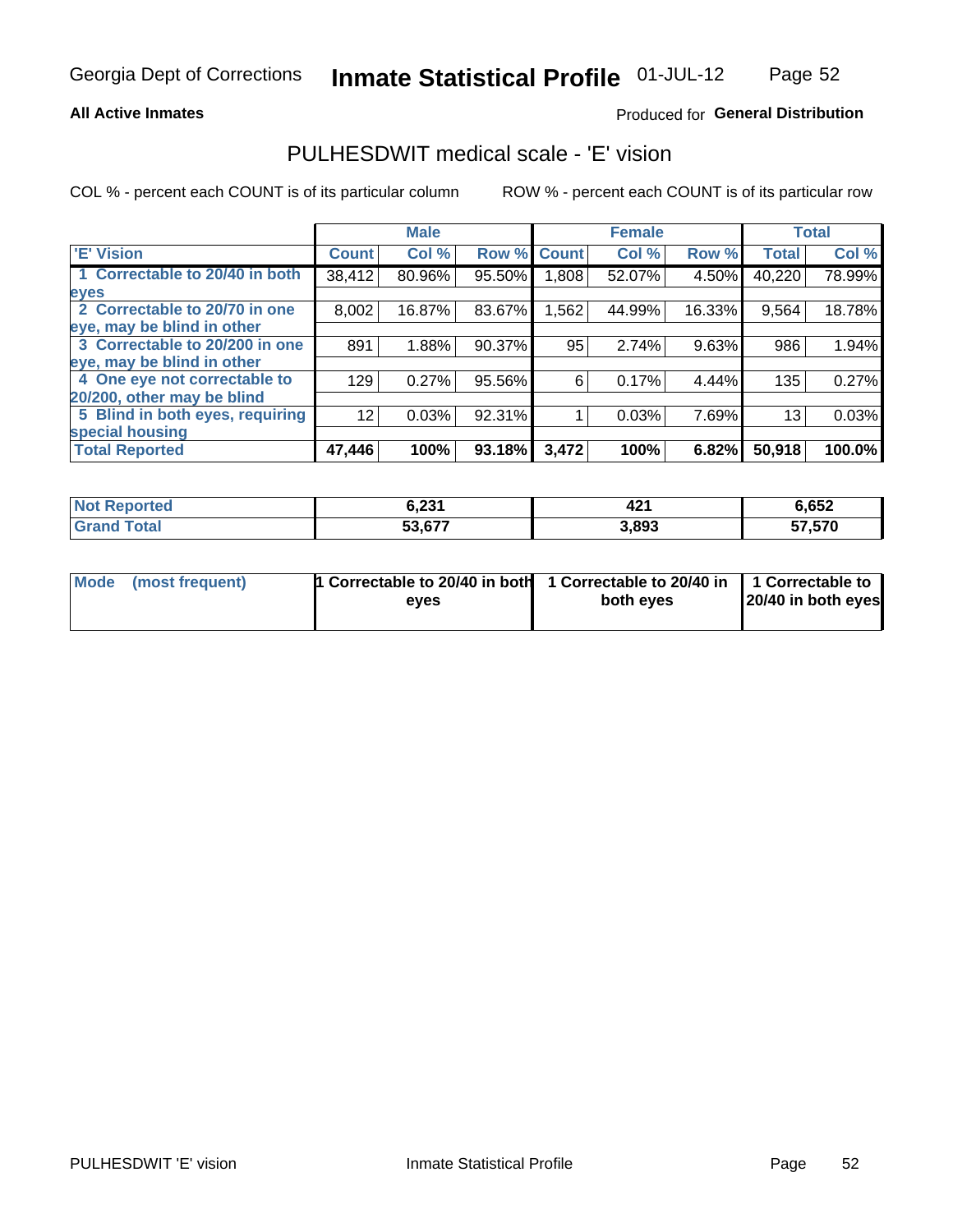### **All Active Inmates**

## Produced for General Distribution

# PULHESDWIT medical scale - 'S' pSychiatric

COL % - percent each COUNT is of its particular column

|                                        |                 | <b>Male</b> |        |             | <b>Female</b> |          |              | <b>Total</b> |
|----------------------------------------|-----------------|-------------|--------|-------------|---------------|----------|--------------|--------------|
| 'S' pSychiatric                        | <b>Count</b>    | Col %       |        | Row % Count | Col %         | Row %    | <b>Total</b> | Col %        |
| 1 No impairment or disorders           | 41,171          | 86.34%      | 95.53% | ا 926.      | 56.55%        | 4.47%    | 43,097       | 84.35%       |
| 2 Stable, or in remission, or          | 5,015           | 10.52%      | 77.45% | 1,460       | 42.87%        | 22.55%   | 6,475        | 12.67%       |
| mild impairment or retardation         |                 |             |        |             |               |          |              |              |
| 3 Requires moderate inpatient          | 1,254           | 2.63%       | 98.74% | 16          | 0.47%         | 1.26%    | 1,270        | 2.49%        |
| treatment                              |                 |             |        |             |               |          |              |              |
| 4 Requires intensive inpatient         | 227             | 0.48%       | 98.70% | 3           | 0.09%         | $1.30\%$ | 230          | 0.45%        |
| treatment                              |                 |             |        |             |               |          |              |              |
| <b>5 Requires Crisis Stabilization</b> | 20 <sub>1</sub> | 0.04%       | 95.24% |             | 0.03%         | 4.76%    | 21           | 0.04%        |
| Unit (CSU) inpatient care              |                 |             |        |             |               |          |              |              |
| <b>Total Reported</b>                  | 47,687          | 100%        | 93.33% | 3,406       | 100%          | 6.67%    | 51,093       | 100%         |

| <b>Not Reported</b> | 5.990  | 487   | 477,   |
|---------------------|--------|-------|--------|
| Total               | 53,677 | 3,893 | 57,570 |

| Mode<br>1 No impairment or disorders<br>(most frequent) | 1 No impairment or<br>disorders | 1 No impairment or<br>disorders |
|---------------------------------------------------------|---------------------------------|---------------------------------|
|---------------------------------------------------------|---------------------------------|---------------------------------|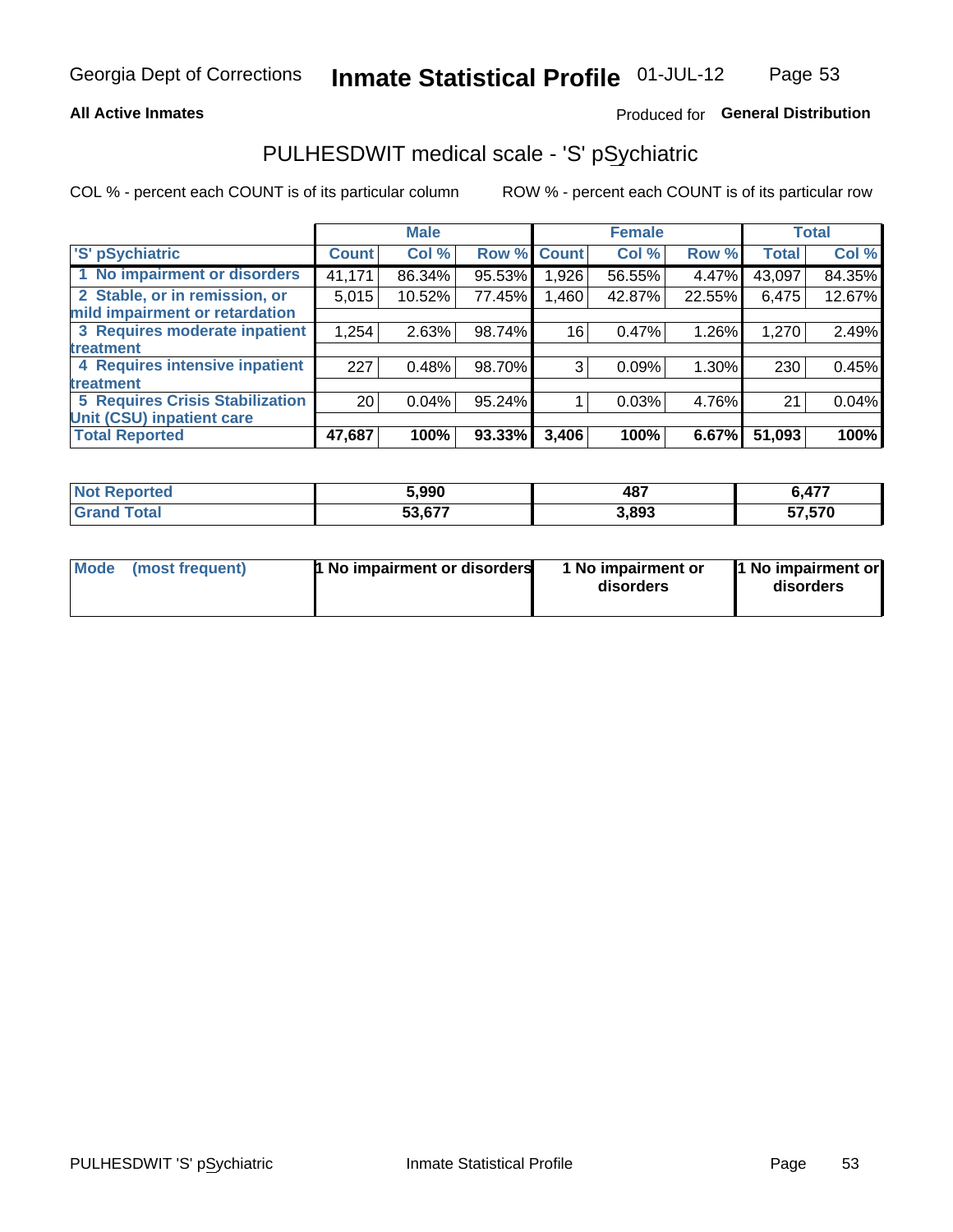### **All Active Inmates**

## Produced for General Distribution

## PULHESDWIT medical scale - 'D' dental

COL % - percent each COUNT is of its particular column

|                                 |              | <b>Male</b> |         |              | <b>Female</b> |       |              | <b>Total</b> |
|---------------------------------|--------------|-------------|---------|--------------|---------------|-------|--------------|--------------|
| <b>D' Dental</b>                | <b>Count</b> | Col %       | Row %   | <b>Count</b> | Col %         | Row % | <b>Total</b> | Col %        |
| 1 Minimal routine dental health | 23,911       | 52.38%      | 91.77%  | 2,144        | 62.71%        | 8.23% | 26,055       | 53.10%       |
| <b>needs</b>                    |              |             |         |              |               |       |              |              |
| 2 Moderate cavities and/or gum  | 16,388       | 35.90%      | 94.05%  | 1,037        | $30.33\%$     | 5.95% | 17,425       | 35.51%       |
| disease                         |              |             |         |              |               |       |              |              |
| 3 Extensive gum disease         | 5,335        | 11.69%      | 95.73%  | 238          | 6.96%         | 4.27% | 5,573        | 11.36%       |
| and/or widespread decay         |              |             |         |              |               |       |              |              |
| 4 Urgent need for dental        | 11           | 0.02%       | 100.00% |              |               |       | 11           | 0.02%        |
| <b>services</b>                 |              |             |         |              |               |       |              |              |
| 5 Life-threatening disease or   | 2            | 0.01%       | 100.00% |              |               |       | 2            | 0.01%        |
| extreme pain or infection       |              |             |         |              |               |       |              |              |
| <b>Total Reported</b>           | 45,647       | 100%        | 93.03%  | 3,419        | 100%          | 6.97% | 49,066       | 100%         |

| <b>Not Reported</b>     | 8,030  | . .   | 8,504  |
|-------------------------|--------|-------|--------|
| <b>Total</b><br>' Grand | 53,677 | 3,893 | 57,570 |

| 1 Minimal routine dental<br>Mode<br>(most frequent)<br>health needs | 1 Minimal routine dental 1 Minimal routine<br>health needs | dental health<br>needs |
|---------------------------------------------------------------------|------------------------------------------------------------|------------------------|
|---------------------------------------------------------------------|------------------------------------------------------------|------------------------|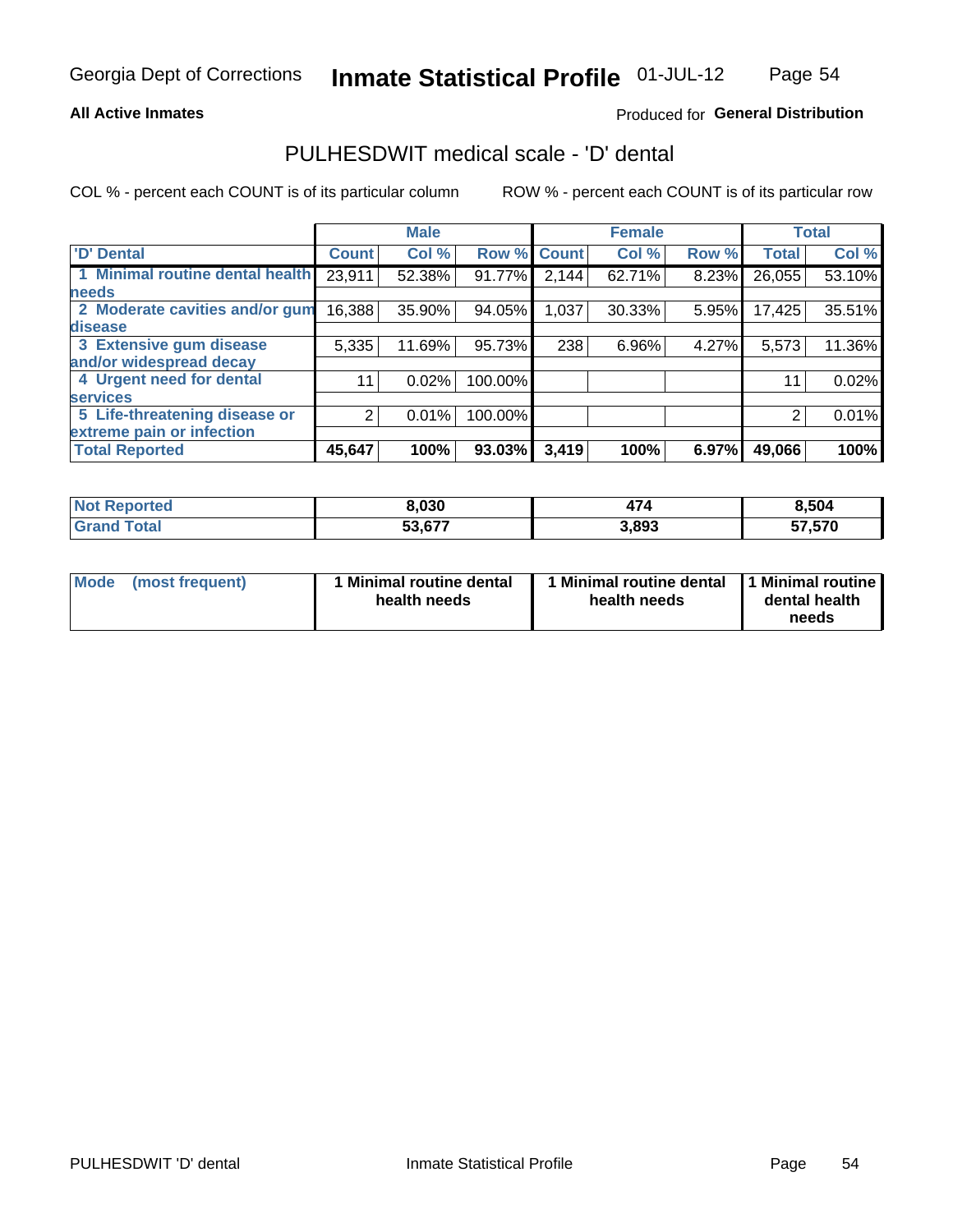## **All Active Inmates**

## Produced for General Distribution

## PULHESDWIT medical scale - 'W' work ability

COL % - percent each COUNT is of its particular column

|                                 |              | <b>Male</b> |             |       | <b>Female</b> |          |              | <b>Total</b> |
|---------------------------------|--------------|-------------|-------------|-------|---------------|----------|--------------|--------------|
| <b>W' work ability</b>          | <b>Count</b> | Col %       | Row % Count |       | Col %         | Row %    | <b>Total</b> | Col %        |
| 1 Unrestricted work or activity | 40,295       | 83.35%      | 93.39%      | 2,852 | 81.95%        | $6.61\%$ | 43,147       | 83.26%       |
| 2 Minor restrictions on type of | 6,375        | 13.19%      | 92.65%      | 506   | 14.54%        | 7.35%    | 6,881        | 13.28%       |
| <b>work</b>                     |              |             |             |       |               |          |              |              |
| 3 Moderate restrictions on type | 1,096        | 2.27%       | 94.89%      | 59    | 1.70%         | 5.11%    | 1,155        | 2.23%        |
| lof work                        |              |             |             |       |               |          |              |              |
| 4 Major restrictions on type of | 391          | 0.81%       | 91.14%      | 38    | 1.09%         | 8.86%    | 429          | 0.83%        |
| <b>work</b>                     |              |             |             |       |               |          |              |              |
| 5 Cannot work under any         | 187          | 0.39%       | 88.21%      | 25    | 0.72%         | 11.79%   | 212          | 0.41%        |
| <b>circumstances</b>            |              |             |             |       |               |          |              |              |
| <b>Total Reported</b>           | 48,344       | 100%        | 93.28%      | 3,480 | 100%          | 6.72%    | 51,824       | 100.0%       |

| <b>Not Reported</b> | 5.333  | 413   | 746    |
|---------------------|--------|-------|--------|
| <b>Fotal</b>        | 53,677 | 3,893 | 57,570 |

| <b>Mode</b>     | 1 Unrestricted work or | 1 Unrestricted work or | 1 Unrestricted   |
|-----------------|------------------------|------------------------|------------------|
| (most frequent) | activity               | activity               | work or activity |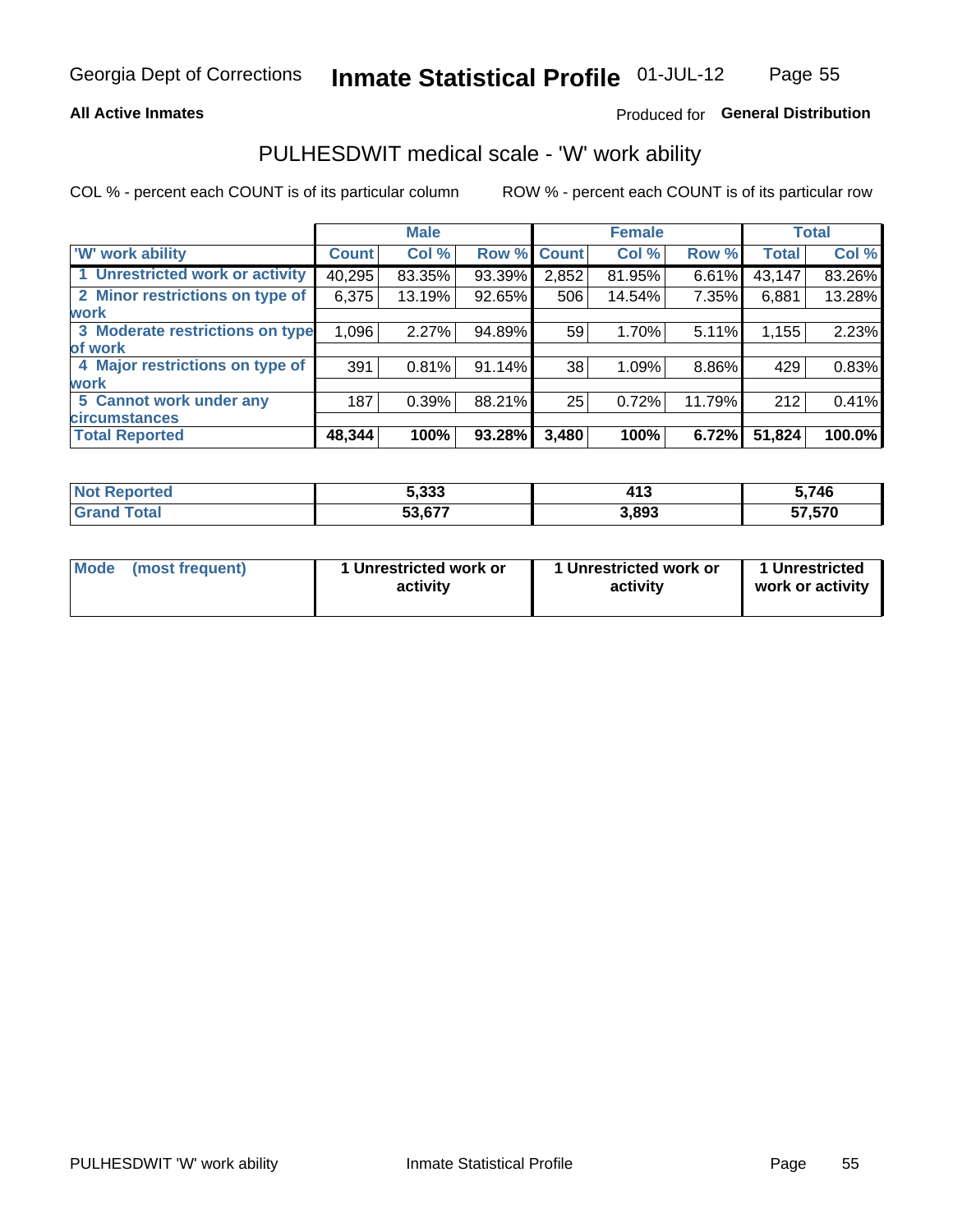### **All Active Inmates**

## Produced for General Distribution

# PULHESDWIT medical scale - 'I' impairment

COL % - percent each COUNT is of its particular column

|                                                              |              | <b>Male</b> |         |             | <b>Female</b> |       |              | <b>Total</b> |
|--------------------------------------------------------------|--------------|-------------|---------|-------------|---------------|-------|--------------|--------------|
| <b>T' Impairment</b>                                         | <b>Count</b> | Col %       |         | Row % Count | Col %         | Row % | <b>Total</b> | Col %        |
| 1 No impairments or<br>disabilities                          | 48,012       | 99.33%      | 93.30%  | 3,446       | 99.08%        | 6.70% | 51,458       | 99.31%       |
| 2 Wheelchair-bound but<br>otherwise OK                       | 234          | 0.48%       | 90.35%  | 25          | 0.72%         | 9.65% | 259          | 0.50%        |
| <b>3 Needs low-level Assisted</b><br>Living (level I)        | 40           | 0.08%       | 90.91%  | 4           | 0.12%         | 9.09% | 44           | 0.08%        |
| 4 Needs moderate Assisted<br>Living (level II)               | 9            | 0.02%       | 100.00% |             |               |       | 9            | 0.02%        |
| <b>5 Needs maximal Assisted</b><br><b>Living (level III)</b> | 40           | 0.08%       | 93.02%  | 3           | 0.09%         | 6.98% | 43           | 0.08%        |
| <b>Total Reported</b>                                        | 48,335       | 100%        | 93.29%  | 3,478       | 100%          | 6.71% | 51,813       | 100%         |

| Reported | 5,342  | 14 E  | ----   |
|----------|--------|-------|--------|
| NOT      |        | ,,,   | 5,75,  |
| ™ota⊾    | 53,677 | 3,893 | 57,570 |

| Mode | (most frequent) | 1 No impairments or<br>disabilities | 1 No impairments or<br>disabilities | 1 No impairments<br>or disabilities |
|------|-----------------|-------------------------------------|-------------------------------------|-------------------------------------|
|------|-----------------|-------------------------------------|-------------------------------------|-------------------------------------|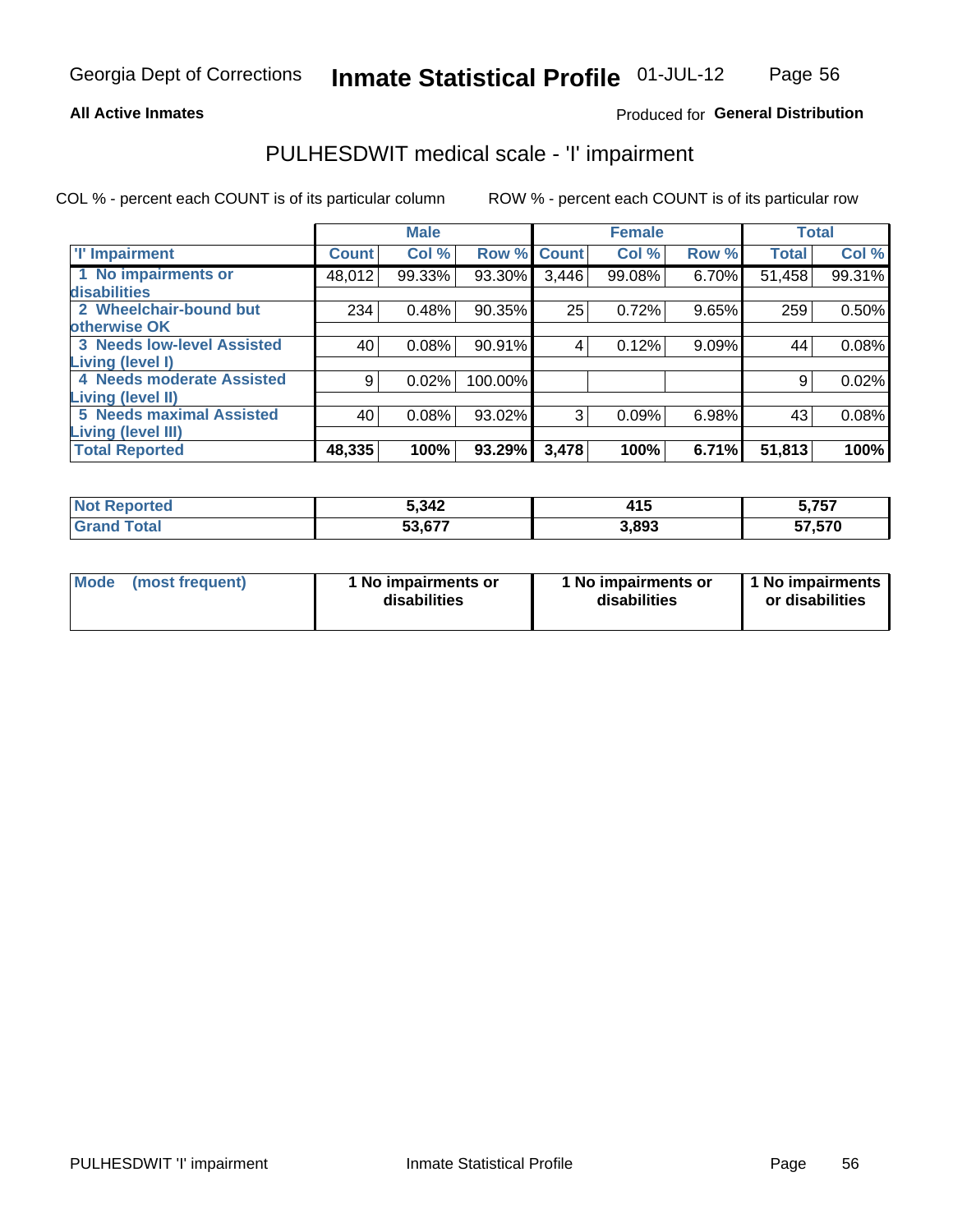## **All Active Inmates**

## Produced fo General Distribution

# PULHESDWIT medical scale - 'T' transportability

COL % - percent each COUNT is of its particular column

|                              |              | <b>Male</b> |         |              | <b>Female</b> |          |              | <b>Total</b> |
|------------------------------|--------------|-------------|---------|--------------|---------------|----------|--------------|--------------|
| <b>T' Transportability</b>   | <b>Count</b> | Col %       | Row %   | <b>Count</b> | Col %         | Row %    | <b>Total</b> | Col %        |
| 1 Can be transported in any  | 48,137       | 99.56%      | 93.31%  | 3,450        | 99.57%        | 6.69%    | 51,587       | 99.56%       |
| ordinary approved vehicle    |              |             |         |              |               |          |              |              |
| 2 Wheelchair-bound, not      | 48           | 0.10%       | 87.27%  | 7            | 0.20%         | 12.73%   | 55           | 0.11%        |
| needing special vehicle      |              |             |         |              |               |          |              |              |
| 3 Wheelchair-bound, requires | 10           | 0.02%       | 100.00% |              |               |          | 10           | 0.02%        |
| special vehicle              |              |             |         |              |               |          |              |              |
| 4 Needs specially-equipped   | 4            | 0.01%       | 100.00% |              |               |          | 4            | 0.01%        |
| medical vehicle              |              |             |         |              |               |          |              |              |
| <b>5 Requires ambulance</b>  | 152          | 0.31%       | 95.00%  | 8            | 0.23%         | $5.00\%$ | 160          | 0.31%        |
| transport                    |              |             |         |              |               |          |              |              |
| <b>Total Reported</b>        | 48,351       | 100%        | 93.31%  | 3,465        | 100%          | 6.69%    | 51,816       | 100.0%       |

| rted. | 5,326  | 428   | 5,754        |
|-------|--------|-------|--------------|
|       | 53.677 | 3,893 | 57,570<br>ວ/ |

|  | Mode (most frequent) | 1 Can be transported in any 1 Can be transported in any<br>ordinary approved vehicle   ordinary approved vehicle   transported in any |  | 1 Can be<br>  ordinary approved  <br>vehicle |
|--|----------------------|---------------------------------------------------------------------------------------------------------------------------------------|--|----------------------------------------------|
|--|----------------------|---------------------------------------------------------------------------------------------------------------------------------------|--|----------------------------------------------|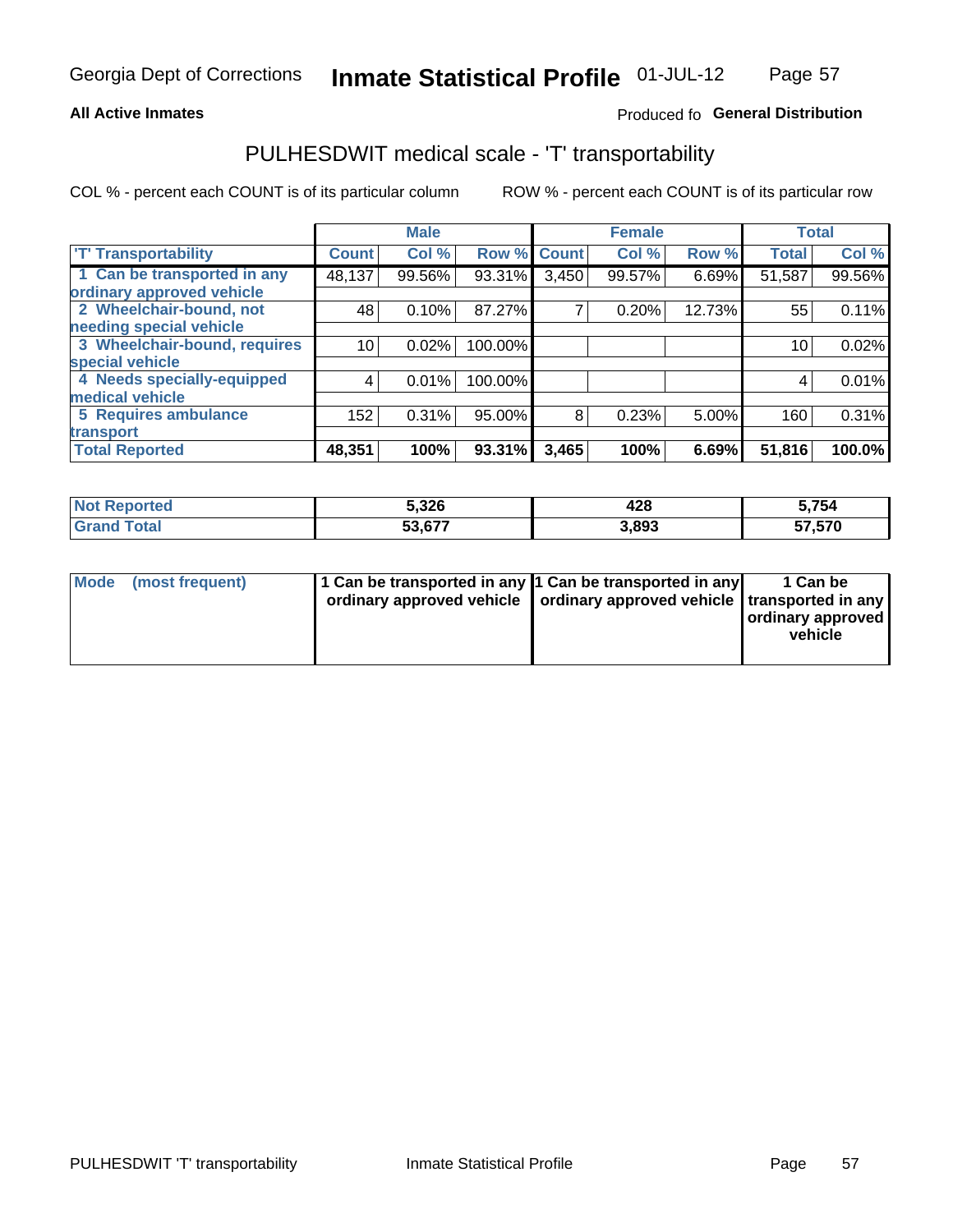## **All Active Inmates**

## Produced for General Distribution

## Criminality in family, self-reported

COL % - percent each COUNT is of its particular column

|                                   |              | <b>Male</b> |           |              | <b>Female</b> |          |              | <b>Total</b> |
|-----------------------------------|--------------|-------------|-----------|--------------|---------------|----------|--------------|--------------|
| <b>Criminality In Family</b>      | <b>Count</b> | Col %       | Row %     | <b>Count</b> | Col %         | Row %    | <b>Total</b> | Col %        |
| <b>Yes, criminality in family</b> | 5.560        | $22.83\%$   | $93.29\%$ | 400          | 39.33%        | $6.71\%$ | 5.960        | 23.49%       |
| No criminality in family          | 18.799       | 77.17%      | 96.82%    | 617          | 60.67%        | $3.18\%$ | 19,416       | 76.51%       |
| <b>Total Reported</b>             | 24,359       | 100%        | 95.99%    | 1,017        | 100%          |          | 4.01% 25,376 | $100\%$      |

| <b>Not Reported</b>       | 29,318 | 2,876 | 32,194 |
|---------------------------|--------|-------|--------|
| <b>Total</b><br>l Grand T | 53,677 | 3,893 | 57,570 |

|  | Mode (most frequent) | No criminality in family | No criminality in family | No criminality in<br>family |
|--|----------------------|--------------------------|--------------------------|-----------------------------|
|--|----------------------|--------------------------|--------------------------|-----------------------------|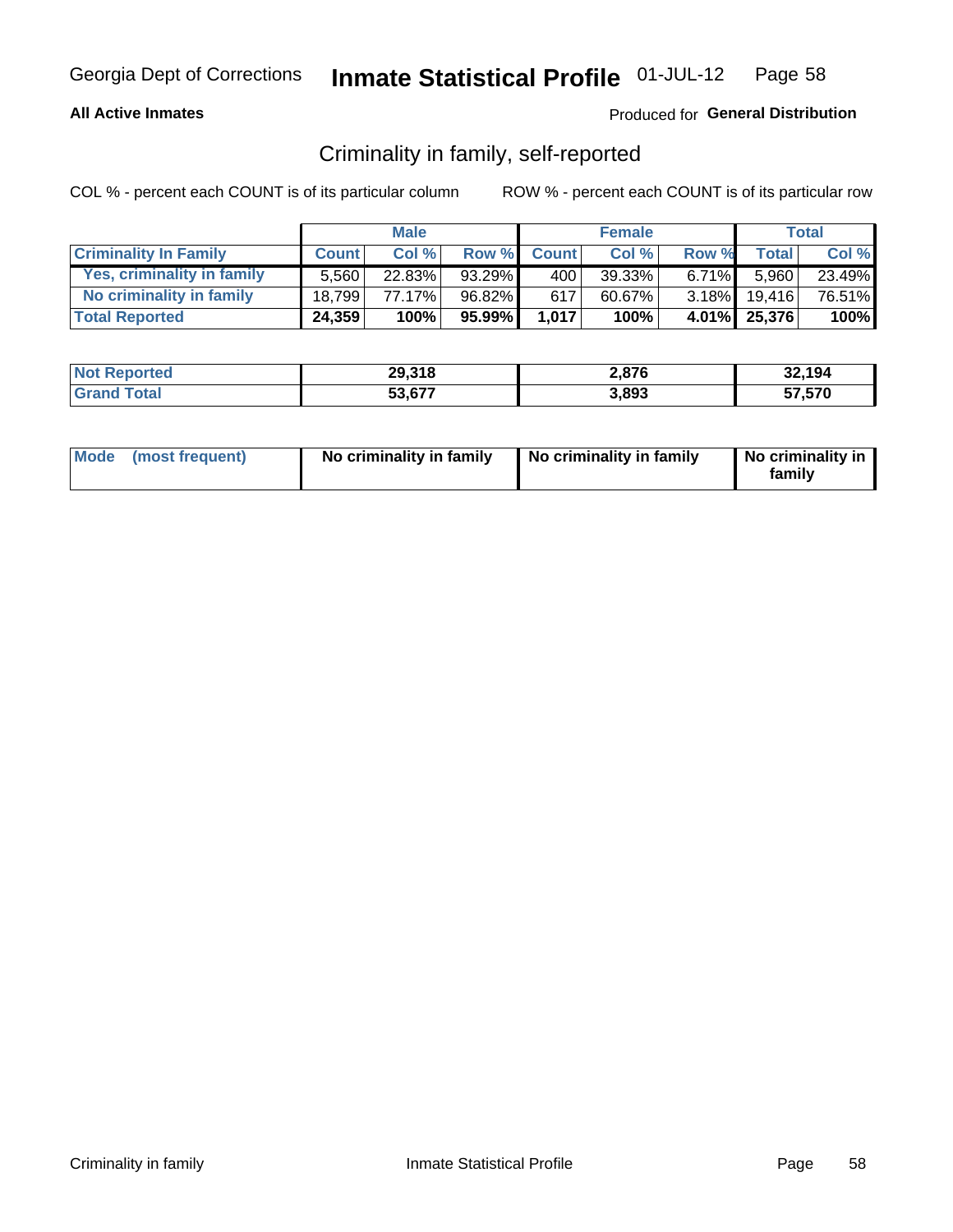## **All Active Inmates**

## Produced for General Distribution

## Alcoholism in family, self-reported

COL % - percent each COUNT is of its particular column

|                             |              | <b>Male</b> |        |              | <b>Female</b> |          |              | Total   |
|-----------------------------|--------------|-------------|--------|--------------|---------------|----------|--------------|---------|
| <b>Alcoholism In Family</b> | <b>Count</b> | Col%        | Row %  | <b>Count</b> | Col %         | Row %    | <b>Total</b> | Col %   |
| Yes, alcoholism in family   | 3.498        | $14.36\%$   | 93.55% | 241          | 23.70%        | $6.45\%$ | 3.739        | 14.73%  |
| No alcoholism in family     | 20.861       | $85.64\%$   | 96.41% | 776 I        | 76.30%        |          | 3.59% 21,637 | 85.27%  |
| <b>Total Reported</b>       | 24,359       | 100%        | 95.99% | 1.017        | 100%          |          | 4.01% 25,376 | $100\%$ |

| <b>Not Reported</b> | 29,318 | 2,876 | 32,194<br>.∠د |
|---------------------|--------|-------|---------------|
| <b>Total</b>        | 53,677 | 3,893 | 57,570        |

|  | Mode (most frequent) | No alcoholism in family | No alcoholism in family | No alcoholism in<br>family |
|--|----------------------|-------------------------|-------------------------|----------------------------|
|--|----------------------|-------------------------|-------------------------|----------------------------|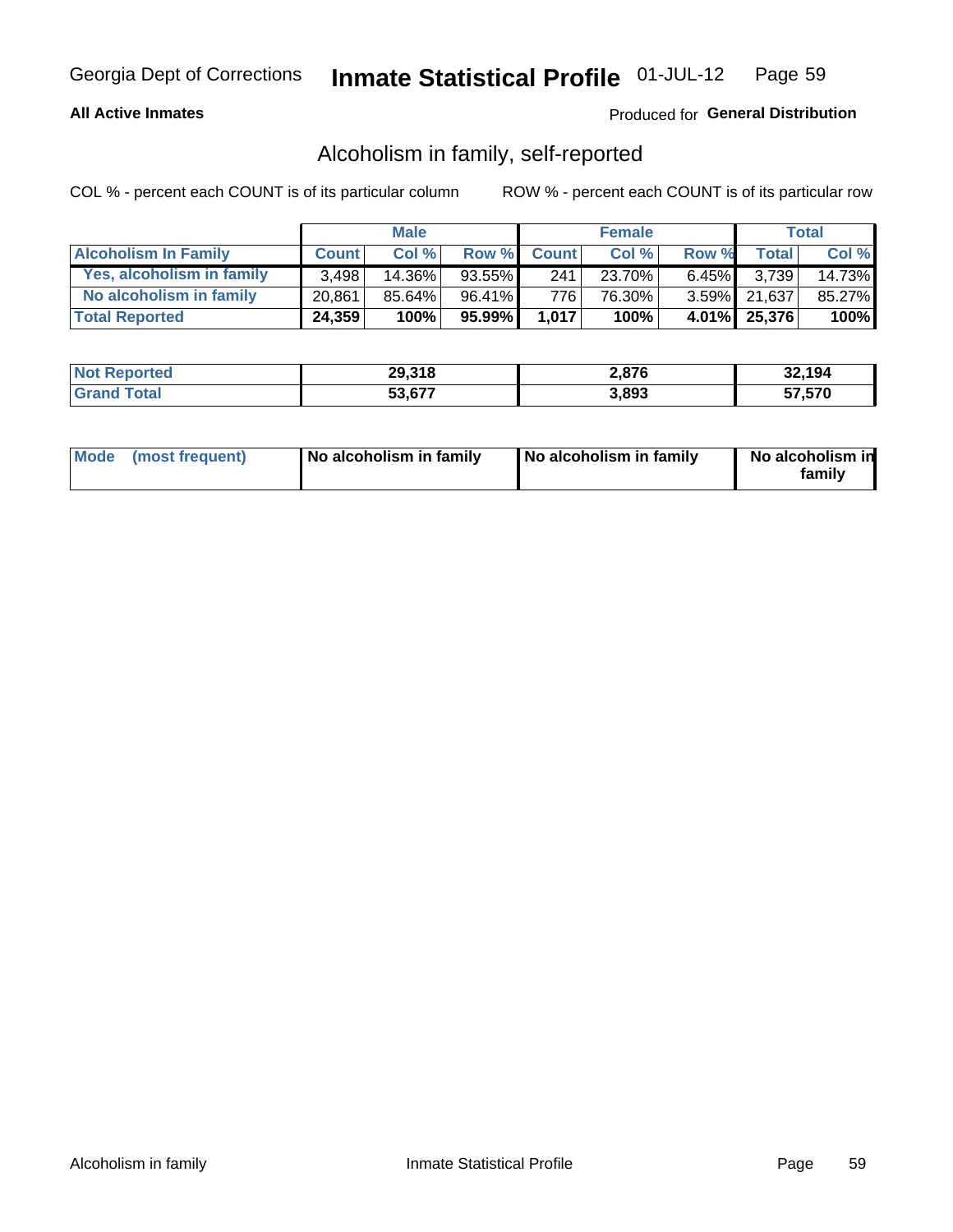## **All Active Inmates**

## Produced for General Distribution

## Drug abuse in family, self-reported

COL % - percent each COUNT is of its particular column

|                           |              | <b>Male</b> |           |              | <b>Female</b> |          |              | Total    |
|---------------------------|--------------|-------------|-----------|--------------|---------------|----------|--------------|----------|
| Drug Abuse In Family      | <b>Count</b> | Col%        | Row %     | <b>Count</b> | Col %         | Row %    | <b>Total</b> | Col %    |
| Yes, drug abuse in family | 1.943        | 7.98%       | $90.25\%$ | 210          | 20.65%        | $9.75\%$ | 2,153        | $8.48\%$ |
| No drug abuse in family   | 22,416       | 92.02%      | $96.52\%$ | 807          | 79.35%        |          | 3.48% 23,223 | 91.52%   |
| <b>Total Reported</b>     | 24,359       | 100%        | $95.99\%$ | 1.017        | 100%          |          | 4.01% 25,376 | $100\%$  |

| <b>Not Reported</b> | 29,318 | 2,876 | 32,194 |
|---------------------|--------|-------|--------|
| l Grand T<br>Total  | 53,677 | 3.893 | 57,570 |

|  | Mode (most frequent) | No drug abuse in family | No drug abuse in family | No drug abuse in<br>familv |
|--|----------------------|-------------------------|-------------------------|----------------------------|
|--|----------------------|-------------------------|-------------------------|----------------------------|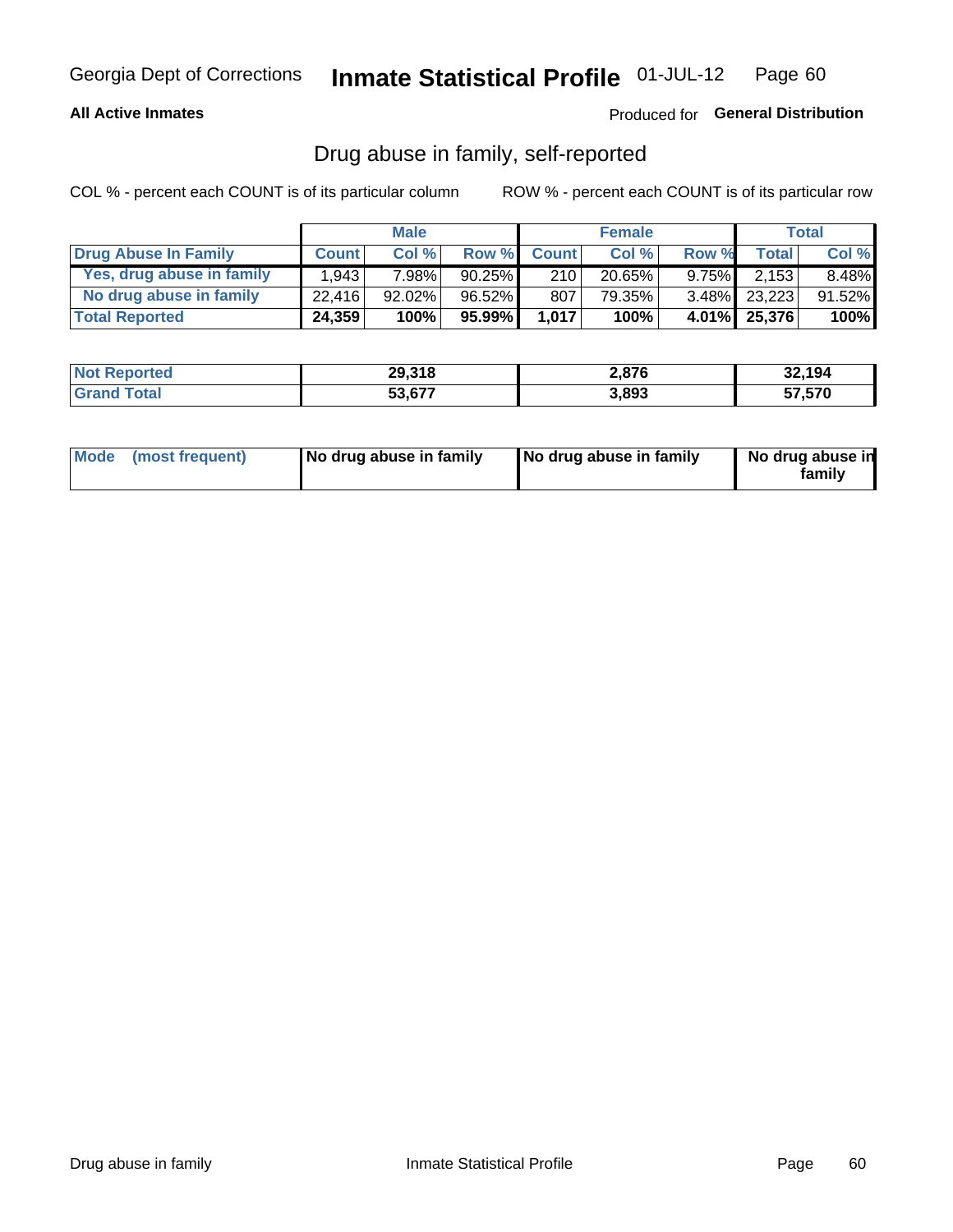## **All Active Inmates**

## Produced for General Distribution

## Subjected to frequent beatings, self-reported

COL % - percent each COUNT is of its particular column

|                                   |              | <b>Male</b> |        |              | <b>Female</b> |          |              | Total  |
|-----------------------------------|--------------|-------------|--------|--------------|---------------|----------|--------------|--------|
| <b>Frequent beatings</b>          | <b>Count</b> | Col %       | Row %  | <b>Count</b> | Col %         | Row %    | <b>Total</b> | Col %  |
| <b>Yes, subjected to frequent</b> | 1.104        | 4.53%       | 86.72% | 169          | 16.62%        | 13.28%   | 1,273        | 5.02%  |
| <b>beatings</b>                   |              |             |        |              |               |          |              |        |
| Not subjected to frequent         | 23,255       | 95.47%      | 96.48% | 848          | 83.38%        | $3.52\%$ | 24.103       | 94.98% |
| <b>beatings</b>                   |              |             |        |              |               |          |              |        |
| <b>Total Reported</b>             | 24,359       | 100%        | 95.99% | 1,017        | 100%          | 4.01%    | 25,376       | 100%   |

| <b>Not</b><br>' Reported | 29,318 | 2,876 | 32,194 |
|--------------------------|--------|-------|--------|
| <b>Grand Total</b>       | 53,677 | 3,893 | 57,570 |

| Mode (most frequent) | Not subjected to frequent<br>beatings | Not subjected to frequent<br>beatings | Not subjected to<br><b>frequent beatings</b> |
|----------------------|---------------------------------------|---------------------------------------|----------------------------------------------|
|                      |                                       |                                       |                                              |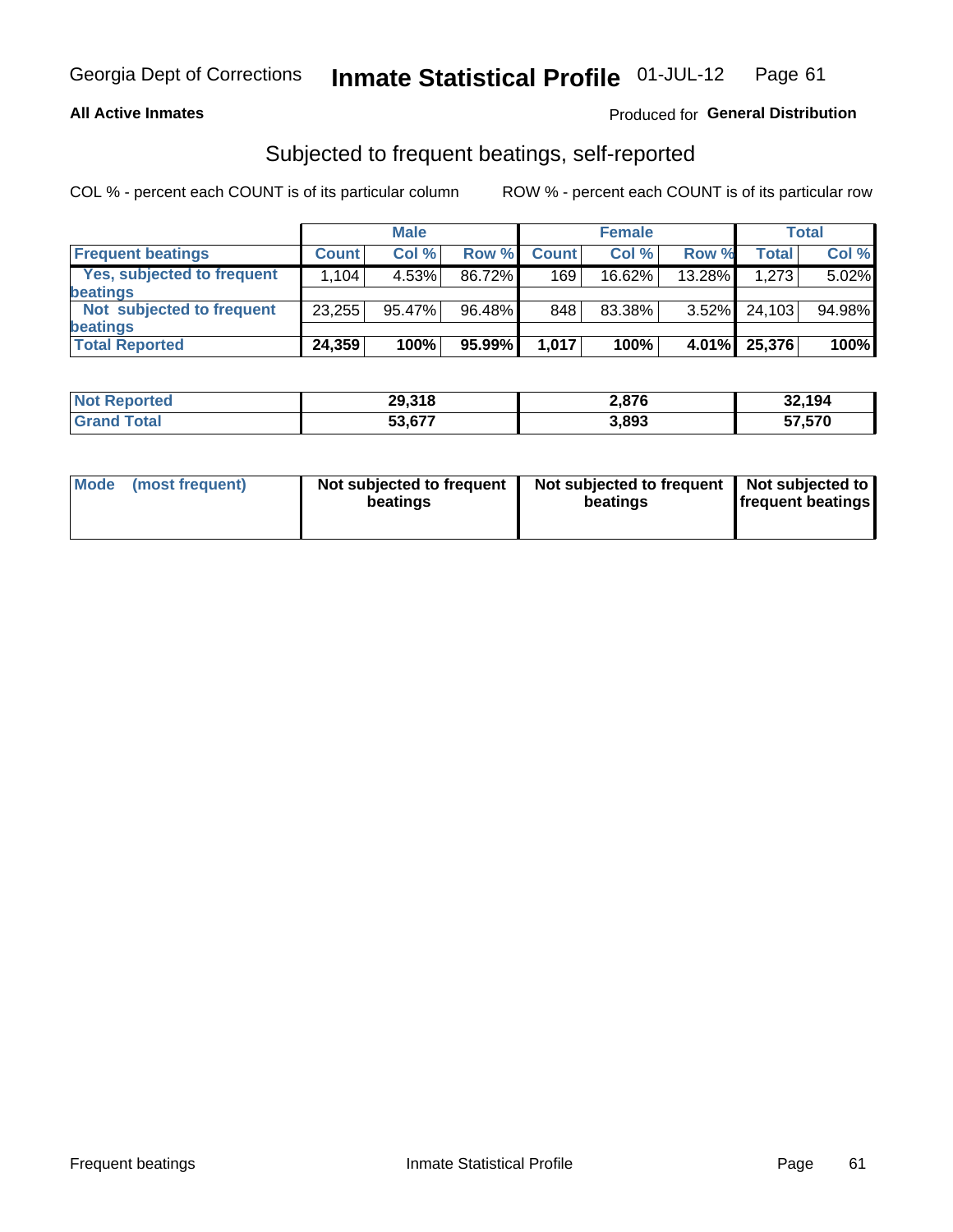## **All Active Inmates**

## Produced for General Distribution

## Father absent during inmate's childhood

COL % - percent each COUNT is of its particular column

|                           |              | <b>Male</b> |           |              | <b>Female</b> |          |              | Total  |
|---------------------------|--------------|-------------|-----------|--------------|---------------|----------|--------------|--------|
| <b>Father Absent</b>      | <b>Count</b> | Col%        | Row %     | <b>Count</b> | Col %         | Row %    | <b>Total</b> | Col %  |
| Yes, father was absent    | 11.561       | 47.46%      | 96.79%    | 384          | 37.76%        | $3.21\%$ | 11.945       | 47.07% |
| No, father was not absent | 12.798       | 52.54%      | 95.29%    | 633          | 62.24%        | $4.71\%$ | 13.431       | 52.93% |
| <b>Total Reported</b>     | 24,359       | 100%        | $95.99\%$ | 1,017        | 100%          |          | 4.01% 25,376 | 100%   |

| <b>Not Reported</b> | 29,318 | 2,876 | 32,194 |
|---------------------|--------|-------|--------|
| <b>Grand Total</b>  | 53,677 | 3,893 | 57,570 |

|  | Mode (most frequent) | No, father was not absent No, father was not absent |  | No, father was not<br>absent |
|--|----------------------|-----------------------------------------------------|--|------------------------------|
|--|----------------------|-----------------------------------------------------|--|------------------------------|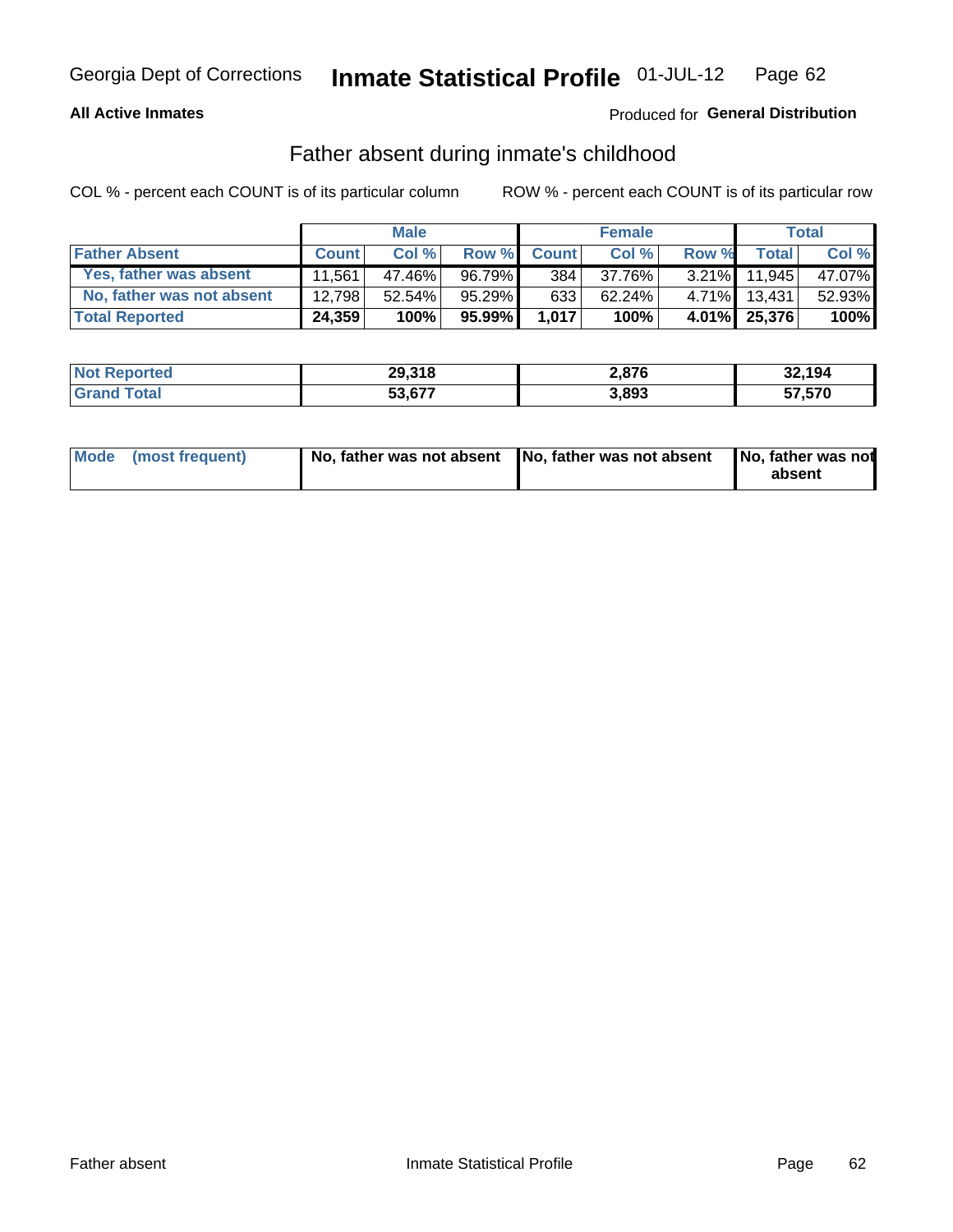## **All Active Inmates**

## Produced for General Distribution

## Mother absent during inmate's childhood

COL % - percent each COUNT is of its particular column

|                           |              | <b>Male</b> |           |              | <b>Female</b> |          |              | <b>Total</b> |
|---------------------------|--------------|-------------|-----------|--------------|---------------|----------|--------------|--------------|
| <b>Mother Absent</b>      | <b>Count</b> | Col%        | Row %     | <b>Count</b> | Col %         | Row %    | <b>Total</b> | Col %        |
| Yes, mother was absent    | 3.044        | 12.50%      | 95.81%    | 133          | 13.08%        | $4.19\%$ | 3.177        | 12.52%       |
| No, mother was not absent | 21.315       | 87.50%      | 96.02%    | 884          | 86.92%        |          | 3.98% 22,199 | 87.48%       |
| <b>Total Reported</b>     | 24,359       | 100%        | $95.99\%$ | 1,017        | 100%          |          | 4.01% 25,376 | 100%         |

| <b>Not Reported</b> | 29,318 | 2,876 | 32,194<br>.∠د |
|---------------------|--------|-------|---------------|
| <b>Total</b>        | 53,677 | 3,893 | 57,570        |

| Mode (most frequent) | No, mother was not absent   No, mother was not absent   No, mother was | not absent |
|----------------------|------------------------------------------------------------------------|------------|
|                      |                                                                        |            |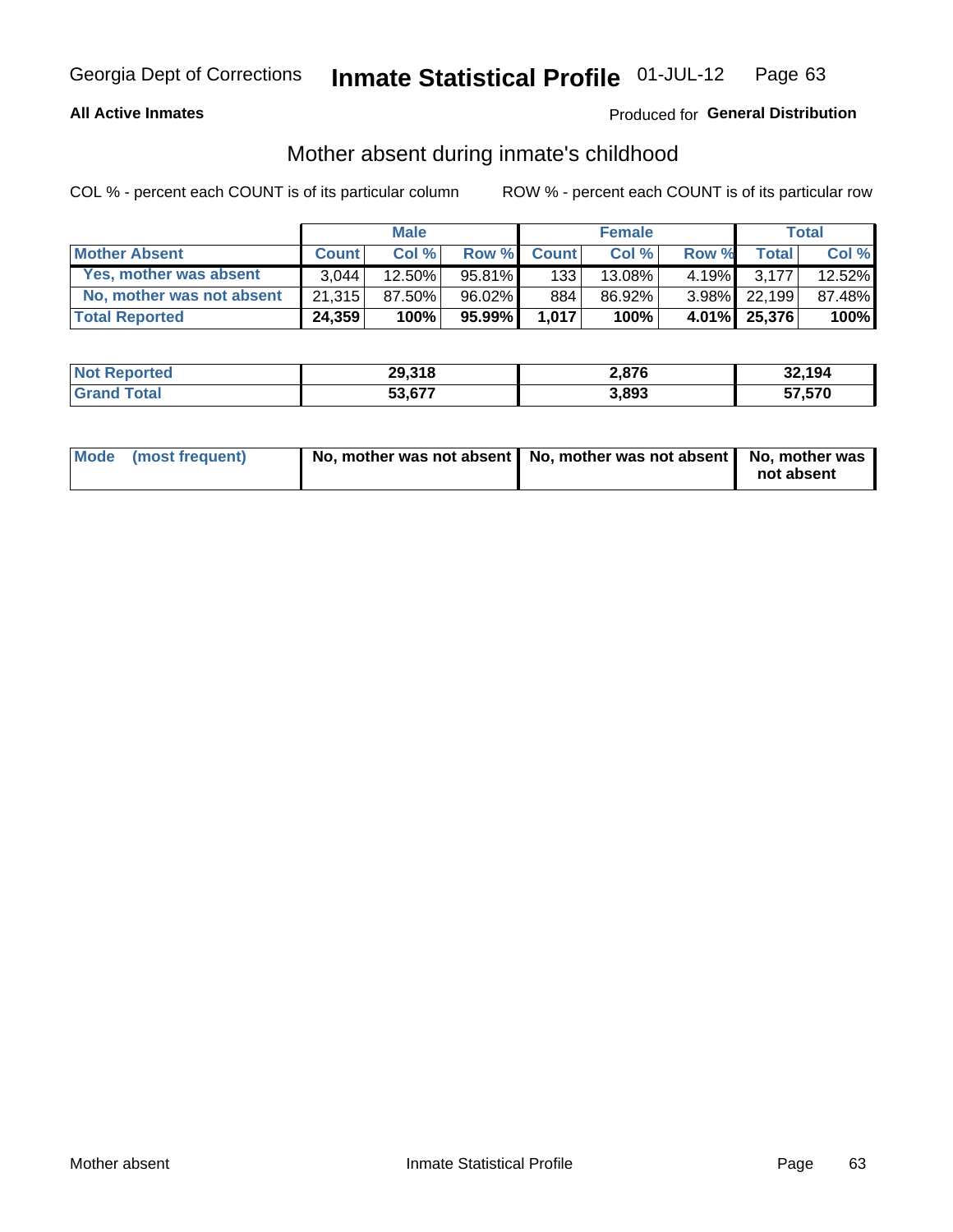## **All Active Inmates**

## Produced for General Distribution

## Inmate diagnosed as manipulative

COL % - percent each COUNT is of its particular column

|                       |              | <b>Male</b> |        |              | <b>Female</b> |          |              | Total  |
|-----------------------|--------------|-------------|--------|--------------|---------------|----------|--------------|--------|
| <b>Manipulative</b>   | <b>Count</b> | Col %       | Row %  | <b>Count</b> | Col%          | Row %    | <b>Total</b> | Col %  |
| Yes, manipulative     | 4.634        | 19.98%      | 99.63% | 17           | $.67\%$       | $0.37\%$ | 4.651        | 19.22% |
| No, not manipulative  | 18.555       | 80.02%      | 94.89% | 999          | 98.33%        | $5.11\%$ | 19.554       | 80.78% |
| <b>Total Reported</b> | 23,189       | 100%        | 95.80% | 1,016        | 100%          | $4.20\%$ | 24.205       | 100%   |

| <b>Not Reported</b>   | 30,488 | רדם ה<br>$-.011$ | 33,365 |
|-----------------------|--------|------------------|--------|
| 'otal<br><b>Grand</b> | ა3,677 | 3,893            | 57,570 |

| Mode | (most frequent) | No, not manipulative | No, not manipulative | No. not<br><b>I</b> manipulative |
|------|-----------------|----------------------|----------------------|----------------------------------|
|------|-----------------|----------------------|----------------------|----------------------------------|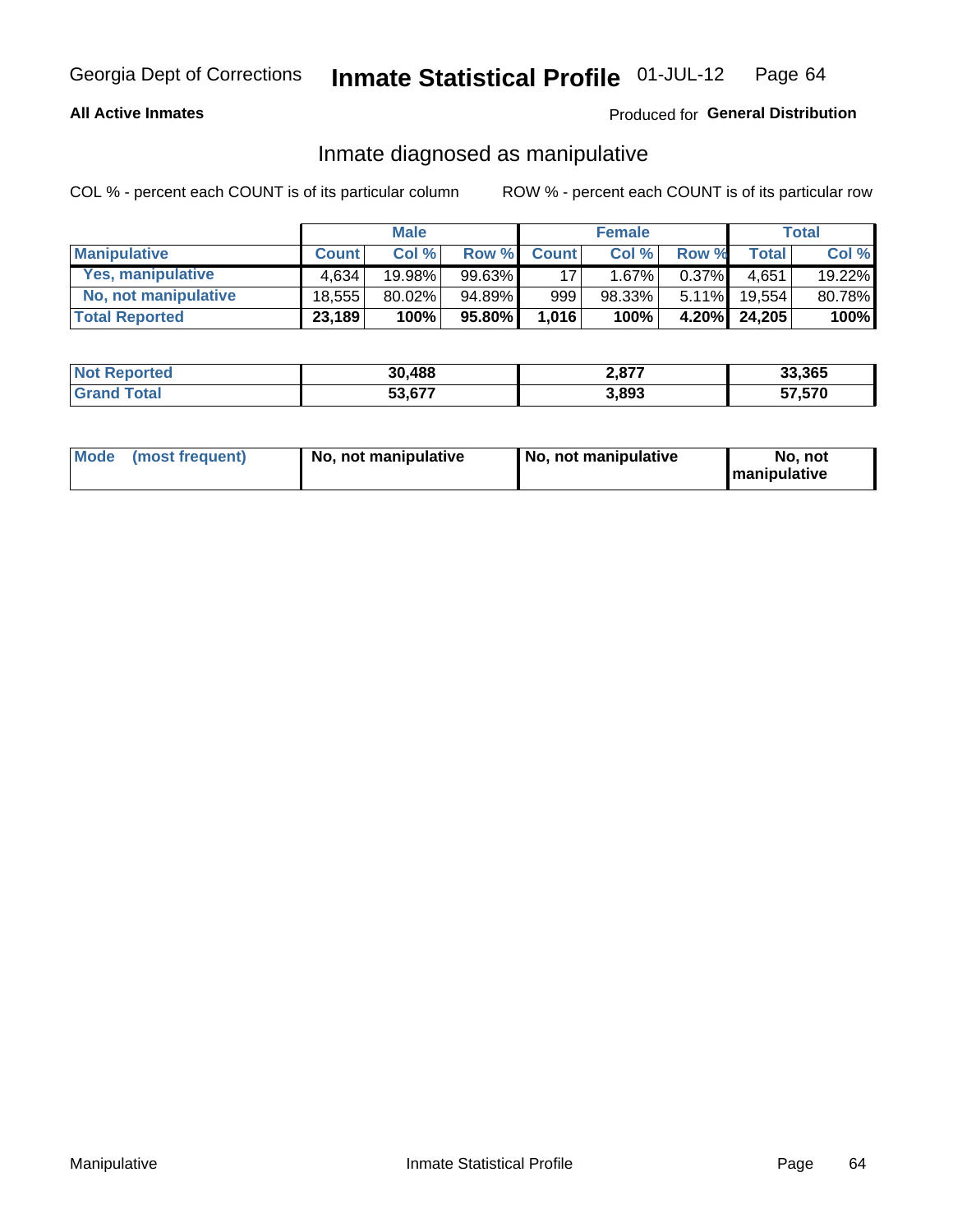## **All Active Inmates**

## Produced for General Distribution

## Inmate diagnosed as assaultive

COL % - percent each COUNT is of its particular column

|                           |              | <b>Male</b> |         |              | <b>Female</b> |          |              | Total  |
|---------------------------|--------------|-------------|---------|--------------|---------------|----------|--------------|--------|
| <b>Assaultive</b>         | <b>Count</b> | Col%        | Row %   | <b>Count</b> | Col %         | Row %    | <b>Total</b> | Col %  |
| Yes, assaultive           | 12.810       | 55.24%      | 95.78%  | 565          | 55.61%        | $4.22\%$ | 13,375       | 55.26% |
| <b>No, not assaultive</b> | 10.379       | 44.76%      | 95.84%I | 451          | 44.39%        | $4.16\%$ | 10.830       | 44.74% |
| <b>Total Reported</b>     | 23,189       | 100%        | 95.80%  | 1,016        | 100%          |          | 4.20% 24,205 | 100%   |

| <b>Not</b><br>Reported | 30,488       | <b>077</b><br>$-.01'$ | 33,365 |
|------------------------|--------------|-----------------------|--------|
| `ota                   | 677<br>53,67 | 3,893                 | 57,570 |

| Mode (most frequent)<br>Yes, assaultive | Yes, assaultive | <b>Yes, assaultive</b> |
|-----------------------------------------|-----------------|------------------------|
|-----------------------------------------|-----------------|------------------------|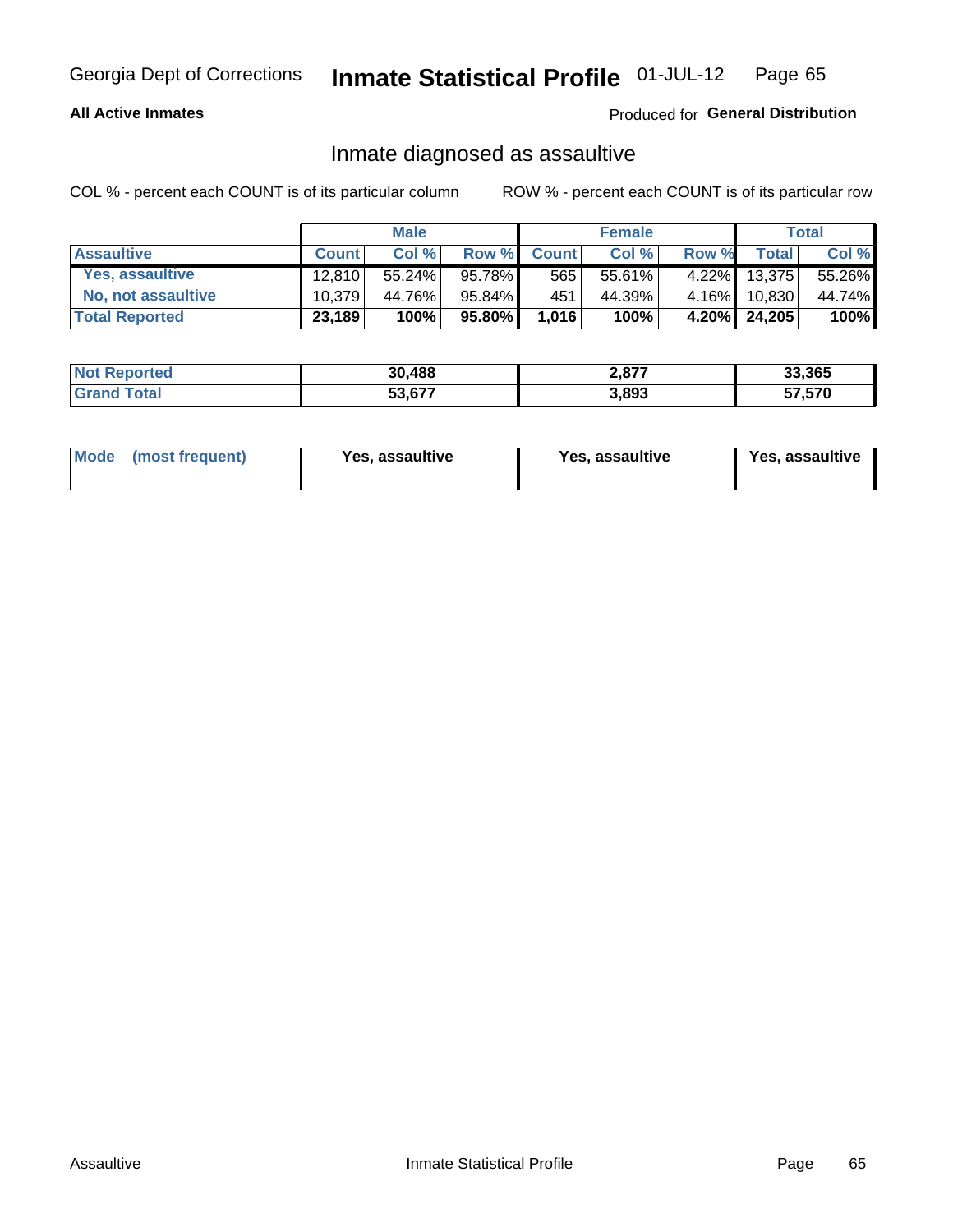#### **Inmate Statistical Profile 01-JUL-12** Page 66

**All Active Inmates** 

### **Produced for General Distribution**

## Number of prior Georgia incarcerations

COL % - percent each COUNT is of its particular column

|                                       |              | <b>Male</b> |                    |       | <b>Female</b> |       |        | <b>Total</b> |
|---------------------------------------|--------------|-------------|--------------------|-------|---------------|-------|--------|--------------|
| <b>Num of Prior GA Incarcerations</b> | <b>Count</b> | Col %       | <b>Row % Count</b> |       | Col %         | Row % | Total  | Col %        |
|                                       | 31,132       | 58.00%      | 91.88%             | 2,751 | 70.67%        | 8.12% | 33,883 | 58.86%       |
|                                       | 9,549        | 17.79%      | 94.80%             | 524   | 13.46%        | 5.20% | 10,073 | 17.50%       |
| $\overline{2}$                        | 5,242        | $9.77\%$    | 95.17%             | 266   | 6.83%         | 4.83% | 5,508  | 9.57%        |
| 3                                     | 3,114        | $5.80\%$    | 95.61%             | 143   | 3.67%         | 4.39% | 3,257  | 5.66%        |
| $\boldsymbol{4}$                      | 1,896        | 3.53%       | 95.47%             | 90    | 2.31%         | 4.53% | 1,986  | 3.45%        |
| 5                                     | 1,157        | 2.16%       | 96.18%             | 46    | 1.18%         | 3.82% | 1,203  | 2.09%        |
| <b>More Than 5</b>                    | 1.587        | 2.96%       | 95.60%             | 73    | 1.88%         | 4.40% | 1,660  | 2.88%        |
| <b>Total Reported</b>                 | 53,677       | 100%        | 93.24%             | 3,893 | 100%          | 6.76% | 57,570 | 100.0%       |

| Reported<br><b>NOT</b> |        |       |                   |
|------------------------|--------|-------|-------------------|
| `otal<br>Gr:           | 53,677 | 3,893 | 57 570<br><b></b> |

| Mean (average)       | l.01 | .98 |
|----------------------|------|-----|
| Median (middle)      |      |     |
| Mode (most frequent) |      |     |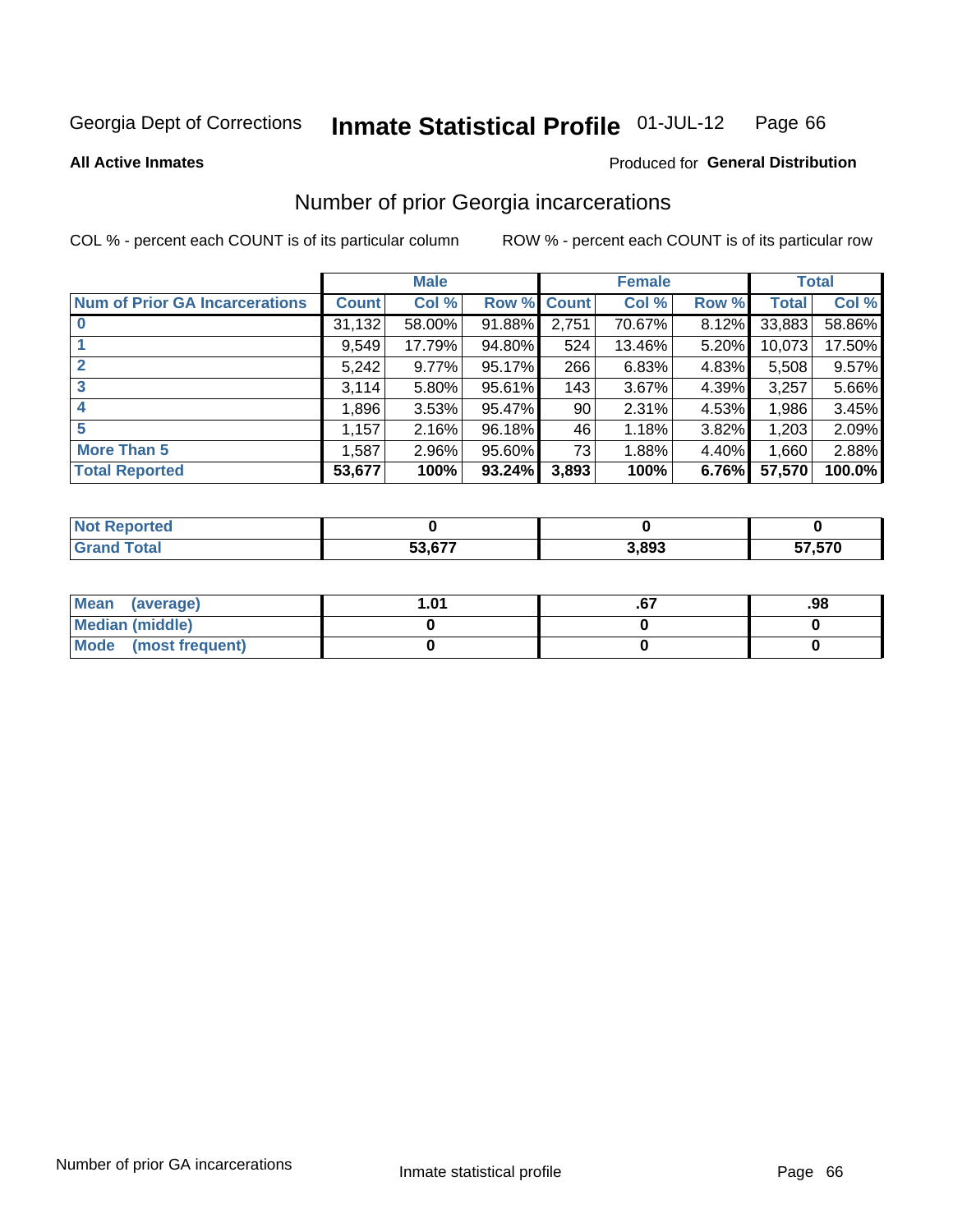#### Inmate Statistical Profile 01-JUL-12 Page 67

**All Active Inmates** 

### Produced for General Distribution

## Prison sentence in years

COL % - percent each COUNT is of its particular column

ROW % - percent each COUNT is of its particular row

|                                 |                | <b>Male</b> |         |              | <b>Female</b> |        |                | <b>Total</b> |
|---------------------------------|----------------|-------------|---------|--------------|---------------|--------|----------------|--------------|
| <b>Prison Sentence In Years</b> | <b>Count</b>   | Col %       | Row %   | <b>Count</b> | Col %         | Row %  | <b>Total</b>   | Col %        |
| $0 - 1$                         | 1,874          | 3.49%       | 93.89%  | 122          | 3.13%         | 6.11%  | 1,996          | 3.47%        |
| $1.1 - 2$                       | 3,336          | 6.21%       | 90.02%  | 370          | 9.50%         | 9.98%  | 3,706          | 6.44%        |
| $2.1 - 3$                       | 4,045          | 7.54%       | 89.35%  | 482          | 12.38%        | 10.65% | 4,527          | 7.86%        |
| $3.1 - 4$                       | 3,115          | 5.80%       | 90.08%  | 343          | 8.81%         | 9.92%  | 3,458          | 6.01%        |
| $4.1 - 5$                       | 5,482          | 10.21%      | 91.28%  | 524          | 13.46%        | 8.72%  | 6,006          | 10.43%       |
| $5.1 - 6$                       | 2,442          | 4.55%       | 90.24%  | 264          | 6.78%         | 9.76%  | 2,706          | 4.70%        |
| $6.1 - 7$                       | 2,418          | 4.50%       | 92.08%  | 208          | 5.34%         | 7.92%  | 2,626          | 4.56%        |
| $7.1 - 8$                       | 2,124          | 3.96%       | 92.19%  | 180          | 4.62%         | 7.81%  | 2,304          | 4.00%        |
| $8.1 - 9$                       | 1,359          | 2.53%       | 93.27%  | 98           | 2.52%         | 6.73%  | 1,457          | 2.53%        |
| $9.1 - 10$                      | 5,892          | 10.98%      | 93.87%  | 385          | 9.89%         | 6.13%  | 6,277          | 10.90%       |
| $10.1 - 12$                     | 2,691          | 5.01%       | 94.72%  | 150          | 3.85%         | 5.28%  | 2,841          | 4.93%        |
| $12.1 - 15$                     | 3,985          | 7.42%       | 95.59%  | 184          | 4.73%         | 4.41%  | 4,169          | 7.24%        |
| $15.1 - 20$                     | 3,950          | 7.36%       | 96.22%  | 155          | 3.98%         | 3.78%  | 4,105          | 7.13%        |
| 20.1 - Over                     | 3,309          | 6.16%       | 97.32%  | 91           | 2.34%         | 2.68%  | 3,400          | 5.91%        |
| <b>Life</b>                     | 6,842          | 12.75%      | 95.51%  | 322          | 8.27%         | 4.49%  | 7,164          | 12.44%       |
| <b>Life Without Parole</b>      | 717            | 1.34%       | 98.08%  | 14           | 0.36%         | 1.92%  | 731            | 1.27%        |
| <b>Death</b>                    | 94             | 0.18%       | 98.95%  |              | 0.03%         | 1.05%  | 95             | 0.17%        |
| <b>Youthful Offenders</b>       | $\overline{2}$ | 0.01%       | 100.00% |              |               |        | $\overline{2}$ | 0.01%        |
| <b>Total Reported</b>           | 53,677         | 100%        | 93.24%  | 3,893        | 100%          | 6.76%  | 57,570         | 100%         |

| <b>NOT</b><br>portea |       |       |        |
|----------------------|-------|-------|--------|
|                      | - ~ ~ | 3,893 | 57,570 |

### **Determinate (numeric) sentences only**

| <b>Me:</b><br>$\sim$ $\sim$ $\sim$ $\sim$ $\sim$ $\sim$ $\sim$ | - - -<br>ı<br>14.JI | ◢<br>$\mathbf{L}$ . $\mathbf{L}$ | $\sim$<br>-<br>∪∡.דו |
|----------------------------------------------------------------|---------------------|----------------------------------|----------------------|
|                                                                |                     |                                  |                      |

All sentences (including determinate), with life, life without parole, and death sentences figured at 45 years

| <b>Me</b><br>$\sim$ $\sim$ $\sim$<br>24.76<br>22.92<br>-4.97 |  |  |  |
|--------------------------------------------------------------|--|--|--|
|                                                              |  |  |  |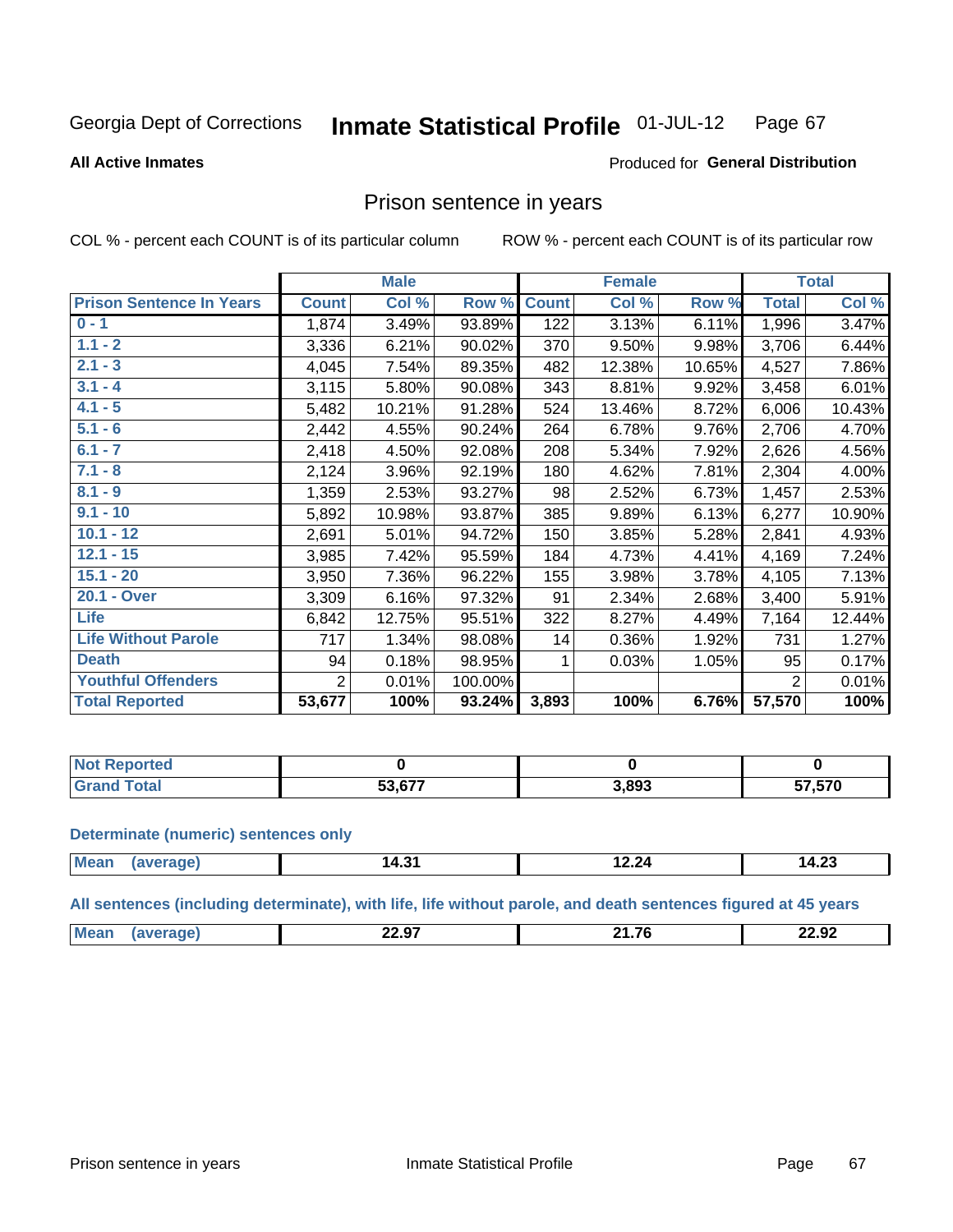#### Inmate Statistical Profile 01-JUL-12 Page 68

### **All Active Inmates**

### **Produced for General Distribution**

## Primary offense, broken out into felonies vs misdemeanors

COL % - percent each COUNT is of its particular column

|                                  |              | <b>Male</b> |                    |       | <b>Female</b> |       | Total        |                 |
|----------------------------------|--------------|-------------|--------------------|-------|---------------|-------|--------------|-----------------|
| <b>Felonies and Misdemeanors</b> | <b>Count</b> | Col %       | <b>Row % Count</b> |       | Col %         | Row % | <b>Total</b> | Col %           |
| <b>Felonies</b>                  | 53,344       | 99.66%      | $93.21\%$          | 3.884 | 99.85%        | 6.79% | 57,228       | 99.67% <b>I</b> |
| <b>Misdemeanors</b>              | 181          | .34%        | 96.79%             | 6     | .15% '        | 3.21% | 187          | .33%            |
| <b>Total Reported</b>            | 53,525       | 100%        | $93.22\%$          | 3,890 | 100%          | 6.78% | 57.415       | 100%            |

| ec:  | $\sim$ $\sim$<br>אטו |        | 1 55<br>ט ט |
|------|----------------------|--------|-------------|
| ota. | -^ ^--               | 53,528 | 57,570      |

| Mo | ____ | 11 C.S<br>. | onies<br>. |
|----|------|-------------|------------|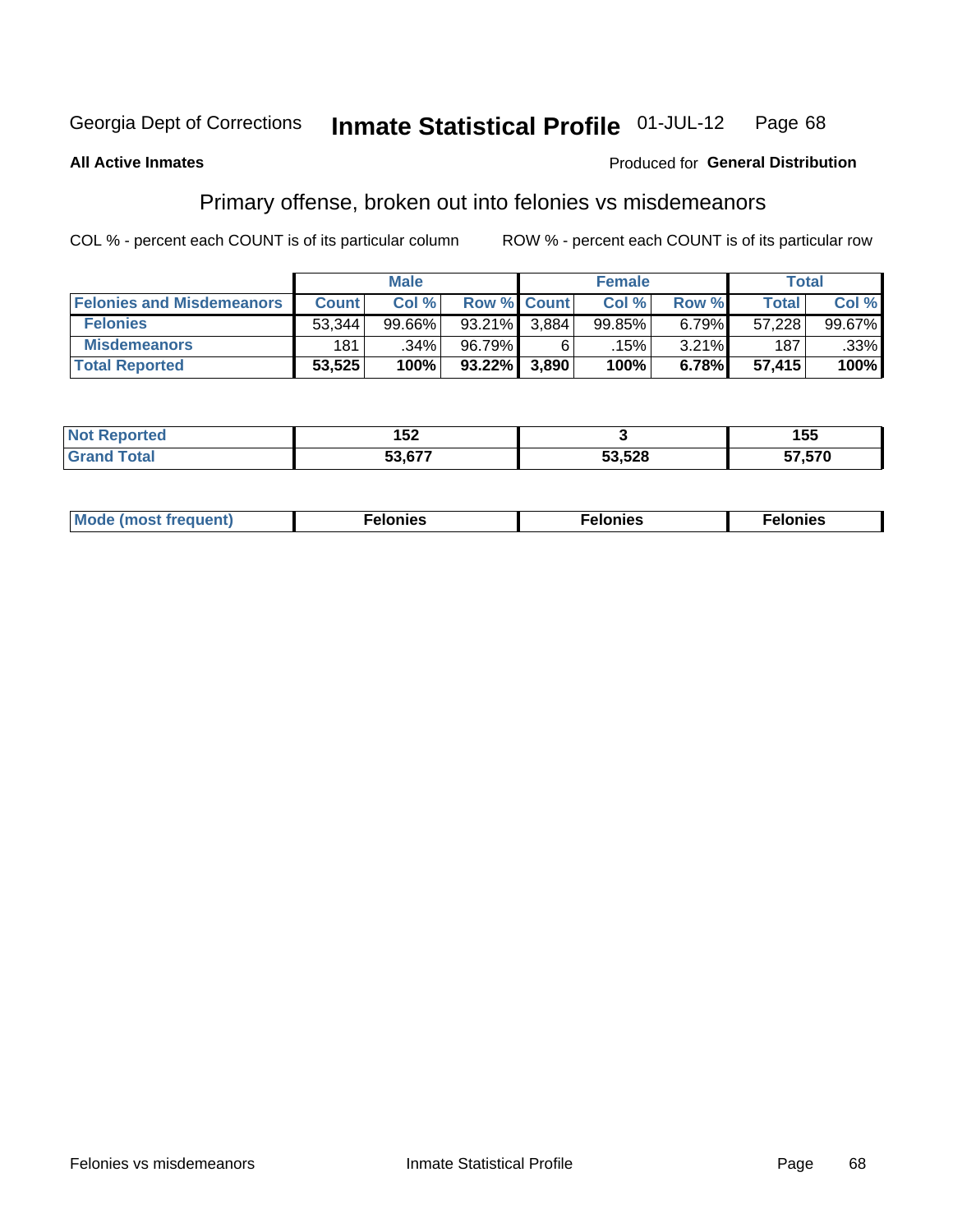### **All Active Inmates**

## Produced for **General Distribution**

## Primary offense, broken out into six broad crime categories

|                                 |              | <b>Male</b> |           |             | <b>Female</b> |        |              | <b>Total</b> |  |  |
|---------------------------------|--------------|-------------|-----------|-------------|---------------|--------|--------------|--------------|--|--|
| <b>Crime Categories</b>         | <b>Count</b> | Col %       |           | Row % Count | Col %         | Row %  | <b>Total</b> | Col %        |  |  |
| <b>Violent</b>                  | 24,831       | 46.56%      | 94.32%    | 1,494       | 38.53%        | 5.68%  | 26,325       | 46.01%       |  |  |
| <b>Sex Crime</b><br>2           | 8,071        | 15.13%      | 98.61%    | 114         | 2.94%         | 1.39%  | 8,185        | 14.31%       |  |  |
| $\mathbf{3}$<br><b>Property</b> | 10,972       | 20.57%      | 89.25%    | 1,322       | 34.10%        | 10.75% | 12,294       | 21.49%       |  |  |
| <b>Drug</b><br>4                | 7,149        | 13.40%      | 89.86%    | 807         | 20.82%        | 10.14% | 7,956        | 13.91%       |  |  |
| <b>Habit/DUI</b><br>5           | 118          | .22%        | 94.40%    |             | .18%          | 5.60%  | 125          | .22%         |  |  |
| <b>Other</b><br>6               | 2,195        | 4.12%       | 94.29%    | 133         | 3.43%         | 5.71%  | 2,328        | 4.07%        |  |  |
| <b>Total Reported</b>           | 53,336       | 100%        | $93.22\%$ | 3,877       | 100%          | 6.78%  | 57,213       | 100%         |  |  |

| тео<br>m. | 341    |       | 357    |
|-----------|--------|-------|--------|
|           | $\sim$ | , റോ  | 57 570 |
|           | г^     | ,,,,, | ט וט י |

| <b>Mode (most frequent)</b> | .<br>ïolent | 'iolent | ---<br>Violent |
|-----------------------------|-------------|---------|----------------|
|                             |             |         |                |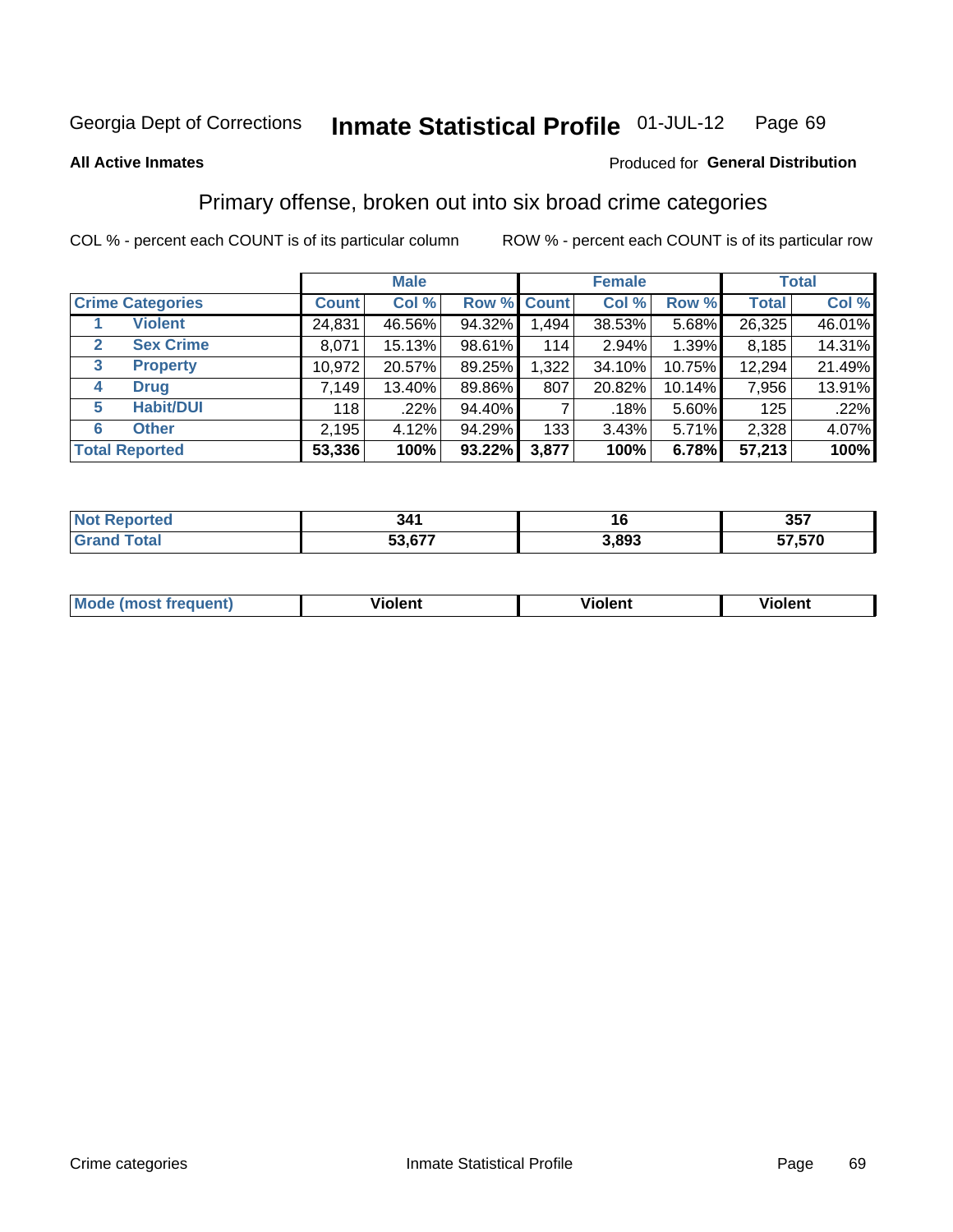### **All Active Inmates**

# Produced for **General Distribution**

# Primary offense, detailed offense code

|   |                                             |                 | <b>Male</b> |         |                | <b>Female</b> |        |                 | <b>Total</b> |
|---|---------------------------------------------|-----------------|-------------|---------|----------------|---------------|--------|-----------------|--------------|
|   | <b>Primary Offense</b>                      | <b>Count</b>    | Col %       | Row %   | <b>Count</b>   | Col %         | Row %  | <b>Total</b>    | Col %        |
| F | <b>Abandonment Of Child</b>                 | 1.              | .01%        | 100.00% |                |               |        | $\mathbf 1$     | .01%         |
| F | <b>Abuse, Neglect</b><br><b>Elder/Disab</b> | 1               | .01%        | 100.00% |                |               |        | $\mathbf{1}$    | .01%         |
| F | <b>Agg Aslt W Intnt To Rape</b>             | 53              | .10%        | 100.00% |                |               |        | 53              | .09%         |
| F | <b>Agg Sex Battery Atmpt</b>                | 1               | .01%        | 100.00% |                |               |        |                 | .01%         |
| F | <b>Aggrav Assault</b>                       | 5,058           | 9.45%       | 94.99%  | 267            | 6.86%         | 5.01%  | 5,325           | 9.27%        |
| F | <b>Aggrav Assault Peace</b><br><b>Ofcr</b>  | 297             | .55%        | 93.69%  | 20             | .51%          | 6.31%  | 317             | .55%         |
| F | <b>Aggrav Battery</b>                       | 1,049           | 1.96%       | 93.49%  | 73             | 1.88%         | 6.51%  | 1,122           | 1.95%        |
| F | <b>Aggrav Battery Peace</b><br><b>Ofcr</b>  | 21              | .04%        | 91.30%  | $\overline{2}$ | .05%          | 8.70%  | 23              | .04%         |
| F | <b>Aggrav Ch Molest, Atmpt</b>              | 3               | .01%        | 100.00% |                |               |        | 3               | .01%         |
| F | <b>Aggrav Child Molestation</b>             | 1,284           | 2.40%       | 98.39%  | 21             | .54%          | 1.61%  | 1,305           | 2.27%        |
| F | <b>Aggrav Cruelty To</b><br><b>Animals</b>  | 10              | .02%        | 90.91%  | 1              | .03%          | 9.09%  | 11              | .02%         |
| F | <b>Aggrav Sexual Battery</b>                | 183             | .34%        | 99.46%  | 1              | .03%          | .54%   | 184             | .32%         |
| F | <b>Aggrav Sodomy</b>                        | 210             | .39%        | 99.06%  | $\overline{2}$ | .05%          | .94%   | 212             | .37%         |
| F | <b>Aggrav Stalking</b>                      | 293             | .55%        | 95.44%  | 14             | .36%          | 4.56%  | 307             | .53%         |
| F | <b>Aggravated Assault On</b><br>$65+$       | 3               | .01%        | 100.00% |                |               |        | 3               | .01%         |
| F | <b>Aiding Escape</b>                        | 1               | .01%        | 100.00% |                |               |        | 1               | .01%         |
| F | <b>Aircraft Hijacking</b>                   | 1               | .01%        | 100.00% |                |               |        | $\mathbf 1$     | .01%         |
| F | <b>Alter Id</b>                             | 3               | .01%        | 100.00% |                |               |        | 3               | .01%         |
| F | <b>Armed Robbery</b>                        | 5,495           | 10.27%      | 96.76%  | 184            | 4.73%         | 3.24%  | 5,679           | 9.89%        |
| F | <b>Arson 1st Degree</b>                     | 82              | .15%        | 82.00%  | 18             | .46%          | 18.00% | 100             | .17%         |
| F | <b>Arson 2nd Degree</b>                     | 7               | .01%        | 87.50%  | 1              | .03%          | 12.50% | 8               | .01%         |
| F | <b>Arson 3rd Degree</b>                     | 4               | .01%        | 100.00% |                |               |        | 4               | .01%         |
| F | <b>Arson Misc</b>                           | $\overline{2}$  | .01%        | 100.00% |                |               |        | $\overline{2}$  | .01%         |
| F | <b>Atmpt Aggrav Assault</b>                 | 11              | .02%        | 91.67%  | $\mathbf{1}$   | .03%          | 8.33%  | $\overline{12}$ | .02%         |
| F | <b>Atmpt Aggrav Sodomy</b>                  | 3               | .01%        | 100.00% |                |               |        | 3               | .01%         |
| F | <b>Atmpt Armed Robbery</b>                  | 92              | .17%        | 96.84%  | 3              | .08%          | 3.16%  | 95              | .17%         |
| F | <b>Atmpt Burglary</b>                       | 33              | .06%        | 100.00% |                |               |        | 33              | .06%         |
| F | <b>Atmpt Child Molestation</b>              | 20              | .04%        | 100.00% |                |               |        | 20              | .03%         |
| F | <b>Atmpt Cruelty To</b><br><b>Children</b>  | 1               | .01%        | 100.00% |                |               |        | $\mathbf{1}$    | .01%         |
| F | <b>Atmpt Escape</b>                         | 1               | .01%        | 100.00% |                |               |        | $\mathbf{1}$    | .01%         |
| F | <b>Atmpt Forgery</b>                        | 1               | .01%        | 100.00% |                |               |        | 1               | .01%         |
| F | <b>Atmpt Kidnap</b>                         | 5               | .01%        | 100.00% |                |               |        | $\mathbf 5$     | .01%         |
| F | <b>Atmpt Murder</b>                         | 39              | .07%        | 95.12%  | $\overline{2}$ | .05%          | 4.88%  | 41              | .07%         |
| F | <b>Atmpt Rape</b>                           | $\overline{3}3$ | .06%        | 97.06%  | $\mathbf{1}$   | .03%          | 2.94%  | 34              | .06%         |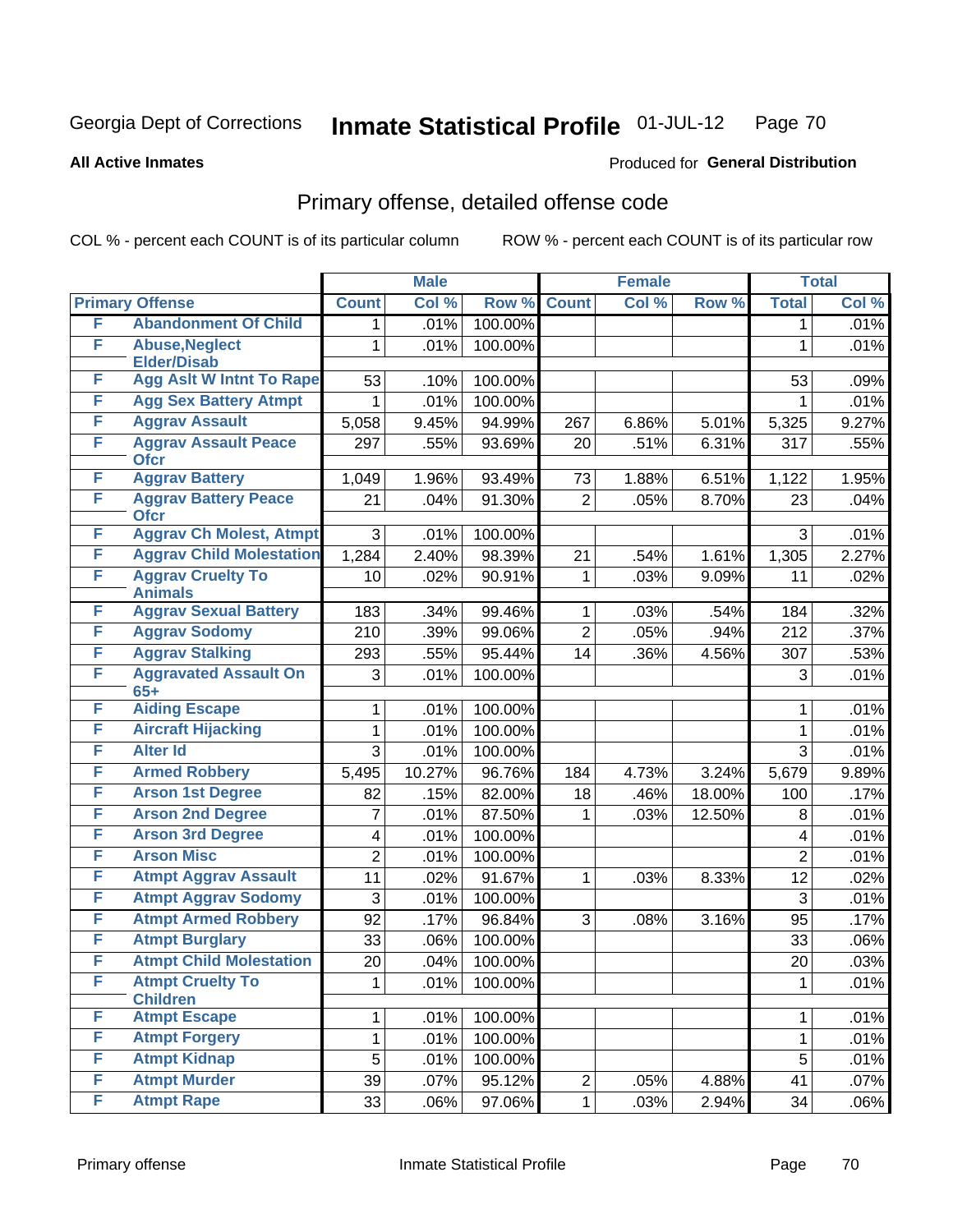### **All Active Inmates**

# Produced for **General Distribution**

# Primary offense, detailed offense code

| <b>Primary Offense</b><br>Col %<br>Col %<br>Row %<br><b>Count</b><br>Row %<br><b>Count</b><br><b>Total</b><br>F<br><b>Atmpt Robbery</b><br>.09%<br>94.12%<br>.08%<br>$\overline{48}$<br>$\overline{3}$<br>5.88%<br>$\overline{51}$<br><b>Atmpt Theft By Taking</b><br>F<br>15<br>.03%<br>100.00%<br>15<br><b>Atmpt Viol Substance</b><br>F<br>93.33%<br>28<br>.05%<br>$\overline{2}$<br>.05%<br>6.67%<br>30<br>Act<br>F<br><b>Att/Consprcy Commt</b><br>92.86%<br>7.14%<br>.10%<br>52<br>.10%<br>.10%<br>4<br>56<br>C/S/Of<br><b>Bad Checks</b><br>F<br>50.00%<br>.02%<br>5<br>.01%<br>5<br>.13%<br>50.00%<br>10<br>F<br><b>Bail Jumping</b><br>5<br>100.00%<br>.01%<br>5<br>F<br><b>Barratry</b><br>100.00%<br>.01%<br>$\mathbf{1}$<br>1<br>F<br><b>Bestiality</b><br>50.00%<br>.01%<br>$\overline{2}$<br>1<br>$\mathbf{1}$<br>.03%<br>50.00%<br>F<br><b>Bigamy</b><br>.01%<br>100.00%<br>4<br>$\overline{4}$<br><b>Bribery Govt Officer</b><br>F<br>100.00%<br>.01%<br>$\mathbf{1}$<br>1 |   |                              |   | <b>Male</b> |         | <b>Female</b> |             | <b>Total</b> |
|--------------------------------------------------------------------------------------------------------------------------------------------------------------------------------------------------------------------------------------------------------------------------------------------------------------------------------------------------------------------------------------------------------------------------------------------------------------------------------------------------------------------------------------------------------------------------------------------------------------------------------------------------------------------------------------------------------------------------------------------------------------------------------------------------------------------------------------------------------------------------------------------------------------------------------------------------------------------------------------------|---|------------------------------|---|-------------|---------|---------------|-------------|--------------|
| .09%<br>.03%<br>.05%<br>.01%<br>.01%<br>.01%<br>.01%<br>.01%                                                                                                                                                                                                                                                                                                                                                                                                                                                                                                                                                                                                                                                                                                                                                                                                                                                                                                                               |   |                              |   |             |         |               |             | Col %        |
|                                                                                                                                                                                                                                                                                                                                                                                                                                                                                                                                                                                                                                                                                                                                                                                                                                                                                                                                                                                            |   |                              |   |             |         |               |             |              |
|                                                                                                                                                                                                                                                                                                                                                                                                                                                                                                                                                                                                                                                                                                                                                                                                                                                                                                                                                                                            |   |                              |   |             |         |               |             |              |
|                                                                                                                                                                                                                                                                                                                                                                                                                                                                                                                                                                                                                                                                                                                                                                                                                                                                                                                                                                                            |   |                              |   |             |         |               |             |              |
|                                                                                                                                                                                                                                                                                                                                                                                                                                                                                                                                                                                                                                                                                                                                                                                                                                                                                                                                                                                            |   |                              |   |             |         |               |             |              |
|                                                                                                                                                                                                                                                                                                                                                                                                                                                                                                                                                                                                                                                                                                                                                                                                                                                                                                                                                                                            |   |                              |   |             |         |               |             |              |
|                                                                                                                                                                                                                                                                                                                                                                                                                                                                                                                                                                                                                                                                                                                                                                                                                                                                                                                                                                                            |   |                              |   |             |         |               |             |              |
|                                                                                                                                                                                                                                                                                                                                                                                                                                                                                                                                                                                                                                                                                                                                                                                                                                                                                                                                                                                            |   |                              |   |             |         |               |             |              |
|                                                                                                                                                                                                                                                                                                                                                                                                                                                                                                                                                                                                                                                                                                                                                                                                                                                                                                                                                                                            |   |                              |   |             |         |               |             |              |
|                                                                                                                                                                                                                                                                                                                                                                                                                                                                                                                                                                                                                                                                                                                                                                                                                                                                                                                                                                                            |   |                              |   |             |         |               |             |              |
|                                                                                                                                                                                                                                                                                                                                                                                                                                                                                                                                                                                                                                                                                                                                                                                                                                                                                                                                                                                            |   |                              |   |             |         |               |             |              |
|                                                                                                                                                                                                                                                                                                                                                                                                                                                                                                                                                                                                                                                                                                                                                                                                                                                                                                                                                                                            |   |                              |   |             |         |               |             |              |
|                                                                                                                                                                                                                                                                                                                                                                                                                                                                                                                                                                                                                                                                                                                                                                                                                                                                                                                                                                                            | F | <b>Bribery Of Contestant</b> | 1 | .01%        | 100.00% |               | $\mathbf 1$ | .01%         |
| F<br><b>Burglary</b><br>96.37%<br>11.60%<br>11.99%<br>6.22%<br>6,419<br>242<br>3.63%<br>6,661                                                                                                                                                                                                                                                                                                                                                                                                                                                                                                                                                                                                                                                                                                                                                                                                                                                                                              |   |                              |   |             |         |               |             |              |
| <b>Bus Hijacking</b><br>F<br>100.00%<br>.01%<br>.01%<br>1.<br>1                                                                                                                                                                                                                                                                                                                                                                                                                                                                                                                                                                                                                                                                                                                                                                                                                                                                                                                            |   |                              |   |             |         |               |             |              |
| <b>Carry Concealed Weapon</b><br>F<br>100.00%<br>8<br>.01%<br>.01%<br>8                                                                                                                                                                                                                                                                                                                                                                                                                                                                                                                                                                                                                                                                                                                                                                                                                                                                                                                    |   |                              |   |             |         |               |             |              |
| F<br><b>Carry Weapon At School</b><br>$\overline{5}$<br>100.00%<br>5<br>.01%<br>.01%                                                                                                                                                                                                                                                                                                                                                                                                                                                                                                                                                                                                                                                                                                                                                                                                                                                                                                       |   |                              |   |             |         |               |             |              |
| F<br><b>Child Molestation</b><br>4.83%<br>97.88%<br>2.12%<br>4.60%<br>2,587<br>56<br>1.44%<br>2,643                                                                                                                                                                                                                                                                                                                                                                                                                                                                                                                                                                                                                                                                                                                                                                                                                                                                                        |   |                              |   |             |         |               |             |              |
| <b>Chop Shop Violation</b><br>F<br>100.00%<br>.01%<br>.01%<br>1<br>1.                                                                                                                                                                                                                                                                                                                                                                                                                                                                                                                                                                                                                                                                                                                                                                                                                                                                                                                      |   |                              |   |             |         |               |             |              |
| <b>Cnspire Traffic Cntrl Sub</b><br>F<br>3<br>17<br>.03%<br>85.00%<br>15.00%<br>.03%<br>.08%<br>20                                                                                                                                                                                                                                                                                                                                                                                                                                                                                                                                                                                                                                                                                                                                                                                                                                                                                         |   |                              |   |             |         |               |             |              |
| <b>Cntrbtng Delingency</b><br>F<br>$\mathbf 1$<br>.03%<br>100.00%<br>.01%<br>1                                                                                                                                                                                                                                                                                                                                                                                                                                                                                                                                                                                                                                                                                                                                                                                                                                                                                                             |   |                              |   |             |         |               |             |              |
| <b>Minor</b>                                                                                                                                                                                                                                                                                                                                                                                                                                                                                                                                                                                                                                                                                                                                                                                                                                                                                                                                                                               |   |                              |   |             |         |               |             |              |
| <b>Computer Pornography</b><br>F<br>100.00%<br>64<br>.12%<br>.11%<br>64<br>F                                                                                                                                                                                                                                                                                                                                                                                                                                                                                                                                                                                                                                                                                                                                                                                                                                                                                                               |   |                              |   |             |         |               |             |              |
| <b>Computer Theft</b><br>42.11%<br>.03%<br>.01%<br>11<br>8<br>.28%<br>57.89%<br>19<br><b>Conceal Death Of</b><br>F                                                                                                                                                                                                                                                                                                                                                                                                                                                                                                                                                                                                                                                                                                                                                                                                                                                                         |   |                              |   |             |         |               |             |              |
| 9<br>.02%<br>100.00%<br>.02%<br>9<br><b>Another</b>                                                                                                                                                                                                                                                                                                                                                                                                                                                                                                                                                                                                                                                                                                                                                                                                                                                                                                                                        |   |                              |   |             |         |               |             |              |
| F<br><b>Conspiracy</b><br>89.47%<br>51<br>6<br>.15%<br>.10%<br>.10%<br>10.53%<br>57                                                                                                                                                                                                                                                                                                                                                                                                                                                                                                                                                                                                                                                                                                                                                                                                                                                                                                        |   |                              |   |             |         |               |             |              |
| F<br><b>Convsn Paymnts Real</b><br>.01%<br>100.00%<br>.01%<br>$\mathbf{1}$<br>$\mathbf{1}$                                                                                                                                                                                                                                                                                                                                                                                                                                                                                                                                                                                                                                                                                                                                                                                                                                                                                                 |   |                              |   |             |         |               |             |              |
| <b>Propy</b>                                                                                                                                                                                                                                                                                                                                                                                                                                                                                                                                                                                                                                                                                                                                                                                                                                                                                                                                                                               |   |                              |   |             |         |               |             |              |
| <b>Convynce Handle</b><br>F<br>$\mathbf{1}$<br>.01%<br>.03%<br>100.00%<br>$\mathbf 1$<br><b>Contrabnd</b>                                                                                                                                                                                                                                                                                                                                                                                                                                                                                                                                                                                                                                                                                                                                                                                                                                                                                  |   |                              |   |             |         |               |             |              |
| F<br><b>Crmnl Atmpt</b><br>3<br>.01%<br>100.00%<br>3<br>.01%                                                                                                                                                                                                                                                                                                                                                                                                                                                                                                                                                                                                                                                                                                                                                                                                                                                                                                                               |   |                              |   |             |         |               |             |              |
| F<br><b>Crmnl Damage 1st</b><br>.08%<br>95.65%<br>$\overline{2}$<br>44<br>4.35%<br>46<br>.08%<br>.05%                                                                                                                                                                                                                                                                                                                                                                                                                                                                                                                                                                                                                                                                                                                                                                                                                                                                                      |   |                              |   |             |         |               |             |              |
| <b>Degree</b>                                                                                                                                                                                                                                                                                                                                                                                                                                                                                                                                                                                                                                                                                                                                                                                                                                                                                                                                                                              |   |                              |   |             |         |               |             |              |
| F<br><b>Crmnl Damage 2nd</b><br>92.31%<br>.18%<br>96<br>.18%<br>8 <sup>1</sup><br>.21%<br>7.69%<br>104                                                                                                                                                                                                                                                                                                                                                                                                                                                                                                                                                                                                                                                                                                                                                                                                                                                                                     |   |                              |   |             |         |               |             |              |
| <b>Degree</b>                                                                                                                                                                                                                                                                                                                                                                                                                                                                                                                                                                                                                                                                                                                                                                                                                                                                                                                                                                              |   |                              |   |             |         |               |             |              |
| F<br><b>Crmnl Interfere Govt</b><br>15<br>.03%<br>88.24%<br>.03%<br>2 <sup>1</sup><br>.05%<br>11.76%<br>17<br><b>Prop</b>                                                                                                                                                                                                                                                                                                                                                                                                                                                                                                                                                                                                                                                                                                                                                                                                                                                                  |   |                              |   |             |         |               |             |              |
| <b>Crmnl Poss Explosives</b><br>F<br>100.00%<br>.01%<br>$\mathbf{1}$<br>.01%<br>$\mathbf 1$                                                                                                                                                                                                                                                                                                                                                                                                                                                                                                                                                                                                                                                                                                                                                                                                                                                                                                |   |                              |   |             |         |               |             |              |
| <b>Crmnl Solicitation</b><br>F<br>$\mathbf{1}$<br>.01%<br>100.00%<br>$\mathbf{1}$<br>.01%                                                                                                                                                                                                                                                                                                                                                                                                                                                                                                                                                                                                                                                                                                                                                                                                                                                                                                  |   |                              |   |             |         |               |             |              |
| <b>Cruelty To Animals</b><br>F<br>3 <br>100.00%<br>3<br>.01%<br>.01%                                                                                                                                                                                                                                                                                                                                                                                                                                                                                                                                                                                                                                                                                                                                                                                                                                                                                                                       |   |                              |   |             |         |               |             |              |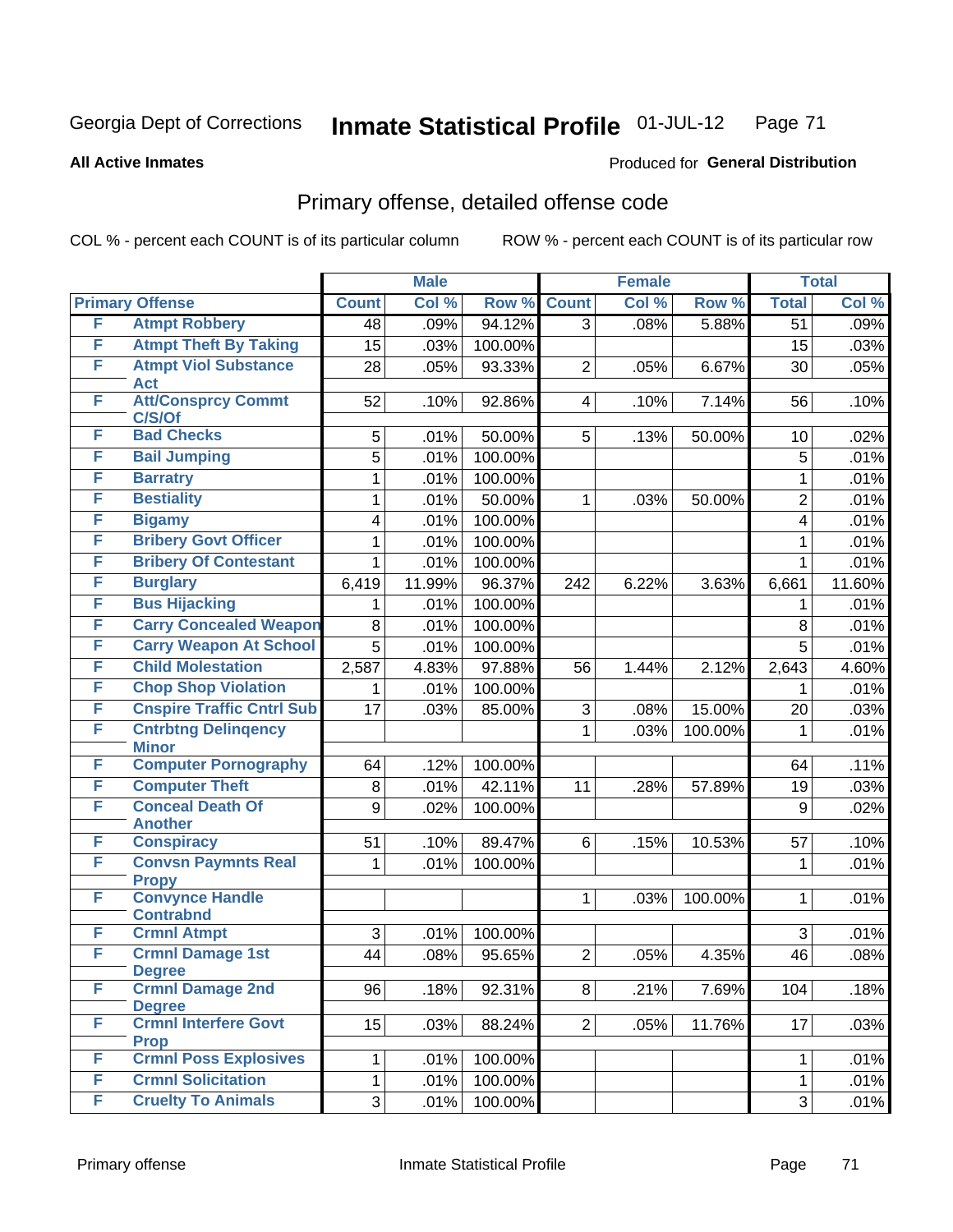**All Active Inmates**

## Produced for **General Distribution**

# Primary offense, detailed offense code

|   |                                                          |                 | <b>Male</b> |         |                 | <b>Female</b> |        |                 | <b>Total</b> |
|---|----------------------------------------------------------|-----------------|-------------|---------|-----------------|---------------|--------|-----------------|--------------|
|   | <b>Primary Offense</b>                                   | <b>Count</b>    | Col %       | Row %   | <b>Count</b>    | Col %         | Row %  | <b>Total</b>    | Col %        |
| F | <b>Cruelty To Children</b>                               | 274             | .51%        | 74.25%  | 95              | 2.44%         | 25.75% | 369             | .64%         |
| F | <b>Cruelty To Elder Person</b>                           | 17              | .03%        | 65.38%  | 9               | .23%          | 34.62% | 26              | .05%         |
| F | <b>Defrauding State</b>                                  | $\overline{2}$  | .01%        | 100.00% |                 |               |        | $\overline{2}$  | .01%         |
| F | <b>Destroy/Injur Police Dog</b>                          | 1               | .01%        | 100.00% |                 |               |        | 1               | .01%         |
| F | <b>Distr Mat Depict Nudity</b>                           | 1               | .01%        | 100.00% |                 |               |        | $\mathbf{1}$    | .01%         |
| F | <b>Dogfighting</b>                                       | 1               | .01%        | 100.00% |                 |               |        | 1               | .01%         |
| F | <b>Drvng Habtl Violator</b>                              | 17              | .03%        | 89.47%  | 2               | .05%          | 10.53% | 19              | .03%         |
| F | Eavesdrop &                                              | 1               | .01%        | 100.00% |                 |               |        | 1               | .01%         |
| F | <b>Surveillance</b><br><b>Entering Vehicle</b>           | 108             | .20%        | 100.00% |                 |               |        | 108             | .19%         |
| F | <b>Entice Child, Attempted</b>                           | 3               | .01%        | 100.00% |                 |               |        | 3               | .01%         |
| F | <b>Enticing Child-Indec</b>                              | 76              | .14%        | 96.20%  | 3               | .08%          | 3.80%  | 79              | .14%         |
|   | <b>Purp</b>                                              |                 |             |         |                 |               |        |                 |              |
| F | <b>Escape</b>                                            | 35              | .07%        | 87.50%  | 5               | .13%          | 12.50% | 40              | .07%         |
| F | <b>False Certificates</b>                                | 1               | .01%        | 50.00%  | 1               | .03%          | 50.00% | $\overline{2}$  | .01%         |
| F | <b>False Impris Color Legal</b>                          | 1               | .01%        | 100.00% |                 |               |        | 1               | .01%         |
| F | <b>False Imprisonment</b>                                | 177             | .33%        | 96.20%  | 7               | .18%          | 3.80%  | 184             | .32%         |
| F | <b>False Statements Govt</b>                             | 25              | .05%        | 75.76%  | 8               | .21%          | 24.24% | 33              | .06%         |
| F | <b>False Swearing</b>                                    | $\overline{2}$  | .01%        | 40.00%  | 3               | .08%          | 60.00% | 5               | .01%         |
| F | <b>False Swearng Writtn</b>                              | 4               | .01%        | 80.00%  | 1               | .03%          | 20.00% | 5               | .01%         |
| F | <b>Stmt</b><br><b>Family Violence Battery</b>            |                 |             |         | 3               |               |        |                 |              |
| F | <b>Feticide</b>                                          | 114             | .21%        | 97.44%  |                 | .08%          | 2.56%  | 117             | .20%         |
| F | <b>Feticide By Vehicle</b>                               | 1               | .01%        | 100.00% |                 |               |        | 1               | .01%         |
| F | <b>Financial Identity Fraud</b>                          | $\overline{2}$  | .01%        | 40.00%  | 3               | .08%          | 60.00% | 5               | .01%         |
| F | <b>Fleeing/Eluding Police</b>                            | 33              | .06%        | 55.00%  | 27              | .69%          | 45.00% | 60              | .10%         |
| F |                                                          | 205             | .38%        | 95.35%  | 10              | .26%          | 4.65%  | 215             | .37%         |
| F | <b>Forgery 1st Degree</b>                                | 1,247           | 2.33%       | 71.01%  | 509             | 13.08%        | 28.99% | 1,756           | 3.06%        |
| F | <b>Forgery 2nd Degree</b><br><b>Forgery Credit Card</b>  | 22              | .04%        | 81.48%  | 5               | .13%          | 18.52% | 27              | .05%         |
| F | <b>Fraudulent Access</b>                                 | 1               | .01%        | 100.00% |                 |               |        | 1               | .01%         |
|   | <b>Compute</b>                                           | 4               | .01%        | 100.00% |                 |               |        | 4               | .01%         |
| F | <b>Fraudulent Checks</b>                                 | $\overline{2}$  | .01%        | 50.00%  | $\overline{2}$  | .05%          | 50.00% | 4               | .01%         |
| F | <b>Fraudulent Credit Card</b>                            | $\overline{61}$ | .11%        | 65.59%  | $\overline{32}$ | .82%          | 34.41% | $\overline{93}$ | .16%         |
| F | <b>Gang Participation</b>                                | 37              | .07%        | 100.00% |                 |               |        | 37              | .06%         |
| F | <b>Guard Line</b>                                        | 6               | .01%        | 66.67%  | 3               | .08%          | 33.33% | 9               | .02%         |
| F | <b>W/Weapon/Drugs</b><br><b>Habit Traf Viol/Impaired</b> | 22              | .04%        | 95.65%  | 1               | .03%          | 4.35%  | 23              | .04%         |
| F | <b>Habit Traf Viol/Other</b>                             | 25              | .05%        | 100.00% |                 |               |        | 25              | .04%         |
| F | <b>Hijacking Motor Vehicle</b>                           | 41              | .08%        | 100.00% |                 |               |        | 41              | .07%         |
| F | <b>Hindering Appreh Or Pun</b>                           | 5               | .01%        | 83.33%  | 1               | .03%          | 16.67% | 6               | .01%         |
|   |                                                          |                 |             |         |                 |               |        |                 |              |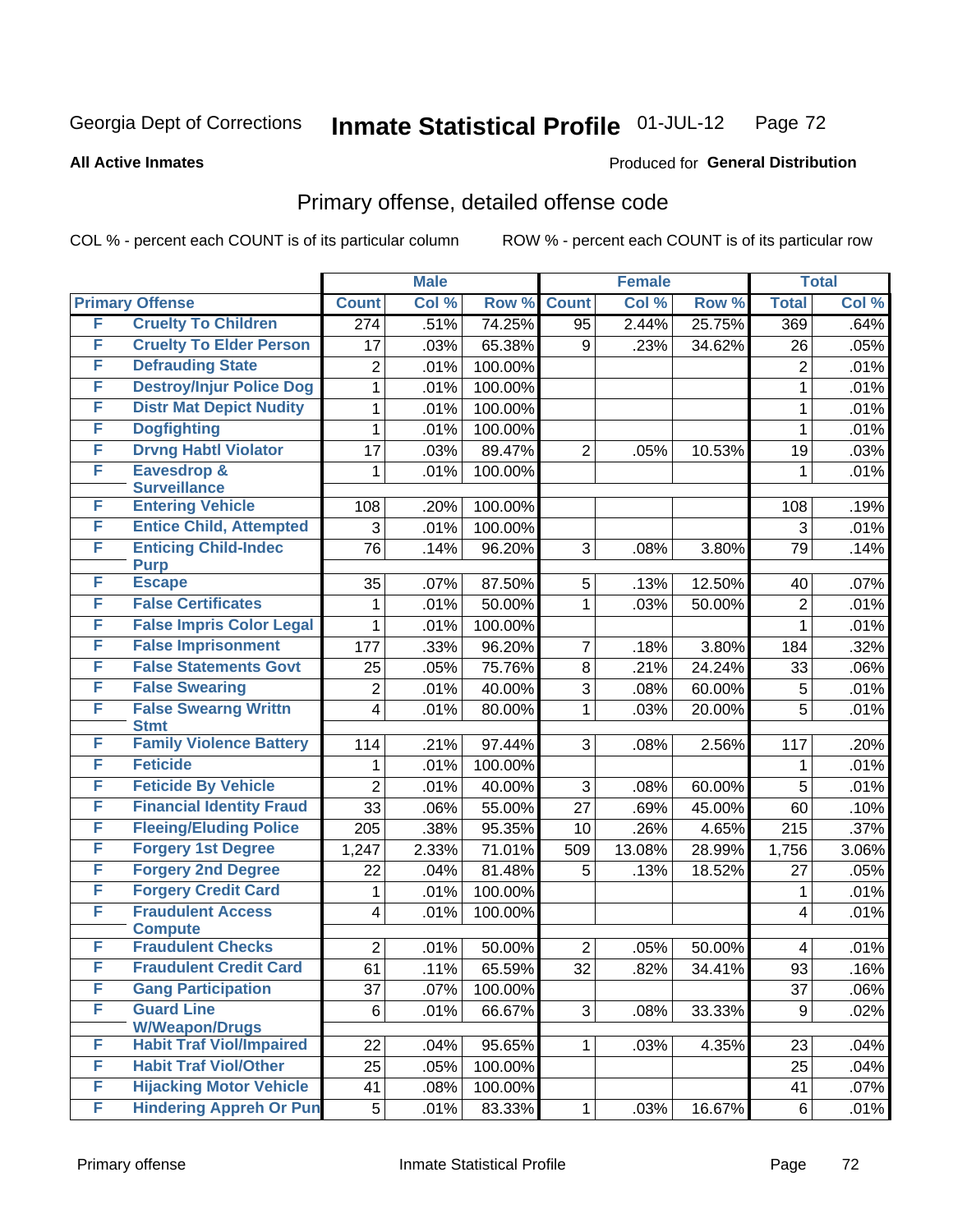**All Active Inmates**

#### Produced for **General Distribution**

## Primary offense, detailed offense code

|        |                                             |                 | <b>Male</b> |         |                         | <b>Female</b> |        |                | <b>Total</b> |
|--------|---------------------------------------------|-----------------|-------------|---------|-------------------------|---------------|--------|----------------|--------------|
|        | <b>Primary Offense</b>                      | <b>Count</b>    | Col %       | Row %   | <b>Count</b>            | Col %         | Row %  | <b>Total</b>   | Col %        |
| F      | <b>Hit-Run W/Injury/Fatality</b>            | 9               | .02%        | 90.00%  | 1                       | .03%          | 10.00% | 10             | .02%         |
| F      | <b>Homicide By Vessel</b>                   | 16              | .03%        | 80.00%  | 4                       | .10%          | 20.00% | 20             | .03%         |
| F      | <b>Illegal Attm To Obt Drugs</b>            | 7               | .01%        | 58.33%  | 5                       | .13%          | 41.67% | 12             | .02%         |
| F      | <b>Illegal Poss/Manf Liquor</b>             | 1               | .01%        | 100.00% |                         |               |        | 1              | .01%         |
| F      | <b>Impersonating Officer</b>                | $\overline{2}$  | .01%        | 100.00% |                         |               |        | $\overline{2}$ | .01%         |
| F      | <b>Impersonation</b>                        | $\overline{2}$  | .01%        | 50.00%  | 2                       | .05%          | 50.00% | 4              | .01%         |
| F      | <b>Incest</b>                               | 183             | .34%        | 97.86%  | 4                       | .10%          | 2.14%  | 187            | .33%         |
| F      | <b>Incest, Atmpt</b>                        |                 | .01%        | 100.00% |                         |               |        | 1              | .01%         |
| F      | <b>Influencing Witness</b>                  | 3               | .01%        | 100.00% |                         |               |        | 3              | .01%         |
| F      | <b>Injury By Vehicle</b>                    | 104             | .19%        | 88.89%  | 13                      | .33%          | 11.11% | 117            | .20%         |
| F      | <b>Interference With</b>                    | 15              | .03%        | 83.33%  | 3                       | .08%          | 16.67% | 18             | .03%         |
|        | <b>Custody</b>                              |                 |             |         |                         |               |        |                |              |
| F<br>F | <b>Involuntary Manslaughter</b>             | 121             | .23%        | 84.62%  | 22                      | .57%          | 15.38% | 143            | .25%         |
| F      | <b>Kidnapping</b><br><b>Livestock Theft</b> | 1,551           | 2.90%       | 97.12%  | 46                      | 1.18%         | 2.88%  | 1,597          | 2.78%        |
| F      |                                             | 5               | .01%        | 100.00% |                         |               |        | 5              | .01%         |
|        | <b>Manf Methamph 200-399</b><br>Gm          | 4               | .01%        | 80.00%  | 1                       | .03%          | 20.00% | 5              | .01%         |
| F      | <b>Manf Methamph 28-199</b>                 | 26              | .05%        | 81.25%  | 6                       | .15%          | 18.75% | 32             | .06%         |
|        | Gm                                          |                 |             |         |                         |               |        |                |              |
| F      | Manf Methamph 400+ Gm                       | $\overline{2}$  | .01%        | 100.00% |                         |               |        | $\overline{2}$ | .01%         |
| F      | <b>Manf Methamph Unspec</b>                 | 225             | .42%        | 90.00%  | 25                      | .64%          | 10.00% | 250            | .44%         |
| F      | Amt<br><b>Manufact Meth Near</b>            | 14              |             |         | $\overline{\mathbf{4}}$ |               |        |                |              |
|        | <b>Child</b>                                |                 | .03%        | 77.78%  |                         | .10%          | 22.22% | 18             | .03%         |
| F      | <b>Misc Assault/Battery</b>                 | 17              | .03%        | 100.00% |                         |               |        | 17             | .03%         |
| F      | <b>Misc CorrectionI Inst Off</b>            | $\overline{2}$  | .01%        | 100.00% |                         |               |        | $\overline{2}$ | .01%         |
| F      | <b>Misc Criminal Damage</b>                 | $\mathbf{1}$    | .01%        | 100.00% |                         |               |        | 1              | .01%         |
| F      | <b>Misc Drugs Trafficking</b>               | 26              | .05%        | 92.86%  | $\overline{2}$          | .05%          | 7.14%  | 28             | .05%         |
| F      | <b>Misc Forgery</b>                         | 4               | .01%        | 100.00% |                         |               |        | 4              | .01%         |
| F      | <b>Misc Fraud</b>                           | 10              | .02%        | 62.50%  | 6                       | .15%          | 37.50% | 16             | .03%         |
| F      | <b>Misc Homicide Offense</b>                | 11              | .02%        | 91.67%  | 1                       | .03%          | 8.33%  | 12             | .02%         |
| F      | <b>Misc Invasion Of Privacy</b>             | 1               | .01%        | 100.00% |                         |               |        | 1              | .01%         |
| F      | <b>Misc Mrals/Pblic H/Safty</b>             | 5               | .01%        | 100.00% |                         |               |        | $\overline{5}$ | .01%         |
| F      | <b>Misc Obscenity</b>                       | $\overline{2}$  | .01%        | 100.00% |                         |               |        | $\overline{2}$ | .01%         |
| F      | <b>Misc Public Order</b>                    | $\overline{2}$  | .01%        | 100.00% |                         |               |        | $\overline{2}$ | .01%         |
| F      | <b>Misc Sexual Offense</b>                  | $\overline{22}$ | .04%        | 100.00% |                         |               |        | 22             | .04%         |
| F      | <b>Murder</b>                               | 5,204           | 9.72%       | 94.36%  | 311                     | 7.99%         | 5.64%  | 5,515          | 9.61%        |
| F      | <b>Murder, Conspire To</b>                  | 6               | .01%        | 85.71%  | 1                       | .03%          | 14.29% | $\overline{7}$ | .01%         |
|        | <b>Commit</b>                               |                 |             |         |                         |               |        |                |              |
| F      | <b>Mutiny In Penal Inst</b>                 | $\mathbf{1}$    | .01%        | 100.00% |                         |               |        | 1              | .01%         |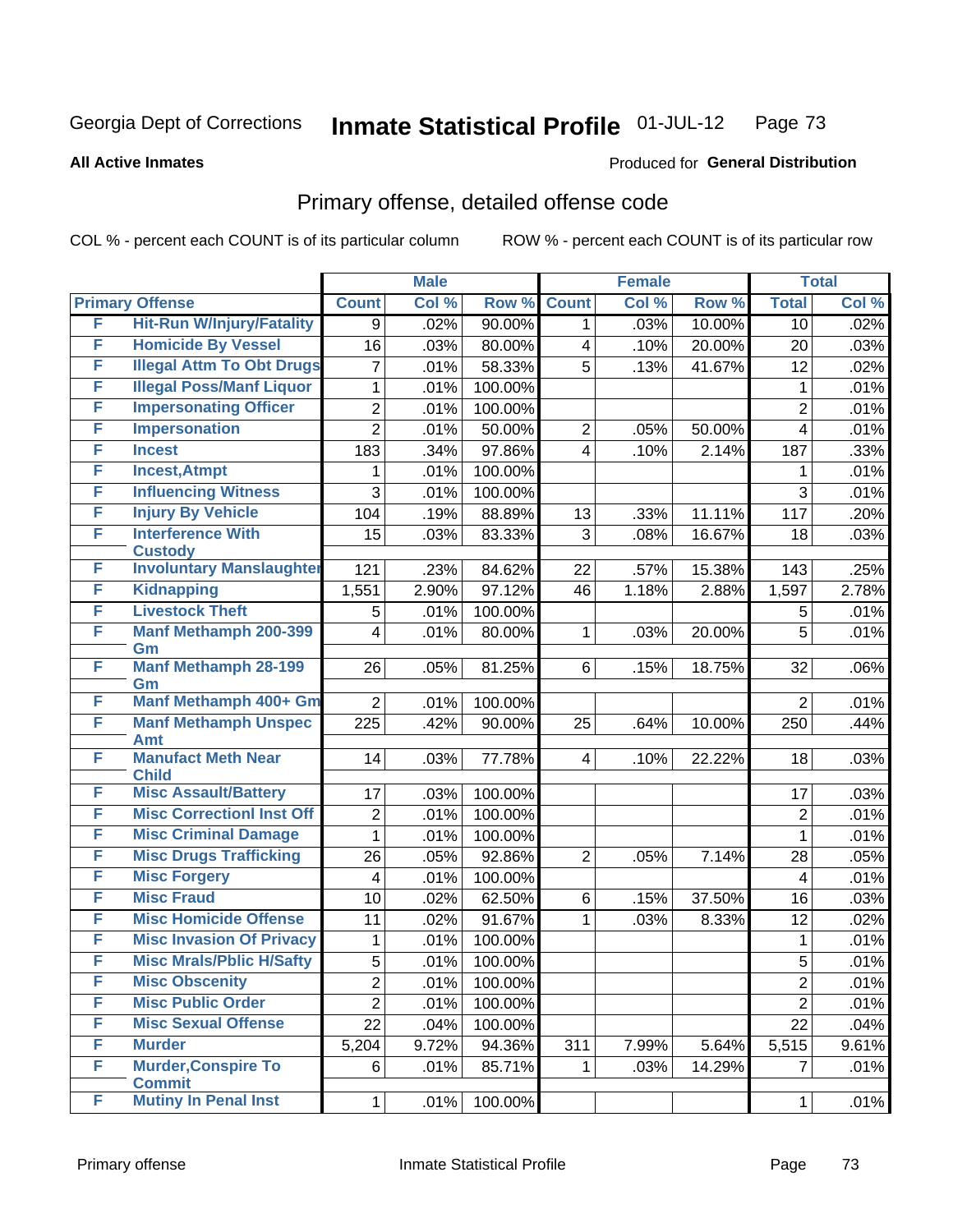#### **All Active Inmates**

# Produced for **General Distribution**

## Primary offense, detailed offense code

|   |                                            |                  | <b>Male</b> |         |                 | <b>Female</b> |        |                  | <b>Total</b> |
|---|--------------------------------------------|------------------|-------------|---------|-----------------|---------------|--------|------------------|--------------|
|   | <b>Primary Offense</b>                     | <b>Count</b>     | Col %       | Row %   | <b>Count</b>    | Col %         | Row %  | <b>Total</b>     | Col %        |
| F | <b>Obstr Of Law Enf Officer</b>            | $\overline{531}$ | .99%        | 92.35%  | 44              | 1.13%         | 7.65%  | $\overline{575}$ | 1.00%        |
| F | <b>Pandering By</b><br><b>Compulsion</b>   | 1                | .01%        | 100.00% |                 |               |        | 1                | .01%         |
| F | <b>Party To A Crime</b>                    | 1                | .01%        | 100.00% |                 |               |        | 1                | .01%         |
| F | <b>Peeping Tom</b>                         | 22               | .04%        | 100.00% |                 |               |        | 22               | .04%         |
| F | <b>Perjury</b>                             | $\overline{2}$   | .01%        | 100.00% |                 |               |        | $\overline{2}$   | .01%         |
| F | <b>Pimping A Minor Under</b><br>18         | 9                | .02%        | 100.00% |                 |               |        | 9                | .02%         |
| F | <b>Poss Contraband</b><br><b>Articles</b>  | $\overline{2}$   | .01%        | 100.00% |                 |               |        | $\overline{2}$   | .01%         |
| F | <b>Poss Dep Stim Cntrf</b><br><b>Drugs</b> | 63               | .12%        | 76.83%  | 19              | .49%          | 23.17% | 82               | .14%         |
| F | <b>Poss Drug Related Matri</b>             | 12               | .02%        | 70.59%  | 5               | .13%          | 29.41% | 17               | .03%         |
| F | <b>Poss Ephedrine</b>                      | 10               | .02%        | 71.43%  | 4               | .10%          | 28.57% | 14               | .02%         |
| F | <b>Poss Firearm 1st</b><br><b>Offender</b> | 102              | .19%        | 96.23%  | 4               | .10%          | 3.77%  | 106              | .18%         |
| F | <b>Poss Firearm Convct</b><br><b>Felon</b> | 944              | 1.76%       | 97.22%  | 27              | .69%          | 2.78%  | 971              | 1.69%        |
| F | <b>Poss Knife During Crime</b>             | 3                | .01%        | 100.00% |                 |               |        | 3                | .01%         |
| F | <b>Poss Mda/Extsy</b>                      | 13               | .02%        | 100.00% |                 |               |        | 13               | .02%         |
| F | <b>Poss Methamphetamine</b>                | 427              | .80%        | 77.78%  | 122             | 3.14%         | 22.22% | 549              | .96%         |
| F | <b>Poss Narcotics Opiates</b>              | 67               | .13%        | 83.75%  | 13              | .33%          | 16.25% | 80               | .14%         |
| F | <b>Poss Of Certain</b>                     | 26               | .05%        | 92.86%  | $\overline{2}$  | .05%          | 7.14%  | 28               | .05%         |
|   | <b>Weapons</b>                             |                  |             |         |                 |               |        |                  |              |
| F | <b>Poss Of Cocaine</b>                     | 881              | 1.65%       | 85.29%  | 152             | 3.91%         | 14.71% | 1,033            | 1.80%        |
| F | <b>Poss Of Firearm Dur</b><br><b>Crime</b> | 470              | .88%        | 95.72%  | 21              | .54%          | 4.28%  | 491              | .86%         |
| F | <b>Poss Of Lsd</b>                         | 1                | .01%        | 100.00% |                 |               |        | 1                | .01%         |
| F | <b>Poss Of Marijuana</b>                   | 99               | .18%        | 92.52%  | 8               | .21%          | 7.48%  | 107              | .19%         |
| F | <b>Poss Tools Commit</b><br><b>Crime</b>   | 38               | .07%        | 100.00% |                 |               |        | 38               | .07%         |
| F | <b>Poss W Int Dis Other</b><br><b>Drug</b> | 91               | .17%        | 81.98%  | 20              | .51%          | 18.02% | 111              | .19%         |
| F | <b>Poss W Int Dist Cocaine</b>             | 516              | .96%        | 95.20%  | 26              | .67%          | 4.80%  | 542              | .94%         |
| F | <b>Poss W Int Dist</b><br><b>Marijuana</b> | 865              | 1.62%       | 96.33%  | $\overline{33}$ | .85%          | 3.67%  | 898              | 1.56%        |
| F | <b>Poss W Int Dist Meth</b>                | 275              | .51%        | 82.34%  | 59              | 1.52%         | 17.66% | 334              | .58%         |
| F | <b>Poss Wpn, Drugs By</b><br><b>Prisnr</b> | 44               | .08%        | 93.62%  | 3               | .08%          | 6.38%  | 47               | .08%         |
| F | <b>Racketeering</b>                        | 51               | .10%        | 75.00%  | 17              | .44%          | 25.00% | 68               | .12%         |
| F | Rape                                       | 1,771            | 3.31%       | 99.77%  | 4               | .10%          | .23%   | 1,775            | 3.09%        |
| F | <b>Reck Cond Infected</b>                  | 10               | .02%        | 83.33%  | $\overline{2}$  | .05%          | 16.67% | 12               | .02%         |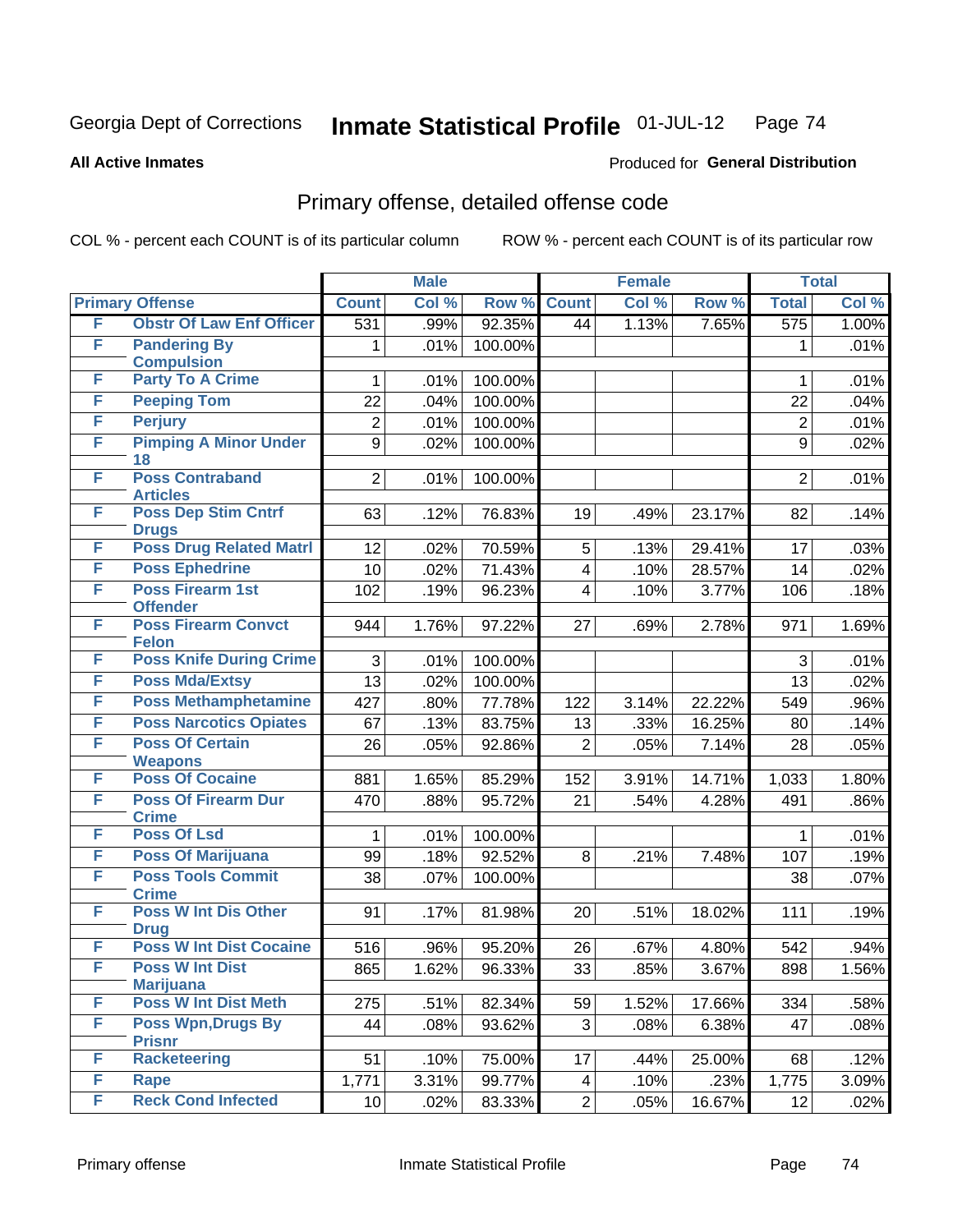#### **All Active Inmates**

## Produced for **General Distribution**

## Primary offense, detailed offense code

|   |                                                        |                | <b>Male</b> |         | <b>Female</b>  |       |        |                | <b>Total</b> |
|---|--------------------------------------------------------|----------------|-------------|---------|----------------|-------|--------|----------------|--------------|
|   | <b>Primary Offense</b>                                 | <b>Count</b>   | Col %       | Row %   | <b>Count</b>   | Col % | Row %  | <b>Total</b>   | Col %        |
|   | <b>Person</b>                                          |                |             |         |                |       |        |                |              |
| F | <b>Reckless Abandonment</b>                            | $\overline{2}$ | .01%        | 100.00% |                |       |        | $\overline{2}$ | .01%         |
| F | <b>Recv Gds, Srvs Fraud</b><br><b>Obtnd</b>            | $\mathbf{1}$   | .01%        | 50.00%  | $\mathbf 1$    | .03%  | 50.00% | $\overline{2}$ | .01%         |
| F | Removal Baggage, Cargo                                 | $\mathbf{1}$   | .01%        | 50.00%  | $\mathbf{1}$   | .03%  | 50.00% | $\overline{2}$ | .01%         |
|   | <b>Etc</b>                                             |                |             |         |                |       |        |                |              |
| F | <b>Robbery</b>                                         | 1,783          | 3.33%       | 93.40%  | 126            | 3.24% | 6.60%  | 1,909          | 3.32%        |
| F | <b>Robbery By Force</b>                                | 275            | .51%        | 89.58%  | 32             | .82%  | 10.42% | 307            | .53%         |
| F | <b>Robbery By Intimidation</b>                         | 287            | .54%        | 93.18%  | 21             | .54%  | 6.82%  | 308            | .54%         |
| F | <b>Robbery By Sudden</b>                               | 130            | .24%        | 90.91%  | 13             | .33%  | 9.09%  | 143            | .25%         |
| F | <b>Snatch</b><br><b>S/D Of Alcoholic Intox</b>         |                |             |         |                |       |        |                |              |
| F | <b>S/D Cocaine</b>                                     | $\mathbf{1}$   | .01%        | 100.00% |                |       |        | $\mathbf 1$    | .01%         |
| F | <b>S/D Cont Sub Public</b>                             | 1,027          | 1.92%       | 94.31%  | 62             | 1.59% | 5.69%  | 1,089          | 1.90%        |
| F |                                                        | 55             | .10%        | 100.00% |                |       |        | 55             | .10%         |
|   | <b>S/D Cont Sub School</b>                             | 40             | .07%        | 93.02%  | 3              | .08%  | 6.98%  | 43             | .07%         |
| F | <b>S/D Dep Stim Cntrf Drugs</b>                        | 68             | .13%        | 77.27%  | 20             | .51%  | 22.73% | 88             | .15%         |
| F | <b>S/D Narcotics Opiates</b>                           | 27             | .05%        | 77.14%  | 8              | .21%  | 22.86% | 35             | .06%         |
| F | <b>S/D Of Marijuana</b>                                | 375            | .70%        | 96.65%  | 13             | .33%  | 3.35%  | 388            | .68%         |
| F | <b>Sale Mda/Extsy</b>                                  | 6              | .01%        | 100.00% |                |       |        | 6              | .01%         |
| F | <b>Sale Methamphetamine</b>                            | 108            | .20%        | 74.48%  | 37             | .95%  | 25.52% | 145            | .25%         |
| F | <b>Sex Exploitation Child</b>                          | 135            | .25%        | 99.26%  | $\mathbf{1}$   | .03%  | .74%   | 136            | .24%         |
| F | <b>Sex Offender Fail Registr</b>                       | 385            | .72%        | 99.48%  | $\overline{2}$ | .05%  | .52%   | 387            | .67%         |
| F | <b>Sex Offender Fail To</b><br><b>Move</b>             | 9              | .02%        | 100.00% |                |       |        | 9              | .02%         |
| F | Sexl/Asslt/Agn/Pers/Cstd                               | 5              | .01%        | 100.00% |                |       |        | 5              | .01%         |
| F | <b>Sexual Battery</b>                                  | 185            | .35%        | 99.46%  | $\mathbf{1}$   | .03%  | .54%   | 186            | .32%         |
| F | <b>Simple Battery</b>                                  | 19             | .04%        | 95.00%  | $\mathbf{1}$   | .03%  | 5.00%  | 20             | .03%         |
| F | <b>Sodomy</b>                                          | 21             | .04%        | 100.00% |                |       |        | 21             | .04%         |
| F | <b>Solicit Sodomy From</b>                             | 3              | .01%        | 100.00% |                |       |        | 3              | .01%         |
|   | <b>Minor</b>                                           |                |             |         |                |       |        |                |              |
| F | <b>Stalking</b>                                        | 5              | .01%        | 100.00% |                |       |        | 5              | .01%         |
| F | <b>Statutory Rape</b>                                  | 838            | 1.57%       | 98.13%  | 16             | .41%  | 1.87%  | 854            | 1.49%        |
| F | <b>Statutory Rape, Atmpt</b>                           | $\mathbf{1}$   | .01%        | 100.00% |                |       |        | 1              | .01%         |
| F | <b>Tampering With</b>                                  | 9              | .02%        | 81.82%  | 2              | .05%  | 18.18% | 11             | .02%         |
| F | <b>Evidence</b><br><b>Terrorist Threats &amp; Acts</b> | 423            | .79%        | 97.24%  | 12             | .31%  | 2.76%  | 435            | .76%         |
| F | <b>Theft Bring Prop In State</b>                       | 10             | .02%        | 100.00% |                |       |        | 10             | .02%         |
| F | <b>Theft By Conversion</b>                             | 27             | .05%        | 79.41%  | $\overline{7}$ | .18%  | 20.59% | 34             | .06%         |
| F | <b>Theft By Deception</b>                              | 49             | .09%        | 77.78%  | 14             | .36%  | 22.22% | 63             | .11%         |
| F | <b>Theft By Extortion</b>                              | $\overline{2}$ | .01%        | 100.00% |                |       |        | $\overline{2}$ | .01%         |
|   |                                                        |                |             |         |                |       |        |                |              |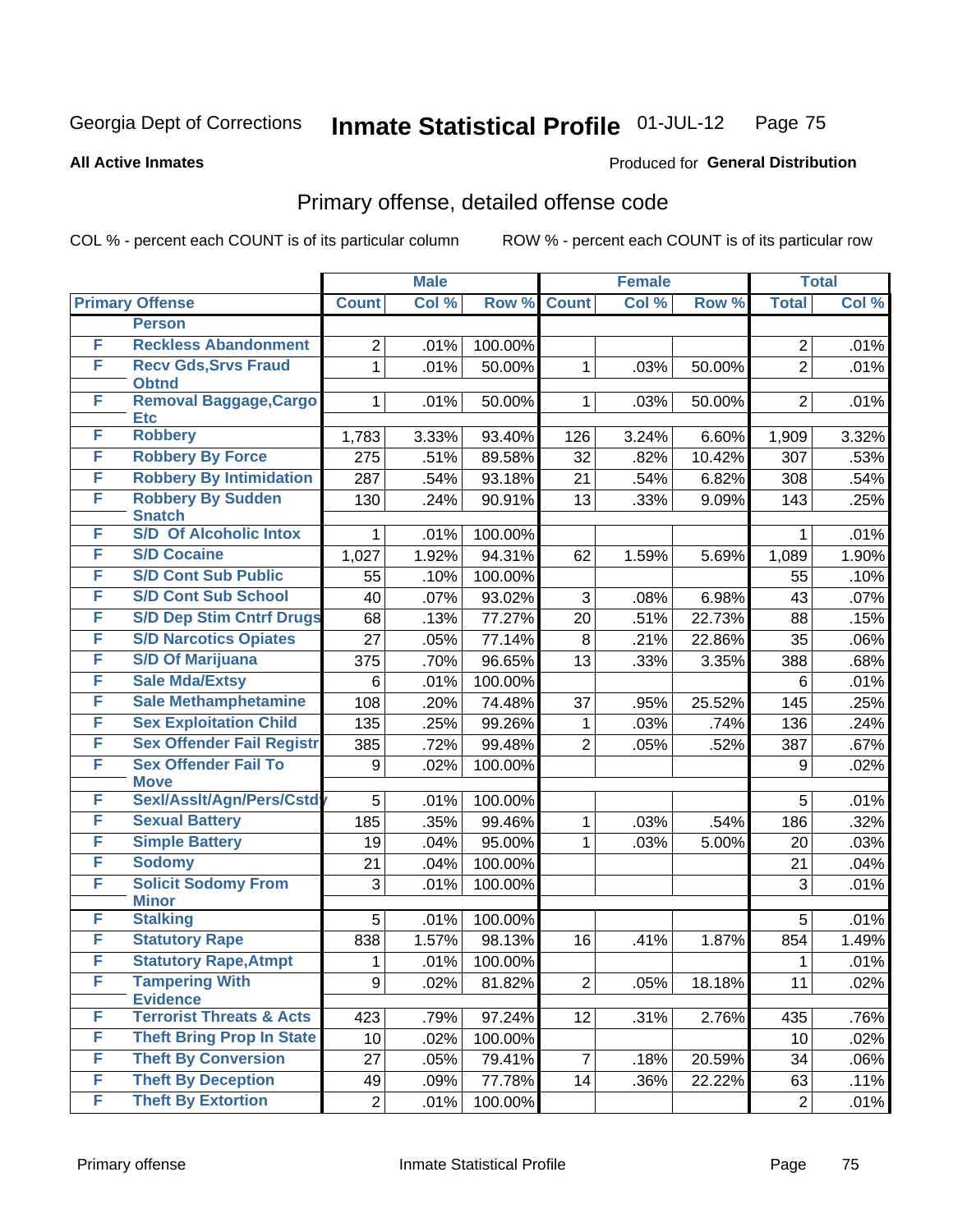**All Active Inmates**

#### Produced for **General Distribution**

## Primary offense, detailed offense code

|   |                                             |                         | <b>Male</b> |         |                | <b>Female</b> |         |                  | <b>Total</b> |
|---|---------------------------------------------|-------------------------|-------------|---------|----------------|---------------|---------|------------------|--------------|
|   | <b>Primary Offense</b>                      | <b>Count</b>            | Col %       | Row %   | <b>Count</b>   | Col %         | Row %   | <b>Total</b>     | Col %        |
| F | <b>Theft By Rec Stolen Prop</b>             | $\overline{917}$        | 1.71%       | 94.54%  | 53             | 1.36%         | 5.46%   | $\overline{970}$ | 1.69%        |
| F | <b>Theft By Shoplifting</b>                 | 398                     | .74%        | 69.70%  | 173            | 4.45%         | 30.30%  | 571              | .99%         |
| F | <b>Theft By Taking</b>                      | 1,076                   | 2.01%       | 85.67%  | 180            | 4.63%         | 14.33%  | 1,256            | 2.19%        |
| F | <b>Theft Credit Card</b>                    | 11                      | .02%        | 64.71%  | 6              | .15%          | 35.29%  | 17               | .03%         |
| F | <b>Theft Motorveh Or Part</b>               | 108                     | .20%        | 95.58%  | 5              | .13%          | 4.42%   | 113              | .20%         |
| F | <b>Theft Of Lost Property</b>               | 3                       | .01%        | 100.00% |                |               |         | 3                | .01%         |
| F | <b>Theft Of Services</b>                    | 6                       | .01%        | 85.71%  | 1              | .03%          | 14.29%  | $\overline{7}$   | .01%         |
| F | <b>Theft Recv Prop Out</b><br><b>State</b>  |                         |             |         | $\mathbf{1}$   | .03%          | 100.00% | $\mathbf{1}$     | .01%         |
| F | <b>Traf Amphtmine 200-399</b><br>Gm         | 1                       | .01%        | 100.00% |                |               |         | 1                | .01%         |
| F | <b>Traf Amphtmine 28-199</b><br>Gm          | 3                       | .01%        | 100.00% |                |               |         | 3                | .01%         |
| F | <b>Traf Amphtmine 400+ Gm</b>               | 3                       | .01%        | 100.00% |                |               |         | 3                | .01%         |
| F | <b>Traf Cocaine 201-400</b><br>Gm           | 224                     | .42%        | 93.33%  | 16             | .41%          | 6.67%   | 240              | .42%         |
| F | <b>Traf Cocaine 401+ Gm</b>                 | 159                     | .30%        | 94.08%  | 10             | .26%          | 5.92%   | 169              | .29%         |
| F | <b>Traf Cocaine Less 200</b>                | 424                     | .79%        | 97.25%  | 12             | .31%          | 2.75%   | 436              | .76%         |
|   | Gm                                          |                         |             |         |                |               |         |                  |              |
| F | Traf Marijna 10-2000 Lb                     | 113                     | .21%        | 95.76%  | 5              | .13%          | 4.24%   | 118              | .21%         |
| F | Traf Marijna 10001+ Lb                      | 5                       | .01%        | 83.33%  | 1              | .03%          | 16.67%  | 6                | .01%         |
| F | Traf Marijna 2001-10k Lb                    | 4                       | .01%        | 100.00% |                |               |         | 4                | .01%         |
| F | <b>Traf Mda/Extsy 200-</b><br>399gm         | 9                       | .02%        | 81.82%  | $\overline{2}$ | .05%          | 18.18%  | 11               | .02%         |
| F | <b>Traf Mda/Extsy 28-199gm</b>              | 19                      | .04%        | 90.48%  | $\overline{2}$ | .05%          | 9.52%   | 21               | .04%         |
| F | Traf Mda/Extsy 400+Gm                       | $\overline{\mathbf{4}}$ | .01%        | 100.00% |                |               |         | 4                | .01%         |
| F | <b>Traf Methamph 200-399</b><br>Gm          | 69                      | .13%        | 93.24%  | 5              | .13%          | 6.76%   | 74               | .13%         |
| F | <b>Traf Methamph 28-199</b><br>Gm           | 220                     | .41%        | 85.60%  | 37             | .95%          | 14.40%  | 257              | .45%         |
| F | Traf Methamph 400+ Gm                       | 52                      | .10%        | 94.55%  | 3              | .08%          | 5.45%   | 55               | .10%         |
| F | <b>Traf Methamph Unspec</b>                 | 80                      | .15%        | 89.89%  | 9              | .23%          | 10.11%  | 89               | .16%         |
| F | <b>Amt</b><br><b>Traf Narcotic 15-28 Gm</b> | 10                      | .02%        | 100.00% |                |               |         | 10               | .02%         |
| F | <b>Traf Narcotic 29+ Gm</b>                 | 8                       | .01%        | 100.00% |                |               |         | 8                | .01%         |
| F | <b>Traf Narcotic Less 14 Gm</b>             | 8                       | .01%        | 88.89%  | 1              | .03%          | 11.11%  | 9                | .02%         |
| F | <b>Unauth Dist Recrd</b>                    | 5                       | .01%        | 100.00% |                |               |         | 5                | .01%         |
|   | <b>Devices</b>                              |                         |             |         |                |               |         |                  |              |
| F | <b>Unknown Offense</b>                      | 15                      | .03%        | 78.95%  | 4              | .10%          | 21.05%  | 19               | .03%         |
| F | <b>Uniwfl Mfg/Del/Dist N-C S</b>            | 15                      | .03%        | 93.75%  | 1              | .03%          | 6.25%   | 16               | .03%         |
| F | <b>Use Comm Facity Vio C</b>                | 3                       | .01%        | 60.00%  | $\overline{2}$ | .05%          | 40.00%  | 5                | .01%         |
|   | <b>Sub</b>                                  |                         |             |         |                |               |         |                  |              |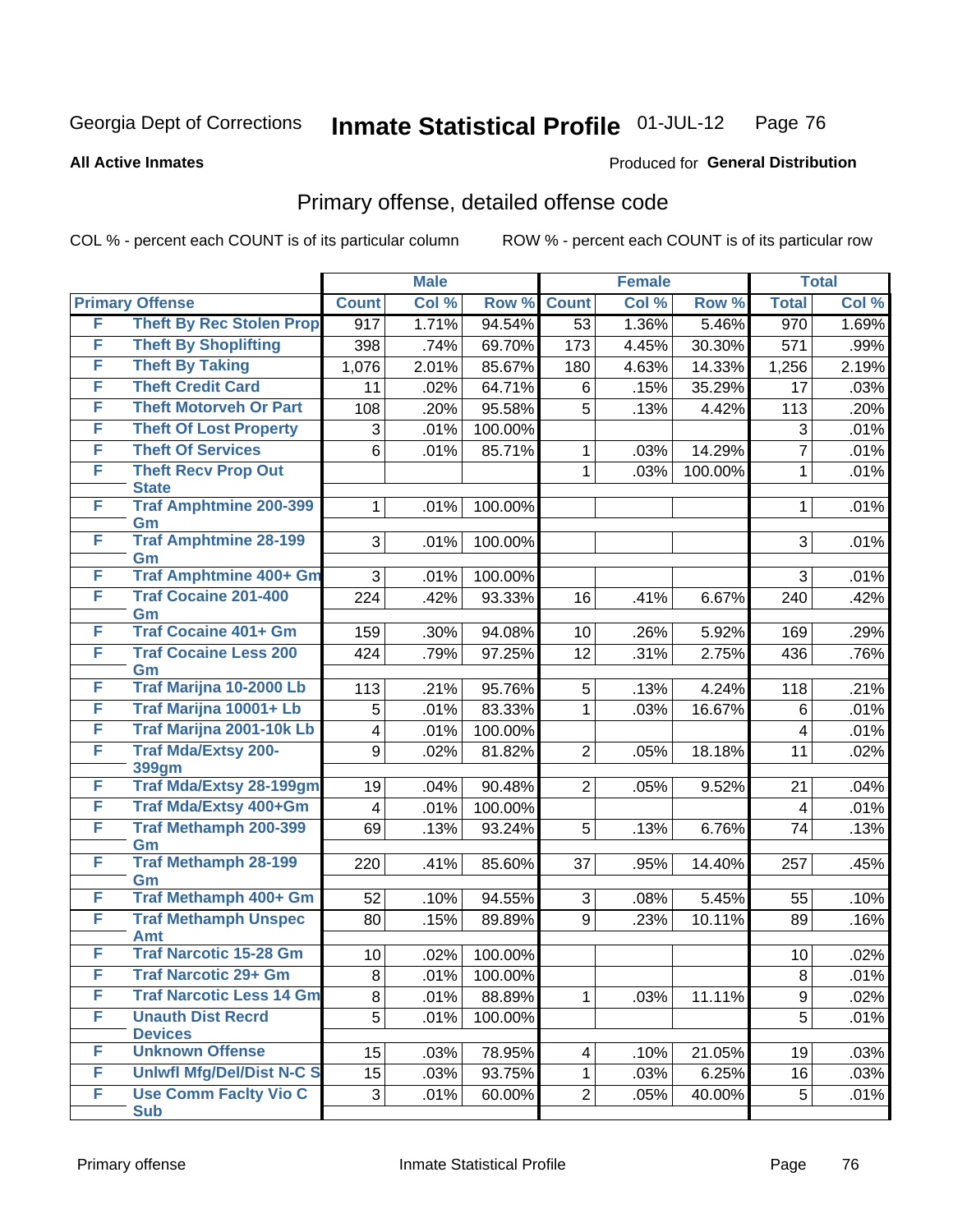**All Active Inmates**

#### Produced for **General Distribution**

## Primary offense, detailed offense code

|        |                                                    |                     | <b>Male</b> |         |                | <b>Female</b> |         |                     | <b>Total</b> |
|--------|----------------------------------------------------|---------------------|-------------|---------|----------------|---------------|---------|---------------------|--------------|
|        | <b>Primary Offense</b>                             | <b>Count</b>        | Col %       | Row %   | <b>Count</b>   | Col %         | Row %   | <b>Total</b>        | Col %        |
| F      | <b>Vehicular Homicide</b>                          | 324                 | .61%        | 86.63%  | 50             | 1.29%         | 13.37%  | $\overline{374}$    | .65%         |
| F      | <b>Viol Dngrous Drgs Act</b>                       | 158                 | .30%        | 86.81%  | 24             | .62%          | 13.19%  | 182                 | .32%         |
| F      | <b>Viol Ga Cntrl Sbst Act</b>                      | 154                 | .29%        | 87.01%  | 23             | .59%          | 12.99%  | 177                 | .31%         |
| F      | <b>Viol Ga Securities Act</b>                      | 2                   | .01%        | 100.00% |                |               |         | $\overline{2}$      | .01%         |
| F      | <b>Viol Motor Vehicle Laws</b>                     | 34                  | .06%        | 94.44%  | $\overline{2}$ | .05%          | 5.56%   | 36                  | .06%         |
| F      | <b>Viol Oath Public Offcr</b>                      | 2                   | .01%        | 66.67%  | 1              | .03%          | 33.33%  | 3                   | .01%         |
| F      | <b>Violatn Othr States Law</b>                     | 7                   | .01%        | 87.50%  | 1              | .03%          | 12.50%  | 8                   | .01%         |
| F      | <b>Vol Manslaughter Of</b><br><b>Fetus</b>         | $\overline{2}$      | .01%        | 100.00% |                |               |         | $\overline{2}$      | .01%         |
| F      | <b>Voluntary Manslaughter</b>                      | 1,055               | 1.97%       | 88.95%  | 131            | 3.37%         | 11.05%  | 1,186               | 2.07%        |
| Μ      | <b>Abandonment Of Dep</b><br><b>Child</b>          | 6                   | .01%        | 100.00% |                |               |         | 6                   | .01%         |
| Μ      | <b>Abusive Language</b>                            | $\overline{2}$      | .01%        | 100.00% |                |               |         | 2                   | .01%         |
| M      | <b>Agg Assault With</b>                            | $\mathbf{1}$        | .01%        | 100.00% |                |               |         | $\mathbf{1}$        | .01%         |
|        | <b>Firearm</b>                                     |                     |             |         |                |               |         |                     |              |
| Μ      | <b>Agg Assault With Knife</b>                      | 1                   | .01%        | 100.00% |                |               |         | 1                   | .01%         |
| Μ<br>Μ | <b>Assault &amp; Battery</b><br><b>Bad Checks</b>  | 10                  | .02%        | 100.00% |                |               |         | 10                  | .02%         |
|        |                                                    | $\overline{2}$      | .01%        | 66.67%  | 1              | .03%          | 33.33%  | 3                   | .01%         |
| Μ<br>Μ | <b>Burglary</b><br><b>Cheating &amp; Swindling</b> | 14                  | .03%        | 100.00% |                |               |         | 14                  | .02%         |
| M      | <b>Cpwl &amp; Concealed</b>                        | 3<br>$\overline{7}$ | .01%        | 100.00% |                |               |         | 3<br>$\overline{7}$ | .01%         |
|        | <b>Weapon</b>                                      |                     | .01%        | 100.00% |                |               |         |                     | .01%         |
| Μ      | <b>Crmnl Attempt</b>                               | $\overline{2}$      | .01%        | 100.00% |                |               |         | $\overline{2}$      | .01%         |
| M      | <b>Crmnl Intfer Govt Prop</b>                      | 1                   | .01%        | 100.00% |                |               |         | $\mathbf{1}$        | .01%         |
| M      | <b>Cruelty To Children</b>                         | 1                   | .01%        | 50.00%  | 1              | .03%          | 50.00%  | $\overline{2}$      | .01%         |
| M      | Dui                                                | 12                  | .02%        | 92.31%  | 1              | .03%          | 7.69%   | 13                  | .02%         |
| M      | <b>Escape</b>                                      | 6                   | .01%        | 100.00% |                |               |         | 6                   | .01%         |
| Μ      | <b>Forgery</b>                                     | 4                   | .01%        | 100.00% |                |               |         | 4                   | .01%         |
| M      | <b>Fraudulent Checks</b>                           | 1                   | .01%        | 100.00% |                |               |         | $\mathbf{1}$        | .01%         |
| M      | <b>Lottery</b>                                     | 1                   | .01%        | 100.00% |                |               |         | $\mathbf{1}$        | .01%         |
| M      | <b>Misc Misdemeanor</b>                            | 1                   | .01%        | 100.00% |                |               |         | 1                   | .01%         |
| M      | <b>Other Misdemeanor</b>                           | 24                  | .04%        | 96.00%  | 1              | .03%          | 4.00%   | 25                  | .04%         |
| M      | <b>Pointing Gun At Another</b>                     | $\overline{2}$      | .01%        | 100.00% |                |               |         | $\overline{2}$      | .01%         |
| M      | <b>Poss Ntp Whiskey</b>                            | 3                   | .01%        | 100.00% |                |               |         | $\overline{3}$      | .01%         |
| M      | <b>Prostitution</b>                                |                     |             |         | $\mathbf{1}$   | .03%          | 100.00% | 1                   | .01%         |
| M      | <b>Public Drunkenness</b>                          | 7                   | .01%        | 100.00% |                |               |         | $\overline{7}$      | .01%         |
| M      | <b>Public Indecency</b>                            | $\overline{3}$      | .01%        | 100.00% |                |               |         | $\overline{3}$      | .01%         |
| M      | <b>Simple Assault</b>                              | $\mathbf 1$         | .01%        | 100.00% |                |               |         | 1                   | .01%         |
| M      | <b>Simple Battery</b>                              | $\mathbf 1$         | .01%        | 50.00%  | $\mathbf{1}$   | .03%          | 50.00%  | $\overline{2}$      | .01%         |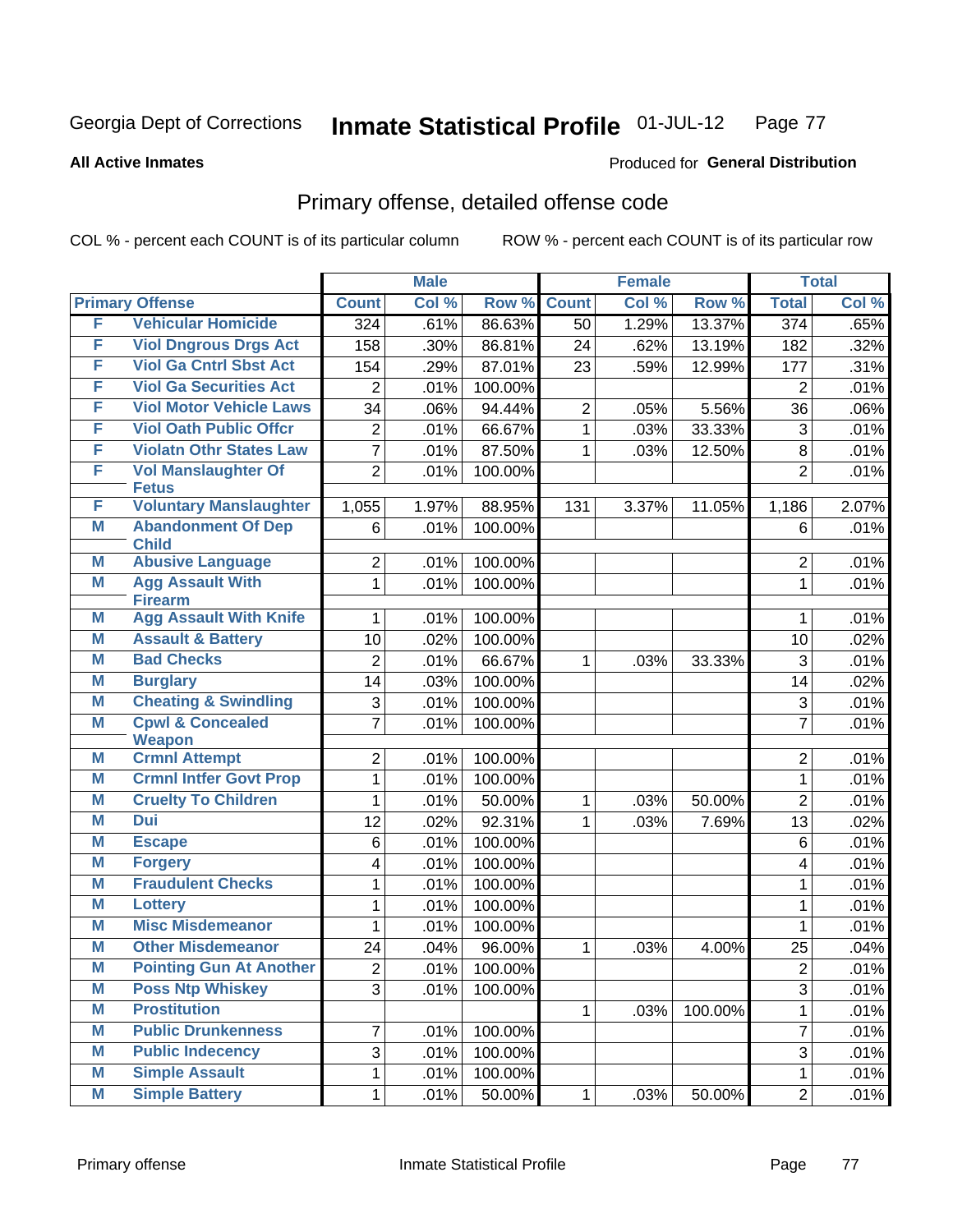**All Active Inmates**

#### Produced for **General Distribution**

## Primary offense, detailed offense code

|   |                                   |                | <b>Male</b> |         |             | <b>Female</b> |       |              | <b>Total</b> |
|---|-----------------------------------|----------------|-------------|---------|-------------|---------------|-------|--------------|--------------|
|   | <b>Primary Offense</b>            | <b>Count</b>   | Col %       |         | Row % Count | Col %         | Row % | <b>Total</b> | Col %        |
| M | <b>Theft By Taking -</b>          | 54             | $.10\%$     | 100.00% |             |               |       | 54           | .09%         |
|   | Larceny                           |                |             |         |             |               |       |              |              |
| M | <b>Theft Motor Vehicle, Parts</b> |                | $.01\%$     | 100.00% |             |               |       |              | .01%         |
| Μ | <b>Vagrancy</b>                   | 3 <sub>1</sub> | $.01\%$     | 100.00% |             |               |       | 3            | .01%         |
| М | <b>Viol Motor Veh Law</b>         | 3              | $.01\%$     | 100.00% |             |               |       | 3            | .01%         |
| M | <b>Wife Beating</b>               | 3              | $.01\%$     | 100.00% |             |               |       | 3            | .01%         |
| М | <b>Worthless Checks</b>           |                | $.01\%$     | 100.00% |             |               |       |              | .01%         |
|   | <b>Total Rported</b>              | 53,525         | 101%        | 93.22%  | 3,890       | 100%          | 6.78% | 57,415       | 101%         |

| е | .<br>IJŁ |       | 1 E E<br>יי<br>- -    |
|---|----------|-------|-----------------------|
|   | こつ ビフフ   | 3,893 | $F = F = 0$<br>7.57 U |

| Mode (most frequent) | 1601 Burglary | 1701 Forgery 1st Degree | 1601 Burglary |
|----------------------|---------------|-------------------------|---------------|
|----------------------|---------------|-------------------------|---------------|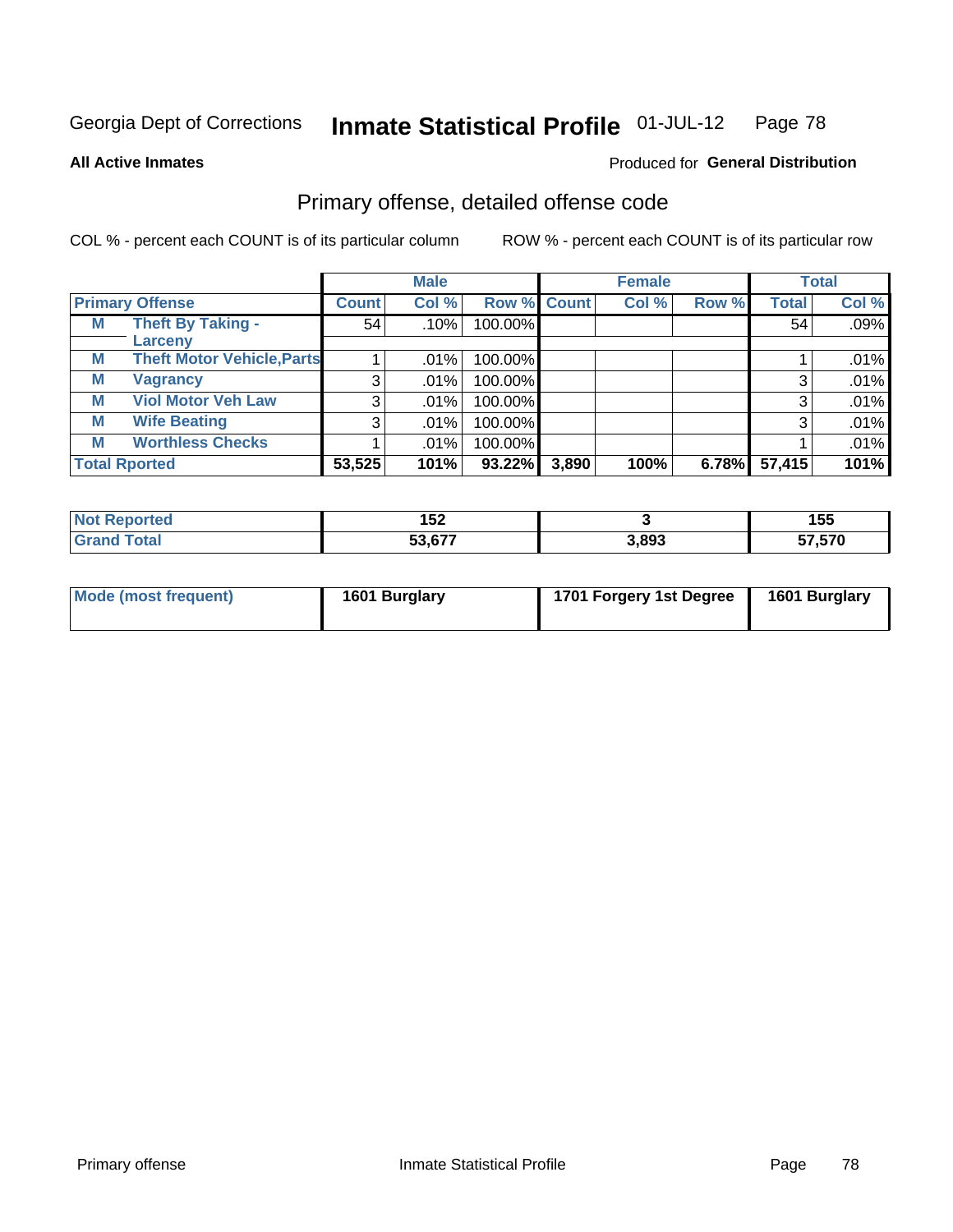**All Active Inmates**

#### Produced for **General Distribution**

## County of conviction of primary offense

|     |                             |              | <b>Male</b> |         |                | <b>Female</b> |        |              | <b>Total</b> |
|-----|-----------------------------|--------------|-------------|---------|----------------|---------------|--------|--------------|--------------|
|     | <b>County of Conviction</b> | <b>Count</b> | Col %       | Row %   | <b>Count</b>   | Col %         | Row %  | <b>Total</b> | Col %        |
| 000 | <b>Unknown</b>              | 341          | .64%        | 95.52%  | 16             | .41%          | 4.48%  | 357          | .62%         |
| 001 | <b>Appling County</b>       | 108          | .20%        | 97.30%  | 3              | .08%          | 2.70%  | 111          | .19%         |
| 002 | <b>Atkinson County</b>      | 58           | .11%        | 90.63%  | 6              | .15%          | 9.38%  | 64           | .11%         |
| 003 | <b>Bacon County</b>         | 62           | .12%        | 98.41%  | 1              | .03%          | 1.59%  | 63           | .11%         |
| 004 | <b>Baker County</b>         | 13           | .02%        | 100.00% |                |               |        | 13           | .02%         |
| 005 | <b>Baldwin County</b>       | 348          | .65%        | 93.30%  | 25             | .64%          | 6.70%  | 373          | .65%         |
| 006 | <b>Banks County</b>         | 69           | .13%        | 94.52%  | $\overline{4}$ | .10%          | 5.48%  | 73           | .13%         |
| 007 | <b>Barrow County</b>        | 282          | .53%        | 93.07%  | 21             | .54%          | 6.93%  | 303          | .53%         |
| 008 | <b>Bartow County</b>        | 676          | 1.26%       | 88.14%  | 91             | 2.34%         | 11.86% | 767          | 1.33%        |
| 009 | <b>Ben Hill County</b>      | 222          | .41%        | 94.07%  | 14             | .36%          | 5.93%  | 236          | .41%         |
| 010 | <b>Berrien County</b>       | 94           | .18%        | 94.95%  | 5              | .13%          | 5.05%  | 99           | .17%         |
| 011 | <b>Bibb County</b>          | 1,145        | 2.13%       | 95.02%  | 60             | 1.54%         | 4.98%  | 1,205        | 2.09%        |
| 012 | <b>Bleckley County</b>      | 71           | .13%        | 91.03%  | $\overline{7}$ | .18%          | 8.97%  | 78           | .14%         |
| 013 | <b>Brantley County</b>      | 76           | .14%        | 91.57%  | $\overline{7}$ | .18%          | 8.43%  | 83           | .14%         |
| 014 | <b>Brooks County</b>        | 61           | .11%        | 93.85%  | 4              | .10%          | 6.15%  | 65           | .11%         |
| 015 | <b>Bryan County</b>         | 110          | .20%        | 99.10%  | 1              | .03%          | .90%   | 111          | .19%         |
| 016 | <b>Bulloch County</b>       | 518          | .97%        | 92.01%  | 45             | 1.16%         | 7.99%  | 563          | .98%         |
| 017 | <b>Burke County</b>         | 228          | .42%        | 98.28%  | 4              | .10%          | 1.72%  | 232          | .40%         |
| 018 | <b>Butts County</b>         | 177          | .33%        | 96.72%  | 6              | .15%          | 3.28%  | 183          | .32%         |
| 019 | <b>Calhoun County</b>       | 39           | .07%        | 82.98%  | $\, 8$         | .21%          | 17.02% | 47           | .08%         |
| 020 | <b>Camden County</b>        | 164          | .31%        | 94.25%  | 10             | .26%          | 5.75%  | 174          | .30%         |
| 021 | <b>Candler County</b>       | 109          | .20%        | 90.08%  | 12             | .31%          | 9.92%  | 121          | .21%         |
| 022 | <b>Carroll County</b>       | 638          | 1.19%       | 90.24%  | 69             | 1.77%         | 9.76%  | 707          | 1.23%        |
| 023 | <b>Catoosa County</b>       | 361          | .67%        | 91.16%  | 35             | .90%          | 8.84%  | 396          | .69%         |
| 024 | <b>Charlton County</b>      | 53           | .10%        | 91.38%  | 5              | .13%          | 8.62%  | 58           | .10%         |
| 025 | <b>Chatham County</b>       | 2,508        | 4.67%       | 95.83%  | 109            | 2.80%         | 4.17%  | 2,617        | 4.55%        |
| 026 | <b>Chattahoochee County</b> | 35           | .07%        | 92.11%  | 3              | .08%          | 7.89%  | 38           | .07%         |
| 027 | <b>Chattooga County</b>     | 260          | .48%        | 89.35%  | 31             | .80%          | 10.65% | 291          | .51%         |
| 028 | <b>Cherokee County</b>      | 594          | 1.11%       | 92.67%  | 47             | 1.21%         | 7.33%  | 641          | 1.11%        |
| 029 | <b>Clarke County</b>        | 493          | .92%        | 94.81%  | 27             | .69%          | 5.19%  | 520          | .90%         |
| 030 | <b>Clay County</b>          | 36           | .07%        | 92.31%  | 3              | .08%          | 7.69%  | 39           | .07%         |
| 031 | <b>Clayton County</b>       | 1,548        | 2.88%       | 93.20%  | 113            | 2.90%         | 6.80%  | 1,661        | 2.89%        |
| 032 | <b>Clinch County</b>        | 70           | .13%        | 98.59%  | 1              | .03%          | 1.41%  | 71           | .12%         |
| 033 | <b>Cobb County</b>          | 2,750        | 5.12%       | 90.91%  | 275            | 7.06%         | 9.09%  | 3,025        | 5.25%        |
| 034 | <b>Coffee County</b>        | 239          | .45%        | 93.00%  | 18             | .46%          | 7.00%  | 257          | .45%         |
| 035 | <b>Colquitt County</b>      | 286          | .53%        | 93.77%  | 19             | .49%          | 6.23%  | 305          | .53%         |
| 036 | <b>Columbia County</b>      | 352          | .66%        | 90.96%  | 35             | .90%          | 9.04%  | 387          | .67%         |
| 037 | <b>Cook County</b>          | 133          | .25%        | 95.00%  | $\overline{7}$ | .18%          | 5.00%  | 140          | .24%         |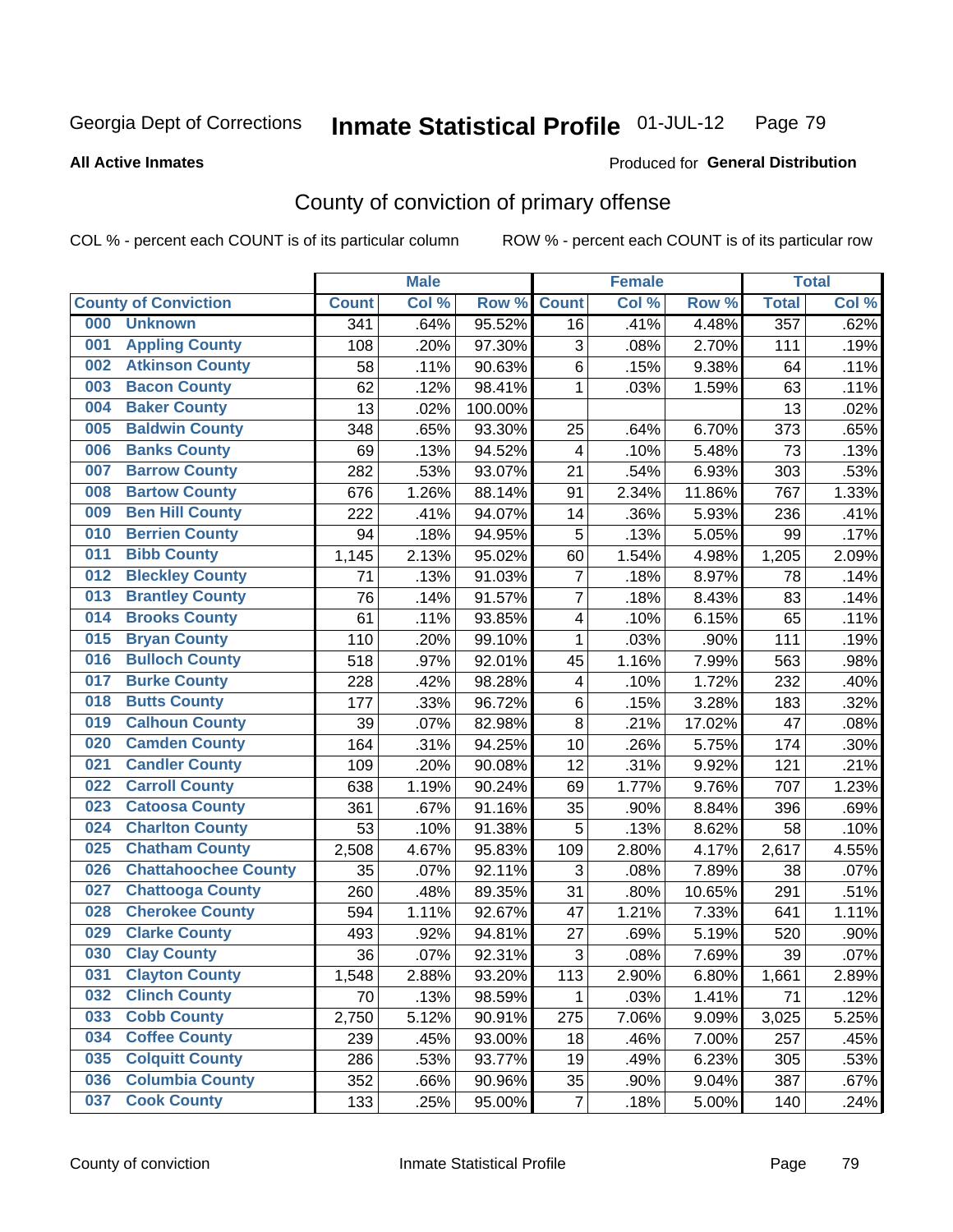#### **All Active Inmates**

#### Produced for **General Distribution**

## County of conviction of primary offense

|                                |              | <b>Male</b> |         |              | <b>Female</b> |        |                | <b>Total</b> |
|--------------------------------|--------------|-------------|---------|--------------|---------------|--------|----------------|--------------|
| <b>County of Conviction</b>    | <b>Count</b> | Col %       | Row %   | <b>Count</b> | Col %         | Row %  | <b>Total</b>   | Col %        |
| <b>Coweta County</b><br>038    | 560          | 1.04%       | 91.80%  | 50           | 1.28%         | 8.20%  | 610            | 1.06%        |
| <b>Crawford County</b><br>039  | 18           | .03%        | 94.74%  | 1            | .03%          | 5.26%  | 19             | .03%         |
| <b>Crisp County</b><br>040     | 268          | .50%        | 93.06%  | 20           | .51%          | 6.94%  | 288            | .50%         |
| <b>Dade County</b><br>041      | 132          | .25%        | 90.41%  | 14           | .36%          | 9.59%  | 146            | .25%         |
| <b>Dawson County</b><br>042    | 122          | .23%        | 91.73%  | 11           | .28%          | 8.27%  | 133            | .23%         |
| 043<br><b>Decatur County</b>   | 311          | .58%        | 90.94%  | 31           | .80%          | 9.06%  | 342            | .59%         |
| <b>Dekalb County</b><br>044    | 3,181        | 5.93%       | 95.21%  | 160          | 4.11%         | 4.79%  | 3,341          | 5.80%        |
| <b>Dodge County</b><br>045     | 170          | .32%        | 94.97%  | 9            | .23%          | 5.03%  | 179            | .31%         |
| <b>Dooly County</b><br>046     | 94           | .18%        | 94.95%  | 5            | .13%          | 5.05%  | 99             | .17%         |
| <b>Dougherty County</b><br>047 | 1,037        | 1.93%       | 94.70%  | 58           | 1.49%         | 5.30%  | 1,095          | 1.90%        |
| <b>Douglas County</b><br>048   | 1,284        | 2.39%       | 89.17%  | 156          | 4.01%         | 10.83% | 1,440          | 2.50%        |
| <b>Early County</b><br>049     | 110          | .20%        | 97.35%  | 3            | .08%          | 2.65%  | 113            | .20%         |
| <b>Echols County</b><br>050    | 7            | .01%        | 100.00% |              |               |        | $\overline{7}$ | .01%         |
| <b>Effingham County</b><br>051 | 189          | .35%        | 92.65%  | 15           | .39%          | 7.35%  | 204            | .35%         |
| <b>Elbert County</b><br>052    | 153          | .29%        | 92.73%  | 12           | .31%          | 7.27%  | 165            | .29%         |
| <b>Emanuel County</b><br>053   | 180          | .34%        | 92.78%  | 14           | .36%          | 7.22%  | 194            | .34%         |
| <b>Evans County</b><br>054     | 111          | .21%        | 97.37%  | 3            | .08%          | 2.63%  | 114            | .20%         |
| <b>Fannin County</b><br>055    | 115          | .21%        | 92.74%  | 9            | .23%          | 7.26%  | 124            | .22%         |
| <b>Fayette County</b><br>056   | 420          | .78%        | 91.30%  | 40           | 1.03%         | 8.70%  | 460            | .80%         |
| <b>Floyd County</b><br>057     | 822          | 1.53%       | 90.53%  | 86           | 2.21%         | 9.47%  | 908            | 1.58%        |
| <b>Forsyth County</b><br>058   | 322          | .60%        | 85.87%  | 53           | 1.36%         | 14.13% | 375            | .65%         |
| <b>Franklin County</b><br>059  | 142          | .26%        | 91.03%  | 14           | .36%          | 8.97%  | 156            | .27%         |
| <b>Fulton County</b><br>060    | 5,178        | 9.65%       | 95.94%  | 219          | 5.63%         | 4.06%  | 5,397          | 9.37%        |
| <b>Gilmer County</b><br>061    | 136          | .25%        | 91.28%  | 13           | .33%          | 8.72%  | 149            | .26%         |
| <b>Glascock County</b><br>062  | 7            | .01%        | 87.50%  | $\mathbf{1}$ | .03%          | 12.50% | 8              | .01%         |
| <b>Glynn County</b><br>063     | 425          | .79%        | 94.44%  | 25           | .64%          | 5.56%  | 450            | .78%         |
| <b>Gordon County</b><br>064    | 334          | .62%        | 89.78%  | 38           | .98%          | 10.22% | 372            | .65%         |
| 065<br><b>Grady County</b>     | 237          | .44%        | 94.42%  | 14           | .36%          | 5.58%  | 251            | .44%         |
| <b>Greene County</b><br>066    | 153          | .29%        | 92.17%  | 13           | .33%          | 7.83%  | 166            | .29%         |
| <b>Gwinnett County</b><br>067  | 2,503        | 4.66%       | 92.50%  | 203          | 5.21%         | 7.50%  | 2,706          | 4.70%        |
| <b>Habersham County</b><br>068 | 109          | .20%        | 95.61%  | 5            | .13%          | 4.39%  | 114            | .20%         |
| <b>Hall County</b><br>069      | 765          | 1.43%       | 92.95%  | 58           | 1.49%         | 7.05%  | 823            | 1.43%        |
| <b>Hancock County</b><br>070   | 39           | .07%        | 97.50%  | 1            | .03%          | 2.50%  | 40             | .07%         |
| <b>Haralson County</b><br>071  | 106          | .20%        | 92.98%  | 8            | .21%          | 7.02%  | 114            | .20%         |
| <b>Harris County</b><br>072    | 123          | .23%        | 95.35%  | 6            | .15%          | 4.65%  | 129            | .22%         |
| <b>Hart County</b><br>073      | 116          | .22%        | 95.08%  | 6            | .15%          | 4.92%  | 122            | .21%         |
| <b>Heard County</b><br>074     | 57           | .11%        | 91.94%  | 5            | .13%          | 8.06%  | 62             | .11%         |
| <b>Henry County</b><br>075     | 640          | 1.19%       | 90.65%  | 66           | 1.70%         | 9.35%  | 706            | 1.23%        |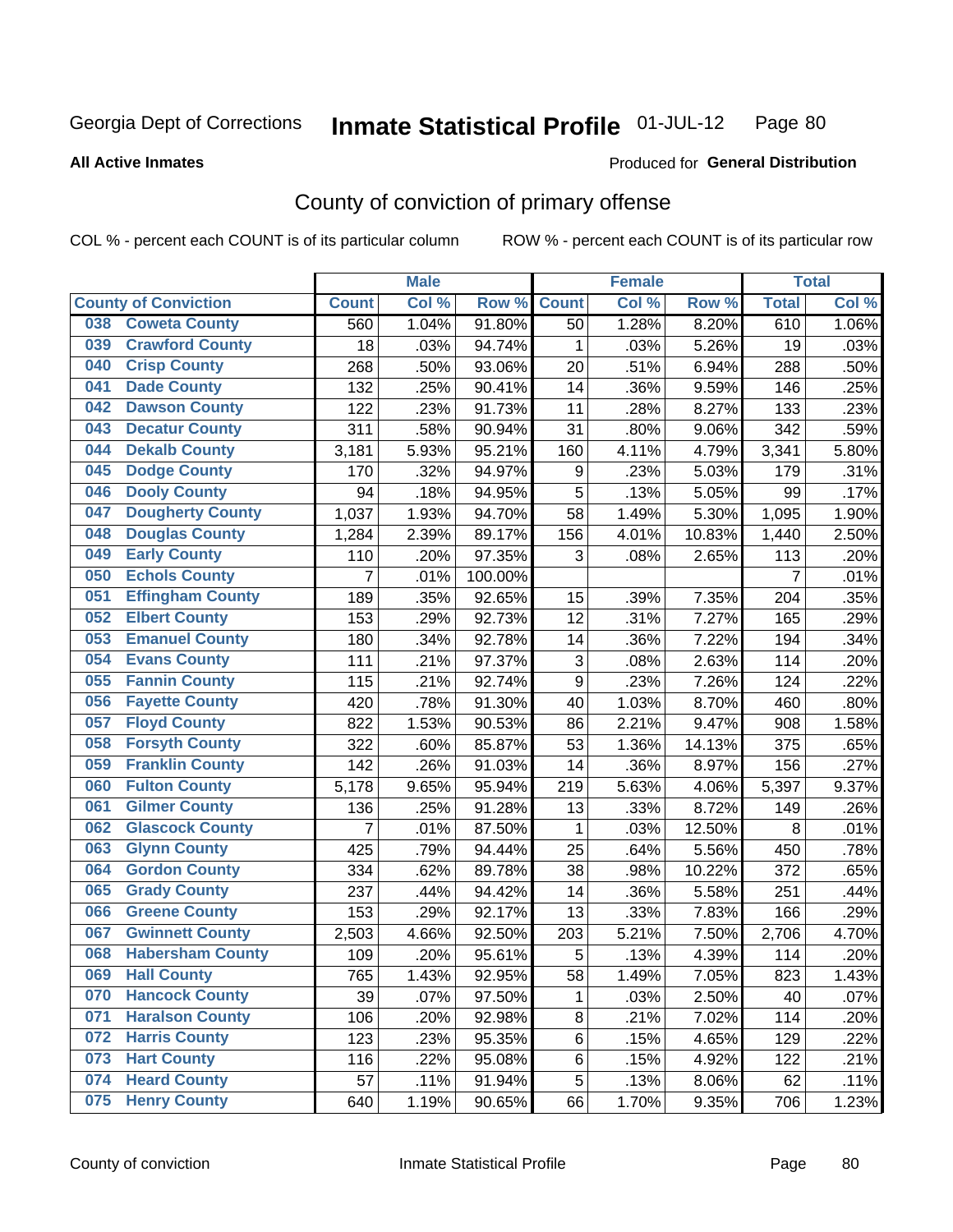#### **All Active Inmates**

#### Produced for **General Distribution**

## County of conviction of primary offense

|                                 |              | <b>Male</b> |         |                         | <b>Female</b> |        |                  | <b>Total</b> |
|---------------------------------|--------------|-------------|---------|-------------------------|---------------|--------|------------------|--------------|
| <b>County of Conviction</b>     | <b>Count</b> | Col %       | Row %   | <b>Count</b>            | Col %         | Row %  | <b>Total</b>     | Col %        |
| <b>Houston County</b><br>076    | 696          | 1.30%       | 93.67%  | 47                      | 1.21%         | 6.33%  | $\overline{743}$ | 1.29%        |
| <b>Irwin County</b><br>077      | 82           | .15%        | 94.25%  | 5                       | .13%          | 5.75%  | 87               | .15%         |
| <b>Jackson County</b><br>078    | 248          | .46%        | 91.18%  | 24                      | .62%          | 8.82%  | 272              | .47%         |
| <b>Jasper County</b><br>079     | 76           | .14%        | 95.00%  | $\overline{\mathbf{4}}$ | .10%          | 5.00%  | 80               | .14%         |
| <b>Jeff Davis County</b><br>080 | 70           | .13%        | 90.91%  | $\overline{7}$          | .18%          | 9.09%  | 77               | .13%         |
| <b>Jefferson County</b><br>081  | 159          | .30%        | 95.78%  | $\overline{7}$          | .18%          | 4.22%  | 166              | .29%         |
| <b>Jenkins County</b><br>082    | 64           | .12%        | 94.12%  | 4                       | .10%          | 5.88%  | 68               | .12%         |
| <b>Johnson County</b><br>083    | 54           | .10%        | 91.53%  | 5                       | .13%          | 8.47%  | 59               | .10%         |
| <b>Jones County</b><br>084      | 227          | .42%        | 90.44%  | 24                      | .62%          | 9.56%  | 251              | .44%         |
| <b>Lamar County</b><br>085      | 81           | .15%        | 93.10%  | 6                       | .15%          | 6.90%  | 87               | .15%         |
| <b>Lanier County</b><br>086     | 47           | .09%        | 94.00%  | 3                       | .08%          | 6.00%  | 50               | .09%         |
| <b>Laurens County</b><br>087    | 348          | .65%        | 94.82%  | 19                      | .49%          | 5.18%  | 367              | .64%         |
| <b>Lee County</b><br>088        | 66           | .12%        | 91.67%  | 6                       | .15%          | 8.33%  | 72               | .13%         |
| <b>Liberty County</b><br>089    | 310          | .58%        | 93.94%  | 20                      | .51%          | 6.06%  | 330              | .57%         |
| <b>Lincoln County</b><br>090    | 26           | .05%        | 92.86%  | $\mathbf 2$             | .05%          | 7.14%  | 28               | .05%         |
| <b>Long County</b><br>091       | 80           | .15%        | 96.39%  | 3                       | .08%          | 3.61%  | 83               | .14%         |
| <b>Lowndes County</b><br>092    | 583          | 1.09%       | 94.18%  | 36                      | .92%          | 5.82%  | 619              | 1.08%        |
| <b>Lumpkin County</b><br>093    | 111          | .21%        | 89.52%  | 13                      | .33%          | 10.48% | 124              | .22%         |
| <b>Macon County</b><br>094      | 72           | .13%        | 97.30%  | $\overline{2}$          | .05%          | 2.70%  | 74               | .13%         |
| <b>Madison County</b><br>095    | 106          | .20%        | 95.50%  | 5                       | .13%          | 4.50%  | 111              | .19%         |
| <b>Marion County</b><br>096     | 35           | .07%        | 97.22%  | $\mathbf{1}$            | .03%          | 2.78%  | 36               | .06%         |
| <b>Mcduffie County</b><br>097   | 204          | .38%        | 92.73%  | 16                      | .41%          | 7.27%  | 220              | .38%         |
| <b>Mcintosh County</b><br>098   | 84           | .16%        | 97.67%  | $\overline{2}$          | .05%          | 2.33%  | 86               | .15%         |
| <b>Meriwether County</b><br>099 | 233          | .43%        | 96.28%  | 9                       | .23%          | 3.72%  | 242              | .42%         |
| <b>Miller County</b><br>100     | 39           | .07%        | 100.00% |                         |               |        | 39               | .07%         |
| <b>Mitchell County</b><br>101   | 237          | .44%        | 93.31%  | 17                      | .44%          | 6.69%  | 254              | .44%         |
| <b>Monroe County</b><br>102     | 182          | .34%        | 91.00%  | 18                      | .46%          | 9.00%  | 200              | .35%         |
| <b>Montgomery County</b><br>103 | 49           | .09%        | 98.00%  | 1                       | .03%          | 2.00%  | 50               | .09%         |
| <b>Morgan County</b><br>104     | 144          | .27%        | 90.00%  | 16                      | .41%          | 10.00% | 160              | .28%         |
| <b>Murray County</b><br>105     | 192          | .36%        | 94.12%  | 12                      | .31%          | 5.88%  | 204              | .35%         |
| <b>Muscogee County</b><br>106   | 1,579        | 2.94%       | 95.35%  | 77                      | 1.98%         | 4.65%  | 1,656            | 2.88%        |
| 107<br><b>Newton County</b>     | 717          | 1.34%       | 91.92%  | 63                      | 1.62%         | 8.08%  | 780              | 1.35%        |
| <b>Oconee County</b><br>108     | 55           | .10%        | 93.22%  | 4                       | .10%          | 6.78%  | 59               | .10%         |
| <b>Oglethorpe County</b><br>109 | 61           | .11%        | 93.85%  | 4                       | .10%          | 6.15%  | 65               | .11%         |
| <b>Paulding County</b><br>110   | 317          | .59%        | 93.24%  | 23                      | .59%          | 6.76%  | 340              | .59%         |
| <b>Peach County</b><br>111      | 86           | .16%        | 98.85%  | 1                       | .03%          | 1.15%  | 87               | .15%         |
| <b>Pickens County</b><br>$112$  | 116          | .22%        | 90.63%  | 12                      | .31%          | 9.38%  | 128              | .22%         |
| <b>Pierce County</b><br>$113$   | 84           | .16%        | 96.55%  | 3                       | .08%          | 3.45%  | 87               | .15%         |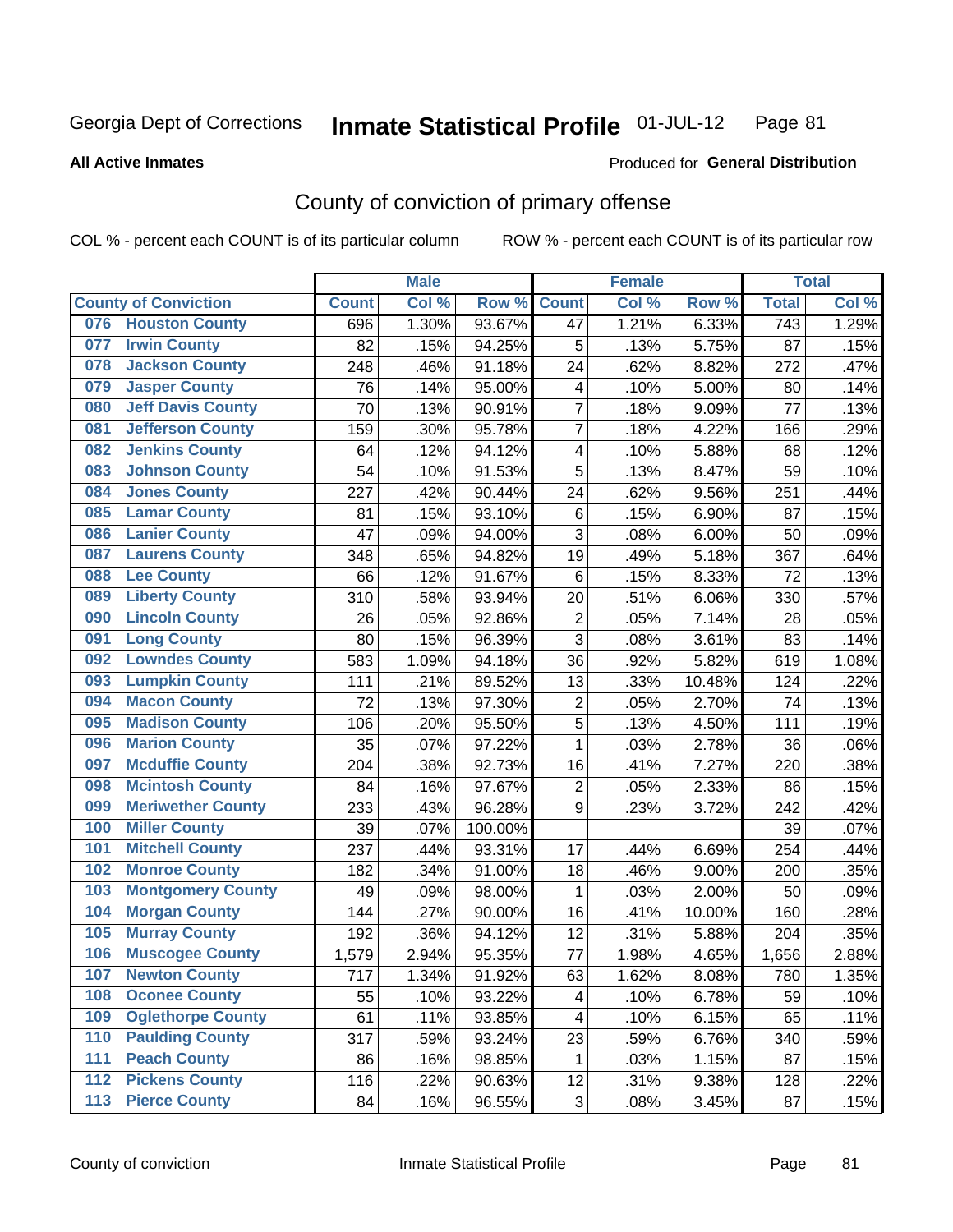**All Active Inmates**

#### Produced for **General Distribution**

## County of conviction of primary offense

|                                          |                 | <b>Male</b> |         |                         | <b>Female</b> |        |              | <b>Total</b> |
|------------------------------------------|-----------------|-------------|---------|-------------------------|---------------|--------|--------------|--------------|
| <b>County of Conviction</b>              | <b>Count</b>    | Col %       | Row %   | <b>Count</b>            | Col %         | Row %  | <b>Total</b> | Col %        |
| 114 Pike County                          | $\overline{51}$ | .10%        | 87.93%  | $\overline{7}$          | .18%          | 12.07% | 58           | .10%         |
| <b>Polk County</b><br>$\overline{115}$   | 181             | .34%        | 90.95%  | 18                      | .46%          | 9.05%  | 199          | .35%         |
| <b>Pulaski County</b><br>116             | 72              | .13%        | 93.51%  | 5                       | .13%          | 6.49%  | 77           | .13%         |
| 117<br><b>Putnam County</b>              | 166             | .31%        | 91.21%  | 16                      | .41%          | 8.79%  | 182          | .32%         |
| <b>Quitman County</b><br>118             | 22              | .04%        | 100.00% |                         |               |        | 22           | .04%         |
| <b>Rabun County</b><br>119               | 47              | .09%        | 85.45%  | 8                       | .21%          | 14.55% | 55           | .10%         |
| <b>Randolph County</b><br>120            | 77              | .14%        | 96.25%  | 3                       | .08%          | 3.75%  | 80           | .14%         |
| <b>Richmond County</b><br>121            | 1,946           | 3.63%       | 94.60%  | 111                     | 2.85%         | 5.40%  | 2,057        | 3.57%        |
| <b>Rockdale County</b><br>122            | 483             | .90%        | 92.88%  | 37                      | .95%          | 7.12%  | 520          | .90%         |
| <b>Schley County</b><br>123              | 23              | .04%        | 100.00% |                         |               |        | 23           | .04%         |
| <b>Screven County</b><br>124             | 140             | .26%        | 95.24%  | 7                       | .18%          | 4.76%  | 147          | .26%         |
| <b>Seminole County</b><br>125            | 69              | .13%        | 89.61%  | 8                       | .21%          | 10.39% | 77           | .13%         |
| <b>Spalding County</b><br>126            | 596             | 1.11%       | 91.13%  | 58                      | 1.49%         | 8.87%  | 654          | 1.14%        |
| <b>Stephens County</b><br>127            | 176             | .33%        | 93.62%  | 12                      | .31%          | 6.38%  | 188          | .33%         |
| <b>Stewart County</b><br>128             | 33              | .06%        | 91.67%  | 3                       | .08%          | 8.33%  | 36           | .06%         |
| <b>Sumter County</b><br>129              | 257             | .48%        | 95.90%  | 11                      | .28%          | 4.10%  | 268          | .47%         |
| <b>Talbot County</b><br>130              | 57              | .11%        | 95.00%  | 3                       | .08%          | 5.00%  | 60           | .10%         |
| <b>Taliaferro County</b><br>131          | 24              | .04%        | 88.89%  | 3                       | .08%          | 11.11% | 27           | .05%         |
| <b>Tattnall County</b><br>132            | 200             | .37%        | 95.69%  | 9                       | .23%          | 4.31%  | 209          | .36%         |
| <b>Taylor County</b><br>133              | 87              | .16%        | 95.60%  | 4                       | .10%          | 4.40%  | 91           | .16%         |
| <b>Telfair County</b><br>134             | 113             | .21%        | 91.87%  | 10                      | .26%          | 8.13%  | 123          | .21%         |
| <b>Terrell County</b><br>135             | 76              | .14%        | 97.44%  | $\overline{2}$          | .05%          | 2.56%  | 78           | .14%         |
| <b>Thomas County</b><br>136              | 237             | .44%        | 96.34%  | 9                       | .23%          | 3.66%  | 246          | .43%         |
| <b>Tift County</b><br>137                | 310             | .58%        | 95.98%  | 13                      | .33%          | 4.02%  | 323          | .56%         |
| <b>Toombs County</b><br>138              | 359             | .67%        | 88.64%  | 46                      | 1.18%         | 11.36% | 405          | .70%         |
| <b>Towns County</b><br>139               | 45              | .08%        | 84.91%  | $\, 8$                  | .21%          | 15.09% | 53           | .09%         |
| <b>Treutlen County</b><br>140            | 78              | .15%        | 92.86%  | 6                       | .15%          | 7.14%  | 84           | .15%         |
| <b>Troup County</b><br>141               | 667             | 1.24%       | 92.25%  | 56                      | 1.44%         | 7.75%  | 723          | 1.26%        |
| <b>Turner County</b><br>142              | 65              | .12%        | 92.86%  | 5                       | .13%          | 7.14%  | 70           | .12%         |
| <b>Twiggs County</b><br>$\overline{143}$ | 72              | .13%        | 94.74%  | $\overline{\mathbf{4}}$ | .10%          | 5.26%  | 76           | .13%         |
| <b>Union County</b><br>144               | 89              | .17%        | 88.12%  | 12                      | .31%          | 11.88% | 101          | .18%         |
| 145<br><b>Upson County</b>               | 192             | .36%        | 95.05%  | 10                      | .26%          | 4.95%  | 202          | .35%         |
| <b>Walker County</b><br>146              | 424             | .79%        | 90.60%  | 44                      | 1.13%         | 9.40%  | 468          | .81%         |
| <b>Walton County</b><br>147              | 518             | .97%        | 91.52%  | 48                      | 1.23%         | 8.48%  | 566          | .98%         |
| <b>Ware County</b><br>148                | 343             | .64%        | 92.95%  | 26                      | .67%          | 7.05%  | 369          | .64%         |
| <b>Warren County</b><br>149              | 42              | .08%        | 95.45%  | $\overline{2}$          | .05%          | 4.55%  | 44           | .08%         |
| <b>Washington County</b><br>150          | 172             | .32%        | 90.53%  | 18                      | .46%          | 9.47%  | 190          | .33%         |
| <b>Wayne County</b><br>151               | 122             | .23%        | 91.73%  | 11                      | .28%          | 8.27%  | 133          | .23%         |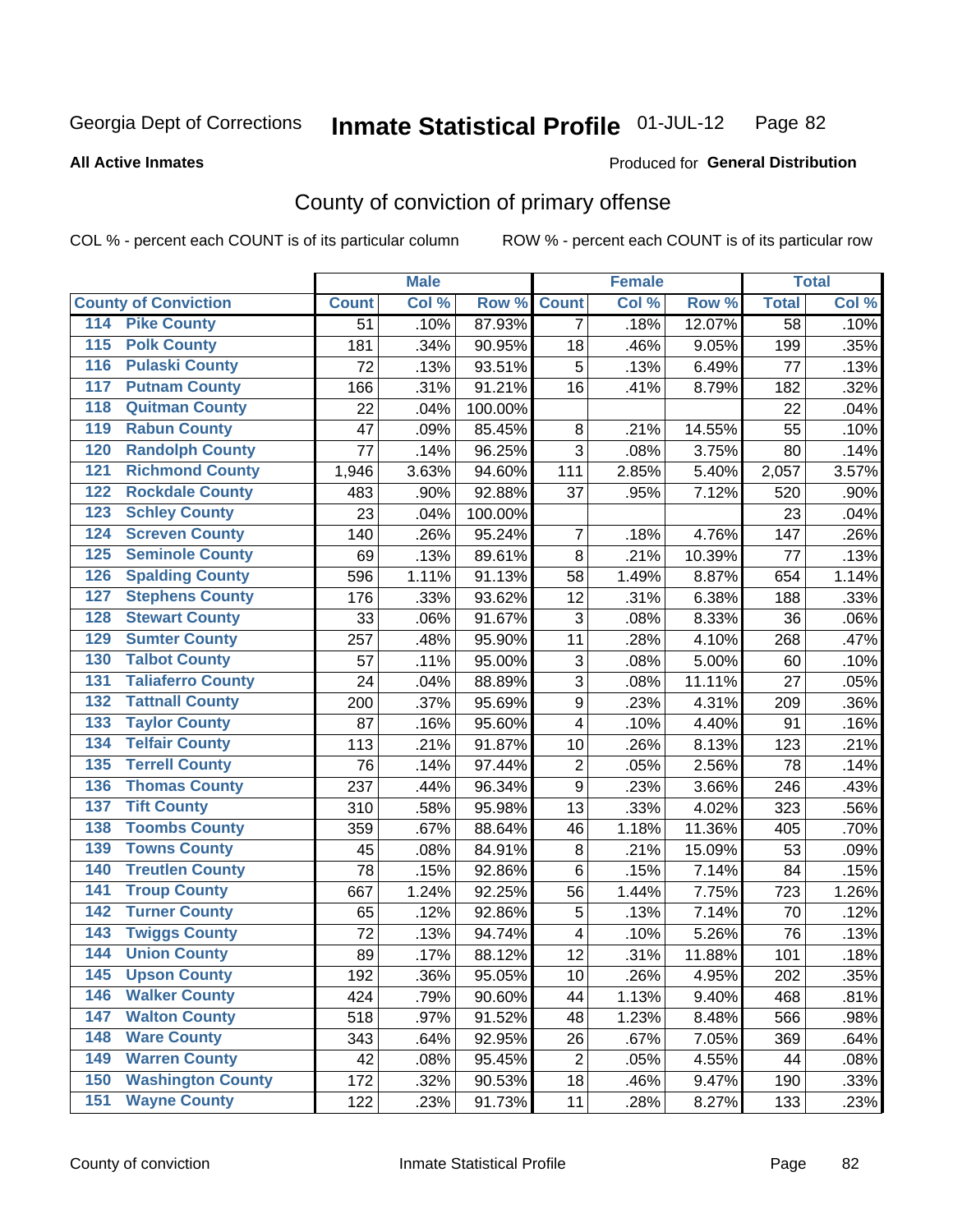#### **All Active Inmates**

#### Produced for **General Distribution**

## County of conviction of primary offense

|                                |              | <b>Male</b> |             |       | <b>Female</b> |        |              | <b>Total</b> |
|--------------------------------|--------------|-------------|-------------|-------|---------------|--------|--------------|--------------|
| <b>County of Conviction</b>    | <b>Count</b> | Col %       | Row % Count |       | Col %         | Row %  | <b>Total</b> | Col %        |
| <b>Webster County</b><br>152   | 10           | $.02\%$     | 100.00%     |       |               |        | 10           | .02%         |
| <b>Wheeler County</b><br>153   | 33           | $.06\%$     | 86.84%      | 5     | .13%          | 13.16% | 38           | .07%         |
| <b>White County</b><br>154     | 111          | .21%        | 88.10%      | 15    | .39%          | 11.90% | 126          | .22%         |
| <b>Whitfield County</b><br>155 | 670          | 1.25%       | 89.21%      | 81    | 2.08%         | 10.79% | 751          | 1.30%        |
| <b>Wilcox County</b><br>156    | 56           | .10%        | 84.85%      | 10    | .26%          | 15.15% | 66           | .11%         |
| <b>Wilkes County</b><br>157    | 72           | .13%        | 92.31%      | 6     | .15%          | 7.69%  | 78           | .14%         |
| <b>Wilkinson County</b><br>158 | 53           | .10%        | 94.64%      | 3     | .08%          | 5.36%  | 56           | .10%         |
| <b>Worth County</b><br>159     | 118          | .22%        | 94.40%      |       | .18%          | 5.60%  | 125          | .22%         |
| <b>Total Rported</b>           | 53,677       | 100%        | 93.24%      | 3,893 | 100%          | 6.76%  | 57,570       | 100%         |

| 'Not<br>: Reported |        |       |        |
|--------------------|--------|-------|--------|
| <sup>-</sup> otal  | 53,677 | 3,893 | 57,570 |

| Mode (most frequent) | <b>Fulton County</b> | <b>Cobb County</b> | <b>Fulton County</b> |
|----------------------|----------------------|--------------------|----------------------|
|                      |                      |                    |                      |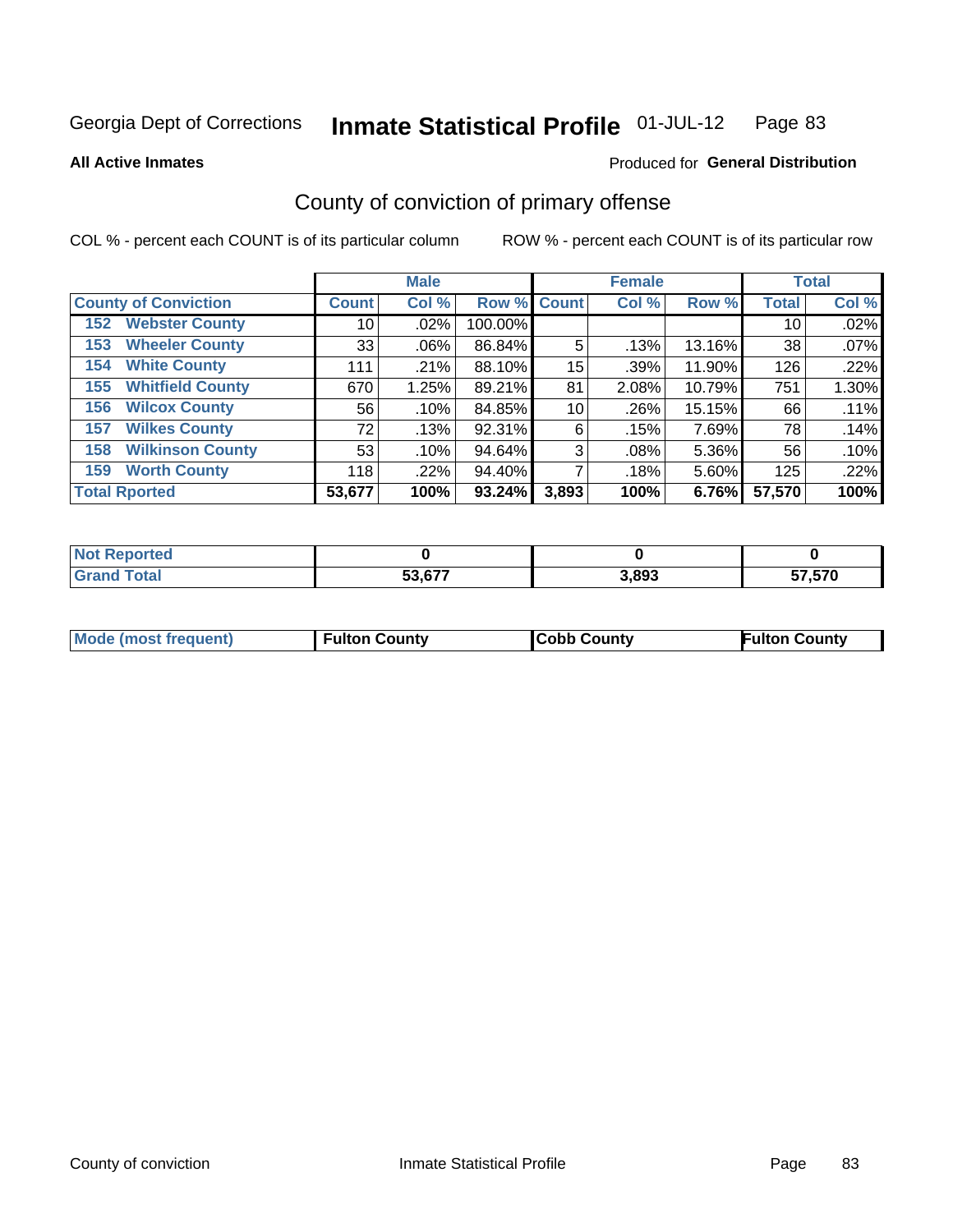**All Active Inmates**

#### Produced for **General Distribution**

## Circuit of conviction of primary offense

|                         |                                 |              | <b>Male</b> |        |              | <b>Female</b> |        |              | <b>Total</b> |
|-------------------------|---------------------------------|--------------|-------------|--------|--------------|---------------|--------|--------------|--------------|
|                         | <b>Circuit of Conviction</b>    | <b>Count</b> | Col %       | Row %  | <b>Count</b> | Col %         | Row %  | <b>Total</b> | Col %        |
| $\overline{1}$          | <b>Alapaha Circuit</b>          | 402          | .75%        | 94.81% | 22           | .57%          | 5.19%  | 424          | .74%         |
| $\overline{2}$          | <b>Alcovy Circuit</b>           | 1,235        | 2.32%       | 91.75% | 111          | 2.86%         | 8.25%  | 1,346        | 2.35%        |
| $\overline{\mathbf{3}}$ | <b>Atlanta Circuit</b>          | 5,178        | 9.71%       | 95.94% | 219          | 5.65%         | 4.06%  | 5,397        | 9.43%        |
| 4                       | <b>Atlantic Circuit</b>         | 895          | 1.68%       | 95.93% | 38           | .98%          | 4.07%  | 933          | 1.63%        |
| 5                       | <b>Augusta Circuit</b>          | 2,526        | 4.74%       | 94.39% | 150          | 3.87%         | 5.61%  | 2,676        | 4.68%        |
| $\overline{\mathbf{6}}$ | <b>Blue Ridge Circuit</b>       | 594          | 1.11%       | 92.67% | 47           | 1.21%         | 7.33%  | 641          | 1.12%        |
| $\overline{\mathbf{7}}$ | <b>Brunswick Circuit</b>        | 889          | 1.67%       | 94.07% | 56           | 1.44%         | 5.93%  | 945          | 1.65%        |
| 8                       | <b>Chattahoochee Circuit</b>    | 1,916        | 3.59%       | 95.32% | 94           | 2.42%         | 4.68%  | 2,010        | 3.51%        |
| $\overline{9}$          | <b>Cherokee Circuit</b>         | 1,010        | 1.89%       | 88.67% | 129          | 3.33%         | 11.33% | 1,139        | 1.99%        |
| 10                      | <b>Clayton Circuit</b>          | 1,548        | 2.90%       | 93.20% | 113          | 2.91%         | 6.80%  | 1,661        | 2.90%        |
| 11                      | <b>Cobb Circuit</b>             | 2,750        | 5.16%       | 90.91% | 275          | 7.09%         | 9.09%  | 3,025        | 5.29%        |
| 12                      | <b>Conasauga Circuit</b>        | 862          | 1.62%       | 90.26% | 93           | 2.40%         | 9.74%  | 955          | 1.67%        |
| 13                      | <b>Cordele Circuit</b>          | 640          | 1.20%       | 92.89% | 49           | 1.26%         | 7.11%  | 689          | 1.20%        |
| 14                      | <b>Coweta Circuit</b>           | 2,155        | 4.04%       | 91.94% | 189          | 4.87%         | 8.06%  | 2,344        | 4.10%        |
| 15                      | <b>Dougherty Circuit</b>        | 1,037        | 1.94%       | 94.70% | 58           | 1.50%         | 5.30%  | 1,095        | 1.91%        |
| 16                      | <b>Dublin Circuit</b>           | 552          | 1.03%       | 94.20% | 34           | .88%          | 5.80%  | 586          | 1.02%        |
| 17                      | <b>Eastern Circuit</b>          | 2,508        | 4.70%       | 95.83% | 109          | 2.81%         | 4.17%  | 2,617        | 4.57%        |
| 18                      | <b>Flint Circuit</b>            | 640          | 1.20%       | 90.65% | 66           | 1.70%         | 9.35%  | 706          | 1.23%        |
| 19                      | <b>Griffin Circuit</b>          | 1,259        | 2.36%       | 91.63% | 115          | 2.97%         | 8.37%  | 1,374        | 2.40%        |
| 20                      | <b>Gwinnett Circuit</b>         | 2,503        | 4.69%       | 92.50% | 203          | 5.24%         | 7.50%  | 2,706        | 4.73%        |
| $\overline{21}$         | <b>Houston Circuit</b>          | 696          | 1.30%       | 93.67% | 47           | 1.21%         | 6.33%  | 743          | 1.30%        |
| $\overline{22}$         | <b>Lookout Mountain Circuit</b> | 1,177        | 2.21%       | 90.47% | 124          | 3.20%         | 9.53%  | 1,301        | 2.27%        |
| 23                      | <b>Macon Circuit</b>            | 1,249        | 2.34%       | 95.27% | 62           | 1.60%         | 4.73%  | 1,311        | 2.29%        |
| 24                      | <b>Middle Circuit</b>           | 979          | 1.84%       | 90.99% | 97           | 2.50%         | 9.01%  | 1,076        | 1.88%        |
| 25                      | <b>Mountain Circuit</b>         | 332          | .62%        | 93.00% | 25           | .64%          | 7.00%  | 357          | .62%         |
| 26                      | <b>Northeastern Circuit</b>     | 887          | 1.66%       | 92.78% | 69           | 1.78%         | 7.22%  | 956          | 1.67%        |
| $\overline{27}$         | <b>Northern Circuit</b>         | 578          | 1.08%       | 93.38% | 41           | 1.06%         | 6.62%  | 619          | 1.08%        |
| 28                      | <b>Ocmulgee Circuit</b>         | 1,206        | 2.26%       | 92.20% | 102          | 2.63%         | 7.80%  | 1,308        | 2.29%        |
| 29                      | <b>Oconee Circuit</b>           | 508          | .95%        | 93.21% | 37           | .95%          | 6.79%  | 545          | .95%         |
| 30                      | <b>Ogeechee Circuit</b>         | 911          | 1.71%       | 92.77% | 71           | 1.83%         | 7.23%  | 982          | 1.72%        |
| $\overline{31}$         | <b>Pataula Circuit</b>          | 429          | .80%        | 95.76% | 19           | .49%          | 4.24%  | 448          | .78%         |
| 32                      | <b>Piedmont Circuit</b>         | 599          | 1.12%       | 92.44% | 49           | 1.26%         | 7.56%  | 648          | 1.13%        |
| 33                      | <b>Rome Circuit</b>             | 822          | 1.54%       | 90.53% | 86           | 2.22%         | 9.47%  | 908          | 1.59%        |
| 34                      | <b>South Georgia Circuit</b>    | 837          | 1.57%       | 92.28% | 70           | 1.81%         | 7.72%  | 907          | 1.59%        |
| 35                      | <b>Southern Circuit</b>         | 1,174        | 2.20%       | 94.52% | 68           | 1.75%         | 5.48%  | 1,242        | 2.17%        |
| 36                      | <b>Southwestern Circuit</b>     | 461          | .86%        | 95.45% | 22           | .57%          | 4.55%  | 483          | .84%         |
| 37                      | <b>Stone Mountain Circuit</b>   | 3,181        | 5.96%       | 95.21% | 160          | 4.13%         | 4.79%  | 3,341        | 5.84%        |
| 38                      | <b>Tallapoosa Circuit</b>       | 287          | .54%        | 91.69% | 26           | .67%          | 8.31%  | 313          | .55%         |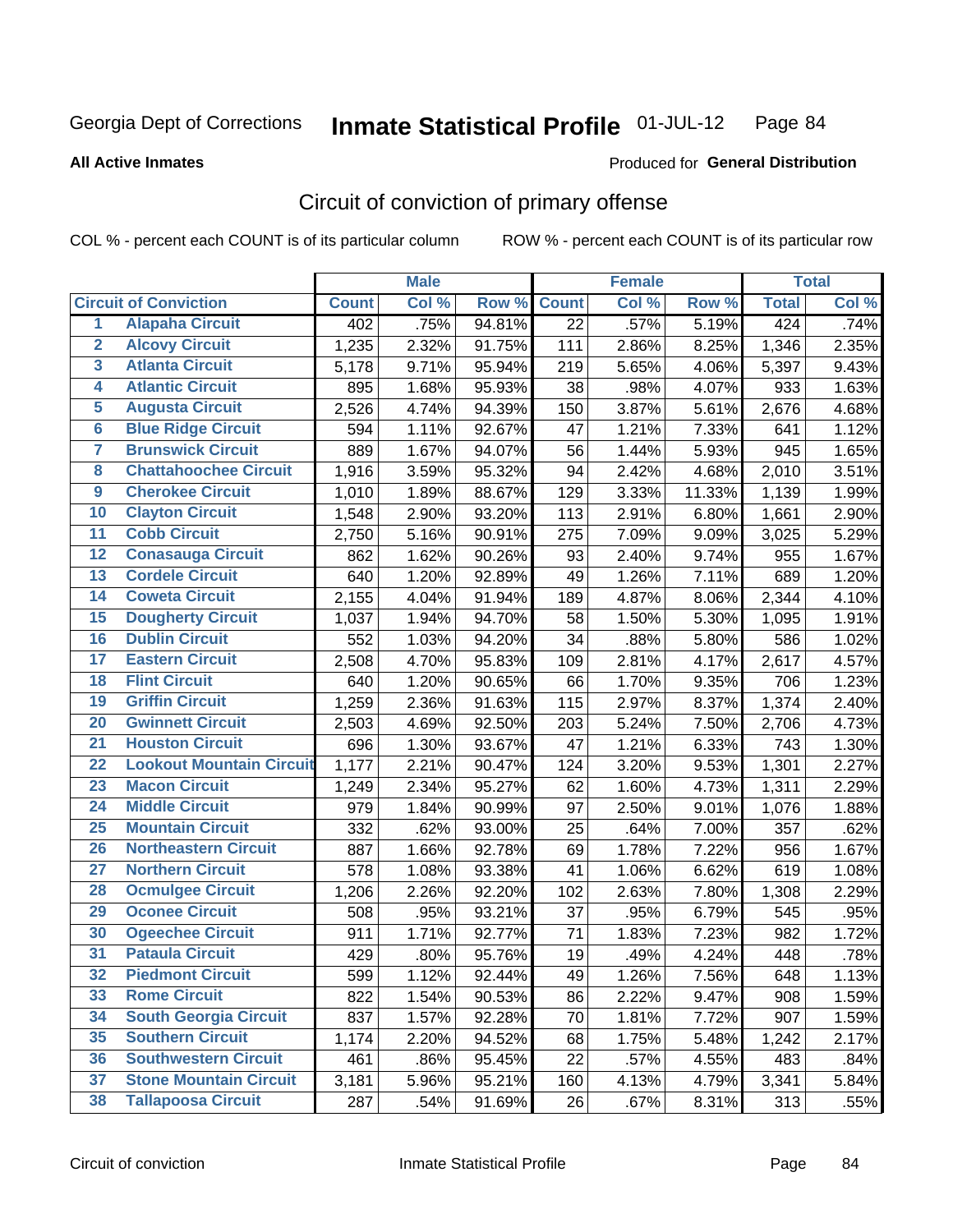Produced for **General Distribution**

#### **All Active Inmates**

# Circuit of conviction of primary offense

|                                   |              | <b>Male</b> |        |              | <b>Female</b> |        |              | <b>Total</b> |
|-----------------------------------|--------------|-------------|--------|--------------|---------------|--------|--------------|--------------|
| <b>Circuit of Conviction</b>      | <b>Count</b> | Col %       | Row %  | <b>Count</b> | Col %         | Row %  | <b>Total</b> | Col %        |
| <b>Tifton Circuit</b><br>39       | 575          | 1.08%       | 95.04% | 30           | .77%          | 4.96%  | 605          | $1.06\%$     |
| <b>Toombs Circuit</b><br>40       | 375          | .70%        | 92.59% | 30           | .77%          | 7.41%  | 405          | .71%         |
| <b>Waycross Circuit</b><br>41     | 857          | 1.61%       | 93.46% | 60           | 1.55%         | 6.54%  | 917          | 1.60%        |
| <b>Western Circuit</b><br>42      | 548          | 1.03%       | 94.65% | 31           | $.80\%$       | 5.35%  | 579          | 1.01%        |
| <b>Rockdale Circuit</b><br>43     | 483          | $.91\%$     | 92.88% | 37           | .95%          | 7.12%  | 520          | .91%         |
| <b>Douglas Circuit</b><br>44      | 1,284        | 2.41%       | 89.17% | 156          | 4.02%         | 10.83% | 1,440        | 2.52%        |
| <b>Appalachian Circuit</b><br>45  | 367          | .69%        | 91.52% | 34           | .88%          | 8.48%  | 401          | .70%         |
| <b>Enotah Circuit</b><br>46       | 356          | .67%        | 88.12% | 48           | 1.24%         | 11.88% | 404          | .71%         |
| <b>Bell-Forsyth Circuit</b><br>47 | 322          | $.60\%$     | 85.87% | 53           | 1.37%         | 14.13% | 375          | .66%         |
| <b>Towaliga Circuit</b><br>48     | 440          | .82%        | 93.62% | 30           | .77%          | 6.38%  | 470          | .82%         |
| <b>Paulding Circuit</b><br>49     | 317          | .59%        | 93.24% | 23           | .59%          | 6.76%  | 340          | .59%         |
| <b>Total Rported</b>              | 53,336       | 100%        | 93.22% | 3,877        | 100%          | 6.78%  | 57,213       | 100%         |

| eс | . .<br>- 34 .<br>$\sim$ | <u>, u</u> | $\sim$ $ -$<br>35. |
|----|-------------------------|------------|--------------------|
|    | E9.677                  | 3.893      | F7F20<br>. u       |

| M<br>- - -<br>.<br>.<br>∪opp<br>нс |
|------------------------------------|
|------------------------------------|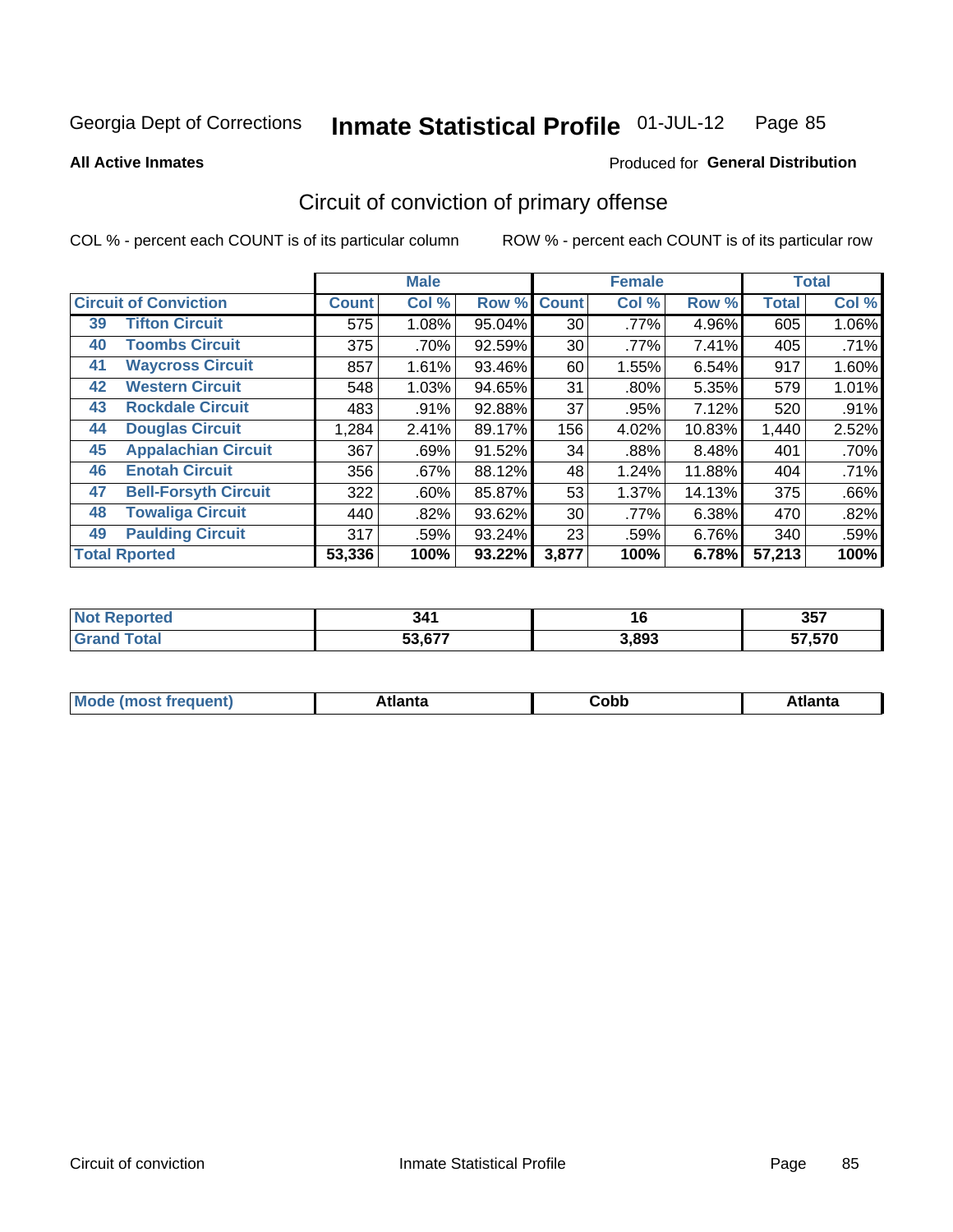#### **All Active Inmates**

#### Produced for **General Distribution**

#### Years served (jail + prison) in this incarceration

|                       |              | <b>Male</b> |         |                  | <b>Female</b> |       |              | <b>Total</b> |
|-----------------------|--------------|-------------|---------|------------------|---------------|-------|--------------|--------------|
| <b>Years Served</b>   | <b>Count</b> | Col %       | Row %   | <b>Count</b>     | Col %         | Row % | <b>Total</b> | Col %        |
| Less than one year    | 10,849       | 20.24%      | 91.25%  | 1,040            | 26.76%        | 8.75% | 11,889       | 20.68%       |
| 1 to 1.99 years       | 9,175        | 17.12%      | 91.54%  | 848              | 21.82%        | 8.46% | 10,023       | 17.43%       |
| 2 to 2.99 years       | 6,370        | 11.88%      | 91.87%  | 564              | 14.51%        | 8.13% | 6,934        | 12.06%       |
| 3 to 3.99 years       | 4,745        | 8.85%       | 93.24%  | 344              | 8.85%         | 6.76% | 5,089        | 8.85%        |
| 4 to 4.99 years       | 3,964        | 7.39%       | 94.02%  | 252              | 6.48%         | 5.98% | 4,216        | 7.33%        |
| 5 to 5.99 years       | 2,891        | 5.39%       | 93.71%  | 194              | 4.99%         | 6.29% | 3,085        | 5.37%        |
| $6$ to $6.99$ years   | 2,031        | 3.79%       | 94.25%  | 124              | 3.19%         | 5.75% | 2,155        | 3.75%        |
| 7 to 7.99 years       | 1,576        | 2.94%       | 95.23%  | 79               | 2.03%         | 4.77% | 1,655        | 2.88%        |
| 8 to 8.99 years       | 1,404        | 2.62%       | 94.55%  | 81               | 2.08%         | 5.45% | 1,485        | 2.58%        |
| 9 to 9.99 years       | 1,399        | 2.61%       | 95.30%  | 69               | 1.78%         | 4.70% | 1,468        | 2.55%        |
| 10 to 10.99 years     | 952          | 1.78%       | 95.58%  | 44               | 1.13%         | 4.42% | 996          | 1.73%        |
| 11 to 11.99 years     | 907          | 1.69%       | 97.01%  | 28               | 0.72%         | 2.99% | 935          | 1.63%        |
| 12 to 12.99 years     | 760          | 1.42%       | 95.12%  | 39               | 1.00%         | 4.88% | 799          | 1.39%        |
| 13 to 13.99 years     | 735          | 1.37%       | 96.33%  | 28               | 0.72%         | 3.67% | 763          | 1.33%        |
| 14 to 14.99 years     | 759          | 1.42%       | 96.69%  | 26               | 0.67%         | 3.31% | 785          | 1.37%        |
| 15 to 15.99 years     | 668          | 1.25%       | 96.81%  | 22               | 0.57%         | 3.19% | 690          | 1.20%        |
| 16 to 16.99 years     | 557          | 1.04%       | 97.21%  | 16               | 0.41%         | 2.79% | 573          | 1.00%        |
| 17 to 17.99 years     | 505          | 0.94%       | 97.30%  | 14               | 0.36%         | 2.70% | 519          | 0.90%        |
| 18 to 18.99 years     | 469          | 0.87%       | 95.71%  | 21               | 0.54%         | 4.29% | 490          | 0.85%        |
| 19 to 19.99 years     | 371          | 0.69%       | 97.63%  | $\boldsymbol{9}$ | 0.23%         | 2.37% | 380          | 0.66%        |
| 20 to 20.99 years     | 304          | 0.57%       | 96.82%  | 10               | 0.26%         | 3.18% | 314          | 0.55%        |
| 21 to 21.99 years     | 272          | 0.51%       | 97.49%  | $\overline{7}$   | 0.18%         | 2.51% | 279          | 0.49%        |
| 22 to 22.99 years     | 202          | 0.38%       | 97.12%  | $\,6$            | 0.15%         | 2.88% | 208          | 0.36%        |
| 23 to 23.99 years     | 194          | 0.36%       | 99.49%  | 1                | 0.03%         | 0.51% | 195          | 0.34%        |
| 24 to 24.99 years     | 175          | 0.33%       | 97.22%  | 5                | 0.13%         | 2.78% | 180          | 0.31%        |
| 25 to 25.99 years     | 127          | 0.24%       | 100.00% |                  |               |       | 127          | 0.22%        |
| 26 to 26.99 years     | 118          | 0.22%       | 97.52%  | 3                | 0.08%         | 2.48% | 121          | 0.21%        |
| 27 to 27.99 years     | 96           | 0.18%       | 98.97%  | $\mathbf{1}$     | 0.03%         | 1.03% | 97           | 0.17%        |
| 28 to 28.99 years     | 85           | 0.16%       | 98.84%  | $\mathbf 1$      | 0.03%         | 1.16% | 86           | 0.15%        |
| 29 to 29.99 years     | 50           | 0.09%       | 98.04%  | $\mathbf 1$      | 0.03%         | 1.96% | 51           | 0.09%        |
| Thirty + years        | 896          | 1.67%       | 99.01%  | $\boldsymbol{9}$ | 0.23%         | 0.99% | 905          | 1.57%        |
| <b>Total Reported</b> | 53,606       | 100%        | 93.24%  | 3,886            | 100%          | 6.76% | 57,492       | 100%         |

| <b>Not Reported</b>   | ۰.     |       | 78     |
|-----------------------|--------|-------|--------|
| <b>Grand Total</b>    | 53,677 | 3,893 | 57,570 |
|                       |        |       |        |
| $R = 1$<br>$\sqrt{2}$ | E OF   | n En  | E, 70  |

| <b>Mean</b><br>(average) | 5.95               | 3.59               | 5.79          |
|--------------------------|--------------------|--------------------|---------------|
| Median (middle)          | 3.06               | .                  | 2.98          |
| Mode (most frequent)     | Less than one year | Less than one year | Less than one |
|                          |                    |                    | vear          |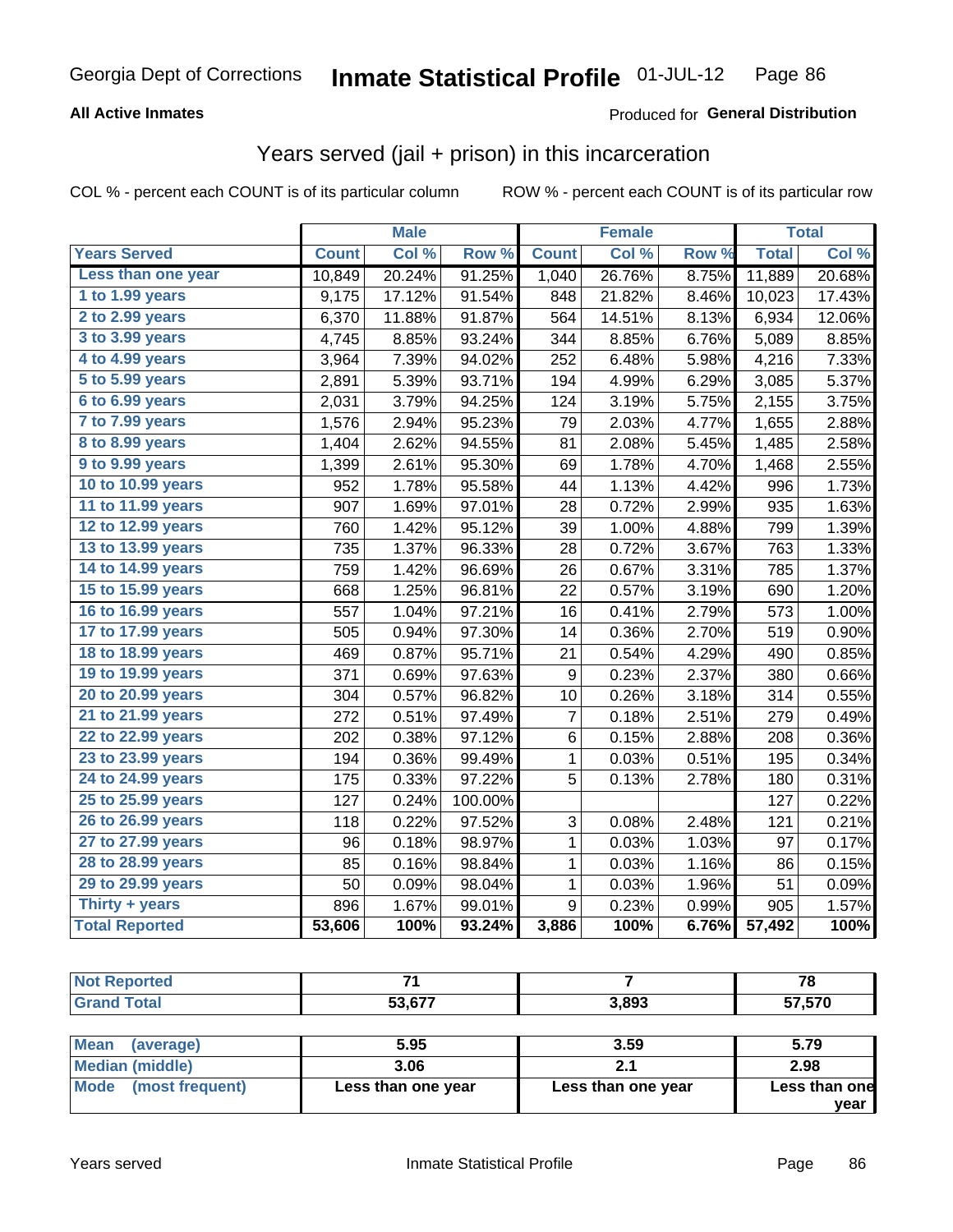#### **All Active Inmates**

Produced for **General Distribution**

## Results of most recent HIV tests

|                         |              | <b>Male</b> |         |              | <b>Female</b> |          |        | <b>Total</b> |
|-------------------------|--------------|-------------|---------|--------------|---------------|----------|--------|--------------|
| <b>HIV Test Results</b> | <b>Count</b> | Col %       | Row %I  | <b>Count</b> | Col %         | Row %    | Total  | Col %        |
| <b>Positive</b>         | 790          | 1.58%       | 92.29%  | 66           | $1.87\%$      | $7.71\%$ | 856    | 1.60%        |
| <b>Negative</b>         | 49,071       | 98.41%      | 93.42%  | 3,456        | 98.13%        | $6.58\%$ | 52,527 | 98.39%       |
| <b>Indeterminate</b>    | ີ            | 0.01%       | 100.00% |              |               |          |        | 0.01%        |
| <b>Total Reported</b>   | 49,864       | 100%        | 93.40%  | 3,522        | 100%          | $6.60\%$ | 53,386 | 100%         |

| <b>Not Reported</b> | 3,813  | 274<br>J1 1 | 1,184  |
|---------------------|--------|-------------|--------|
| Total<br>Gran       | 53,677 | 3,893       | 57,570 |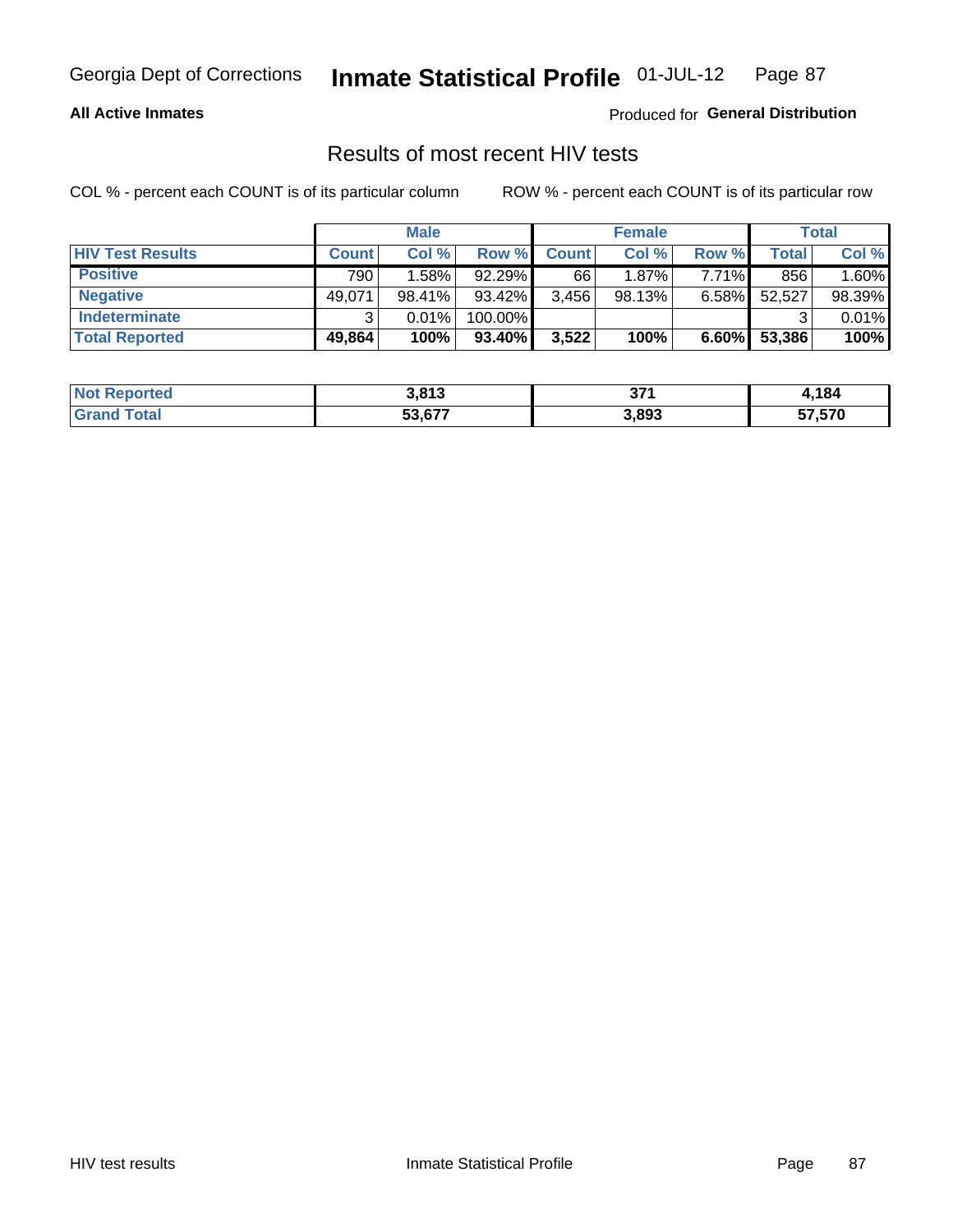#### **All Active Inmates**

#### Produced for **General Distribution**

#### Results of most recent tuberculosis test

|                                  | <b>Male</b>  |           |           | <b>Female</b> |           |          | Total        |        |
|----------------------------------|--------------|-----------|-----------|---------------|-----------|----------|--------------|--------|
| <b>Tuberculosis Test Results</b> | <b>Count</b> | Col%      | Row %     | <b>Count</b>  | Col %     | Row %    | <b>Total</b> | Col %  |
| <b>Positive on current test</b>  | 9.322        | $18.63\%$ | $97.61\%$ | 2281          | 6.39%     | 2.39%    | 9.550        | 17.81% |
| <b>Positive on previous test</b> | 58           | $0.12\%$  | 100.00%   |               |           |          | 58           | 0.11%  |
| <b>Negative</b>                  | 40.660       | 81.25%    | $92.41\%$ | 3,341         | $93.61\%$ | 7.59%    | 44.001       | 82.08% |
| <b>Total Reported</b>            | 50,040       | 100%      | $93.34\%$ | 3,569         | 100%      | $6.66\%$ | 53,609       | 100%   |

| <b>Not Reported</b> | 3,637  | 324   | 3,961  |
|---------------------|--------|-------|--------|
| Total<br>Gran       | 53,677 | 3,893 | 57,570 |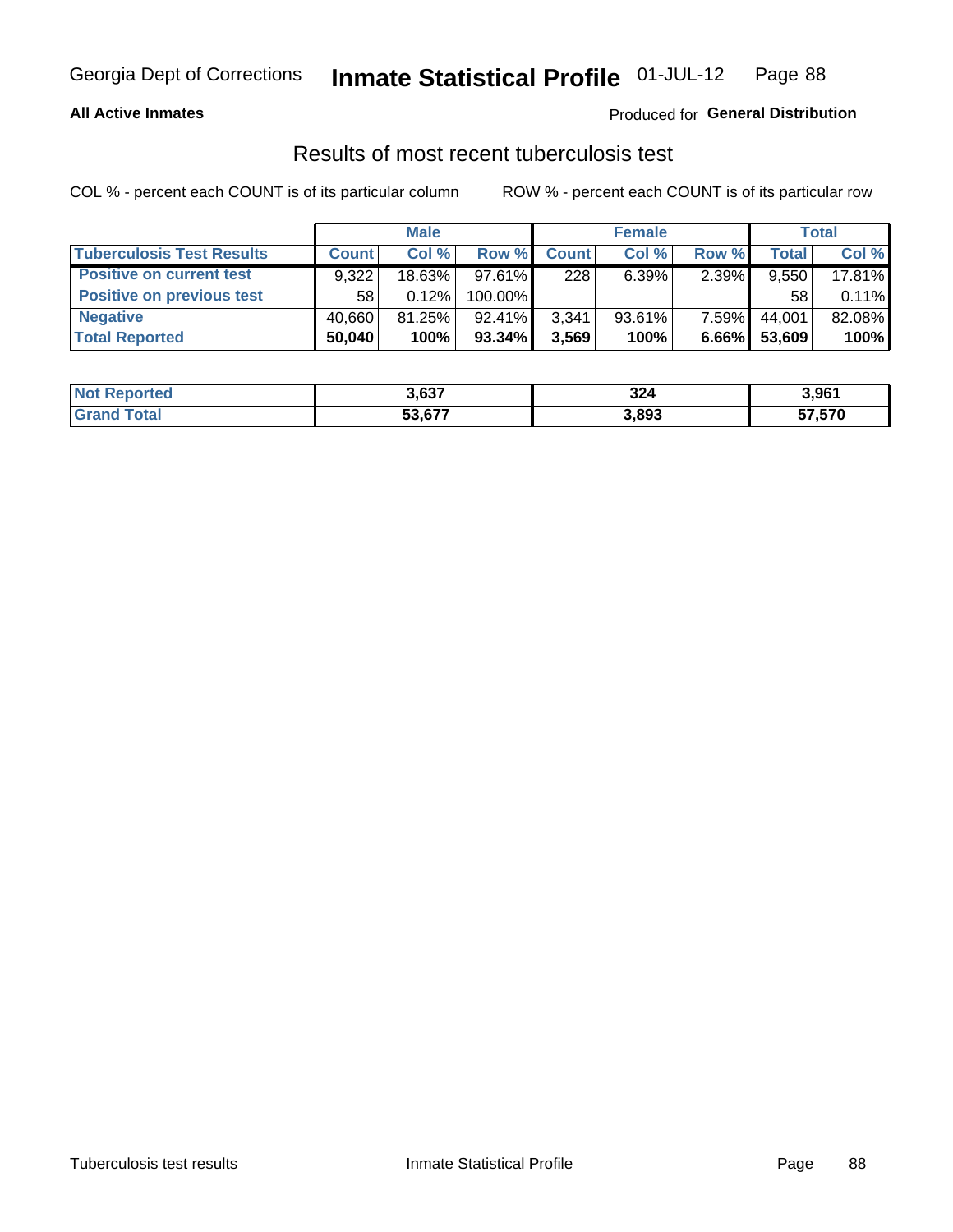#### **All Active Inmates**

Produced for **General Distribution**

#### Results of most recent syphilis test

|                                 | <b>Male</b>  |          |           | <b>Female</b> |           |          | Total           |        |
|---------------------------------|--------------|----------|-----------|---------------|-----------|----------|-----------------|--------|
| <b>Syphilis Test Results</b>    | <b>Count</b> | Col%     | Row %     | <b>Count</b>  | Col %     | Row %    | Total I         | Col %  |
| <b>Positive on current test</b> | 421          | $1.38\%$ | $93.56\%$ | 29            | $1.76\%$  | $6.44\%$ | 450             | 1.40%  |
| <b>Negative</b>                 | 30.128       | 98.62%   | $94.91\%$ | 1,615         | $98.24\%$ |          | 5.09% 31,743    | 98.60% |
| <b>Total Reported</b>           | 30,549       | 100%     | 94.89%    | 1.644         | 100%      |          | $5.11\%$ 32,193 | 100%   |

| <b>Not Reported</b> | 23,128 | 2,249 | 25,377 |
|---------------------|--------|-------|--------|
| <b>Grand Total</b>  | 53.677 | 3,893 | 57,570 |